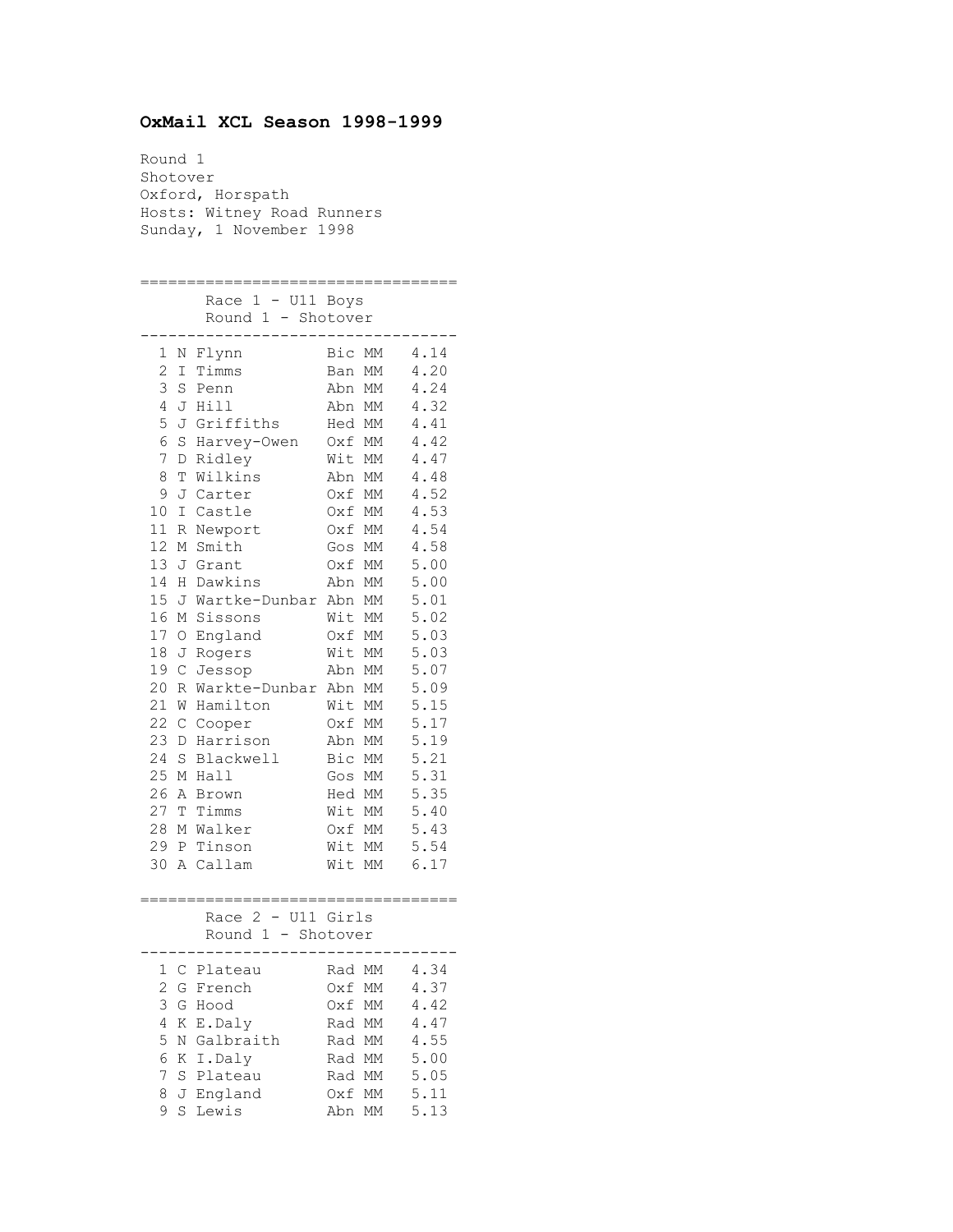| 10<br>H Nixon<br>11<br>Α<br>Peacock<br>12<br>S Wiley<br>13<br>S Daly<br>Hamilton<br>14<br>Н<br>15<br>Luke<br>Η<br>16<br>R McGill<br>17<br>A McGill<br>18<br>Harvey-Owen<br>Η<br>19<br>M Petts<br>20<br>K Tinson<br>21 V Richards<br>22 D Devonish<br>23 E Lucas<br>24 L Ball<br>25 L Potter<br>26<br>N Bazylkiewicz                                                                  | Wit<br>МM<br>Ban<br>МM<br>Bic MM<br>Rad MM<br>Wit MM<br>Oxf MM<br>Bic MM<br>Bic<br>МM<br>Oxf<br>МM<br>Wit<br>MM<br>Wit MM<br>Abn MM<br>Bic MM<br>Rad MM<br>Bic MM<br>Bic MM<br>Abn MM                      | 5.14<br>5.15<br>5.17<br>5.25<br>5.29<br>5.39<br>6.01<br>6.02<br>6.09<br>6.14<br>6.15<br>6.34<br>6.38<br>6.42<br>6.52<br>6.57<br>7.15               |  |  |  |
|--------------------------------------------------------------------------------------------------------------------------------------------------------------------------------------------------------------------------------------------------------------------------------------------------------------------------------------------------------------------------------------|------------------------------------------------------------------------------------------------------------------------------------------------------------------------------------------------------------|----------------------------------------------------------------------------------------------------------------------------------------------------|--|--|--|
| ;==================================<br>Race $3 - U13$ Boys<br>Round 1 - Shotover<br>Team Results                                                                                                                                                                                                                                                                                     |                                                                                                                                                                                                            |                                                                                                                                                    |  |  |  |
| 1 Oxford City<br>2<br>Abingdon<br>3 White Horse<br>4 Abingdon<br>Β<br>5 Oxford City<br>В<br>6<br>Witney                                                                                                                                                                                                                                                                              | 13<br>15<br>28<br>30<br>42<br>45                                                                                                                                                                           |                                                                                                                                                    |  |  |  |
| Race $3 - U13$ Boys<br>Round 1 - Shotover<br>Individual Results                                                                                                                                                                                                                                                                                                                      |                                                                                                                                                                                                            |                                                                                                                                                    |  |  |  |
| 1 C Gillespie<br>2<br>P Castle<br>3<br>O<br>Parsons<br>4<br>T<br>Penn<br>5<br>M Jessop<br>6<br>B Galbraith<br>7<br><b>B</b> Fisher<br>J Martin<br>8<br>9<br>T<br>Austin<br>T Couling<br>10<br>11<br>A Briscoe<br>12<br>Е<br>Hickman<br>13 C Mansell<br>14 S Wheeler<br>15 G Petts<br>L Maselkowski<br>16<br>17 J Williamson<br><b>B</b> Crutch<br>18<br>.=========================== | Whh U13<br>Oxf U13<br>Oxf U13<br>U13<br>Abn<br>Abn U13<br>Abn U13<br>Abn U13<br>Oxf U13<br>Oxf U13<br>Abn<br>U13<br>Whh<br>U13<br>Wit U13<br>Abn U13<br>Oxf U13<br>Wit U13<br>Whh U13<br>Whh<br>Wit<br>U13 | 7.55<br>7.59<br>8.06<br>8.07<br>8.14<br>8.16<br>8.18<br>8.19<br>8.24<br>8.30<br>8.40<br>9.05<br>9.08<br>9.17<br>9.24<br>9.35<br>U13 10.29<br>10.55 |  |  |  |
| Race $4 - U13/U15$ Girls<br>Round 1 - Shotover                                                                                                                                                                                                                                                                                                                                       |                                                                                                                                                                                                            |                                                                                                                                                    |  |  |  |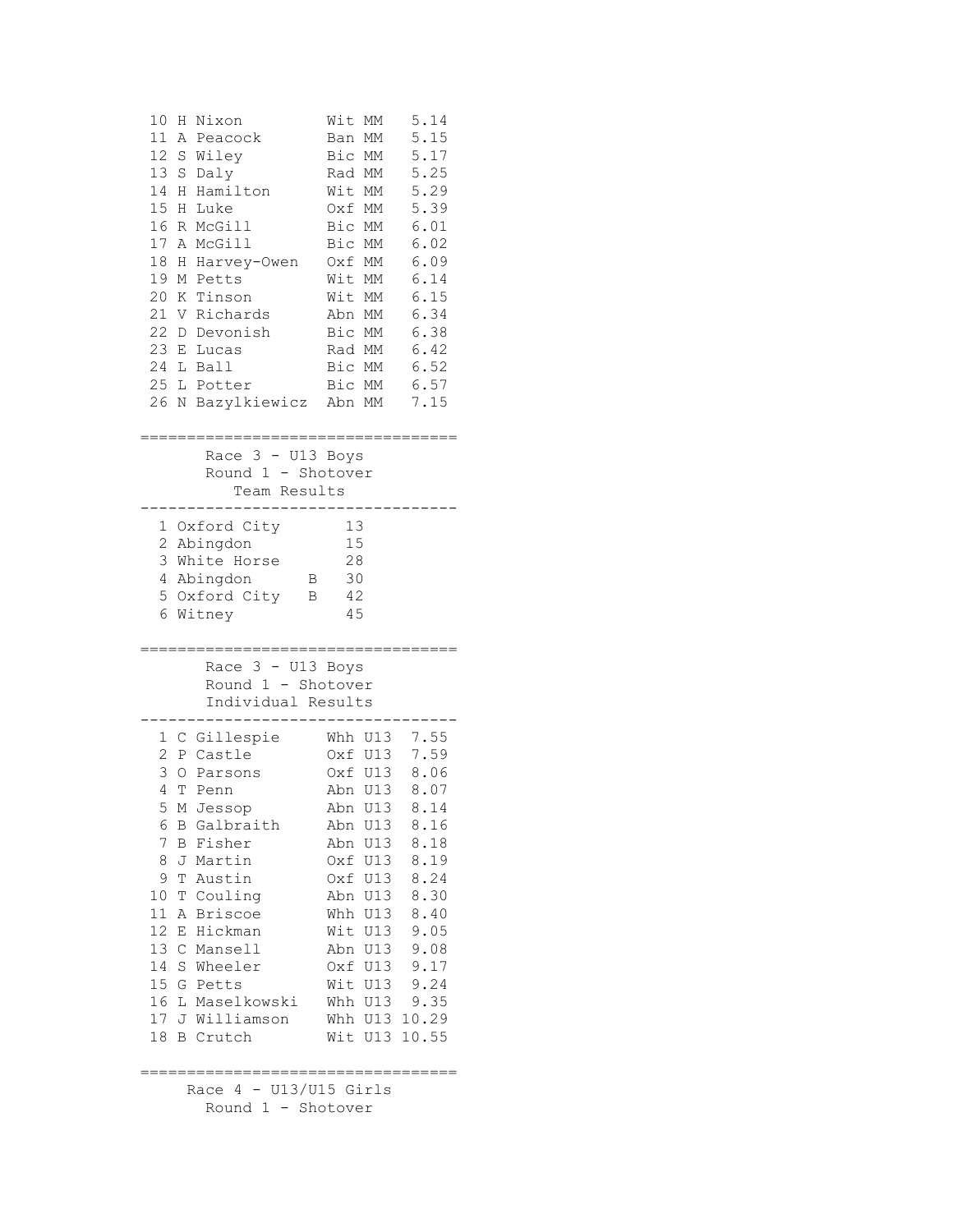| Team Results |                    |   |    |  |  |  |
|--------------|--------------------|---|----|--|--|--|
|              | 1 Oxford City      |   | 17 |  |  |  |
|              | 2 Radley Ladies    |   | 18 |  |  |  |
|              | 3 Abingdon         |   | 36 |  |  |  |
|              | 4 Oxford City      | В | 39 |  |  |  |
|              | 5 White Horse      |   | 44 |  |  |  |
|              | 6 Radley Ladies B  |   | 49 |  |  |  |
|              | 7 Banbury          |   | 66 |  |  |  |
|              | 8 Witney           |   | 69 |  |  |  |
|              | 9 Abingdon         | В | 79 |  |  |  |
|              | 10 Exel Gosford    |   | 80 |  |  |  |
|              | 11 Bicester        |   | 91 |  |  |  |
|              | 11 Radley Ladies C |   | 91 |  |  |  |

|                                                |              | ;======================<br>:======== <b>:</b> |     |         |       |
|------------------------------------------------|--------------|-----------------------------------------------|-----|---------|-------|
| Race $4 - U13/U15$ Girls<br>Round 1 - Shotover |              |                                               |     |         |       |
|                                                |              | Individual Results                            |     |         |       |
|                                                |              |                                               |     |         |       |
| 1                                              | Е            | Gottwald                                      | Abn | U15     | 8.03  |
| $\overline{c}$                                 | J            | Rhodes                                        | Whh | U13     | 8.06  |
| 3                                              | J            | Smith                                         |     | Rad U15 | 8.10  |
| 4                                              | М            | Williams                                      |     | Oxf U13 | 8.19  |
| 5                                              | Η            | Thorne                                        |     | Rad U13 | 8.25  |
| 6                                              | Η            | England                                       |     | Oxf U13 | 8.31  |
| 7                                              | Ρ            | Sprinz                                        | Oxf | U13     | 8.37  |
| 8                                              | F            | Rhodes                                        |     | Whh U15 | 8.42  |
| 9                                              | Ν            | Candlin                                       |     | Oxf U15 | 8.43  |
| 10                                             | S            | Molyneux                                      |     | Rad U13 | 8.46  |
| 11                                             | L            | Peacock                                       | Ban | U13     | 8.54  |
| 12                                             | Κ            | Parfitt                                       |     | Abn U15 | 8.56  |
| 13                                             | T            | Martin                                        |     | Oxf U13 | 9.00  |
| 14                                             | L            | Bourne                                        |     | Rad U13 | 9.07  |
| 15                                             | E            | Ridley                                        | Wit | U13     | 9.14  |
| 16                                             | N            | Plateau                                       |     | Rad U15 | 9.17  |
| 17                                             | G            | Hood                                          | Oxf | U13     | 9.18  |
| 18                                             | S            | Carter                                        | Gos | U13     | 9.30  |
| 19                                             | J            | Roberts                                       |     | Rad U13 | 9.32  |
| 20                                             | Κ            | Hamilton                                      | Wit | U13     | 9.36  |
| 21                                             | Κ            | Filshie                                       | Ban | U13     | 9.39  |
| 22                                             | Н            | Carter                                        | Oxf | U13     | 9.43  |
| 23                                             | $\mathsf{C}$ | Duncan                                        | Abn | U15     | 9.58  |
| 24                                             | $\mathsf{C}$ | Parfitt                                       |     | Abn U13 | 10.03 |
| 25                                             | S            | Chantal                                       |     | Bic U13 | 10.06 |
| 26                                             | Κ            | Mitchell                                      |     | Abn U15 | 10.34 |
| 27                                             | R            | Himpson                                       |     | Rad U15 | 10.47 |
| 28                                             | J            | Blake                                         |     | Gos U15 | 10.51 |
| 29                                             | Κ            | Goyder                                        |     | Abn U15 | 11.18 |
| 30                                             | Η            | Killick                                       |     | Rad U13 | 11.27 |
| 31                                             | $\rm S$      | Bazylkiewicz                                  |     | Abn U13 | 11.44 |
| 32                                             | E            | Munroe                                        |     | Bic U15 | 12.45 |
| 33                                             | S            | Taylor                                        | Cir | U13     | 13.03 |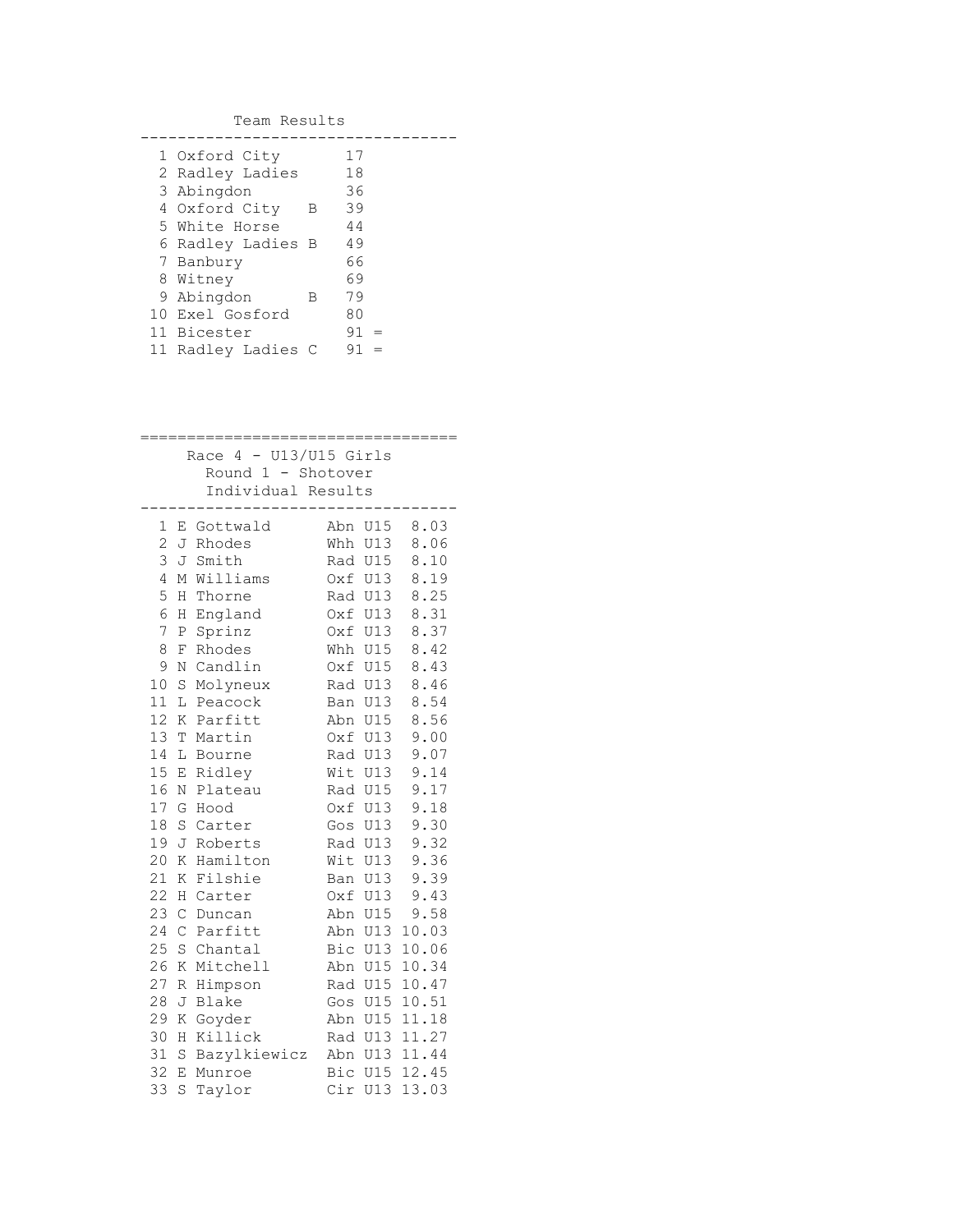| Race $5 - U15/U17$ Boys<br>Round 1 - Shotover<br>Team Results                                                                                                                                                                                                                                                                                                                                                                                |                                                                                                                                                                                                                                                                                                                                                                                                                                                |
|----------------------------------------------------------------------------------------------------------------------------------------------------------------------------------------------------------------------------------------------------------------------------------------------------------------------------------------------------------------------------------------------------------------------------------------------|------------------------------------------------------------------------------------------------------------------------------------------------------------------------------------------------------------------------------------------------------------------------------------------------------------------------------------------------------------------------------------------------------------------------------------------------|
| 1<br>Abingdon<br>2<br>Witney<br>3<br>Bicester<br>4<br>Oxford City<br>5<br>Banbury<br>6<br>Oxford City                                                                                                                                                                                                                                                                                                                                        | 18<br>25<br>26<br>27<br>52<br>54<br>В                                                                                                                                                                                                                                                                                                                                                                                                          |
| Race $5 - U15/U17$ Boys<br>Round 1 - Shotover<br>Individual Results                                                                                                                                                                                                                                                                                                                                                                          |                                                                                                                                                                                                                                                                                                                                                                                                                                                |
| A Flynn<br>1<br>2<br>$\mathbbm{I}$<br>Duncan<br>3<br>Т<br>Penfold<br>4<br>Ρ<br>Jeffrey<br>5<br>L Thornhill<br>6<br>М<br>Ashton<br>7<br>$\mathcal{C}$<br>Pennington<br>8<br>Prickett<br>D<br>9<br>Α<br>Moreton<br>10<br>L<br>Thomas<br>11<br>Mitchell<br>М<br>12<br>Miles<br>$\mathcal{C}$<br>13<br>J<br>Gage<br>14<br>Bellinger<br>D<br>15<br>Smith<br>Α<br>16<br>Clarke<br>Ν<br>17<br>W Devenish<br>18<br>England<br>D<br>19<br>Wright<br>Τ | Bic U17 18.38<br><b>U17</b><br>18.44<br>Abn<br><b>U15</b><br>19.02<br>Whh<br><b>U17</b><br>Oxf<br>19.07<br>Abn<br>U17 19.12<br>Wit<br>U15 19.24<br>19.46<br>Wit<br>U15<br>20.09<br>Bic<br>U17<br>20.58<br>U15<br>Oxf<br>21.03<br>Gos<br>U15<br>21.27<br>U17<br>Abn<br>21.56<br>Wit<br>U15<br>11.27<br>U15<br>Ban<br>U15 23.18<br>Oxf<br>Wit<br>U15 24.12<br>25.14<br>U17<br>Oxf<br>U15 25.14<br>Bic<br>U15 26.02<br>Oxf<br>26.04<br>U15<br>Ban |
| Race 6<br>Round 1<br>$\overline{\phantom{a}}$<br>Team Results                                                                                                                                                                                                                                                                                                                                                                                | - Women<br>Shotover                                                                                                                                                                                                                                                                                                                                                                                                                            |
| Headington<br>1<br>2<br>Radley Ladies<br>3<br>White Horse<br>4<br>Headington<br>5<br>Cirencester<br>6<br>Witney<br>7<br>Headington<br>8<br>Cherwell<br>9<br>Bourton<br>10<br>Oxford City<br>11<br>Oxf Uni Press<br>12<br>Abingdon<br>13<br>Headington<br>14<br>Headington<br>15 Cherwell                                                                                                                                                     | 13<br>28<br>41<br>47<br>В<br>49<br>58<br>69<br>С<br>71<br>82<br>96<br>107<br>110<br>111<br>D<br>141<br>Ε<br>147<br>В                                                                                                                                                                                                                                                                                                                           |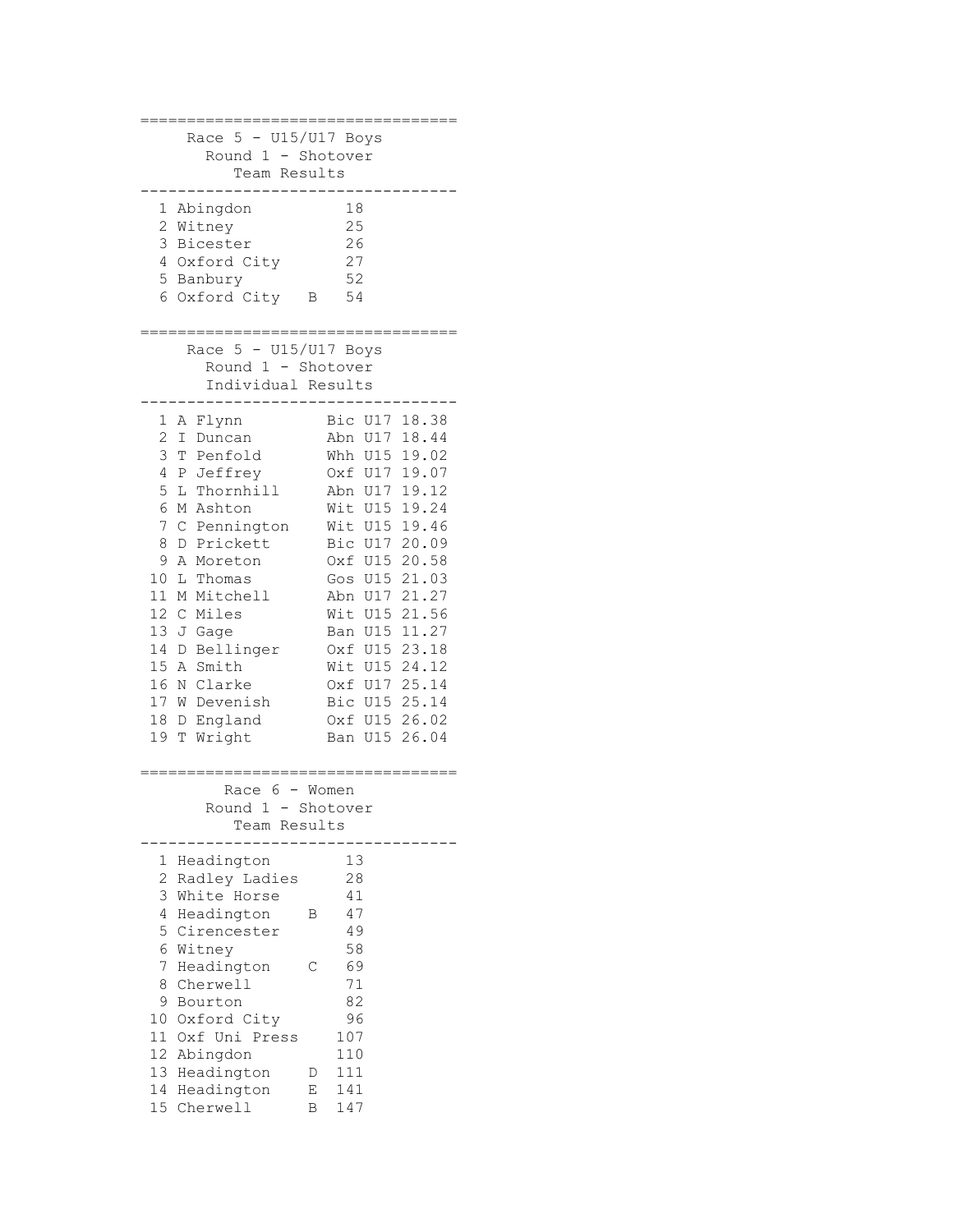| 16<br>18     |             | Cirencester<br>Β<br>17 Bicester<br>Witney<br>В<br>19 White Horse<br>Β<br>20 Headington<br>F<br>21 Abingdon<br>Β<br>22 Headington<br>G | 151<br>152<br>155<br>158<br>167<br>169<br>188 |                |
|--------------|-------------|---------------------------------------------------------------------------------------------------------------------------------------|-----------------------------------------------|----------------|
|              |             | ;==============================                                                                                                       |                                               |                |
|              |             | Race 6 - Women                                                                                                                        |                                               |                |
|              |             | Round 1 - Shotover                                                                                                                    |                                               |                |
|              |             | Individual Results<br>. _ _ _ _ _ _                                                                                                   | . <u>.</u> .                                  |                |
|              |             | 1 H Dean                                                                                                                              | Rad U17 20.16                                 |                |
| $\mathbf{2}$ | A           | Keen                                                                                                                                  | Hed S                                         | 20.41          |
| 3            |             | J Craft                                                                                                                               | Hed S                                         | 20.41          |
| 4            |             | G Dean                                                                                                                                | Rad V2                                        | 20.47          |
| 5            |             | W Jones                                                                                                                               | Cir S                                         | 21.04          |
| 6            |             | S Stockdale                                                                                                                           | Oup S                                         | 21.06          |
| 7            | L           | Godding                                                                                                                               | Whh S                                         | 21.15          |
| 8            | S           | Rendell                                                                                                                               | S<br>Hed                                      | 21.40          |
| 9            | J           | Choulerton                                                                                                                            | Hed S                                         | 22.05<br>22.29 |
| 10<br>11     | F<br>Α      | <b>Briscoe</b><br>Coldrick                                                                                                            | Whh U17<br>Bor V1                             | 22.31          |
| 12           | Κ           | Shaw                                                                                                                                  | Chw V1                                        | 22.41          |
| 13           | G           | Hueter                                                                                                                                | Oxf V1                                        | 22.50          |
| 14           |             | M McMahon                                                                                                                             | Cir S                                         | 23.00          |
| 15           |             | R Candlin                                                                                                                             | Oxf U17                                       | 23.02          |
| 16           | $\rm S$     | Pitts                                                                                                                                 | Wit V1                                        | 23.11          |
| 17           |             | J Ashton                                                                                                                              | Wit V1                                        | 23.20          |
| 18           | Κ           | Whitmore                                                                                                                              | Hed S                                         | 23.39          |
| 19           |             | D Tsakarisianos                                                                                                                       | Bor V3                                        | 23.46          |
| 20           | $\mathbf S$ | Howard                                                                                                                                | Hed S                                         | 23.51          |
| 21           | Α           | Richmond                                                                                                                              | Hed J                                         | 23.53          |
| 22           |             | M Mik                                                                                                                                 | Hed S                                         | 24.02          |
| 23           |             | <b>B</b> Palmer                                                                                                                       | Rad V1                                        | 24.44          |
| 24           |             | S Bailey<br>25 S Helm                                                                                                                 | Whh V2                                        | 24.49          |
| 26           |             | L Motiuk                                                                                                                              | Wit V1<br>Hed<br>S                            | 24.56<br>24.59 |
|              |             | 27 A Hogan                                                                                                                            | Chw V1                                        | 25.04          |
| 28           |             | K Miles                                                                                                                               | Whh V1                                        | 25.06          |
| 29           | Η           | O'Shea                                                                                                                                | Abn V2                                        | 25.19          |
| 30           |             | M Campbell                                                                                                                            | Cir V3                                        | 25.37          |
| 31           | R           | Thomas                                                                                                                                | Wit V2                                        | 25.39          |
| 32           |             | D Guttridge                                                                                                                           | Chw S                                         | 25.43          |
| 33           | L           | Palmer                                                                                                                                | Hed V1                                        | 25.48          |
| 34           | J           | Cima                                                                                                                                  | Cir J                                         | 25.50          |
| 35           | F           | Harris                                                                                                                                | S<br>Rad                                      | 26.12          |
| 36           | F           | Flavin                                                                                                                                | $\rm S$<br>Hed                                | 26.17          |
| 37           | L           | Waller                                                                                                                                | Chw S                                         | 26.22          |
| 38<br>39     | J<br>S      | Pinnock<br>Cook                                                                                                                       | Eyn V1<br>Bic V1                              | 26.30<br>26.37 |
| 40           |             | M Richards                                                                                                                            | Abn V1                                        | 26.45          |
| 41           |             | W Wilson                                                                                                                              | V <sub>2</sub><br>Abn                         | 26.51          |
| 42           |             | J Meredith                                                                                                                            | Hed V1                                        | 27.02          |
| 43           | S           | Smith                                                                                                                                 | Ban V2                                        | 27.15          |
| 44           | H           | Higgs                                                                                                                                 | Hed V1                                        | 27.20          |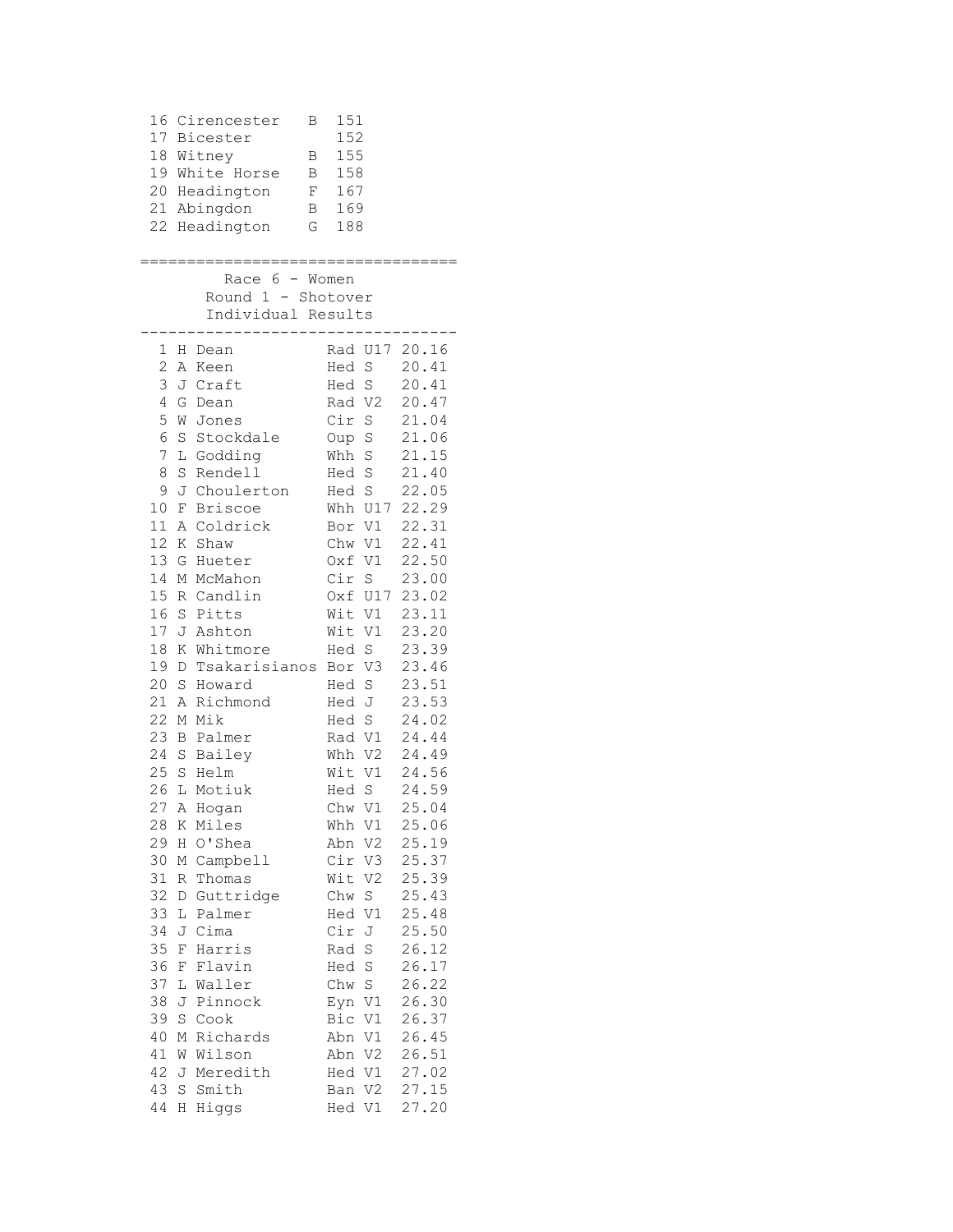|                | 45 D Hunt                       |   | Abn S         | 27.26 |
|----------------|---------------------------------|---|---------------|-------|
|                | 46 G Partridge                  |   | Hed V3 27.27  |       |
| 47             | A Curson                        |   | Bic S 27.48   |       |
| 48             | G Early                         |   | Oup S 28.12   |       |
|                | 49 L Ferris                     |   | Cir V1 28.29  |       |
|                | 50 J Senior                     |   | Chw S 28.29   |       |
|                | 51 M McIver                     |   | Hed V2 28.50  |       |
|                | 52 L Spedding                   |   | Bor V1 29.20  |       |
|                | 53 K Fotheringham Oup S         |   |               | 29.21 |
|                | 54 L Thomas                     |   | Hed J         | 29.26 |
|                | 55 M Brown                      |   | Hed V2 29.31  |       |
|                | 56 M Tinson                     |   | Wit V3 30.10  |       |
|                | 57 N Blatchford                 |   |               |       |
|                |                                 |   | Abn V2 30.22  |       |
|                | 58 P Read                       |   | Hed V1 30.31  |       |
|                | 59 R Minacht-Kraus Hed V1 30.40 |   |               |       |
| 60             | D Stanners                      |   | Chw V1 31.23  |       |
| 61             | S Nash                          |   | Oup S         | 31.31 |
|                | 62 M Jones                      |   | Whh V3        | 31.49 |
|                | 63 S McCabe                     |   | Hkn V3 32.00  |       |
|                | 64 F Pratt                      |   | Hed S 32.27   |       |
|                | 65 P Smith                      |   | Hed V2 33.03  |       |
|                | 66 C Munro                      |   | Bic U17 35.07 |       |
|                | 67 T Powell-Jones Abn S 35.55   |   |               |       |
|                | First Division                  |   | ------------  |       |
|                | 1 Headington                    |   | 135           |       |
|                | 2 Oxford City 144               |   |               |       |
|                | 3 Woodstock                     |   | 155           |       |
|                | 4 Banbury                       |   | 231           |       |
|                | 5 White Horse                   |   | 259<br>552    |       |
|                | 6 Abingdon                      |   |               |       |
|                | 7 Witney                        |   | 578           |       |
|                | 8 Bicester                      |   | 695           |       |
|                | Second Division                 |   |               |       |
| 1              | Headington                      | Β | 348           |       |
| $\overline{2}$ | Bourton                         |   | 439           |       |
| 3              | Cherwell                        |   | 501           |       |
| 4              | Cirencester                     |   | $556 =$       |       |
| 4              | Headington                      | C | $556 =$       |       |
| 6              | Hook Norton                     |   | 566           |       |
| 7              | Kidlington                      |   | 624           |       |
| 8              | Woodstock                       | Β | 737           |       |
| 9              | Headington                      | D | 773           |       |
| 10             | Eynsham                         |   | 834           |       |
|                |                                 |   |               |       |
| 11             | Oxford City                     | Β | 846           |       |
| 12             | Headington                      | Ε | 937           |       |
| 13             | Cherwell                        | В | 1016          |       |
| 14<br>15       | Witney                          | В | 1072          |       |
|                | Banbury                         | В | 1119<br>1137  |       |
| 16             | Abingdon                        | В |               |       |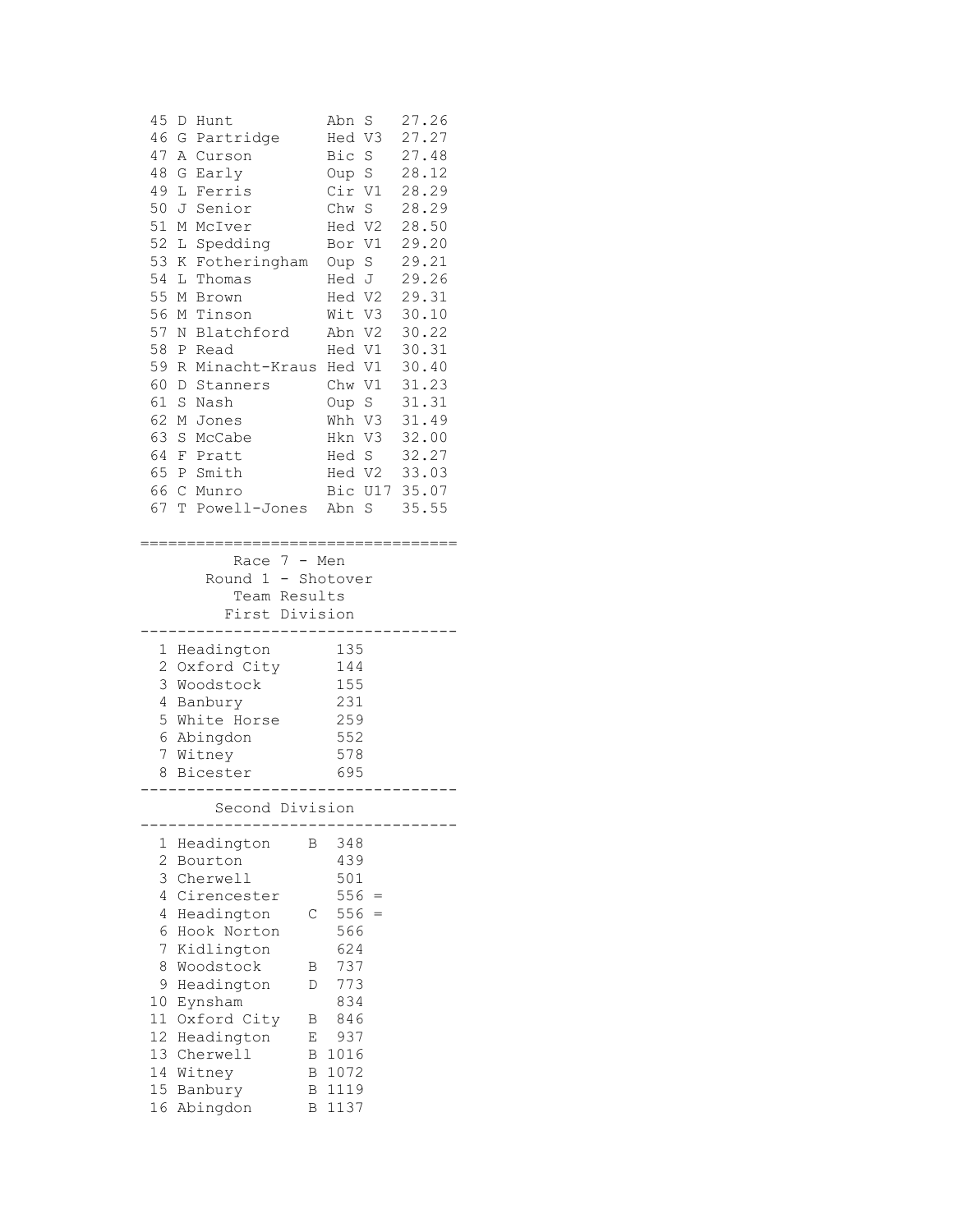| 17             |               | Headington         | 1161<br>F             |       |
|----------------|---------------|--------------------|-----------------------|-------|
| 18             |               | Bicester           | 1202<br>В             |       |
|                |               |                    |                       |       |
|                |               |                    |                       |       |
|                |               | 7<br>Race          | Men<br>$-$            |       |
|                |               | Round 1            | - Shotover            |       |
|                |               |                    |                       |       |
|                |               | Individual Results |                       |       |
|                |               |                    | $- - - - -$           |       |
| 1              |               | D Walmsley         | Bor<br>S              | 29.48 |
| $\overline{c}$ | S             | Kimber             | S<br>0xf              | 30.06 |
| 3              | G             | Harris             | Hed<br>$\rm S$        | 30.17 |
| 4              | М             | Smith              | Cir S                 | 30.54 |
| 5              | Е             | Dixon              | Ban S                 | 31.22 |
| 6              | J             | Lennox             | Hed S                 | 31.29 |
| 7              | D             | Green              | V1<br>Whh             | 31.29 |
| 8              | Ν             | Baimbridge         | S<br>Hkn              | 31.41 |
| 9              | D             | Ashton             | S<br>Wds              | 31.59 |
| 10             | J             | Greaves            | $\rm S$<br>Wds        | 32.07 |
| 11             | I             | Robinson           | S<br>Ban              | 32.12 |
| 12             | D             | Wheeler            | V1<br>Oxf             | 32.16 |
| 13             |               | Grant              | Oxf<br>V1             | 32.32 |
| 14             | R             |                    |                       |       |
|                | $\mathsf C$   | Birch              | Oxf S                 | 32.37 |
| 15             | J             | Exley              | V <sub>2</sub><br>Oxf | 32.39 |
| 16             | J             | Griffiths          | Hed S                 | 32.41 |
| 17             | Α             | Grove              | $\mathbf S$<br>Eyn    | 32.45 |
| 18             | S             | Pritchard          | Ban<br>S              | 32.50 |
| 19             | Μ             | Hurd               | Wds<br>V <sub>2</sub> | 33.00 |
| 20             | $\mathbf S$   | Cherel             | S<br>Hed              | 33.05 |
| 21             | G             | Richards           | V1<br>Abn             | 33.15 |
| 22             | G             | Dell               | Wds<br>$\rm S$        | 33.18 |
| 23             | R             | Parsons            | Wit<br>S              | 33.26 |
| 24             | Т             | Glare              | S<br>Wds              | 33.30 |
| 25             | G             | Smith              | Kid<br>V1             | 33.34 |
| 26             | Ρ             | Jegou              | Whh<br>S              | 33.40 |
| 27             | G             | Tucker             | Chw<br>S              | 33.46 |
| 28             | J             | Bowler             | J<br>Hed              | 33.52 |
| 29             | Α             | Tilsley            | $\rm S$<br>Hkn        | 33.54 |
| 30             | D             | Gavaghan           | S<br>Hed              | 34.09 |
| 31             | S             | Wheeler            | S<br>Bor              | 34.11 |
| 32             | Т             | Rawson             | S<br>Hed              | 34.12 |
| 33             | Ρ             | Smith              | Whh<br>S              | 34.15 |
| 34             | Τ             | Hunn               | $\rm S$<br>Wds        | 34.16 |
| 35             | $\mathcal{C}$ | Roche              | $\rm S$<br>Ban        | 34.18 |
| 36             | R             | Schofield          | V1<br>Oxf             | 34.23 |
| 37             | R             | Gardiner           | V1<br>Wds             | 34.27 |
| 38             | S             | Williamson         | V1<br>Whh             | 34.35 |
| 39             | S             | Naylor             | S<br>Hed              | 34.39 |
|                |               |                    |                       | 34.45 |
| 40             | R             | Bufton             | S<br>Bor              |       |
| 41             | J             | Moss               | Kid<br>$\rm S$        | 34.52 |
| 42             | D             | Cooper             | S<br>Bic              | 34.54 |
| 43             | Τ             | Taylor             | S<br>Whh              | 34.55 |
| 44             | М             | <b>Barnes</b>      | S<br>Hed              | 34.59 |
| 45             | Ρ             | George             | S<br>Ban              | 35.03 |
| 46             | R             | Moye               | S<br>Hed              | 35.08 |
| 47             | D             | Murfin             | S<br>Whh              | 35.09 |
| 48             | W             | Atkinson           | V1<br>Hed             | 35.13 |
| 49             | Т             | Bradford           | Hkn<br>S              | 35.18 |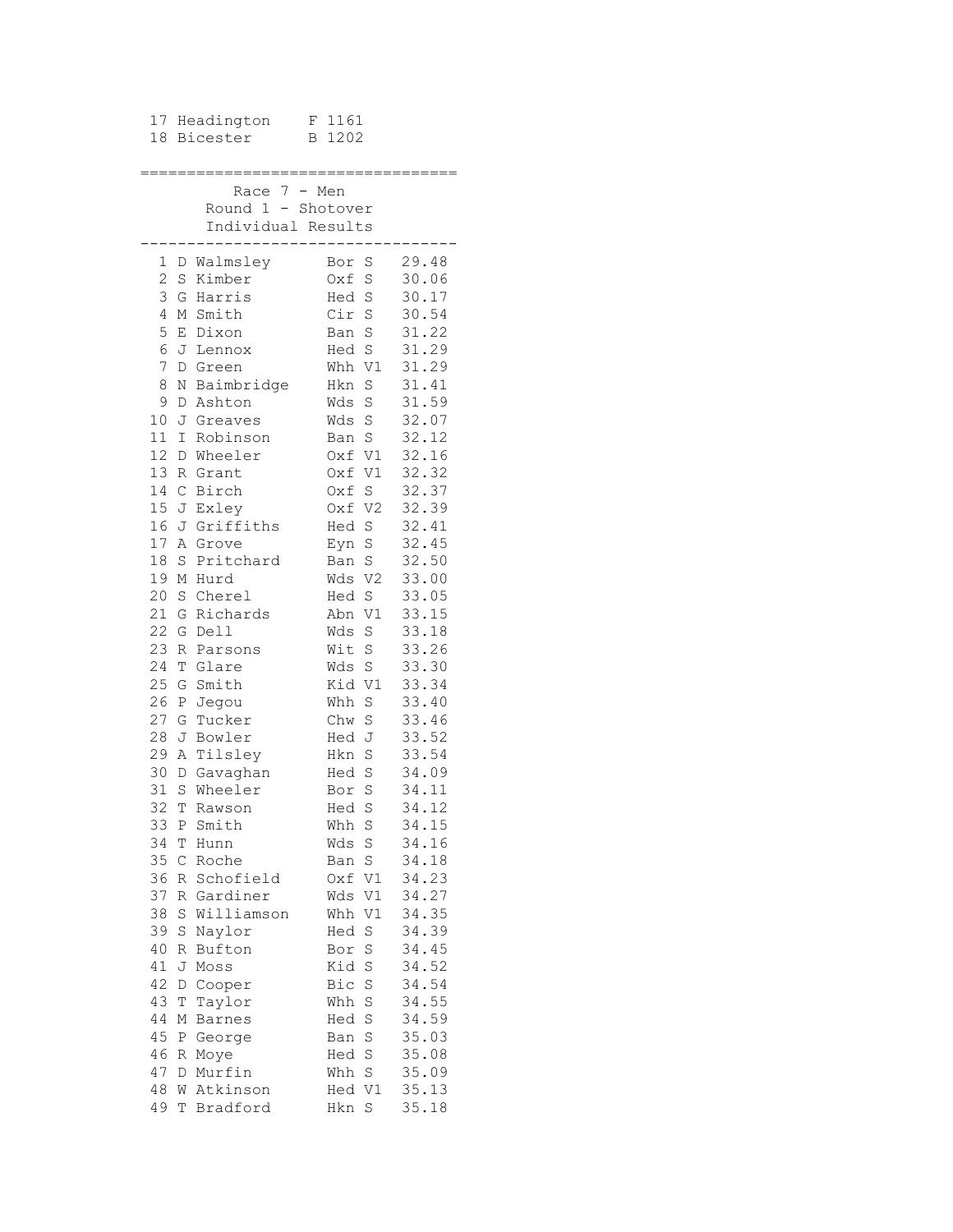| 50      | $\rm S$      | <b>Bull</b> | Hed<br>V1                   | 35.23 |
|---------|--------------|-------------|-----------------------------|-------|
| 51      | V            | Archer      | S<br>Chw                    | 35.24 |
| 52      | Ρ            | Grimsdale   | Oxf<br>V1                   | 35.27 |
| 53      | $\rm S$      | McKenzie    | V1<br>Bor                   | 35.28 |
| 54      | J            | Dubber      | Cir<br>J                    | 35.33 |
| 55      | $\, {\bf P}$ | Taylor      | Wds<br>V1                   | 35.34 |
| 56      | Α            | Dawson      | Bic<br>S                    | 35.36 |
| 57      | Μ            | Amson       | J<br>Ban                    | 35.38 |
| 58      | R            | Tredwell    | Oxf V2                      | 35.39 |
| 59      | М            | Bayer       | V1<br>Hed                   | 35.41 |
| 60      | G            | Smith       | V <sub>2</sub><br>Ban       | 35.42 |
| 61      | Μ            | Townsend    | Wds<br>S                    | 35.47 |
| 62      | F            | Howard      | $\rm S$<br>Hed              | 35.50 |
| 63      | J            | Muller      | Hed S                       | 35.54 |
| 64      |              |             | $\mathtt{V1}$               |       |
|         | Ν            | Smith       | Oxf                         | 35.55 |
| 65      | Κ            | Smith       | S<br>Whh                    | 35.56 |
| 66      | G            | Chapman     | Hed V1                      | 35.59 |
| 67      | $\mathbb M$  | Fallows     | Cir<br>S                    | 36.12 |
| 68      | $\, {\bf P}$ | Gilkes      | Chw V1                      | 36.14 |
| 69      | М            | Kilcoyne    | V1<br>Oxf                   | 36.19 |
| 70      | N            | Wright      | J<br>Ban                    | 36.21 |
| $71 \,$ | J            | Ashton      | V1<br>Wit                   | 36.24 |
| 72      | $\mathsf C$  | Hobday      | S<br>Chw                    | 36.28 |
| 73      | T            | Spedding    | Bor<br>V1                   | 36.29 |
| 74      | B            | Dudley      | Bic<br>V1                   | 36.39 |
| 75      | $\mathsf{C}$ | Sambrook    | Wit<br>$\rm S$              | 36.41 |
| 76      | М            | Baillie     | S<br>Wit                    | 36.47 |
| 77      | Α            | Garner      | $\mathtt{V1}$<br>Abn        | 36.49 |
| 78      | $\mathbb N$  | Crutch      | S<br>Wds                    | 36.50 |
| 79      | М            | Rasgauski   | Hed<br>V <sub>2</sub>       | 36.53 |
| 80      | D            | Cook        | Cir<br>$\rm S$              | 36.55 |
| 81      | T            | Greenland   | Abn<br>V <sub>2</sub>       | 36.56 |
| 82      | J            | Marshall    | S<br>Hed                    | 37.00 |
| 83      | J            | Oliver      | Abn<br>V1                   | 37.02 |
| 84      | C            | Slator      | Hed<br>S                    | 37.02 |
| 85      | $\,$ R       | Collcutt    | $\mathbf S$<br>Hed          | 37.13 |
| 86      | G            | Mort        | $\rm S$<br>Oup              | 37.15 |
| 87      | $\mathsf C$  | MacKenzie   | V1<br>Abn                   | 37.21 |
| 88      | $\mathsf C$  | Mills       | S<br>Whh                    | 37.23 |
|         |              | 89 A Adey   | Eyn S                       | 37.30 |
| 90      |              | G Jennings  | Kid S                       | 37.33 |
| 91      | R            | Strachan    | Chw S                       | 37.33 |
| 92      | Α            | Lock        | S<br>Wit                    | 37.35 |
| 93      | J            | Stanners    | Chw V1                      | 37.40 |
| 94      | R            | Langton     | V <sub>2</sub><br>Oxf       | 37.44 |
| 95      | B            | Price       | V3<br>Hkn                   | 37.47 |
| 96      | Μ            | Shipway     | V2<br>Wds                   | 37.56 |
| 97      |              |             |                             | 37.57 |
|         | B            | Burlingham  | V <sub>2</sub><br>Hed<br>V1 |       |
| 98      | N            | Brown       | Kid                         | 38.03 |
| 99      | N            | Walsh       | $\rm S$<br>Chw              | 38.06 |
| 100     | $\mathsf C$  | Hunt        | Abn S                       | 38.09 |
| 101     | R            | Ferris      | Cir V1                      | 38.10 |
| 102     | Η            | Nickau      | $\mathbb S$<br>Hed          | 38.23 |
| 103     | D            | Adams       | Abn V1                      | 38.27 |
| 104     | Α            | Thorpe      | S<br>Hed                    | 38.33 |
| 105     | S            | Malone      | Hed S                       | 38.34 |
| 106     | R            | Brian       | S<br>Hkn                    | 38.58 |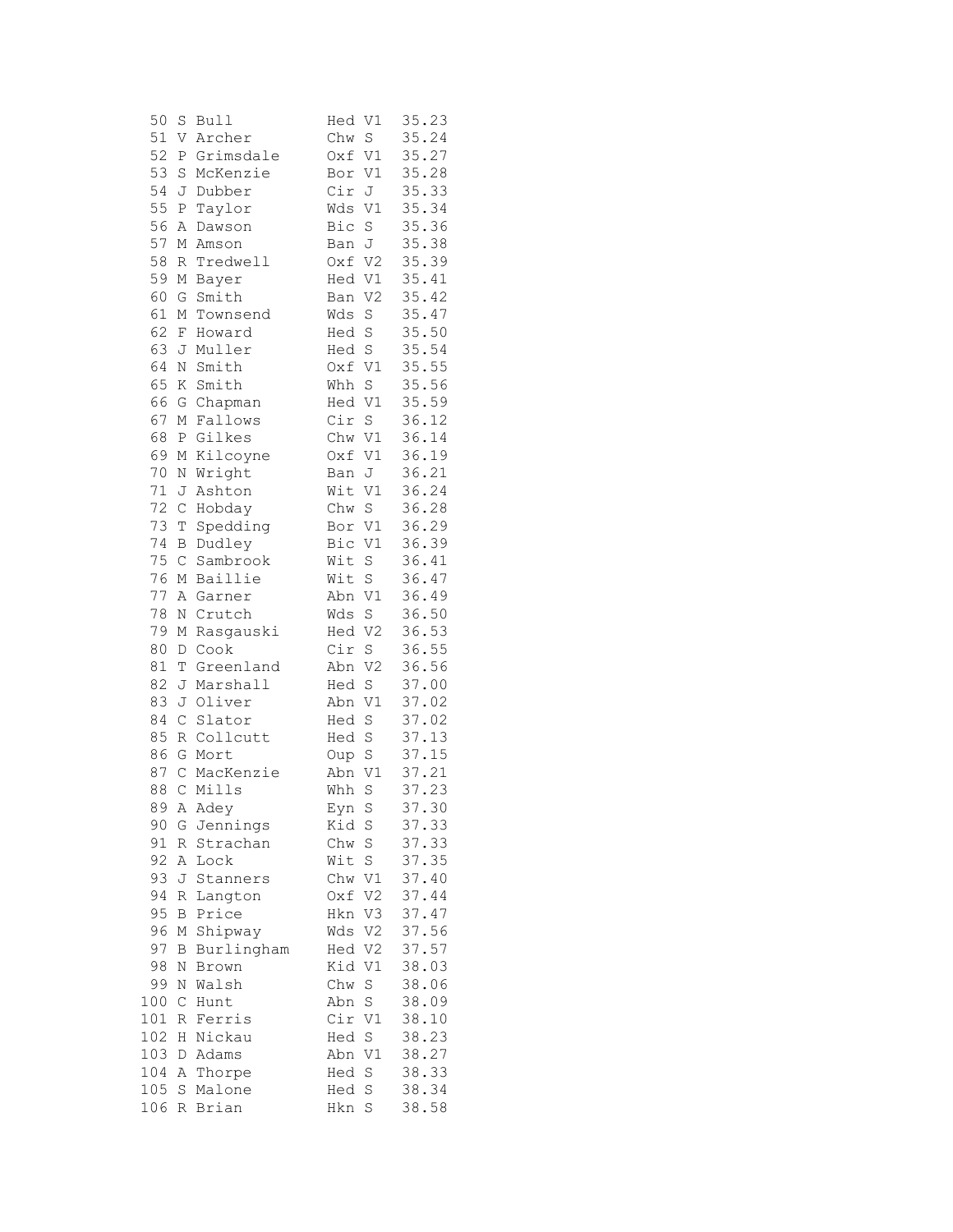| 107 | Ρ            | Kyberd       | Kid<br>S              | 39.00 |
|-----|--------------|--------------|-----------------------|-------|
| 108 | С            | Nelling      | V1<br>Hed             | 39.03 |
| 109 | R            | McDonald     | Bor V1                | 39.05 |
| 110 | C            | O'Hare       | V1<br>Cir             | 39.05 |
| 111 | R            | Blencowe     | S<br>Hkn              | 39.09 |
| 112 | Η            | Grundy       | Whh<br>V1             | 39.13 |
| 113 |              | Gill         | Bic<br>V1             |       |
|     | R            |              |                       | 39.18 |
| 114 | Ρ            | Sabin        | Chw<br>$\mathbf S$    | 39.21 |
| 115 | G            | Legood       | Wit V1                | 39.23 |
| 116 | $\mathbb D$  | Knight       | Bic V1                | 39.28 |
| 117 | D            | McCann       | $\rm S$<br>Hed        | 39.29 |
| 118 | В            | Lacour       | Hed S                 | 39.35 |
| 119 | G            | Walker       | Hed V1                | 39.37 |
| 120 | D            | Hall         | $\rm S$<br>Gos        | 39.39 |
| 121 | Κ            | Gleeson      | Kid<br>$\rm V1$       | 39.43 |
| 122 | Α            | Dawkins      | Abn<br>V1             | 39.46 |
| 123 | Η            | Morris       | V1<br>Eyn             | 39.53 |
| 124 | М            | Davies       | V1<br>Hed             | 39.54 |
| 125 |              |              |                       | 39.55 |
|     | W            | Brown        | V3<br>Hed             |       |
| 126 | D            | Candlin      | Wit<br>$\mathtt{V1}$  | 39.57 |
| 127 | G            | Hardy        | V <sub>2</sub><br>Wit | 40.04 |
| 128 | J            | Greenhill    | $\mathtt{V1}$<br>Wds  | 40.05 |
| 129 | J            | Christopher  | Wds<br>S              | 40.08 |
| 130 | F            | Burtenshaw   | Hed V1                | 40.23 |
| 131 | $\mathsf C$  | King         | Wit V1                | 40.29 |
| 132 | Α            | Loker        | Bor V1                | 40.31 |
| 133 | Ρ            | Read         | Hed V1                | 40.42 |
| 134 | $\rm S$      | Perkin       | $\rm S$<br>Chw        | 40.43 |
| 135 | М            | Kale         | Wit V1                | 40.48 |
| 136 | N            | Braggins     | Ban V1                | 40.55 |
| 137 | М            | Lenholm      | Hed S                 | 41.01 |
| 138 | B            | McCleadle    | Wit<br>S              | 41.06 |
|     |              |              |                       |       |
| 139 | R            | Cox          | V1<br>Hed             | 41.23 |
| 140 | T            | Willson      | Cir<br>$\mathbf S$    | 41.27 |
| 141 | T            | O'Keefe      | Oup V1                | 41.29 |
| 142 | T            | Cullen       | Kid V2                | 41.39 |
| 143 | $\, {\tt A}$ | Whitlock     | V1<br>Eyn             | 41.48 |
| 144 | $\rm N$      | Lambert      | Bic V2                | 42.00 |
| 145 | Ρ            | Creasey      | V <sub>2</sub><br>Eyn | 42.15 |
|     |              | 146 D Wilson | Chw V1                | 42.19 |
| 147 | J            | Roulstone    | Chw V1                | 42.21 |
| 148 | С            | Riches       | Cir<br>V1             | 42.23 |
| 149 | G            | Taylor       | Hed V1                | 42.26 |
| 150 | D            | Howse        | Bic V2                | 42.28 |
| 151 | J            | Hinchliffe   | $\rm V2$<br>Abn       | 42.32 |
| 152 | J            | Padbury      | Chw V2                | 42.41 |
| 153 | Μ            | Glanville    | Eyn V1                | 42.56 |
|     |              |              |                       | 42.58 |
| 154 | Η            | Jacobs       | Hed S                 |       |
| 155 | В            | Page         | V <sub>2</sub><br>Bic | 43.11 |
| 156 | R            | Goddard      | Chw S                 | 43.29 |
| 157 | J            | Maxted       | Hed V1                | 43.41 |
| 158 | D            | Nurse        | Hed V1                | 44.07 |
| 159 | S            | Twinn        | Abn V1                | 44.16 |
| 160 | W            | Devonish     | Bic V1                | 44.21 |
| 161 | D            | Leigh        | Wit V1                | 44.23 |
| 162 | Ι            | Hopkins      | Abn V1                | 44.33 |
| 163 | J            | Moore        | Hed<br>S              | 44.39 |
|     |              |              |                       |       |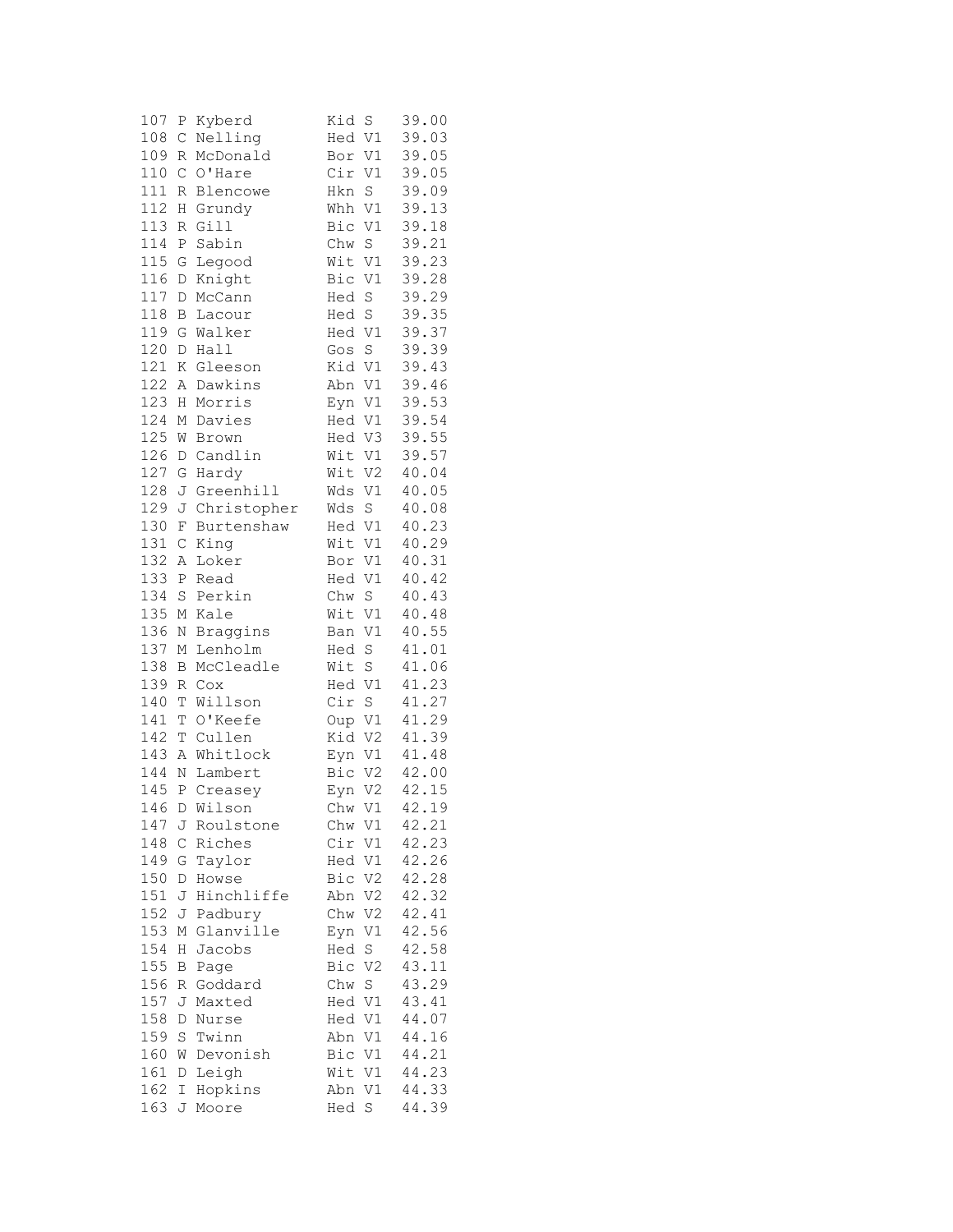| 164 | Ν            | Cherry       | .S<br>Eyn             | 44.57 |
|-----|--------------|--------------|-----------------------|-------|
| 165 | L            | Stratford    | Bic<br>V2             | 45.02 |
| 166 | $\mathbb{P}$ | Ralph        | Bic<br>V1             | 45.09 |
| 167 | L            | Parkes       | Chw<br>V1             | 45.20 |
| 168 | Α            | Roche        | V2<br>Hkn             | 45.33 |
| 169 | М            | Burton       | S<br>Bor              | 45.37 |
| 170 | Β            | Hedges       | Eyn V1                | 45.43 |
| 171 | C            | Mitchell     | Abn<br>V1             | 45.57 |
| 172 | Α            | Hawkins      | S<br>Ban              | 46.00 |
| 173 | Α            | Creasey      | Eyn V1                | 46.17 |
| 174 | Ρ            | <b>Bruce</b> | S<br>Hed              | 46.35 |
| 175 | Ρ            | Hart         | Chw V2                | 46.39 |
| 176 | Κ            | Villiers     | Hed V2                | 46.54 |
| 177 | D            | Beckett      | Ban V1                | 47.25 |
| 178 | L            | Creasey      | Eyn<br>J              | 47.36 |
| 179 | S            | McMinn       | Hed<br>S              | 48.00 |
| 180 | D            | Bannister    | Bic<br>- S            | 49.15 |
| 181 | S            | RavenHall    | V1<br>Oxf             | 49.59 |
| 182 | В            | Read         | V <sub>2</sub><br>Abn | 50.30 |
| 183 | F            | Josephs      | V2<br>Hed             | 50.58 |
| 184 | R            | Filshie      | V1<br>Ban             | 51.05 |
| 185 | Α            | Eaton        | Chw<br>S              | 51.47 |
| 186 | Ρ            | Munro        | Bic<br>- S            | 52.19 |
| 187 | Ε            | Sutton       | Oup V2                | 54.11 |
| 188 | Ρ            | Roberts      | V2<br>Gos             | 56.34 |
| 189 | G            | Allen        | V1<br>Hed             | 59.57 |

Oxford Mail Oxon XC League

Round 2 Otmoor Park (Lower Woods Farm) Noke/Beckley Hosts: Headington RoadRunners Sunday, 6 December 1998

==================================

| - U11 Boys<br>Race 1<br>Round 2 - Noke |   |             |        |    |      |
|----------------------------------------|---|-------------|--------|----|------|
| 1                                      | Ν | Flynn       | Bic MM |    | 4.13 |
| 2                                      | T | Timms       | Ban    | MМ | 4.17 |
| 3                                      | J | Hill        | Abn    | MМ | 4.32 |
| 4                                      | D | Ridley      | Wit MM |    | 4.40 |
| 5                                      |   | J Griffiths | Hed MM |    | 4.43 |
| 6                                      | T | Castle      | Oxf MM |    | 4.45 |
| 7                                      | J | Carter      | Oxf MM |    | 4.50 |
| 8                                      | S | King        | Oxf MM |    | 4.53 |
| 9                                      | R | Newport     | Oxf MM |    | 4.55 |
| 10                                     | J | Grant       | Oxf MM |    | 4.56 |
| 11                                     | Т | Wilkins     | Abn    | МM | 4.57 |
| 12                                     | М | Smith       | Gos    | МM | 4.58 |
| 13                                     | Н | Dawkins     | Abn    | МM | 5.00 |
| 14                                     |   | A Woodruff  | Abn    | MM | 5.02 |
| 15                                     | А | Miles       | Wit    | МM | 5.07 |
| 16                                     |   | R Kettles   | Bic    | МM | 5.09 |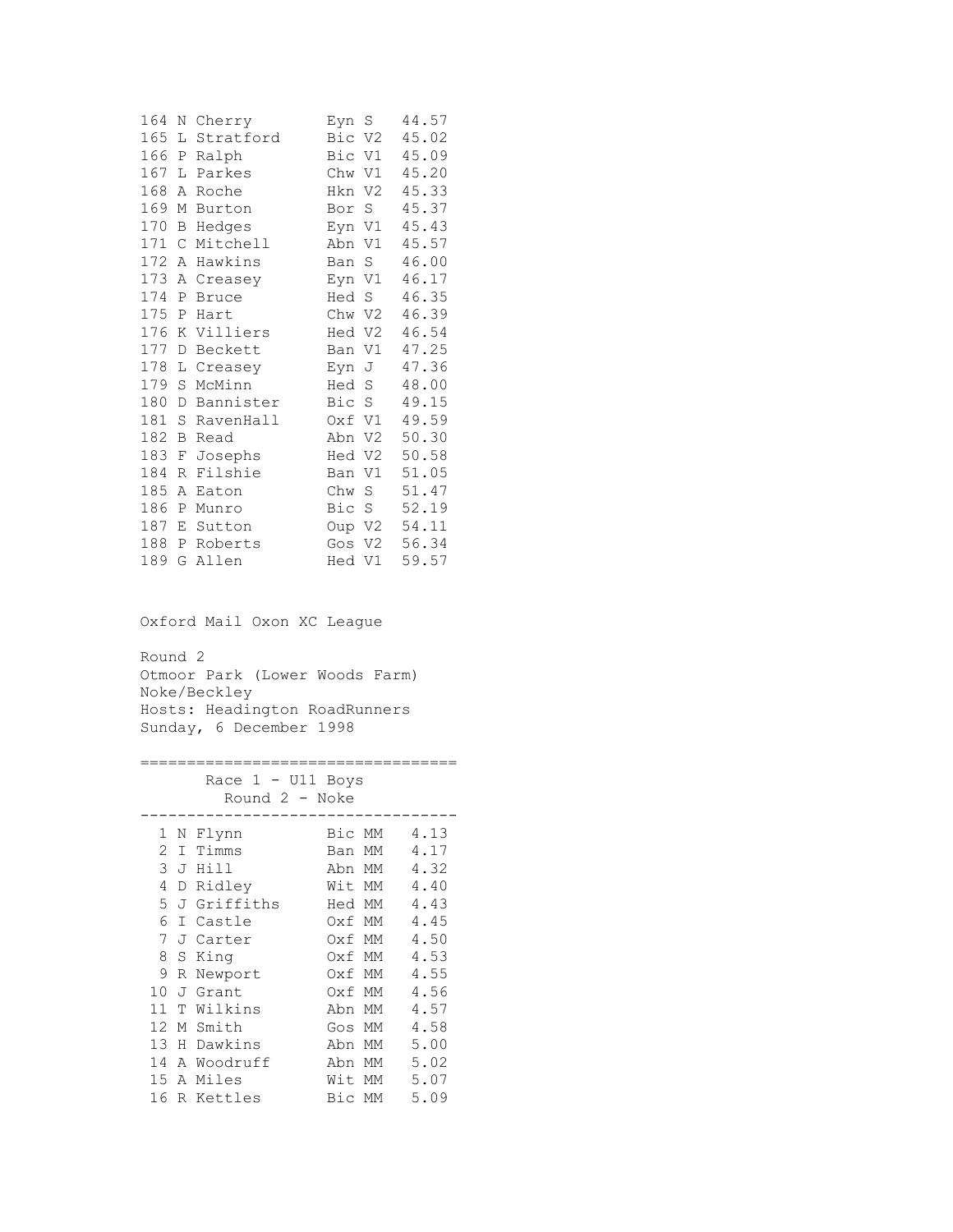| 17             | R            | Warkte-Dunbar      | Abn      | МM                | 5.13     |
|----------------|--------------|--------------------|----------|-------------------|----------|
| 18             | $\bigcirc$   | England            | Oxf      | МM                | 5.14     |
| 19             | М            | Callicott          | Gos      | МM                | 5.14     |
| 20             | М            | Walker             | Oxf      | МM                | 5.16     |
| 21             | $\mathsf{C}$ | Jessop             | Abn      | МM                | 5.18     |
| 22             | J            | Belcher            | Oxf      | МM                | 5.18     |
| 23             | S            | Blackwell          | Bic      | MM                | 5.44     |
| 24             |              | P Tinson           | Wit      | МM                | 5.50     |
|                |              | 25 T Timms         | Wit MM   |                   | 5.56     |
| 26             |              | M Hall             | Gos MM   |                   | 6.06     |
| 27             | F            | Fairgrave          | Gos MM   |                   | 6.24     |
|                |              |                    |          |                   |          |
|                |              |                    |          |                   |          |
|                |              | Race 2 - U11 Girls |          |                   |          |
|                |              | Round 2 - Noke     |          |                   |          |
| 1              |              | C Plateau          | Rad MM   |                   | 4.30     |
| $\overline{c}$ |              | G Hood             | Oxf MM   |                   | 4.38     |
| 3              | К            | E.Daly             | Rad MM   |                   | 4.43     |
| 4              | G            | French             | Oxf MM   |                   | 4.45     |
| 5              | $\rm S$      | Lewis              | Abn MM   |                   | $4.46\,$ |
| 6              |              | A Peacock          | Ban      | МM                | 4.59     |
| 7              |              | K I.Daly           | Rad MM   |                   | 5.05     |
| 8              | J            | England            | Oxf MM   |                   | 5.09     |
| 9              | $\rm S$      | Wiley              | Bic MM   |                   | 5.10     |
| 10             | Η            | Nixon              | Wit MM   |                   | 5.12     |
| 11             | S            | Plateau            | Rad MM   |                   | 5.15     |
| 12             | Ν            | Galbraith          | Rad MM   |                   | 5.18     |
| 13             | $\rm S$      | Daly               | Rad MM   |                   | 5.34     |
| 14             | Η            | Luke               | Oxf MM   |                   | 5.38     |
| 15             | Ν            | Knight             | Abn      | МM                | 5.42     |
| 16             | М            | Petts              | Wit      | МM                | 5.45     |
| 17             | Κ            | Tinson             | Wit MM   |                   | 5.56     |
| 18             | Α            | McGill             | Bic MM   |                   | 6.09     |
| 19             | R            | McGill             | Bic MM   |                   | 6.13     |
| 20             | R            | Gill               | Bic      | MM                | 6.17     |
| 21             | Η            | Harvey-Owen        | Oxf MM   |                   | 6.22     |
| 22             | Ε            | Lucas              | Rad MM   |                   | 6.28     |
| 23             | $\mathbb N$  | Bazylkiewicz       | Abn      | $\mathop{\rm MM}$ | 6.59     |
|                |              | 24 V Richards      | Abn MM   |                   | 7.00     |
|                |              | 25 D Devonish      |          | Bic MM            | 7.06     |
|                |              |                    |          |                   |          |
|                |              |                    |          |                   |          |
|                |              |                    |          |                   |          |
|                |              | Race 3 - U13 Boys  |          |                   |          |
|                |              | Round 2 - Noke     |          |                   |          |
|                |              | Team Results       |          |                   |          |
|                |              |                    |          |                   |          |
|                |              | 1 Abingdon         | 14       |                   |          |
|                |              | 2 Oxford City      | 19       |                   |          |
|                |              | 3 Abingdon<br>В    | 27<br>32 |                   |          |
|                |              | 4 Witney           |          |                   |          |
|                |              |                    |          |                   |          |
|                |              |                    |          |                   |          |
|                |              | Race 3 - U13 Boys  |          |                   |          |
|                |              | Round 2 - Noke     |          |                   |          |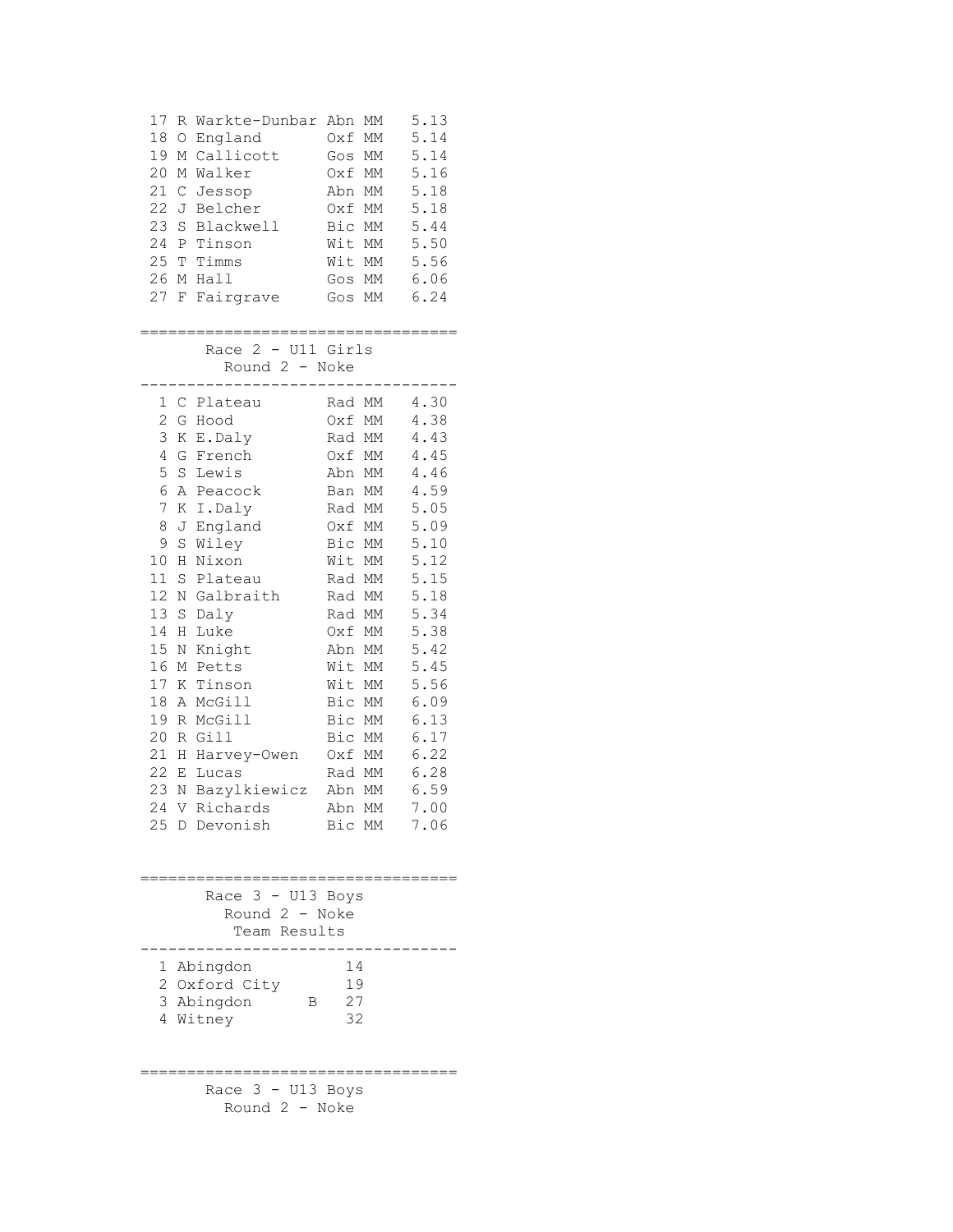| Individual Results                                                                                                                                                                                                                                                                                                                                                                                                                                                                                                                                           |                                                                                                                                                                                                                                                                                                                             |
|--------------------------------------------------------------------------------------------------------------------------------------------------------------------------------------------------------------------------------------------------------------------------------------------------------------------------------------------------------------------------------------------------------------------------------------------------------------------------------------------------------------------------------------------------------------|-----------------------------------------------------------------------------------------------------------------------------------------------------------------------------------------------------------------------------------------------------------------------------------------------------------------------------|
| 1 C Gillespie<br>Whh<br>2<br>Castle<br>P<br>0xf<br>3<br>Woodruff<br>Abn<br>М<br>4<br>0<br>Parsons<br>5<br>Galbraith<br>$\mathbf{B}$<br>Abn<br>6<br>T Couling<br>Abn<br>7<br>G<br>Wit<br>Petts<br>8<br>Abn<br>М<br>Jessop<br>9<br>Fisher<br>В<br>Abn<br>10C<br>Mansell<br>Abn<br>11 D<br>Wit<br>Harwood<br>12 A Carrol<br>Gos<br>13 J<br>Martin<br>14<br>S<br>Wit<br>Harwood                                                                                                                                                                                  | U13 10.37<br>U13 11.20<br>U13 11.35<br>Oxf U13 11.45<br>U13 11.54<br>12.02<br>U13<br>12.08<br>U13<br>12.14<br>U13<br>12.50<br>U13<br>U13<br>13.32<br>13.44<br>U13<br>U13 13.59<br>Oxf U13 14.01<br>U13 17.01                                                                                                                |
| Race $4 - U13/U15$ Girls<br>Round $2 - Note$<br>Team Results                                                                                                                                                                                                                                                                                                                                                                                                                                                                                                 |                                                                                                                                                                                                                                                                                                                             |
| 12<br>Radley Ladies<br>1<br>26<br>Oxford City<br>$\mathbf{2}$<br>31<br>3 Abingdon<br>3 White Horse<br>31<br>5<br>Radley Ladies<br>47<br>В<br>51<br>6 Banbury<br>64<br>Oxford City<br>7<br>Β<br>Abingdon<br>69<br>8<br>B                                                                                                                                                                                                                                                                                                                                      | $=$                                                                                                                                                                                                                                                                                                                         |
| Race $4 - U13/U15$ Girls<br>Round $2 -$ Noke<br>Individual Results                                                                                                                                                                                                                                                                                                                                                                                                                                                                                           |                                                                                                                                                                                                                                                                                                                             |
| 1 J Rhodes<br>$\overline{c}$<br>Gottwald<br>Abn<br>Ε<br>3<br>Smith<br>Rad<br>J<br>4<br>Rad U13<br>Η<br>Thorne<br>5<br>S<br>Molyneux<br>Rad<br>6<br>England<br>Oxf<br>Η<br>7<br>F<br>Rhodes<br>Whh<br>8<br>L<br>Peacock<br>Ban<br>9<br>Williams<br>М<br>Oxf<br>10<br>Ridley<br>Wit<br>Ε<br>11<br>T<br>Martin<br>Oxf<br>12<br>Parfitt<br>Κ<br>Abn<br>13<br>Ν<br>Plateau<br>Rad<br>14<br>G<br>Hood<br>Oxf<br>15<br>Κ<br>Filshie<br>Ban<br>16<br>L<br>Rad<br>Bourne<br>17<br>$\mathsf C$<br>Duncan<br>Abn<br>18<br>V<br>Riley<br>Rad<br>19<br>S<br>Carter<br>Gos | Whh U13 11.15<br>U15<br>11.39<br><b>U15</b><br>11.52<br>12.09<br>U13<br>12.18<br>U13<br>12.34<br><b>U15</b><br>12.40<br>12.46<br>U13<br>12.49<br>U13<br>12.53<br>U13<br><b>U13</b><br>12.57<br>U15<br>13.04<br>13.12<br>U15<br>U13<br>13.15<br>U13<br>13.31<br>U13<br>13.34<br>U15<br>13.45<br>U15<br>14.04<br>14.11<br>U13 |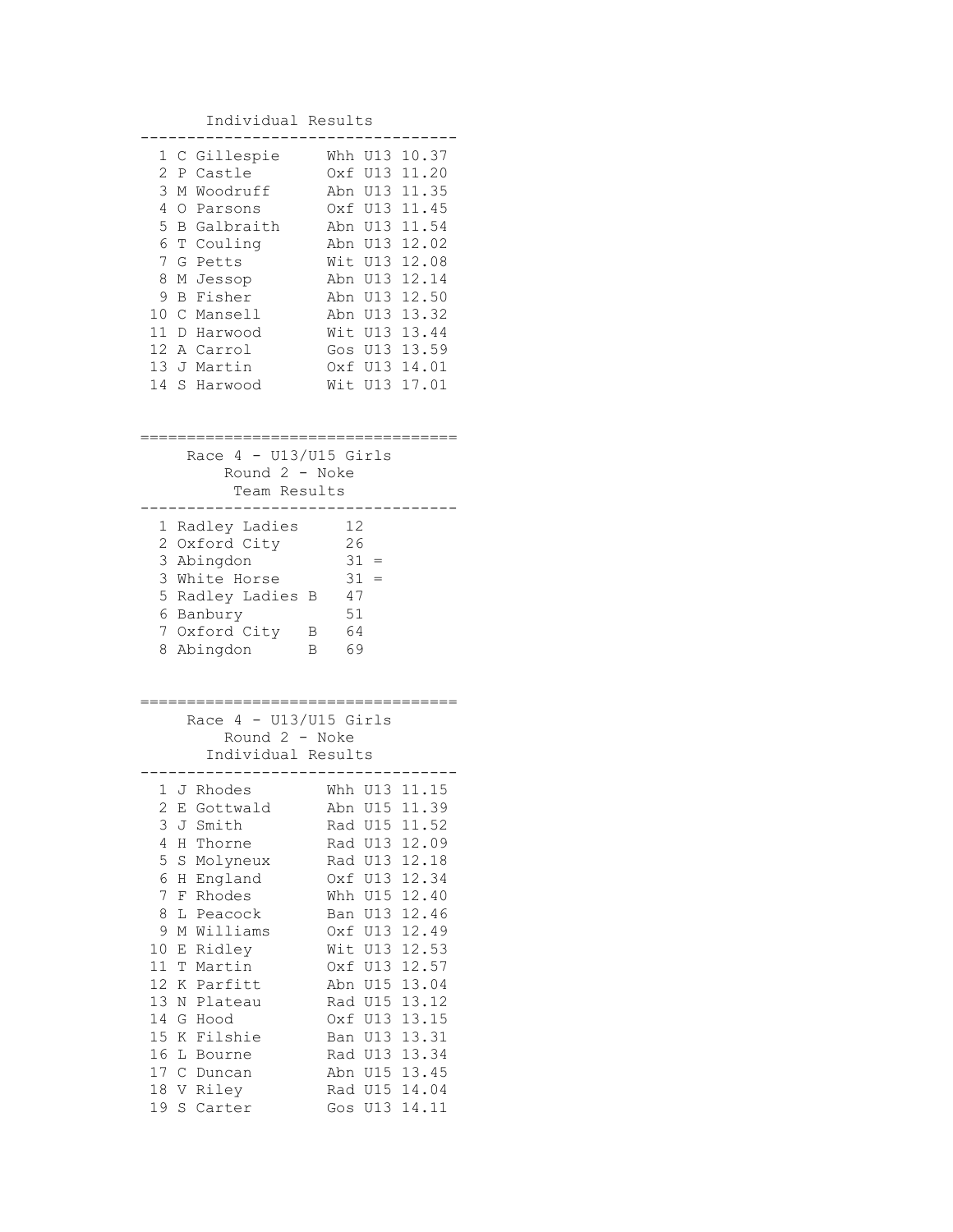| 20<br>Parfitt<br>С<br>21<br>S<br>Chantal<br>22<br>Η<br>Carter<br>23<br>L<br>Hepple<br>24<br>Shakelton<br>Α<br>25<br>Κ<br>Goyder<br>26<br>Bazylkiewicz<br>S<br>27<br>Taylor<br>S                                                                                                             | U13<br>14.17<br>Abn<br>Bic<br>U13<br>14.26<br>14.31<br>Oxf U13<br>15.49<br>Whh U13<br>17.03<br>Abn U13<br>17.18<br>U15<br>Abn<br>Abn<br>U13<br>18.22<br>Cir<br>U13<br>19.07                                                                                                                           |
|---------------------------------------------------------------------------------------------------------------------------------------------------------------------------------------------------------------------------------------------------------------------------------------------|-------------------------------------------------------------------------------------------------------------------------------------------------------------------------------------------------------------------------------------------------------------------------------------------------------|
| Race $5 - U15/U17$ Boys<br>Round 2 - Noke<br>Team Results                                                                                                                                                                                                                                   |                                                                                                                                                                                                                                                                                                       |
| Abingdon<br>1<br>2<br>Oxford City<br>3<br>White Horse<br>4<br>Bicester<br>5<br>Witney<br>6<br>Exel Gosford                                                                                                                                                                                  | 19<br>22<br>27<br>29<br>34<br>40                                                                                                                                                                                                                                                                      |
| Race $5 - U15/U17$ Boys<br>Round 2 - Noke<br>Individual Results                                                                                                                                                                                                                             |                                                                                                                                                                                                                                                                                                       |
| 1<br>P Jeffrey<br>$\overline{c}$<br>Flynn<br>Α<br>3<br>Penfold<br>Т<br>4<br>Ι<br>Duncan<br>5<br>L Thornhill<br>6<br>M Ashton<br>7<br>T Charles<br>8<br>J Richards<br>9<br>L Thomas<br>10<br>M Mitchell<br>11<br>Prickett<br>D<br>12 C<br>Miles<br>13 J Gage<br>14 D Bellinger<br>15 A Excel | 18.19<br>Oxf U17<br>18.25<br>Bic U17<br>19.19<br>Whh U15<br>19.25<br>Abn U17<br>19.52<br>Abn U17<br>19.56<br>Wit U15<br>Oxf U15<br>20.15<br>20.38<br>Whh U15<br>20.48<br>Gos<br>U15<br>21.11<br>Abn<br>U17<br>21.36<br>Bic<br>U17<br>Wit U15 21.48<br>Ban U15 23.00<br>Oxf U15 23.48<br>Gos U15 25.41 |
| Race 6 - Women<br>Round 2 - Noke<br>Team Results                                                                                                                                                                                                                                            |                                                                                                                                                                                                                                                                                                       |
| 1<br>Headington<br>1<br>Radley Ladies<br>3<br>Witney<br>4<br>Headington<br>Β<br>5<br>Cirencester<br>6<br>White Horse<br>7<br>Cherwell<br>8<br>Headington<br>С                                                                                                                               | $22 =$<br>$22 =$<br>25<br>45<br>48<br>50<br>60<br>74                                                                                                                                                                                                                                                  |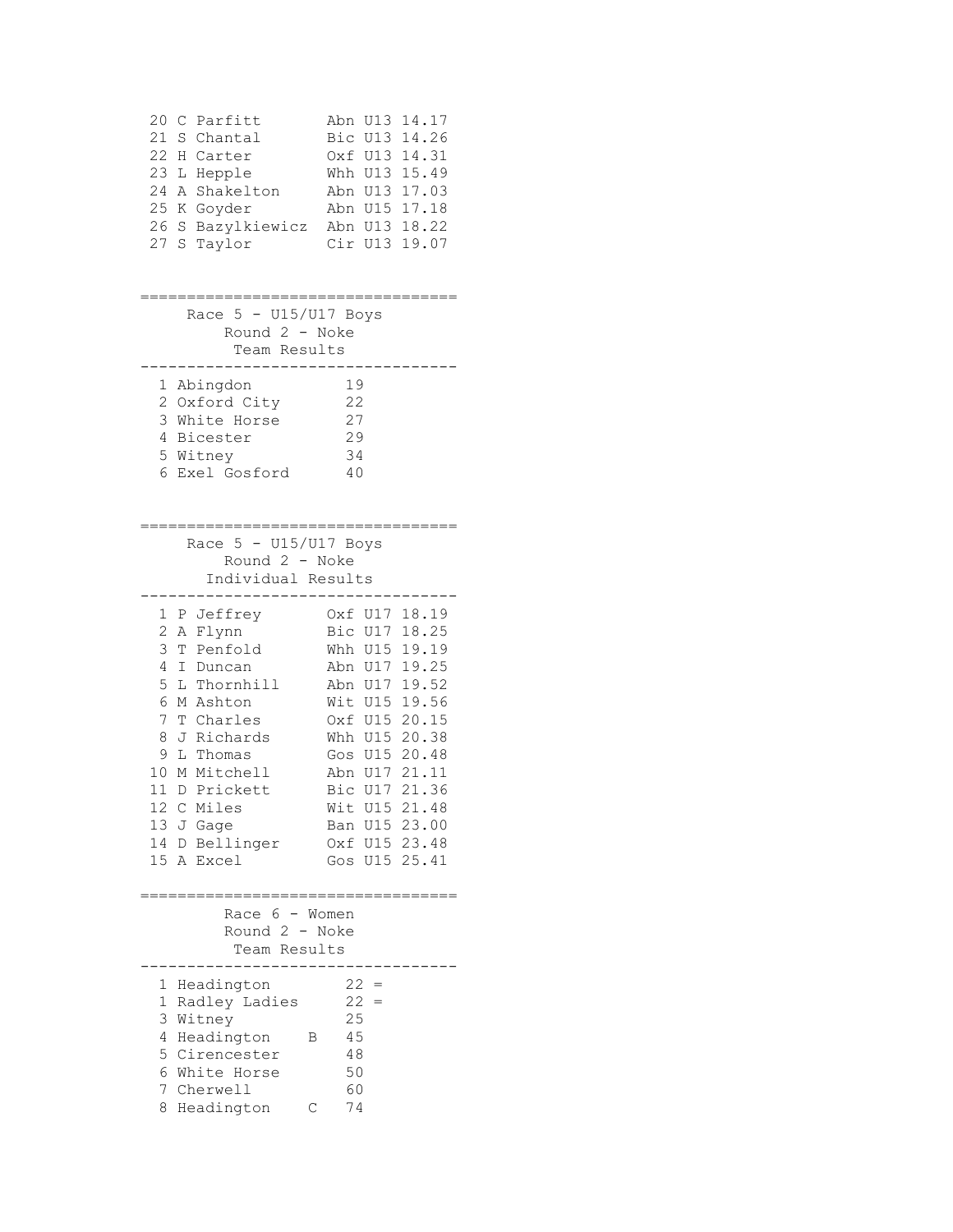|    | 9 Oxf Uni Press    |   | 96      |        |               |
|----|--------------------|---|---------|--------|---------------|
|    | 10 Headington      | D | 98      |        |               |
|    | 11 Abingdon        |   | 102     |        |               |
|    | 12 Oxford City     |   | 116     |        |               |
|    | 13 Cirencester B   |   | 125     |        |               |
|    | 14 Headington E    |   | 127     |        |               |
|    | 15 Cherwell        | B | 135     |        |               |
|    | 16 Bicester        |   | 138     |        |               |
|    | 17 Witney          |   | B 143   |        |               |
|    | 18 Headington      |   | $F$ 158 |        |               |
|    | 19 Abingdon        |   | B 159   |        |               |
|    |                    |   |         |        |               |
|    |                    |   |         |        |               |
|    | Race $6 -$ Women   |   |         |        |               |
|    | Round 2 - Noke     |   |         |        |               |
|    | Individual Results |   |         |        |               |
|    |                    |   |         |        |               |
|    | 1 H Dean           |   |         |        | Rad U17 23.22 |
|    | 2 G Dean           |   |         |        | Rad V2 23.45  |
| 3  | J Craft            |   |         | Hed S  | 24.13         |
| 4  | L Godding          |   |         | Whh S  | 24.28         |
| 5  | P Mason            |   |         |        | Wit S 24.46   |
| 6  | S Stockdale        |   |         |        | Oup S 24.55   |
| 7  | W Jones            |   | Cir S   |        | 25.20         |
| 8  | K Mazzucca         |   |         | Wit S  | 25.30         |
| 9  | S Rendell          |   | Hed S   |        | 25.43         |
|    | 10 J Choulerton    |   | Hed S   |        | 25.50         |
|    | 11 M Harrison      |   |         | Hed S  | 26.17         |
|    |                    |   |         | Wit V1 |               |
|    | 12 J Ashton        |   |         |        | 26.21         |
|    | 13 K Shaw          |   |         | Chw V1 | 26.31         |
|    | 14 A Coldrick      |   |         | Bor V1 | 26.36         |
|    | 15 M McMahon       |   |         | Cir S  | 26.44         |
|    | 16 M Mik           |   |         | Hed S  | 26.50         |
|    | 17 G Hueter        |   |         | Oxf V1 | 27.05         |
| 18 | S Howard           |   |         | Hed S  | 27.10         |
|    | 19 B Palmer        |   |         |        | Rad V1 27.38  |
|    | 20 A Hogan         |   |         | Chw V1 | 27.47         |
| 21 | K Miles            |   | Whh V1  |        | 27.49         |
|    | 22 K Whitmore      |   |         | Hed S  | 27.59         |
|    | 23 H O'Shea        |   |         | Abn V2 | 28.21         |
| 24 | A Richmond         |   | Hed J   |        | 28.25         |
| 25 | S Bailey           |   | Whh V2  |        | 28.26         |
| 26 | R Brooks           |   | Cir S   |        | 28.50         |
| 27 | D Guttridge        |   | Chw S   |        | 28.56         |
| 28 | L Palmer           |   | Hed V1  |        | 29.02         |
|    |                    |   |         |        |               |
| 29 | E Welsh            |   | Hed S   |        | 29.12         |
| 30 | M Richards         |   | Abn V1  |        | 29.16         |
| 31 | M Campbell         |   | Cir V3  |        | 29.21         |
| 32 | L Walker           |   | Hed S   |        | 29.23         |
| 33 | S Cook             |   | Bic V1  |        | 29.39         |
| 34 | R Thomas           |   | Wit V2  |        | 29.52         |
| 35 | R Fulford          |   | Cir V2  |        | 30.26         |
| 36 | J Senior           |   | Chw S   |        | 30.30         |
| 37 | J Meredith         |   | Hed V1  |        | 30.31         |
| 38 | J Pinnock          |   | Eyn V1  |        | 30.33         |
| 39 | F Harris           |   | Rad S   |        | 31.06         |
|    |                    |   |         |        |               |
| 40 | L Waller           |   | Chw S   |        | 31.13         |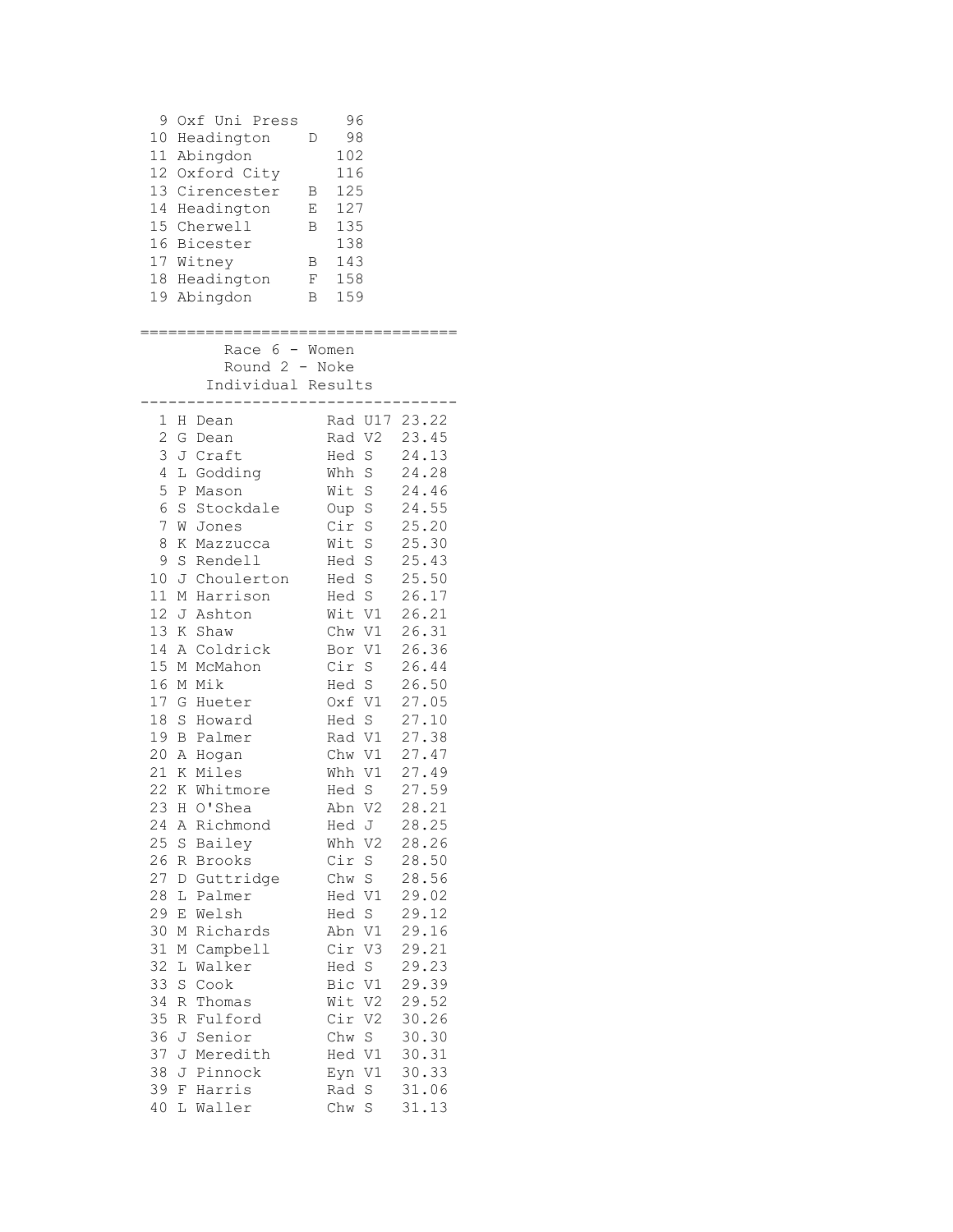| 41<br>42<br>43<br>44<br>45<br>46<br>47<br>48<br>49<br>50<br>51<br>52<br>53<br>54<br>55<br>56<br>57<br>58 | Η<br>Higgs<br>Μ<br>McIver<br>G<br>Early<br>Partridge<br>G<br>S<br>O'Dell<br>Virdie<br>R<br>S<br>Nash<br>G<br>Cross<br>D<br>Hunt<br>Tinson<br>Μ<br>Ρ<br>Adams<br>Blatchford<br>Ν<br>Ρ<br>Read<br>S<br>Beckett<br>$\mathbb{C}$<br>O'Keefe<br>Κ<br>Pulford<br>C Munro<br>Powell-Jones<br>T | Hed<br>V1<br>Hed V2<br>Oup S<br>Hed V3<br>Oxf<br>$\mathbf S$<br>S<br>Hed<br>Oup S<br>Bic<br>$\mathbf S$<br>$\rm S$<br>Abn<br>Wit<br>V3<br>Abn V1<br>Abn V2<br>Hed V1<br>Oxf S<br>Oxf V1<br>Abn S<br>Bic U17<br>Abn S | 31.33<br>31.43<br>31.48<br>31.56<br>32.17<br>32.23<br>32.32<br>32.40<br>32.48<br>33.06<br>33.36<br>34.21<br>35.24<br>37.29<br>37.53<br>38.20<br>42.05<br>44.25 |
|----------------------------------------------------------------------------------------------------------|-----------------------------------------------------------------------------------------------------------------------------------------------------------------------------------------------------------------------------------------------------------------------------------------|----------------------------------------------------------------------------------------------------------------------------------------------------------------------------------------------------------------------|----------------------------------------------------------------------------------------------------------------------------------------------------------------|
|                                                                                                          | 7<br>Race                                                                                                                                                                                                                                                                               | Men<br>$-$                                                                                                                                                                                                           |                                                                                                                                                                |
|                                                                                                          | Round 2<br>$\sim$<br>Team Results                                                                                                                                                                                                                                                       | Noke                                                                                                                                                                                                                 |                                                                                                                                                                |
|                                                                                                          | First Division                                                                                                                                                                                                                                                                          |                                                                                                                                                                                                                      |                                                                                                                                                                |
| 1<br>2                                                                                                   | Headington<br>Oxford City                                                                                                                                                                                                                                                               | 100<br>131                                                                                                                                                                                                           |                                                                                                                                                                |
| 3                                                                                                        | White Horse                                                                                                                                                                                                                                                                             | 254                                                                                                                                                                                                                  |                                                                                                                                                                |
| 4<br>5                                                                                                   | Banbury<br>Woodstock                                                                                                                                                                                                                                                                    | 291<br>342                                                                                                                                                                                                           |                                                                                                                                                                |
| 6                                                                                                        | Abingdon                                                                                                                                                                                                                                                                                | 506                                                                                                                                                                                                                  |                                                                                                                                                                |
| 7<br>8                                                                                                   | Bicester<br>Witney                                                                                                                                                                                                                                                                      | 588<br>623                                                                                                                                                                                                           |                                                                                                                                                                |
|                                                                                                          |                                                                                                                                                                                                                                                                                         |                                                                                                                                                                                                                      |                                                                                                                                                                |
|                                                                                                          | Second Division                                                                                                                                                                                                                                                                         |                                                                                                                                                                                                                      |                                                                                                                                                                |
| 1<br>2                                                                                                   | Headington<br>Bourton                                                                                                                                                                                                                                                                   | 288<br>Β<br>389                                                                                                                                                                                                      |                                                                                                                                                                |
| 3                                                                                                        | Headington                                                                                                                                                                                                                                                                              | 478<br>С                                                                                                                                                                                                             |                                                                                                                                                                |
| 5                                                                                                        | 4 Cirencester<br>Cherwell                                                                                                                                                                                                                                                               | 536<br>581                                                                                                                                                                                                           |                                                                                                                                                                |
| 6                                                                                                        | Eynsham                                                                                                                                                                                                                                                                                 | 616                                                                                                                                                                                                                  |                                                                                                                                                                |
| 7<br>8                                                                                                   | Headington<br>Kidlington                                                                                                                                                                                                                                                                | 626<br>D<br>680                                                                                                                                                                                                      |                                                                                                                                                                |
| 9                                                                                                        | Hook Norton                                                                                                                                                                                                                                                                             | 752                                                                                                                                                                                                                  |                                                                                                                                                                |
| 10<br>11                                                                                                 | Headington<br>Oxford City                                                                                                                                                                                                                                                               | 823<br>Е<br>873<br>Β                                                                                                                                                                                                 |                                                                                                                                                                |
| 12                                                                                                       | Abingdon                                                                                                                                                                                                                                                                                | 1011<br>В                                                                                                                                                                                                            |                                                                                                                                                                |
| 13<br>14                                                                                                 | Bicester<br>Oxf Uni Press                                                                                                                                                                                                                                                               | 1070<br>В                                                                                                                                                                                                            |                                                                                                                                                                |
| 15                                                                                                       | Headington                                                                                                                                                                                                                                                                              | 1080<br>1127<br>F                                                                                                                                                                                                    |                                                                                                                                                                |
|                                                                                                          |                                                                                                                                                                                                                                                                                         |                                                                                                                                                                                                                      |                                                                                                                                                                |
|                                                                                                          | $7 -$<br>Race                                                                                                                                                                                                                                                                           | Men                                                                                                                                                                                                                  |                                                                                                                                                                |
|                                                                                                          | Round $2$ –                                                                                                                                                                                                                                                                             | Noke                                                                                                                                                                                                                 |                                                                                                                                                                |
|                                                                                                          | Individual Results                                                                                                                                                                                                                                                                      |                                                                                                                                                                                                                      |                                                                                                                                                                |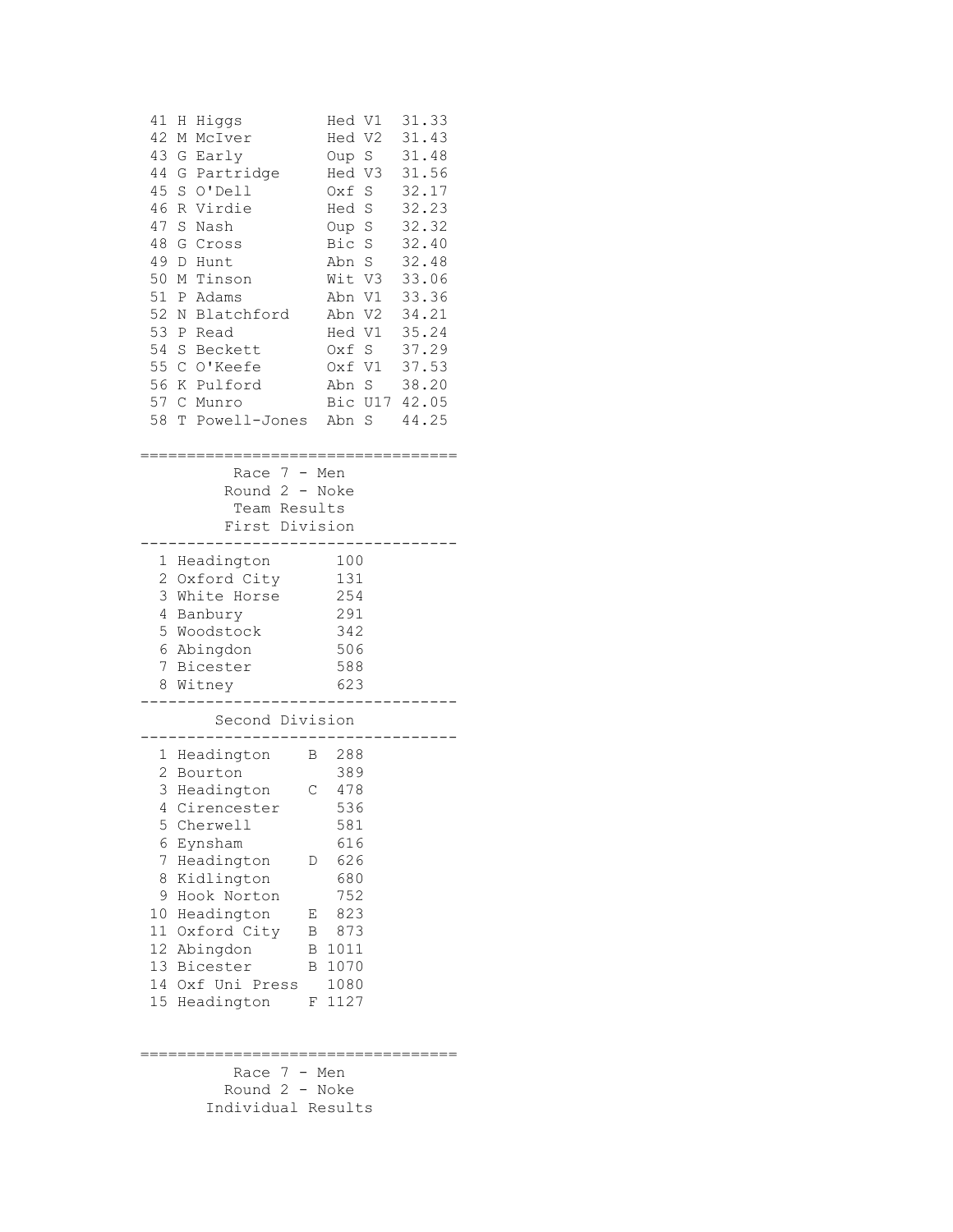| 1              |              | D Walmsley | Bor    | S               | 30.55 |
|----------------|--------------|------------|--------|-----------------|-------|
| $\overline{c}$ | G            | Harris     | Hed    | S               | 31.32 |
| 3              | J            | Pritchard  | Hed    | S               | 31.41 |
| 4              | S            | Kimber     | Oxf S  |                 | 31.43 |
| 5              |              |            |        |                 |       |
|                | J            | Lennox     | Hed S  |                 | 32.25 |
| 6              | Μ            | Smith      | Cir S  |                 | 32.32 |
| 7              | S            | Pritchard  | Ban S  |                 | 32.51 |
| 8              | D            | Green      | Whh V1 |                 | 33.10 |
| 9              | $\, {\bf P}$ | Wilson     | Whh    | S               | 33.11 |
| $10$           | N            | Russell    | Oxf    | S               | 33.12 |
| 11             | S            | Andrew     | Ban S  |                 | 33.23 |
| 12             | Ι            | McDoulmal  | Bor S  |                 | 33.27 |
| 13             | N            | Baimbridge | Hkn    | S               | 33.39 |
| 14             | J            | Exley      | Oxf V2 |                 | 33.44 |
| $15\,$         | R            | Beaumont   | Bic    | $\rm S$         | 33.48 |
| 16             | Τ            | Glare      | Wds    | $\rm S$         | 33.53 |
| 17             | G            | Richards   | Abn V1 |                 | 34.04 |
| 18             | R            | Grant      | Oxf V1 |                 | 34.09 |
| 19             | D            | Wheeler    | Oxf    | V1              | 34.21 |
| 20             | Α            | Grove      | Eyn    | S               | 34.27 |
| 21             | J            | Griffiths  | Hed    | V1              | 34.33 |
| 22             |              |            |        |                 |       |
|                | J            | Bowler     | Hed J  |                 | 34.07 |
| 23             | D            | Gavaghan   | Hed S  |                 | 34.45 |
| 24             | R            | Tretford   | Hed S  |                 | 34.58 |
| 25             | T            | Hunn       | Wds S  |                 | 35.03 |
| 26             | R            | Schofield  | Oxf V1 |                 | 35.09 |
| 27             | T            | Taylor     | Whh    | S               | 35.12 |
| 28             | Τ            | Hughes     | Whh V1 |                 | 35.17 |
| 29             | Ν            | Baker      | Hed V1 |                 | 35.21 |
| 30             | S            | Naylor     | Hed    | $\rm S$         | 35.41 |
| 31             | Μ            | Creasey    | Eyn V1 |                 |       |
| 32             | Ρ            | Hawkins    | Wit    | V1              | 35.55 |
| 33             | J            | Moss       | Kid S  |                 | 35.58 |
| 34             | Μ            | Hurd       | Wds    | V <sub>2</sub>  | 36.00 |
| 35             | Μ            | Baillie    | Wit    | S               | 36.01 |
| 36             |              | F Howard   | Hed    | $\rm S$         | 36.07 |
| 37             | Μ            | Barnes     | Hed    | S               | 36.09 |
| 38             | $\mathsf{C}$ | Roche      | Ban    | S               | 36.14 |
| 39             | $\mathbb S$  | Taylor     | Ban    | $\rm S$         | 36.25 |
| 40             | R            | Tredwell   | Oxf V2 |                 | 36.31 |
| 41             |              | R Strachan | Chw    | S               | 36.33 |
| 42             |              | R Bufton   | Bor S  |                 | 36.37 |
| 43             | S            | Humphries  | Bor    | $\rm S$         | 36.39 |
| 44             | S            | Williamson | Whh V1 |                 | 36.41 |
| 45             | М            | Townsend   | Wds    | S               | 36.42 |
| 46             | Α            | Adey       | Eyn S  |                 | 35.50 |
| 47             | R            | Moye       | Hed    | $\rm S$         | 36.47 |
| 48             | Τ            | Spedding   | Bor    | V1              | 36.50 |
| 49             | Μ            | Fallows    | Cir    | S               | 37.00 |
| 50             | D            | Murfin     | Whh    | S               | 37.03 |
| 51             | Α            | Tilsley    | Hkn    | $S_{\parallel}$ | 37.07 |
| 52             | Ρ            | Taylor     | Wds V1 |                 | 37.09 |
| 53             | B            | Butler     | Chw V1 |                 | 37.15 |
| 54             |              | G Chapman  | Hed V1 |                 | 37.16 |
| 55             | Μ            | Rasgauski  | Hed V2 |                 | 37.19 |
| 56             | W            | Atkinson   | Hed    | V1              | 37.24 |
|                |              |            |        |                 |       |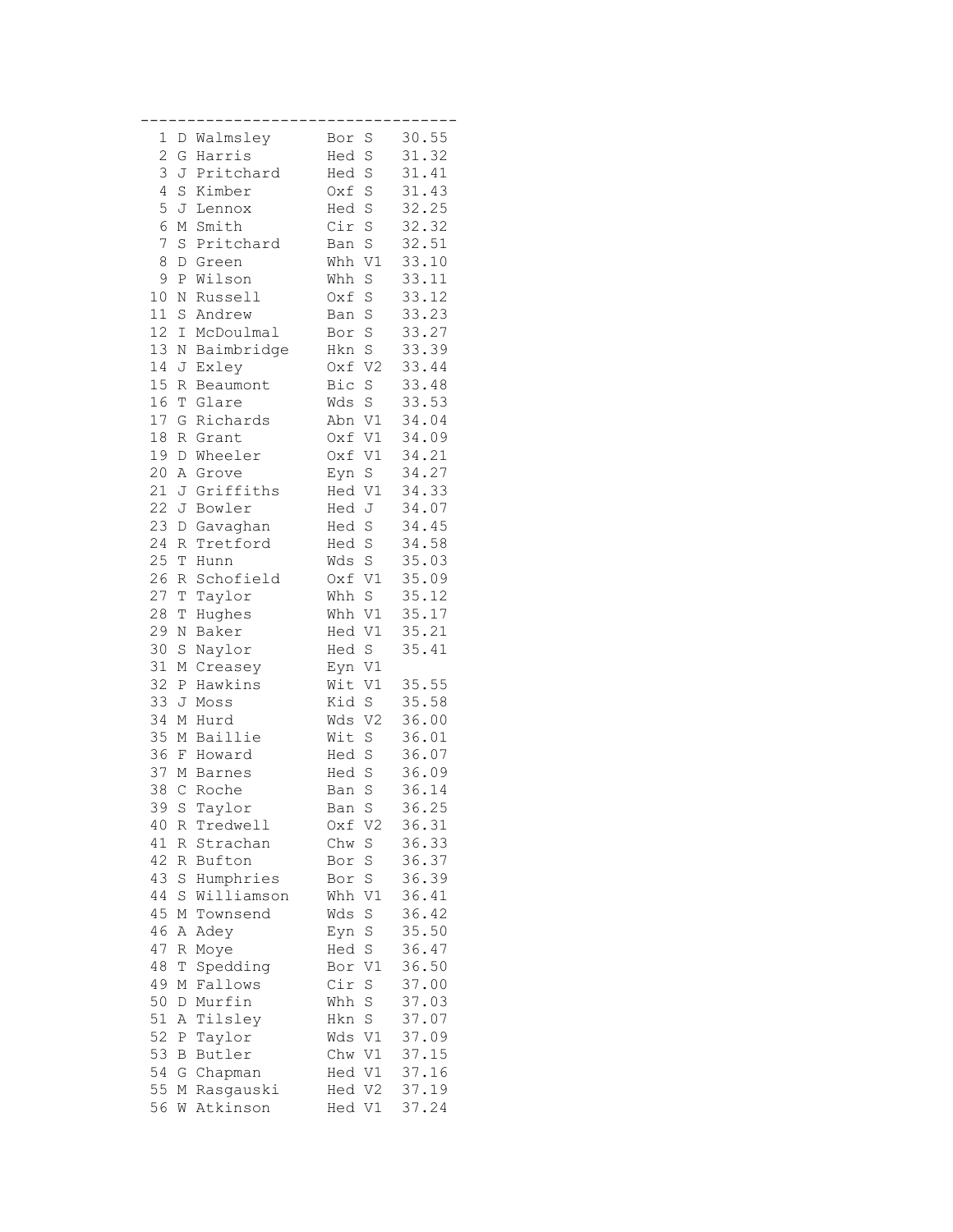| 57     | G                | Smith       | Kid<br>V1             | 37.31 |
|--------|------------------|-------------|-----------------------|-------|
| 58     | Ρ                | Gilkes      | $\mathtt{V1}$<br>Chw  | 37.33 |
| 59     | Α                | Thorpe      | $\rm S$<br>Hed        | 37.36 |
| 60     | $\mathsf C$      | MacKenzie   | Abn<br>V1             | 37.37 |
| 61     | D                | Cooper      | S<br>Bic              | 37.40 |
| 62     | G                | Smith       | V <sub>2</sub><br>Ban | 37.41 |
| 63     | $\, {\mathbb P}$ | Storey      | $\rm S$<br>Hed        | 37.42 |
| 64     | N                | Wright      | J<br>Ban              | 37.42 |
| 65     | B                | Dudley      | Bic<br>V1             | 37.42 |
| 66     | D                | Cook        | Cir<br>S              | 37.46 |
| 67     | T                | Greenland   | Abn<br>V <sub>2</sub> | 37.49 |
| 68     | V                | Archer      | Chw<br>$\rm S$        | 38.03 |
| 69     | R                | Collcutt    | S<br>Hed              | 38.06 |
| $70$   | Μ                | Amson       | J<br>Ban              | 38.07 |
| 71     | Ν                | Smith       | V1<br>Oxf             | 38.20 |
| 72     | R                | Brian       | Hkn<br>$\rm S$        | 38.24 |
| 73     | Ρ                | Grimsdale   | V1<br>Oxf             | 38.28 |
| 74     | J                | Marshall    | S<br>Hed              | 38.30 |
| 75     | $\mathsf{C}$     | Slator      | $\rm S$<br>Hed        | 38.31 |
| 76     | T                | Carroll     | V1<br>Gos             | 38.38 |
| 77     | Ν                | Brown       | Kid<br>V1             | 38.44 |
| 78     | М                | Shipway     | Wds<br>V2             | 38.48 |
| 79     | J                | Oliver      | Abn<br>V1             | 38.50 |
| $80\,$ | R                | Ferris      | Cir<br>V1             | 38.52 |
| 81     | $\, {\bf P}$     | Coy         | V1<br>Ban             | 38.53 |
| 82     | $\mathsf C$      | Nellins     | $\mathtt{V1}$<br>Hed  | 38.55 |
| 83     | Α                | Hughes      | Cir<br>S              | 39.20 |
| 84     | $\, {\bf B}$     | Burlingham  | V <sub>2</sub><br>Hed | 39.22 |
| 85     | $\mathcal{C}$    | Hunt        | S<br>Abn              | 39.28 |
| 86     | В                | Lacour      | S<br>Hed              | 39.33 |
| 87     | Τ                | Witts       | Hed V1                | 39.42 |
| 88     | Η                | Grundy      | V1<br>Whh             | 39.43 |
| 89     | F                | Burtenshaw  | V1<br>Hed             | 39.56 |
| 90     | D                | Langen      | V <sub>2</sub><br>Oxf | 40.00 |
| 91     | Η                | Nickau      | S<br>Hed              | 40.08 |
| 92     | J                | Christopher | S<br>Wds              | 40.10 |
| 93     | N                | Braggins    | $\mathtt{V1}$<br>Ban  | 40.28 |
| 94     | J                | Werth       | S<br>Hed              | 40.39 |
| 95     | $\, {\bf P}$     | Read        | Hed V1                | 40.46 |
| 96     | D                | Adams       | V1<br>Abn             | 40.49 |
| 97     | J                | Greenhill   | Wds<br>V1             | 40.56 |
| 98     | D                | Hall        | $\rm S$<br>Gos        | 40.59 |
| 99     | Т                | O'Keefe     | V1<br>Oup             | 41.04 |
| 100    | Β                | McCleadle   | Wit<br>$\rm S$        | 41.05 |
| 101    | N                | Dolden      | Bic<br>S              | 41.07 |
| 102    | Α                | Dawkins     | $\rm V1$<br>Abn       | 41.07 |
| 103    | W                | Brown       | Hed<br>V3             | 41.08 |
| 104    | E                | Robinson    | V <sub>2</sub><br>Hed | 41.08 |
| 105    | Μ                | Lenholm     | $\rm S$<br>Hed        | 41.19 |
| 106    | B                | Nash        | $\rm S$<br>Bic        | 41.20 |
| 107    | Κ                | Morgan      | V1<br>Wit             | 41.29 |
| 108    | G                | Legood      | Wit<br>V1             | 41.30 |
| 109    | G                | Smith       | V1<br>Whh             | 41.39 |
| 110    | D                | Knight      | Bic<br>V1             | 41.46 |
| 111    |                  | O'Hare      | Cir<br>V1             | 41.48 |
|        | $\mathsf C$      |             |                       | 41.52 |
| 112    | G                | Taylor      | Hed<br>V1             |       |
| 113    | Ρ                | Jennings    | Kid<br>V2             | 41.56 |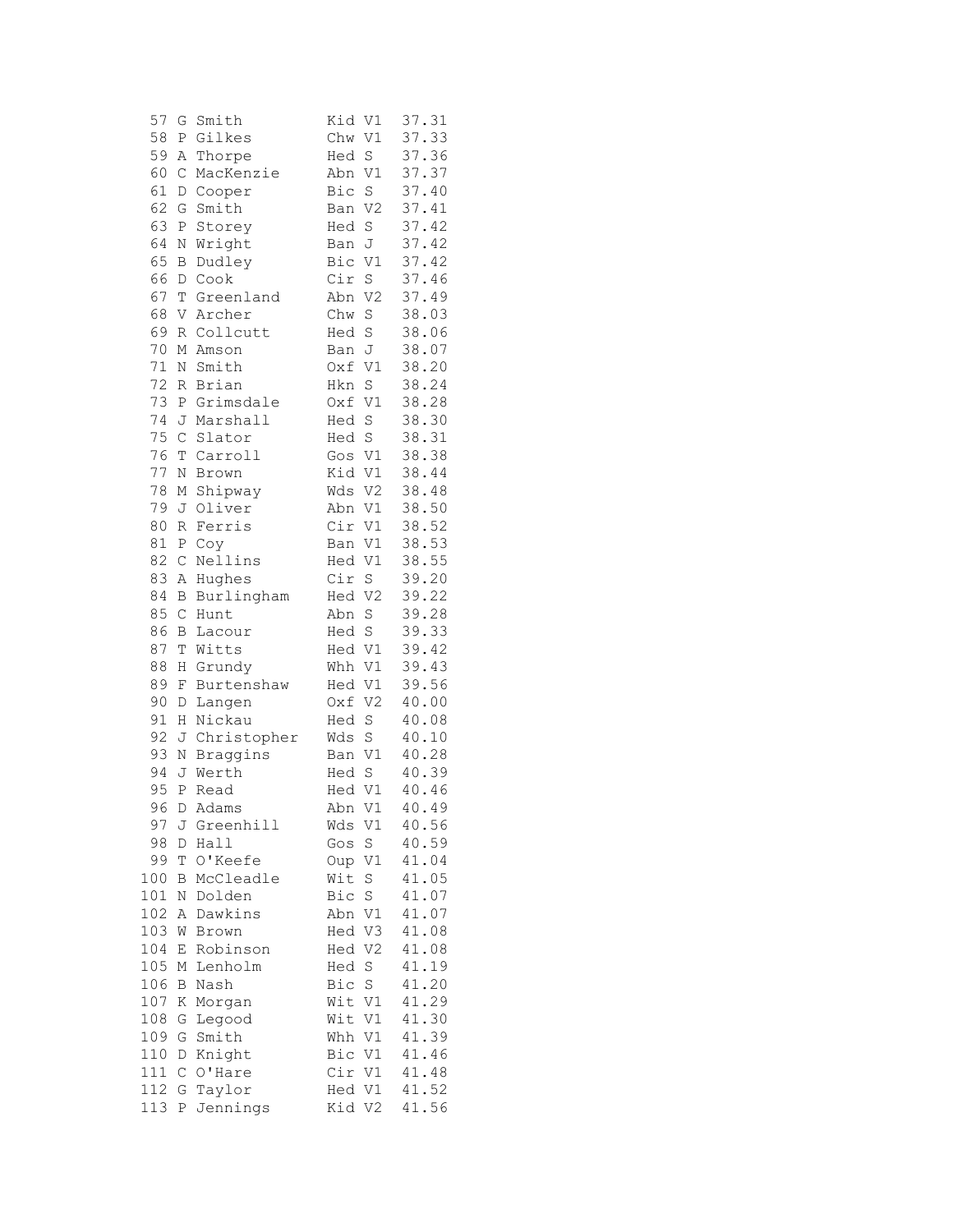| 114 | J             | McGuigan     | V1<br>Whh             | 41.59 |
|-----|---------------|--------------|-----------------------|-------|
| 115 | S             | Taylor       | Eyn V1                | 42.01 |
| 116 | G             | Walker       | Hed V1                | 42.06 |
| 117 | Α             | Loker        | V1<br>Bor             | 42.09 |
| 118 | R             | Goddard      | Chw S                 | 42.10 |
| 119 | М             | Kale         | Wit<br>V1             | 42.26 |
| 120 | Ρ             | Fox          | Chw S                 | 42.36 |
| 121 | G             | Norris       | Kid V2                | 42.37 |
| 122 | I             | Hipkins      | Wit V1                | 42.41 |
| 123 | J             | Shaw         | Chw V1                | 42.45 |
| 124 | J             | McCormac     | Wit V1                | 42.49 |
| 125 | $\mathcal{C}$ |              | V <sub>2</sub><br>Wds | 42.53 |
| 126 |               | Brooks       |                       |       |
|     | D             | Wisean       | Bor V3                | 43.06 |
| 127 | S             | Twinn        | Abn V1                | 43.18 |
| 128 | Α             | Pope         | Abn V1                | 43.21 |
| 129 | J             | Hinchliffe   | Abn<br>V <sub>2</sub> | 43.24 |
| 130 | B             | Page         | Bic<br>V <sub>2</sub> | 43.29 |
| 131 | М             | Glanville    | Eyn V1                | 43.31 |
| 132 | D             | Nurse        | Hed V1                | 43.40 |
| 133 | $\mathsf C$   | Pinder       | Oxf<br>V1             | 43.40 |
| 134 | Ρ             | Creasey      | Eyn V2                | 43.45 |
| 135 | D             | Howse        | V2<br>Bic             | 43.47 |
| 136 | М             | Collins      | Kid V2                | 43.51 |
| 137 | Α             | Duncan       | V1<br>Abn             | 43.54 |
| 138 | Ν             | Lambert      | Bic<br>V <sub>2</sub> | 44.01 |
| 139 | B             | Hedges       | Eyn V1                | 44.14 |
| 140 | R             | McDonald     | Bor V1                | 44.21 |
| 141 | Α             | Hedges       | Cir S                 | 44.33 |
| 142 | Ν             | Cherry       | Eyn S                 | 44.37 |
| 143 | Т             | Cullen       | Kid V2                | 44.41 |
| 144 | W             | Devonish     | Bic<br>V1             | 45.18 |
| 145 | D             | Roberts      | Wit<br>V <sub>2</sub> | 45.23 |
| 146 | G             | Pickup       | Bic V1                | 45.30 |
| 147 | J             | Hanson       | Oup S                 | 45.33 |
| 148 | Α             | Roche        | Hkn<br>V <sub>2</sub> | 45.44 |
| 149 | R             | Payne        | V1<br>Hkn             | 45.47 |
| 150 | В             | Healey       | Hkn V2                | 46.09 |
| 151 | Ρ             | <b>Bruce</b> | $\rm S$<br>Hed        | 46.22 |
| 152 | I             | Hopkins      | $\mathtt{V1}$<br>Abn  | 46.30 |
| 153 |               | A Creasey    | Eyn V1                | 46.43 |
| 154 |               | K Villiers   | Hed V2                | 47.08 |
| 155 | J             | Moore        | Hed S                 | 47.28 |
| 156 | М             | Burton       | Bor S                 | 47.59 |
| 157 | Α             | Millbank     | Wit<br>V2             | 48.12 |
| 158 | P             | Hart         | Chw V2                | 48.28 |
| 159 | R             | Buswell      | Hed V2                | 48.59 |
| 160 | J             | Forguson     | Oup S                 | 49.16 |
| 161 | S             | McMinn       | S<br>Hed              | 49.22 |
| 162 | S             | Caswell      | Kid V1                | 49.39 |
| 163 | Κ             | Baker        | Eyn V1                | 49.57 |
| 164 | F             | Josephs      | Hed V2                | 50.22 |
| 165 | Ν             | Myers        | Hed V2                | 51.23 |
| 166 | R             | Filshie      | Ban V1                | 51.47 |
| 167 | E             | Sutton       | Oup V2                | 52.57 |
| 168 | $\mathbf{P}$  | O'Keefe      | Oxf<br>V1             | 53.37 |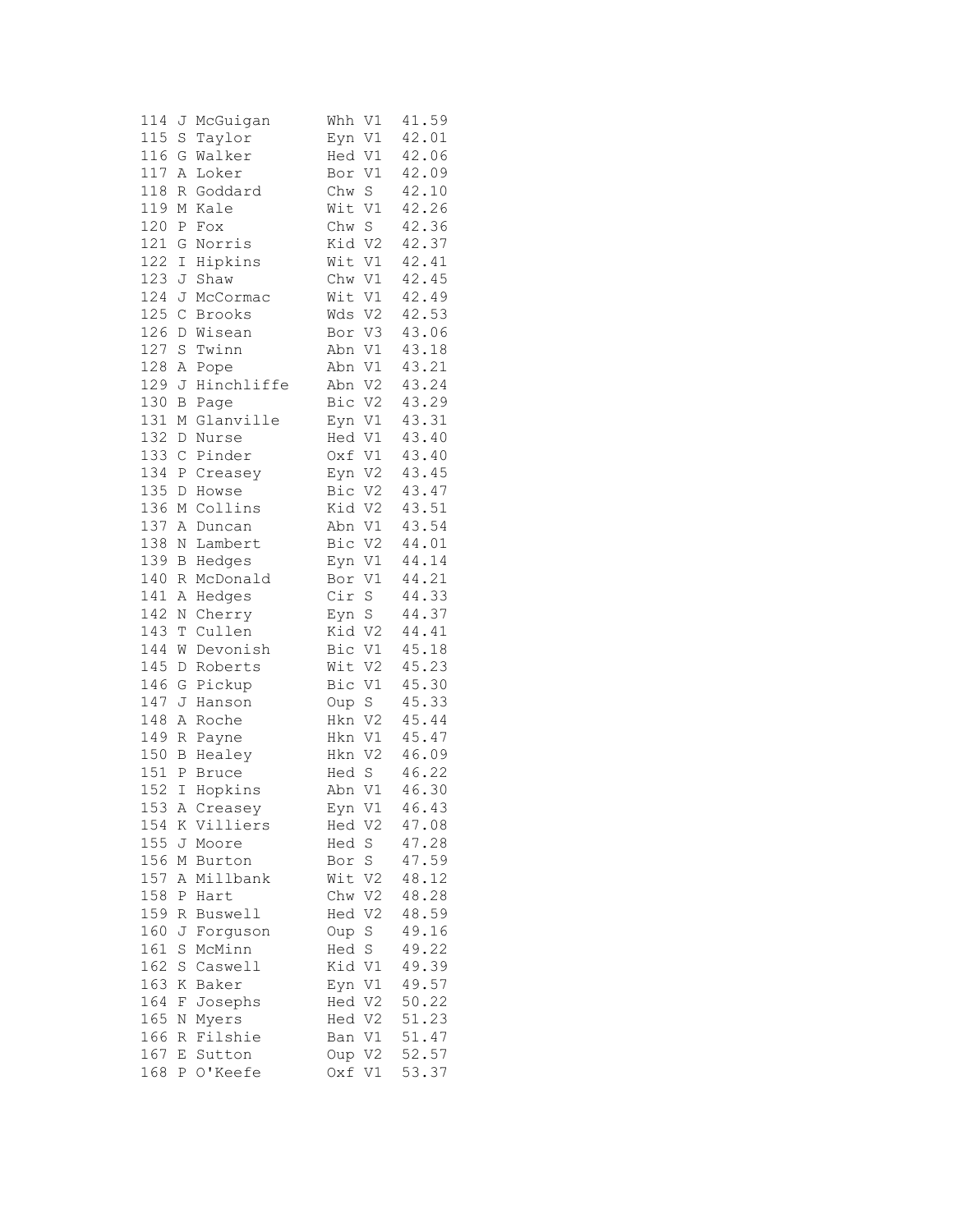Oxford Mail Oxon XC League Round 3 Cirencester Hosts: Cirencester AC Sunday, 3 January 1999 ================================== Race 1 - U11 Boys Round 3 - Cirencester ---------------------------------- 1 N Flynn Bic MM 8.06 2 I Timms Ban MM 8.21<br>3 S Penn Abn MM 8.35 3 S Penn Abn MM 8.35 4 A Woodruff Abn MM 8.47 5 J Hill Abn MM 8.51 6 S Harvey-Owen Oxf MM 9.08 7 I Castle Oxf MM 9.20 8 J Carter Oxf MM 9.23 9 R Newport Oxf MM 9.25 10 J Belcher Oxf MM 9.37 11 T Wilkins Abn MM 9.45 12 O England Oxf MM 10.01 13 C Jessop Abn MM 10.04 14 M Walker Oxf MM 10.06 15 A Miles Wit MM 10.32 16 R Poter Bic MM 10.42 16 R Poter Bic MM 10.42<br>17 T Ball Bic MM 10.48 18 P Tinson Wit MM 10.49 19 A Brown Hed MM 11.21 20 J Stevens Cir MM 11.42 21 T Timms Wit MM 12.26 ---------------------------------- Overall U11 Boys ---------------------------------- 1 N Flynn Bic 2 2 I Timms Ban 4 3 S Penn Abn 6 4 J Hill Abn 7 5 J Griffiths Hed 10 6 D Ridley Wit 11 7 S Harvey-Owen Oxf 12 8 I Castle Oxf 13 9 J Carter Oxf 15 10 A Woodruff Abn 18 = 10 R Newport 0xf 18 = 12 T Wilkins Abn 19 13 J Grant Oxf 23 14 M Smith Gos 24<br>15 H Dawkins Abn 27<br>16 O England 0xf 29 15 H Dawkins 16 O England 17 A Miles Wit 30<br>18 C Jessop Abn 32 =<br>18 J Belcher 0xf 32 =  $18$  C Jessop 18 J Belcher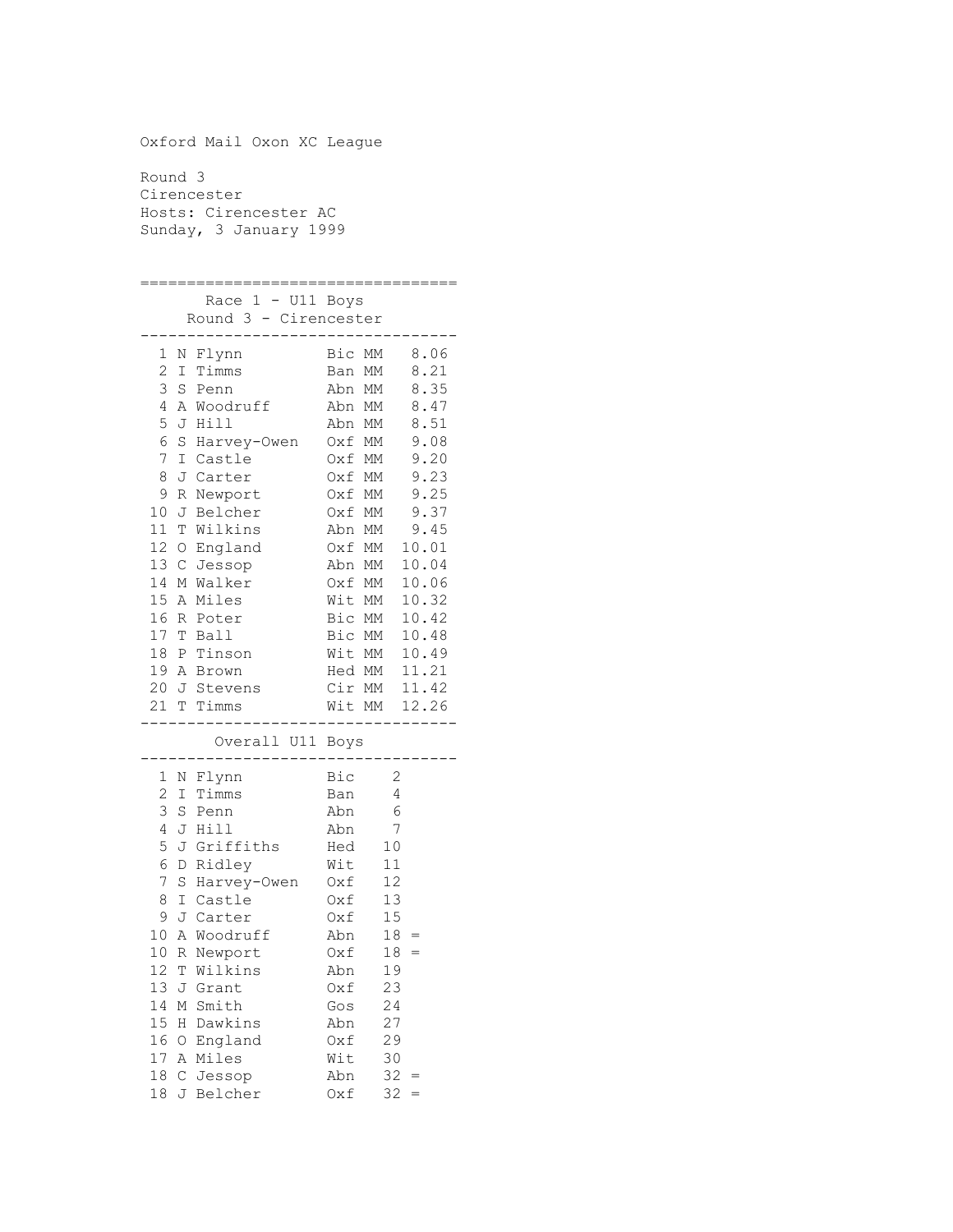|          |        | $Oxf = 34$<br>20 M Walker<br>21 R Warkte-Dunbar Abn 37<br>22 P Tinson<br>$Wit$ 42<br>23 A Brown<br>24 T Timms<br>25 S Blackwell<br>26 M Hall | Hed 45<br>Wit 46<br>Bic 47<br>Gos 51 |                                                   |  |
|----------|--------|----------------------------------------------------------------------------------------------------------------------------------------------|--------------------------------------|---------------------------------------------------|--|
|          |        | :===================================<br>Race $2 - U11$ Girls                                                                                 |                                      |                                                   |  |
|          |        | Round 3 - Cirencester<br>--------------------------------                                                                                    |                                      |                                                   |  |
|          |        | 1 C Plateau Rad MM 7.58<br>2 N Galbraith Rad MM 8.14<br>3 G Hood 0xf MM 8.22<br>4 K E.Daly Rad MM 8.34                                       |                                      |                                                   |  |
|          |        |                                                                                                                                              |                                      |                                                   |  |
|          |        |                                                                                                                                              |                                      |                                                   |  |
|          |        | 5 K I.Daly Rad MM 8.42                                                                                                                       |                                      |                                                   |  |
|          |        | 6 A Peacock Ban MM 8.50                                                                                                                      |                                      |                                                   |  |
|          |        | 7 S Plateau Rad MM 9.01                                                                                                                      |                                      |                                                   |  |
|          |        | 8 J England Oxf MM 9.30                                                                                                                      |                                      |                                                   |  |
|          |        | 9 H Nixon                                                                                                                                    | Wit MM 9.58                          |                                                   |  |
|          |        | 10 V Richards Abn MM 14.13                                                                                                                   |                                      |                                                   |  |
|          |        | 11 L Potter                                                                                                                                  | Bic MM 14.24<br>Bic MM 14.36         |                                                   |  |
|          |        | 12 L Ball                                                                                                                                    |                                      |                                                   |  |
|          |        | 13 K Tinson<br>14 S Daly                                                                                                                     | Wit MM 15.00                         |                                                   |  |
|          |        |                                                                                                                                              | Rad MM 15.00                         |                                                   |  |
|          |        | 15 R McGill Bic MM 15.00                                                                                                                     |                                      |                                                   |  |
|          |        | 16 R Gill<br>17 D Devonish Bic MM 15.00                                                                                                      | Bic MM 15.00                         |                                                   |  |
|          |        | 18 A McGill Bic MM 15.00                                                                                                                     |                                      |                                                   |  |
|          |        |                                                                                                                                              |                                      |                                                   |  |
|          |        | 19 E Lucas Rad MM 15.00<br>20 M Petts Wit MM 15.00<br>---------------------------------                                                      |                                      |                                                   |  |
|          |        |                                                                                                                                              |                                      |                                                   |  |
|          |        | Overall U11 Girls<br>--------------------------------                                                                                        |                                      |                                                   |  |
|          |        | 1 C Plateau Rad 2                                                                                                                            |                                      |                                                   |  |
|          |        | 2 G Hood                                                                                                                                     | $0xf = 5$                            |                                                   |  |
|          |        | 3 G French 0xf 6                                                                                                                             |                                      |                                                   |  |
|          |        | Rad $7 =$<br>4 K E.Daly                                                                                                                      |                                      |                                                   |  |
|          |        | 4 N Galbraith                                                                                                                                | Rad                                  | $7 =$                                             |  |
| 6        | Κ      | I.Daly                                                                                                                                       | Rad                                  | 11                                                |  |
| 7        | Α      | Peacock                                                                                                                                      | Ban                                  | 12                                                |  |
| 8<br>8   | S<br>S | Lewis<br>Plateau                                                                                                                             | Abn<br>Rad                           | $14 =$<br>14<br>$\hspace{0.1cm} = \hspace{0.1cm}$ |  |
| $10$     | J      | England                                                                                                                                      | Oxf                                  | 16                                                |  |
| 11       | Н      | Nixon                                                                                                                                        | Wit                                  | 19                                                |  |
| 12       | S      | Wiley                                                                                                                                        | Bic                                  | 21                                                |  |
| 13       | S      | Daly                                                                                                                                         | Rad                                  | 26                                                |  |
| 14       | H      | Luke                                                                                                                                         | Oxf                                  | 29                                                |  |
| 15       | K      | Tinson                                                                                                                                       | Wit                                  | 30                                                |  |
| 16       |        | R McGill                                                                                                                                     | Bic                                  | 31<br>$=$                                         |  |
| 16       |        | V Richards                                                                                                                                   | Abn                                  | 31<br>$=$                                         |  |
| 18       |        | A McGill                                                                                                                                     | Bic                                  | 35<br>$=$                                         |  |
| 18       | Μ      | Petts                                                                                                                                        | Wit                                  | $35 =$                                            |  |
| 20<br>20 | L<br>L | Ball<br>Potter                                                                                                                               | Bic<br>Bic                           | $36 =$<br>36<br>$=$                               |  |
| 20       |        | R Gill                                                                                                                                       | Bic                                  | 36<br>$\hspace{0.1cm} = \hspace{0.1cm}$           |  |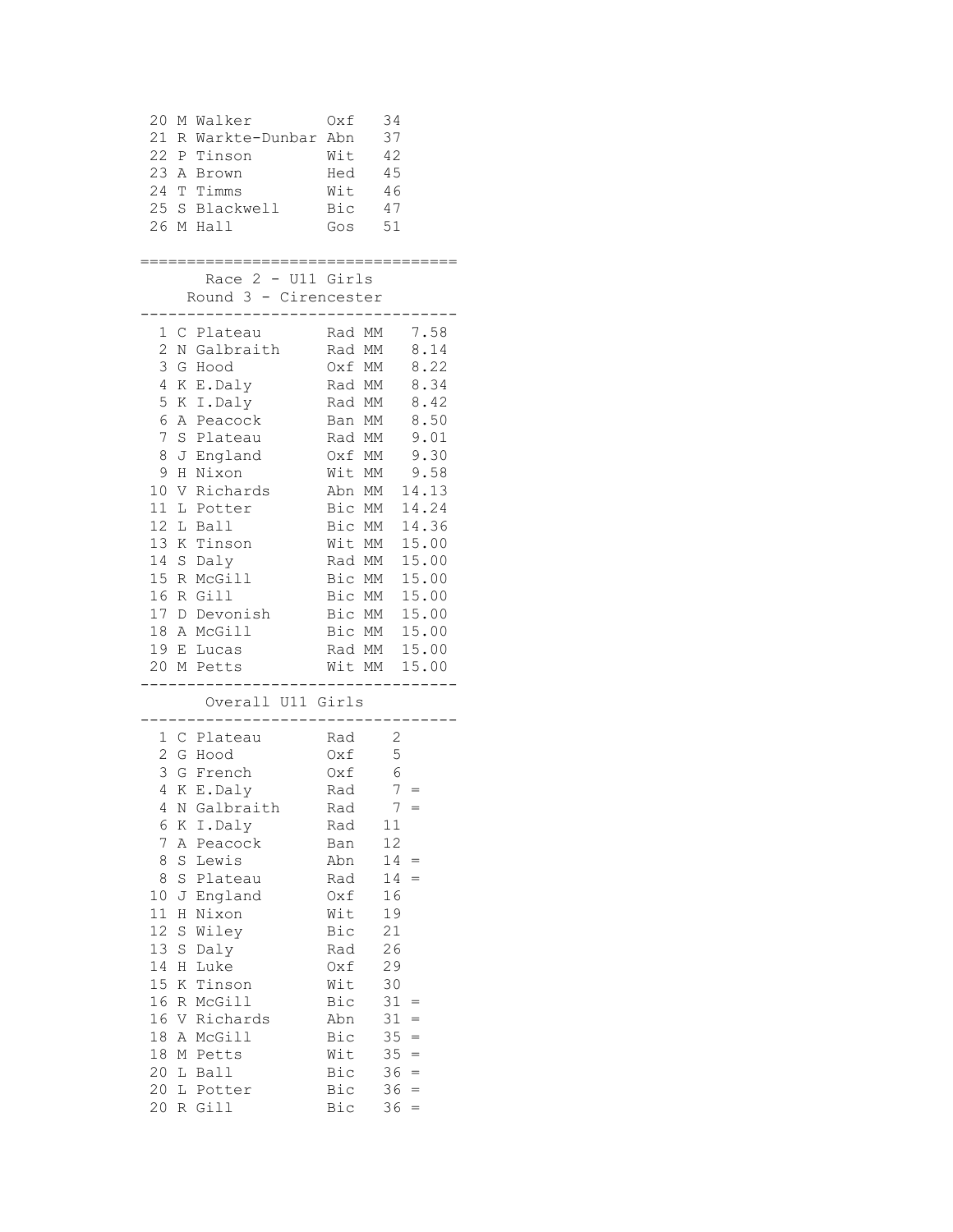|  | 23 D Devonish         | Bic | $39 =$ |
|--|-----------------------|-----|--------|
|  | 23 H Harvey-Owen      | Oxf | $39 =$ |
|  | 25 E Lucas            | Rad | 41     |
|  | 26 N Bazylkiewicz Abn |     | 49     |

================================== Race  $3 - U13$  Boys Round 3 - Cirencester Team Results ---------------------------------- 1 Abingdon 12 2 Abingdon B 21 3 White Horse 23 4 Witney 35 ---------------------------------- Overall Standings ---------------------------------- 1 Abingdon 41 2 Abingdon B 78 3 Witney 112 ================================== Race 3 - U13 Boys Round 3 - Cirencester Individual Results ---------------------------------- 1 C Gillespie Whh U13 9.18 2 P Castle Oxf U13 9.45 3 B Fisher Abn U13 9.48 4 T Penn Abn U13 9.50 5 T Couling Abn U13 10.05 6 B Galbraith Abn U13 10.13 7 M Woodruff Abn U13 10.21 8 M Jessop Abn U13 10.27 9 A Briscoe Whh U13 10.58 10 G Petts Wit U13 10.59 11 E Hickman Wit U13 11.32 12 A Carrol Gos U13 12.03 13 L Maselkowski Whh U13 12.15 ---------------------------------- Overall U13 Boys ---------------------------------- 1 C Gillespie Whh 2<br>2 P Castle 0xf 4 2 P Castle 0xf 3 O Parsons Oxf 7 4 T Penn Abn 8<br>5 B Fisher Abn 10 = 5 B Fisher Abn 10 = 5 M Woodruff Abn 10 = 7 B Galbraith Abn 11 = 7 T Couling Abn 11 = 9 M Jessop Abn 13 10 G Petts Wit 17 11 A Briscoe Whh 20 12 J Martin Oxf 21 13 C Mansell Abn 23 =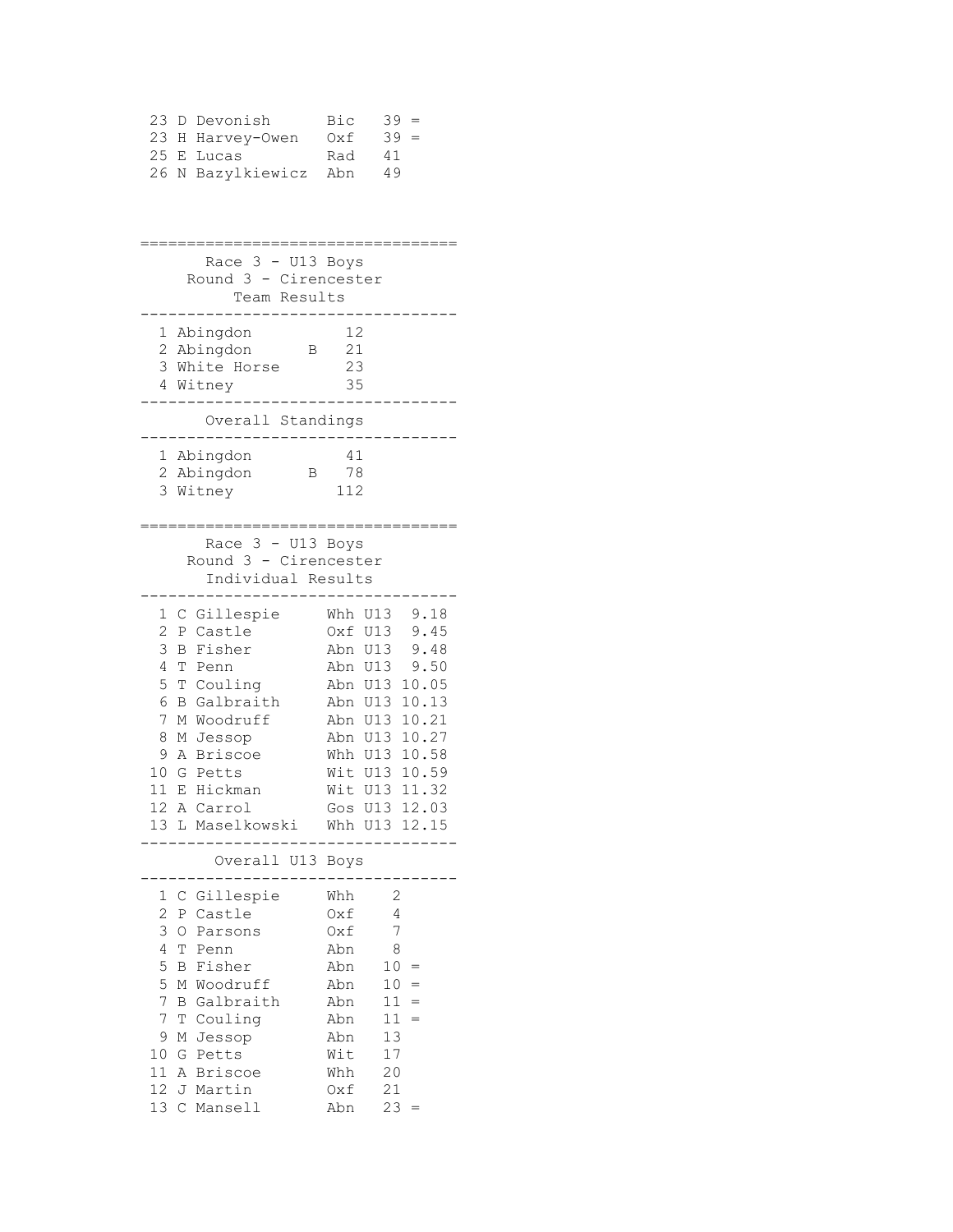```
13 E Hickman Wit 23 =
15 A Carrol Gos 24
16 L Maselkowski Whh 29
==================================
   Race 4 - U13/U15 Girls
    Round 3 - Cirencester
      Team Results
----------------------------------
  1 Oxford City 13
  2 Radley Ladies 24
  3 Abingdon 32
  4 White Horse 42
  5 Oxford City B 48
  6 Cirencester 50
  7 Radley Ladies B 51
 8 Abingdon B 68<br>9 Banbury 70
 9 Banbury 70
10 Bicester 80
11 Cirencester B 86
----------------------------------
     Overall Standings
----------------------------------
  1 Radley Ladies 54
  2 Oxford City 56
  3 Abingdon 99
  4 White Horse 117
  5 Radley Ladies B 147
  6 Oxford City B 151
  7 Banbury 187
  8 Abingdon B 216
==================================
   Race 4 - U13/U15 Girls
    Round 3 - Cirencester
     Individual Results
----------------------------------
 1 R Bolton Oxf U15 9.09
 2 J Rhodes Whh U13 9.32
 3 E Gottwald Abn U15 9.52
 4 L Sewell Cir U15 10.00
 5 M Williams Oxf U13 10.15
 6 H Thorne Rad U13 10.20
 7 H England Oxf U13 10.24
8 J Smith Rad U15 10.32
 9 F Rhodes Whh U15 10.51
10 S Molyneux Rad U13 10.53
11 P Sprinz Oxf U13 11.02
12 N Plateau Rad U15 11.14
13 K Parfitt Abn U15 11.18
14 G Hood Oxf U13 11.29
15 L Peacock Ban U13 11.43
16 C Duncan Abn U15 11.51
17 J Roberts Rad U13 11.59
18 C Parfitt Abn U13 12.05
19 R Thomas Abn U15 12.05
20 C Conway Cir U13 12.08
```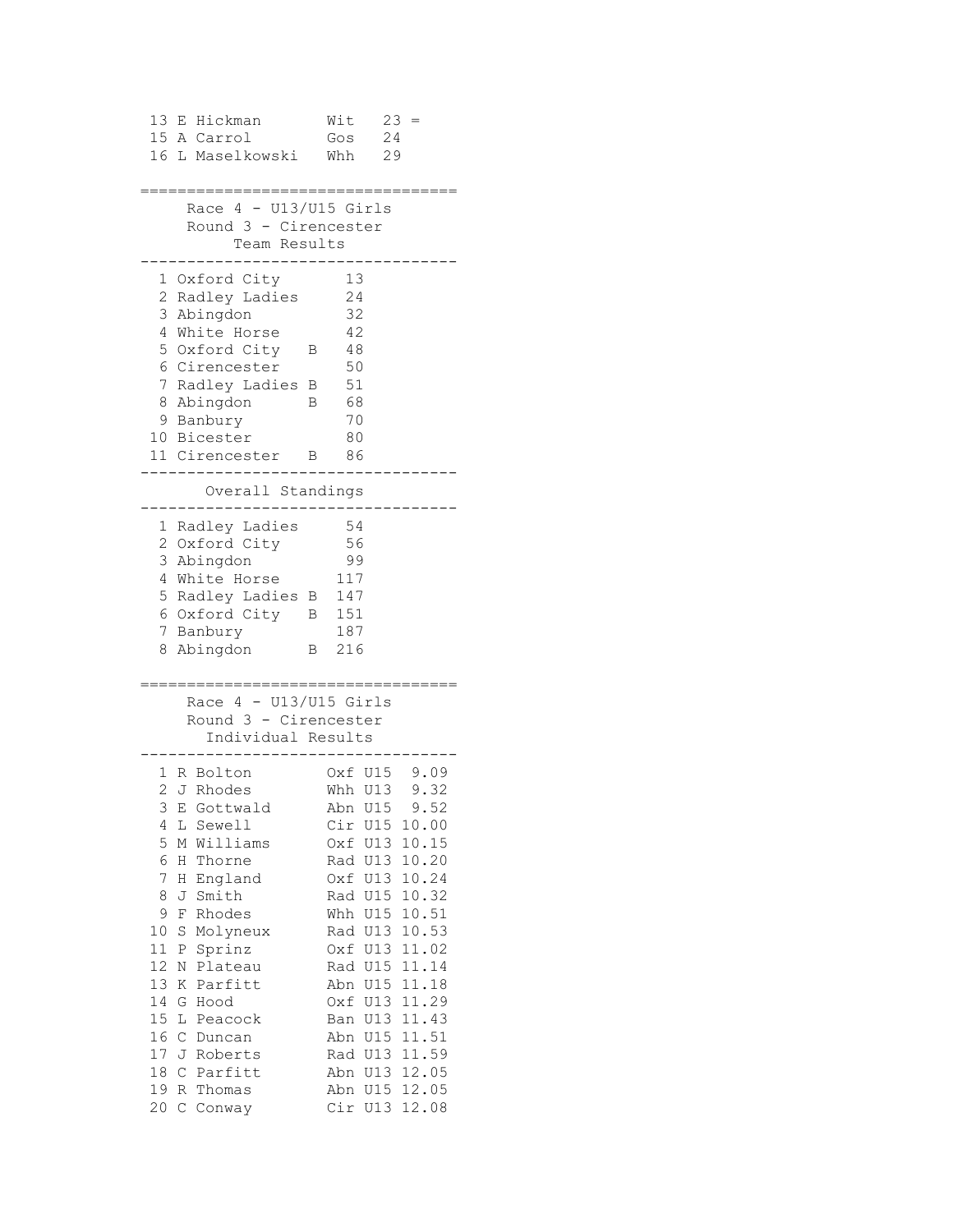| 21<br>S Chantal<br>22<br>V Riley<br>23<br>H Carter<br>24 K Filshie<br>25 S Woodley<br>26 N Wright<br>27 R Godfrey<br>28 E Munroe | Bic U13 12.12<br>Rad U15 12.37<br>Oxf U13 13.08<br>Ban U13 13.12<br>Bor U13 13.20<br>Cir U13 13.57<br>Cir U13 14.12<br>Bic U15 16.45 |
|----------------------------------------------------------------------------------------------------------------------------------|--------------------------------------------------------------------------------------------------------------------------------------|
| 29 K Wingrove<br>30 S<br>Taylor                                                                                                  | Cir U13 16.52<br>Cir U13 18.36                                                                                                       |
| .<br>Overall U13 Girls                                                                                                           | .                                                                                                                                    |
| 1<br>J Rhodes                                                                                                                    | Whh<br>$\overline{\mathbf{3}}$                                                                                                       |
| $\overline{c}$<br>H Thorne                                                                                                       | $9 =$<br>Rad                                                                                                                         |
| $\overline{c}$<br>M Williams                                                                                                     | $9 =$<br>Oxf                                                                                                                         |
| 4<br>H England                                                                                                                   | 12<br>Oxf                                                                                                                            |
| 5<br>S Molyneux                                                                                                                  | 15<br>Rad                                                                                                                            |
| 6<br>P Sprinz                                                                                                                    | 18<br>Oxf                                                                                                                            |
| 7<br>L Peacock                                                                                                                   | 19<br>Ban                                                                                                                            |
| 8<br>T Martin                                                                                                                    | 24<br>Oxf                                                                                                                            |
| 9<br>E Ridley                                                                                                                    | 25<br>Wit                                                                                                                            |
| 10<br>G Hood                                                                                                                     | 28<br>Oxf                                                                                                                            |
| 11<br>L Bourne                                                                                                                   | 30<br>Rad                                                                                                                            |
| 12 J Roberts                                                                                                                     | $36 =$<br>Rad                                                                                                                        |
| 12 K<br>Filshie                                                                                                                  | $36 =$<br>Ban                                                                                                                        |
| 14<br>S Carter                                                                                                                   | 37<br>Gos                                                                                                                            |
| 15 C Parfitt                                                                                                                     | 38<br>Abn                                                                                                                            |
| 16 S Chantal                                                                                                                     | Bic<br>$4\sqrt{2}$                                                                                                                   |
| 17 H Carter                                                                                                                      | Oxf<br>44                                                                                                                            |
| 18 S Bazylkiewicz Abn                                                                                                            | $57 =$                                                                                                                               |
| 18 S Taylor                                                                                                                      | $Cir$ 57 =                                                                                                                           |
| Overall U15 Girls                                                                                                                | $--   -$                                                                                                                             |
| 1 E Gottwald                                                                                                                     | $\mathfrak{Z}$<br>Abn                                                                                                                |
| 2<br>J Smith                                                                                                                     | $\sqrt{6}$<br>Rad                                                                                                                    |
| 3<br>F Rhodes                                                                                                                    | 15<br>Whh                                                                                                                            |
| K Parfitt<br>4                                                                                                                   | 24<br>Abn                                                                                                                            |
| 5 N Plateau                                                                                                                      | 25<br>Rad                                                                                                                            |
| 6<br>C<br>Duncan                                                                                                                 | 33<br>Abn                                                                                                                            |
| 7 V Riley                                                                                                                        | 40<br>Rad                                                                                                                            |
| 8 K Goyder                                                                                                                       | 54<br>Abn                                                                                                                            |
| 9<br>Е<br>Munroe                                                                                                                 | Bic<br>60                                                                                                                            |
|                                                                                                                                  |                                                                                                                                      |
| Race 5 - U15/U17 Boys                                                                                                            |                                                                                                                                      |
| Round 3 - Cirencester                                                                                                            |                                                                                                                                      |
| Team Results                                                                                                                     |                                                                                                                                      |
| Abingdon<br>ı                                                                                                                    | 17                                                                                                                                   |
| 2<br>Cirencester                                                                                                                 | 20                                                                                                                                   |
| 3 Witney                                                                                                                         | 29                                                                                                                                   |
| 4<br>Banbury                                                                                                                     | 44                                                                                                                                   |
| Overall Standings                                                                                                                |                                                                                                                                      |
|                                                                                                                                  |                                                                                                                                      |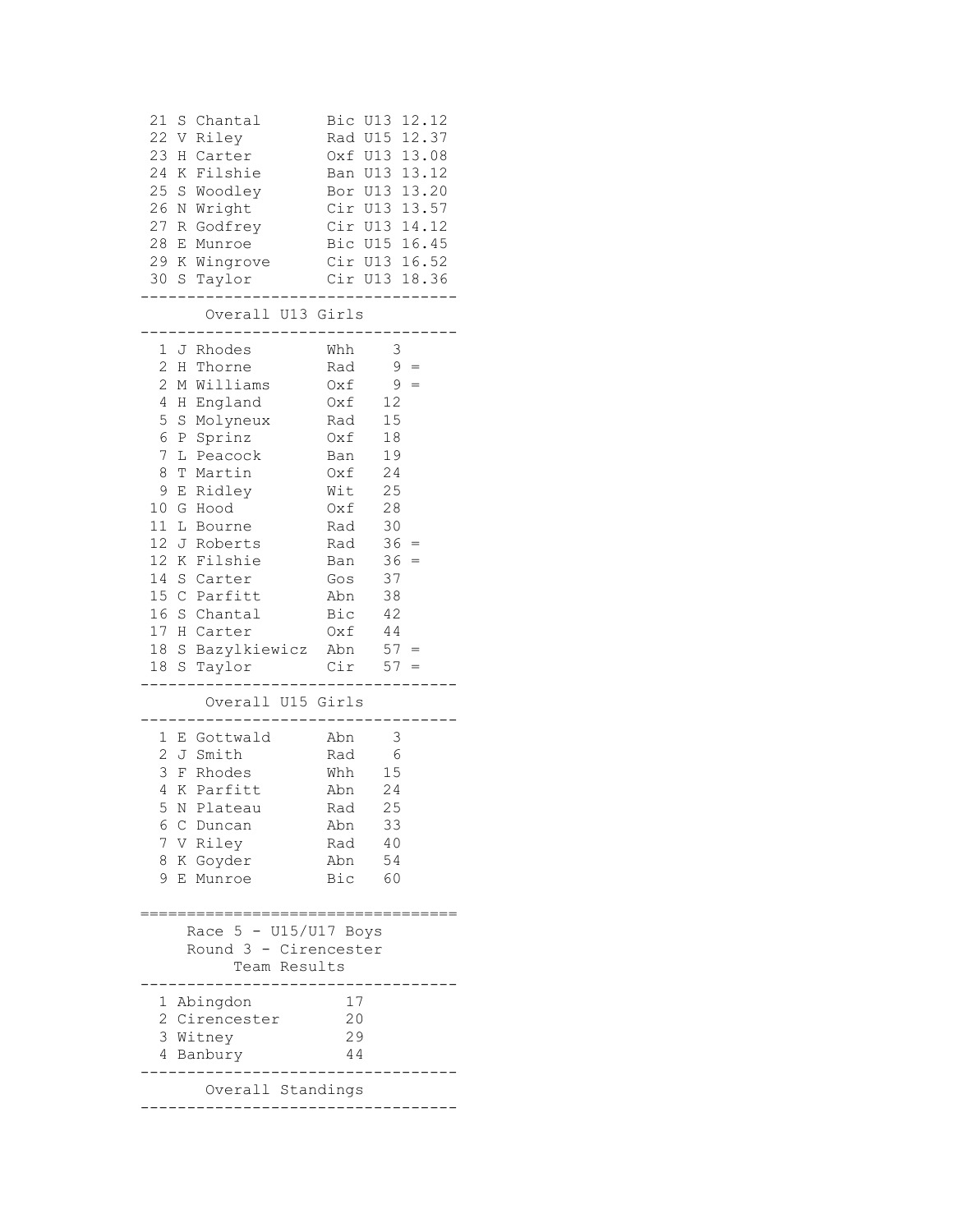| 1 Abingdon<br>2 Witney                           | 54<br>88                        |
|--------------------------------------------------|---------------------------------|
|                                                  |                                 |
|                                                  |                                 |
| Race $5 - U15/U17$ Boys<br>Round 3 - Cirencester |                                 |
| Individual Results                               |                                 |
|                                                  |                                 |
| 1 I Duncan                                       | Abn U17 23.13                   |
| 2 C Hughes                                       | Cir U17 23.47                   |
| 3 M Ashton                                       | Wit U15 24.15                   |
| 4<br>T Penfold<br>5<br>D Prickett                | Whh U15 25.00<br>Bic U17 25.06  |
| 6<br>S Laycock                                   | Cir U15 25.20                   |
| 7                                                | L Thornhill Abn U17 26.21       |
| 8<br>L Thomas                                    | Gos U15 27.39                   |
| 9<br>J Penn                                      | Abn U15 27.51                   |
| 10 C Miles                                       | Wit U15 29.41                   |
| 11 D Bellinger                                   | Oxf U15 30.28                   |
| 12 B Cox                                         | Cir U15 30.34                   |
| 12 J Gage                                        | Ban U15 30.46                   |
| 14 S Williams<br>15 T Wright                     | Cir U15 31.31<br>Ban U15 32.46  |
| 16 A Smith                                       | Wit U15 33.04                   |
|                                                  |                                 |
| Overall U15 Boys                                 |                                 |
| 1 T Penfold                                      | Whh<br>$6\overline{6}$          |
| 2 M Ashton                                       | Wit<br>- 9                      |
| 3<br>L Thomas                                    | 17<br>Gos                       |
| C Miles<br>4                                     | $Wit$ 22<br>$0xf = 25 =$        |
| 5 D Bellinger<br>5 J Gage                        | Ban $25 =$                      |
| 7 A Smith                                        | Wit 31                          |
| 8 T Wright                                       | Ban 34                          |
| Overall U17 Boys                                 |                                 |
|                                                  |                                 |
| 1 A Flynn<br>I Duncan<br>1                       | Bic<br>$3 =$<br>3<br>Abn<br>$=$ |
| 3 P Jeffrey                                      | 5<br>Oxf                        |
| 4 L Thornhill                                    | 10<br>Abn                       |
| 5 D Prickett                                     | 13<br>Bic                       |
| 6 M Mitchell                                     | Abn<br>21                       |
|                                                  | --------------                  |
| Race 6 - Women                                   |                                 |
| Round 3 - Cirencester<br>Team Results            |                                 |
|                                                  |                                 |
| 1 Cirencester                                    | 15                              |
| 2 Headington                                     | 18                              |
| 3 White Horse                                    | 23                              |
| 4 Cirencester                                    | 41<br>B                         |
| 5 Headington<br>6 Cherwell                       | 48<br>B<br>65                   |
| 7 Witney                                         | 72                              |
|                                                  |                                 |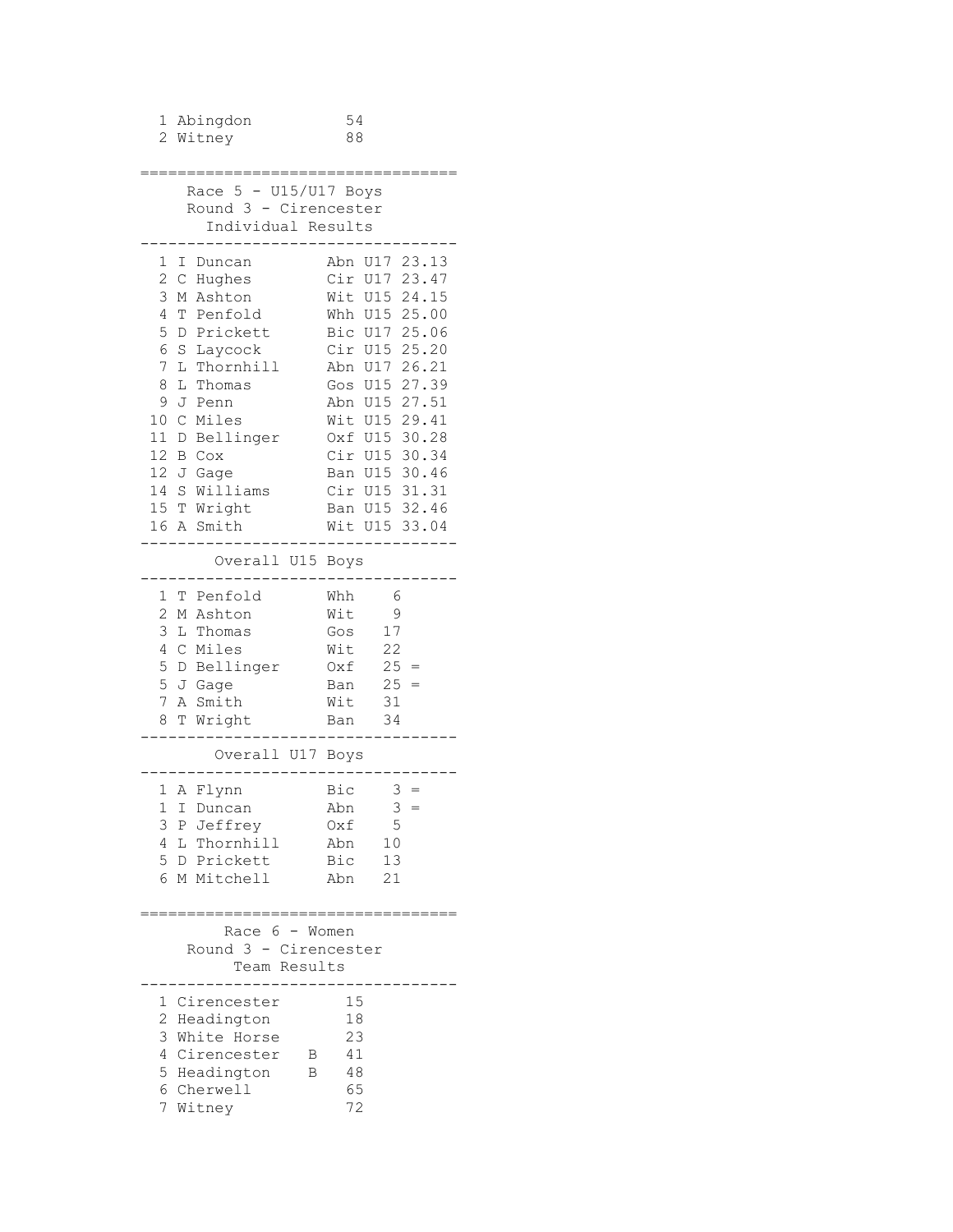8 Abingdon 85 9 Headington C 94 10 Oxf Uni Press 98 11 Bicester 102 12 Bourton 103 13 White Horse B 109 14 Headington D 125 ---------------------------------- Overall Standings ---------------------------------- 1 Headington 53 2 Cirencester 112 3 White Horse 114 4 Headington B 140 5 Witney 155 6 Cherwell 196 7 Headington C 237 8 Abingdon 297 9 Oxf Uni Press 301 10 Cirencester B 317 11 Headington D 334<br>12 Bicester 392 12 Bicester ================================== Race 6 - Women Round 3 - Cirencester Individual Results ---------------------------------- 1 E O'Hare Cir S 24.00<br>2 A Hirst (Keen) Hed S 26.24 2 A Hirst(Keen) Hed S 26.24 3 F Briscoe Whh U17 26.41 4 L Godding Whh S 26.53 5 R Candlin Oxf U17 29.18 6 H Underwood Cir S 29.21 7 M Harrison Hed S 29.26 8 F Wood Cir J 29.34 9 K Whitmore Hed S 29.54 10 R Brooks Cir S 30.36 11 H O'Shea Abn V2 30.53 12 S Howard Hed S 30.55 13 P Wheeler Cir S 31.03 14 A Hogan Chw V1 31.06 15 S Helm Wit V1 31.13 16 K Miles Whh V1 31.22 17 E Welsh Hed S 31.33 18 M Campbell Cir V3 31.37 19 L Palmer Hed V1 32.09 20 D Guttridge Chw S 32.26 21 A Curson Bic S 32.41 22 R Thomas Wit V2 32.48 23 S Nash Oup S 33.38 24 J Bailey Whh S 33.40 25 L Motiuk Hed S 33.41 26 R Fulford Cir V2 33.49 27 P Duckmanton Bor V1 33.55 28 S Smith Ban V2 33.56 29 G Early Oup S 33.59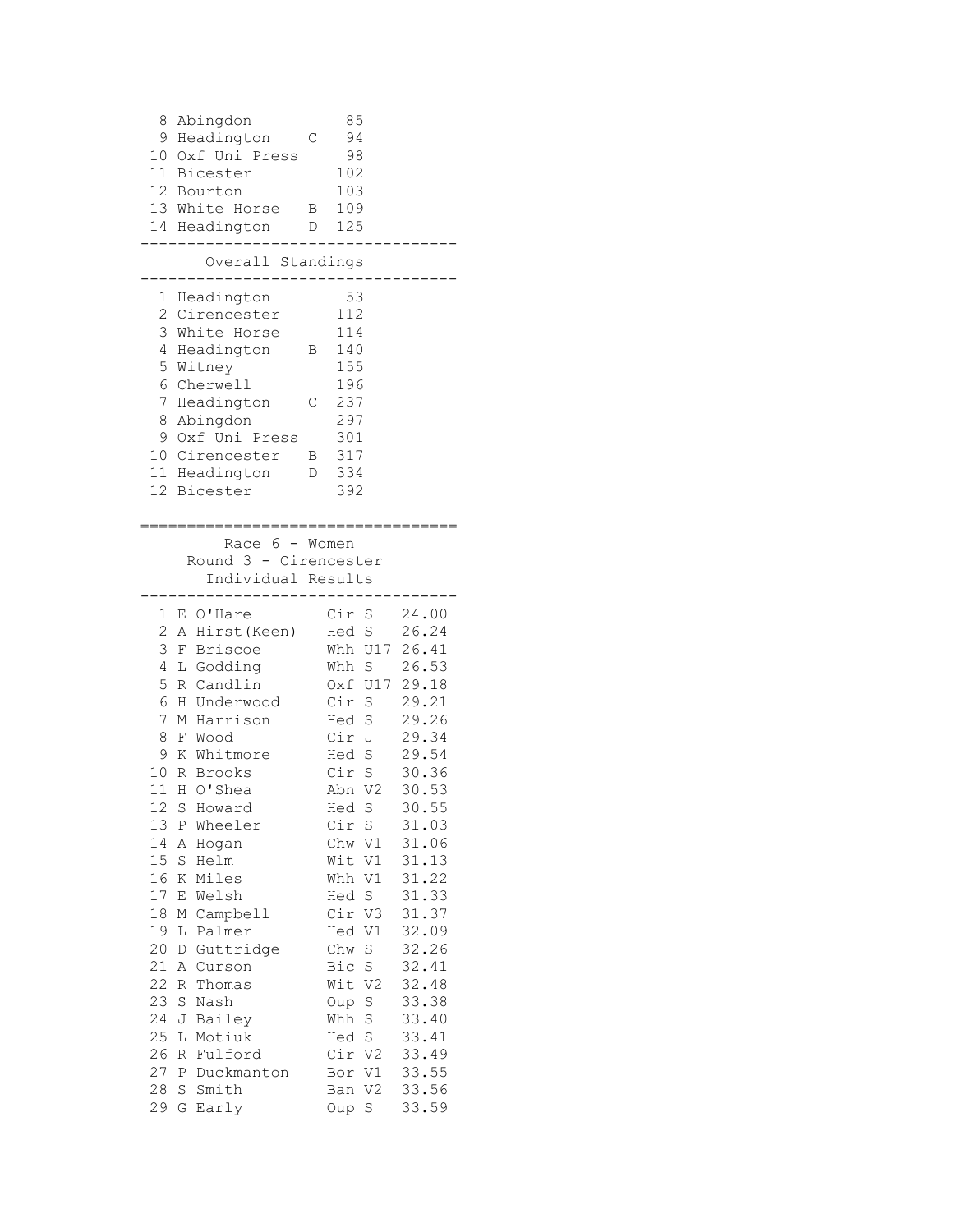|        |   | 30 G Wilkie                                                                                                      |                                             | Bor V1 34.01          |     |  |
|--------|---|------------------------------------------------------------------------------------------------------------------|---------------------------------------------|-----------------------|-----|--|
|        |   | 31 L Waller                                                                                                      |                                             | Chw S 34.08           |     |  |
|        |   | 32 G Partridge Hed V3 34.20                                                                                      |                                             |                       |     |  |
|        |   | 33 F Harris Rad S 35.16                                                                                          |                                             |                       |     |  |
|        |   | 34 P Adams                                                                                                       |                                             | Abn V1 35.24          |     |  |
|        |   | 35 M Tinson                                                                                                      |                                             | Wit V3 35.28          |     |  |
|        |   | 36 G Cross                                                                                                       |                                             | Bic S 35.29           |     |  |
|        |   | 37 M Brown                                                                                                       |                                             |                       |     |  |
|        |   | 38 M McIver                                                                                                      |                                             |                       |     |  |
|        |   | 39 H Orsulik                                                                                                     | Hed V2 35.54<br>Hed V2 35.57<br>Whh S 37.01 |                       |     |  |
|        |   | 40 N Blatchford Abn V2 38.28                                                                                     |                                             |                       |     |  |
|        |   | 42 K Pulford                                                                                                     | Abn S 40.41                                 |                       |     |  |
|        |   | 43 P Read                                                                                                        | Hed V1 42.45                                |                       |     |  |
|        |   | 44 P Smith Hed V2 45.18                                                                                          |                                             |                       |     |  |
|        |   | 45 C Munro                                                                                                       | Bic U17 45.29                               |                       |     |  |
|        |   | ___________<br>Overall U17 Women                                                                                 |                                             | . _ _ _ _ _ _ _ _ _ _ |     |  |
|        |   | ---------------------------------<br>1 H Dean                                                                    | Rad 2                                       |                       |     |  |
|        |   | 2 F Briscoe Mhh 13                                                                                               |                                             |                       |     |  |
|        |   | 3 R Candlin 0xf 20                                                                                               |                                             |                       |     |  |
|        |   | 4 C Munro Bic 102                                                                                                |                                             |                       |     |  |
|        |   | Overall Junior Women<br>---------------------------------                                                        |                                             |                       |     |  |
|        |   | 1 A Richmond Hed 45<br>----------------------------------                                                        |                                             |                       |     |  |
|        |   |                                                                                                                  |                                             |                       |     |  |
|        |   | Overall Senior Women                                                                                             |                                             |                       |     |  |
|        |   | --------------------------------<br>1 A Hirst (Keen) Hed 4                                                       |                                             |                       |     |  |
|        |   | 2 J Craft                                                                                                        | Hed 6                                       |                       |     |  |
|        |   | 3 L Godding Mhh 8                                                                                                |                                             |                       |     |  |
|        |   |                                                                                                                  |                                             |                       |     |  |
|        |   | 4 S Stockdale Oup 12 =<br>4 W Jones                                                                              |                                             |                       |     |  |
|        |   |                                                                                                                  | $Cir$ 12 =                                  |                       |     |  |
|        |   |                                                                                                                  |                                             |                       |     |  |
|        |   |                                                                                                                  |                                             |                       |     |  |
|        |   |                                                                                                                  |                                             |                       |     |  |
|        |   | 6 S Rendell Hed 17<br>7 M Harrison Hed 18<br>8 J Choulerton Hed 19<br>9 K Whitmore Hed 27<br>10 M McMahon Cir 29 |                                             |                       |     |  |
|        |   | 11 S Howard Hed 30                                                                                               |                                             |                       |     |  |
| 12     |   | R Brooks                                                                                                         | Cir                                         | 36                    |     |  |
| 13     | М | Mik                                                                                                              | Hed                                         | 38                    |     |  |
| 14     | Ε | Welsh                                                                                                            | Hed                                         | 46                    |     |  |
| 15     | D | Guttridge                                                                                                        | Chw                                         | 47                    |     |  |
| 16     | L | Motiuk                                                                                                           | Hed                                         | 51                    |     |  |
| 17     | Α | Curson                                                                                                           | Bic                                         | 68                    | $=$ |  |
| $17\,$ | F | Harris                                                                                                           | Rad                                         | 68                    | $=$ |  |
| $17\,$ | L | Waller                                                                                                           | Chw                                         | 68                    | $=$ |  |
| 20     | S | Nash                                                                                                             | Oup                                         | 70                    |     |  |
| 21     | G | Early                                                                                                            | Oup                                         | 72                    |     |  |
| 22     | G | Cross                                                                                                            | Bic                                         | 84                    |     |  |
| 23     | J | Senior                                                                                                           | Chw                                         | 86                    |     |  |
| 24     | D | Hunt                                                                                                             | Abn                                         | 94                    |     |  |
| 25     | Κ | Pulford                                                                                                          | Abn                                         | 98                    |     |  |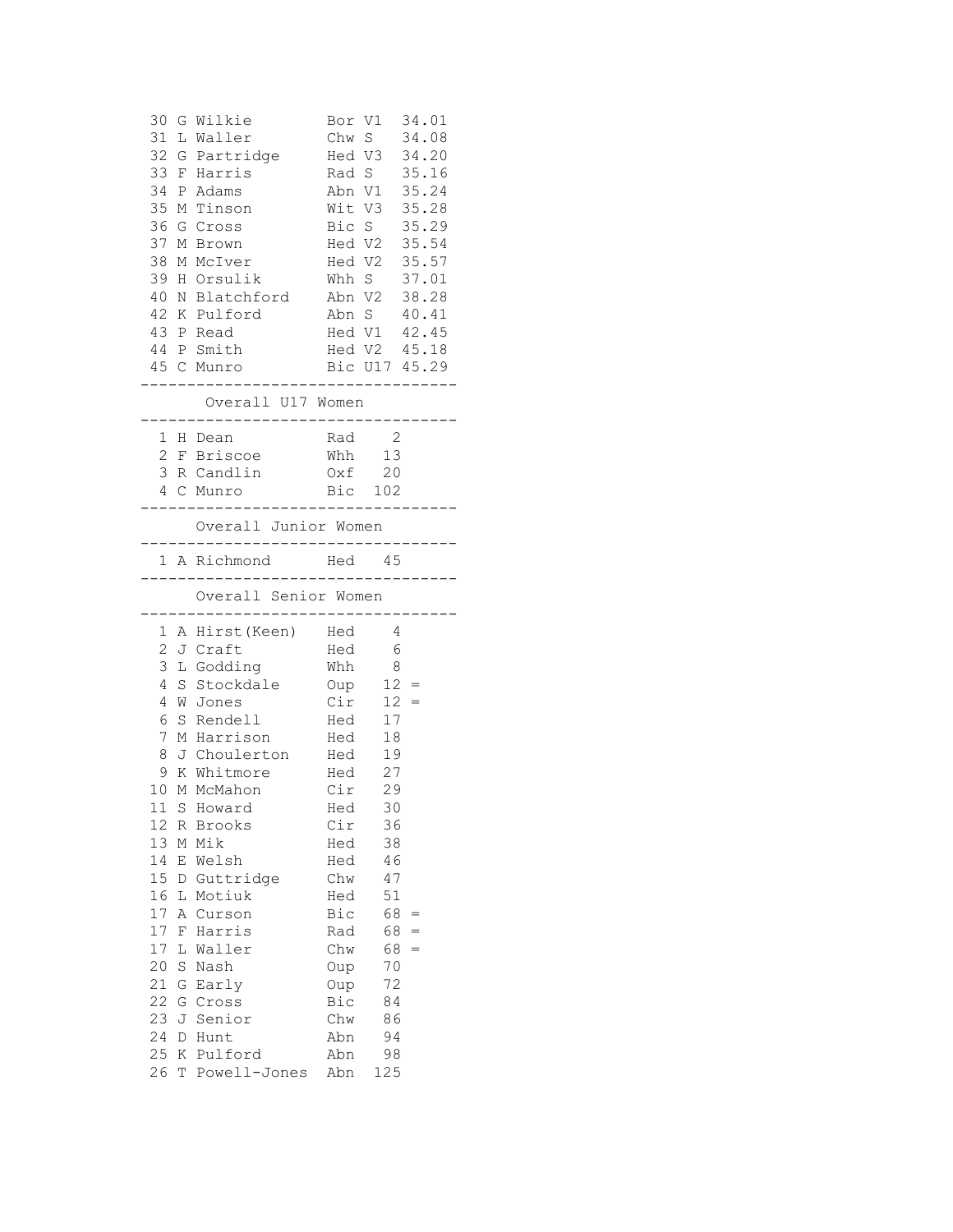|                | Overall Vet 35 Women      |                   |        |
|----------------|---------------------------|-------------------|--------|
|                |                           |                   |        |
| 1              | A Coldrick                | Bor               | $25 =$ |
| 1              | K Shaw                    | Chw               | $25 =$ |
| 3              | J Ashton                  | Wit               | 29     |
| 4              | G Hueter                  | Oxf               | 30     |
| 5              | A Hogan                   | Chw               | 34     |
| 6              | K Miles                   | Whh               | 37     |
| 7              | S Helm                    | Wit               | 40     |
| 8              | <b>B</b> Palmer           | Rad               | 42     |
| 9              | L Palmer                  | Hed               | 47     |
| 10             | M Richards                | Abn               | 70     |
|                | 11 S Cook                 | Bic               | 72     |
|                | 12 J Pinnock              | Eyn               | 76     |
|                | 13 J Meredith             | Hed               | 79     |
|                | 14 H Higgs                | Hed               | $85 =$ |
|                | 14 P Adams                | Abn               | 85     |
|                | 16 P Read                 | Hed               | 96     |
|                |                           |                   |        |
|                | Overall Vet 45 Women      |                   |        |
| 1              | G Dean                    | Rad               | - 6    |
| $\overline{c}$ | H O'Shea                  | Abn 34            |        |
|                | 3 S Bailey                | Whh               | 49     |
| 4              | R Thomas                  | Wit               | 53     |
| 5              | R Fulford                 | Cir               | 61     |
| 6              | S Smith                   | Ban               | 71     |
| 7              | M McIver                  |                   | 80     |
| 8              |                           | Hed               | $92 =$ |
|                | M Brown<br>8 N Blatchford | Hed<br>$Abn$ 92 = |        |
|                |                           |                   |        |
|                | 10 P Smith                | Hed 109           |        |
|                | Overall Vet 55 Women      |                   |        |
|                | 1 M Campbell              | Cir               | -48    |
| 2              | G Partridge               | Hed               | 76     |
| 3              | M Tinson                  | Wit               | 85     |
|                |                           |                   |        |
|                |                           |                   |        |
|                | Race 7 - Men              |                   |        |
|                | Round 3                   | - Cirencester     |        |
|                | Team Results              |                   |        |
|                | First Division            |                   |        |
|                |                           |                   |        |
| 1              | Headington                | 149               |        |
| 2              | White Horse               | 186               |        |
| 3              | Oxford City               | 191               |        |
| 4              | Banbury                   | 263               |        |
| 5              | Woodstock                 | 266               |        |
|                | 6 Witney                  | 474               |        |
| 7              | Abingdon                  | 553               |        |
| 8              | Bicester                  | 845               |        |
|                |                           |                   |        |
|                | Second Division           |                   |        |
|                |                           |                   |        |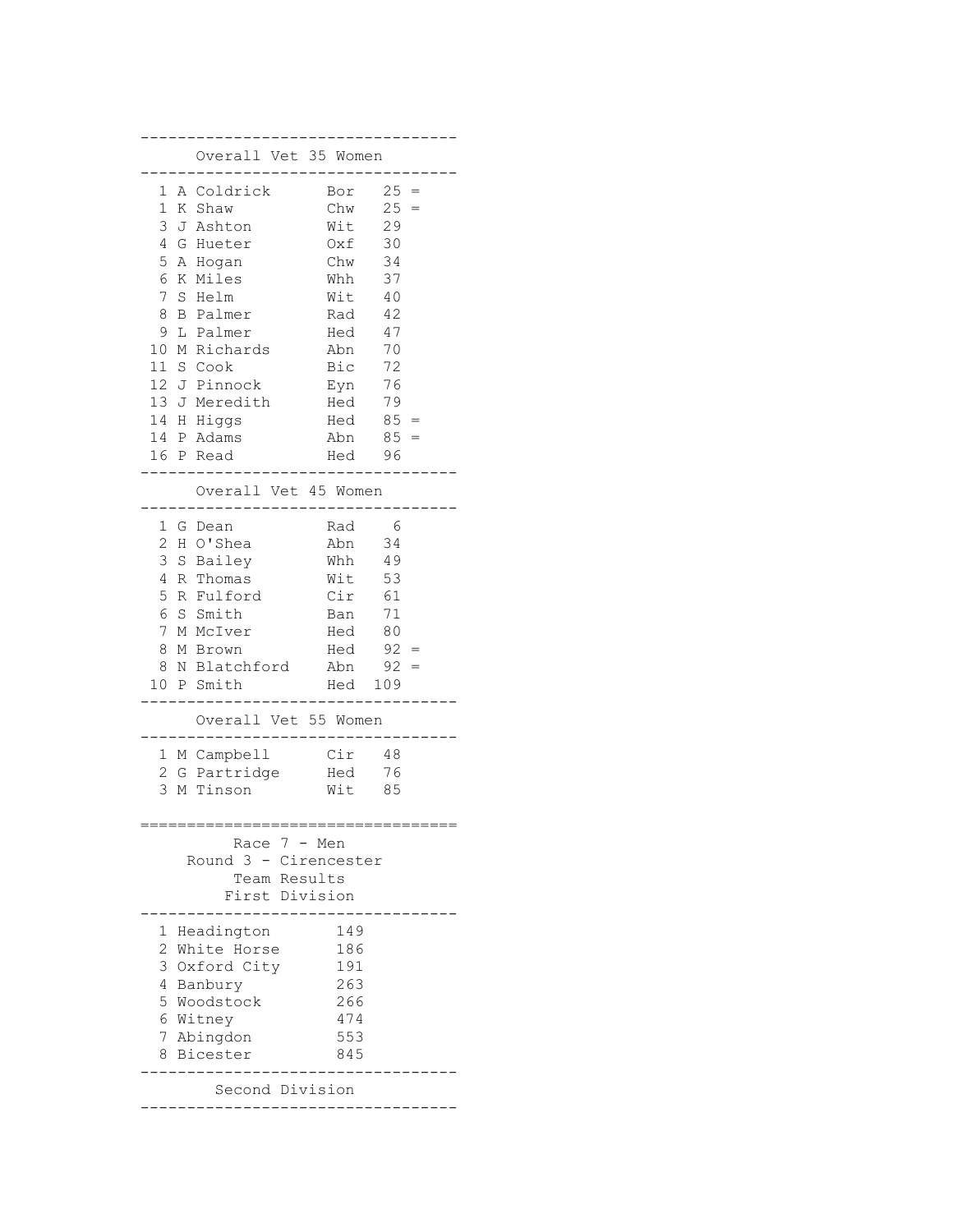| 1<br>Bourton<br>$\mathbf{2}$<br>Cirencester<br>3<br>Headington<br>4<br>Hook Norton<br>5<br>Eynsham<br>6<br>Cherwell<br>7<br>Headington<br>8<br>Kidlington<br>9<br>Headington<br>10 Oxf Uni Press<br>11 Cirencester<br>12 Cherwell<br>13 Witney<br>14 Abingdon<br>15<br>Eynsham<br>Overall Standings | 283<br>351<br>368<br>Β<br>476<br>548<br>597<br>636<br>С<br>734<br>956<br>D<br>965<br>966<br>Β<br>986<br>$\mathbf{B}$<br>B 1000<br>B 1008<br>1052<br>В |                                                                                                 |
|-----------------------------------------------------------------------------------------------------------------------------------------------------------------------------------------------------------------------------------------------------------------------------------------------------|-------------------------------------------------------------------------------------------------------------------------------------------------------|-------------------------------------------------------------------------------------------------|
| First Division                                                                                                                                                                                                                                                                                      |                                                                                                                                                       |                                                                                                 |
| Headington<br>1<br>2<br>Oxford City<br>3<br>White Horse<br>4<br>Woodstock<br>5 Banbury<br>6 Abingdon<br>7 Witney<br>8 Bicester                                                                                                                                                                      | 384<br>466<br>699<br>763<br>785<br>1611<br>1675<br>2128                                                                                               |                                                                                                 |
| Second Division                                                                                                                                                                                                                                                                                     |                                                                                                                                                       |                                                                                                 |
| 1<br>Headington<br>2<br>Bourton<br>3<br>Cirencester<br>4<br>Headington<br>5<br>Cherwell<br>Hook Norton<br>6<br>7<br>Eynsham<br>8<br>Kidlington<br>9<br>Headington<br>10<br>Abingdon<br>==============================                                                                               | 1004<br>В<br>1111<br>1443<br>$C$ 1670<br>1679<br>1794<br>1998<br>2038<br>2355<br>D<br>3156<br>В                                                       |                                                                                                 |
| Race $7 -$<br>Round 3 - Cirencester<br>Individual Results                                                                                                                                                                                                                                           | Men                                                                                                                                                   |                                                                                                 |
| Walmsley<br>1<br>D<br>2<br>Kimber<br>S<br>3<br>G Harris<br>4<br>E Dixon<br>5<br>J<br>Lennox<br>6<br>P Wilson<br>7<br>D<br>Green<br>8<br>M Smith<br>9<br>J Exley<br>10<br>S<br>McGuigan<br>11<br>J Greaves                                                                                           | S<br>Bor<br>Oxf<br>S<br>Hed<br>S<br>S<br>Ban<br>S<br>Hed<br>S<br>Whh<br>V1<br>Whh<br>Cir<br>S<br>V2<br>0xf<br>Whh<br>J<br>Wds<br>S                    | 35.13<br>35.57<br>36.55<br>36.59<br>37.13<br>37.48<br>37.58<br>38.01<br>38.20<br>38.31<br>38.35 |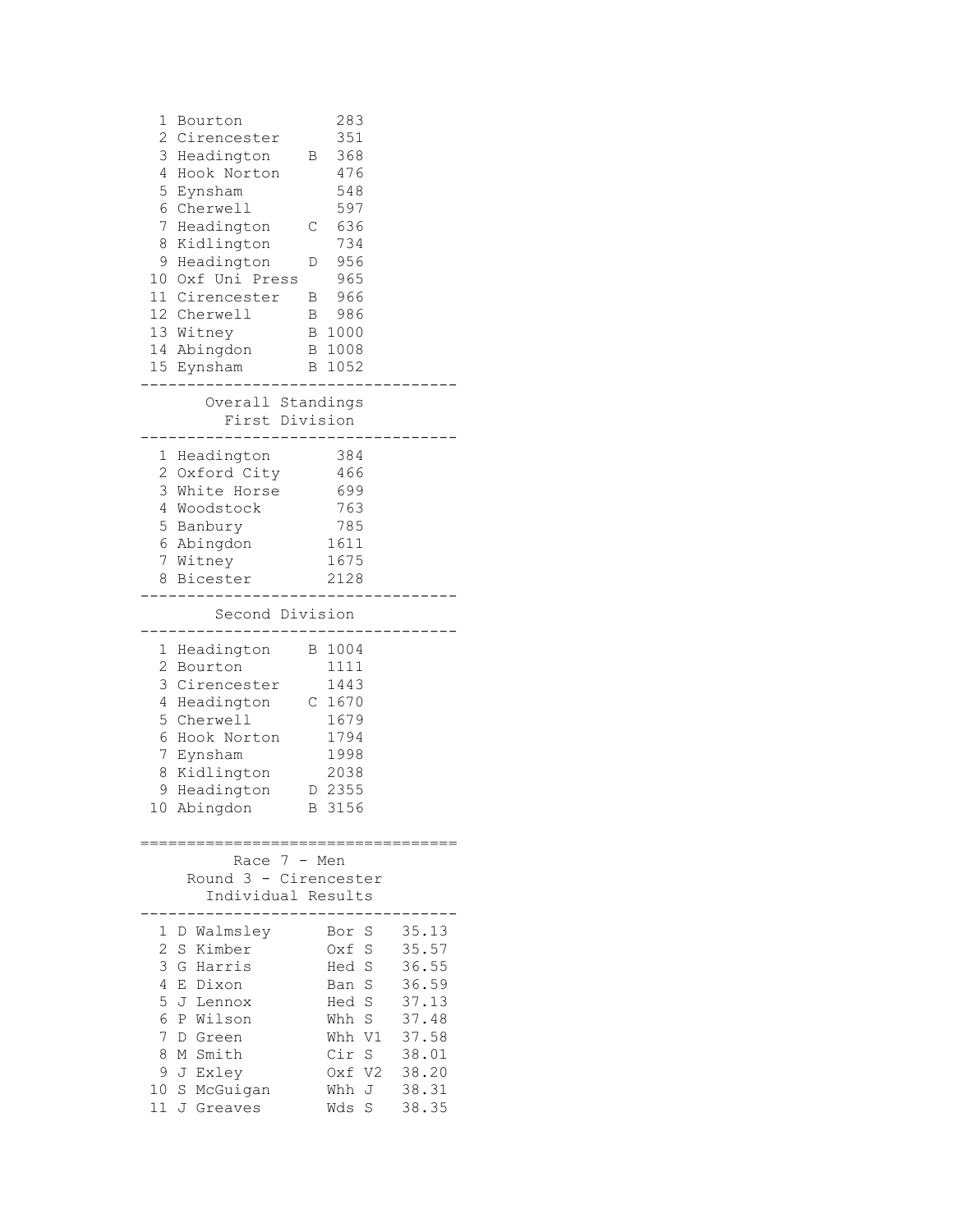| 12 | Ν           | Baimbridge    | Hkn            | S                 | 38.47 |
|----|-------------|---------------|----------------|-------------------|-------|
| 13 | S           | Pritchard     | Ban            | S                 | 39.01 |
| 14 | I           | Robinson      | Ban            | S                 | 39.11 |
| 15 | R           | Bufton        | Bor            | S                 | 39.16 |
| 16 | R           | Grant         | Oxf            | V1                | 39.20 |
| 17 | G           | Richards      | Abn            | V1                | 39.26 |
| 18 | T           | Glare         | Wds            | S                 | 39.28 |
| 19 | T           | Taylor        | Whh            | $\rm S$           | 39.51 |
| 20 | B           | Griffiths     | Bor            | V                 | 40.08 |
| 20 | D           | Gavaghan      | Hed            | S                 | 40.11 |
| 21 | Ρ           | George        | Ban            | S                 | 40.23 |
| 22 | J           | Cooke         | $\mathtt{Whh}$ | $\rm S$           | 40.26 |
| 23 | T           | Hunn          | Wds            | S                 | 40.29 |
| 24 | Α           | Grove         | Eyn            | $\rm S$           | 40.30 |
| 25 | Α           | Foulkes       | Hed            | S                 | 40.35 |
| 27 | S           | Naylor        | Hed            | S                 | 40.45 |
| 28 | F           | Howard        | Hed            | S                 | 40.53 |
| 29 | Ρ           | Hawkins       | Wit V1         |                   | 40.58 |
| 30 | М           | Creasey       | Eyn            | V1                | 41.06 |
| 31 | T           | Bradford      | Hkn            | S                 | 41.12 |
| 32 | G           | Smith         | Kid            | V1                | 41.24 |
| 33 | М           | Fallows       | Cir            | S                 | 41.30 |
| 34 | R           | Tredwell      | Oxf            | V2                | 41.33 |
| 35 | $\mathbb M$ | Hurd          | Wds            | V <sub>2</sub>    | 41.43 |
| 36 | Α           | Tilsley       | Hkn            | S                 | 41.48 |
| 37 | D           | Wheeler       | Oxf V1         |                   | 41.50 |
| 38 | R           | Schofield     | Oxf            | V1                | 41.51 |
| 39 | D           | Wright        | Cir            | V1                | 41.52 |
| 40 | $\mathbb T$ | Spedding      | Bor            | V1                | 41.53 |
| 41 | М           | <b>Barnes</b> | Hed            | $\rm S$           | 42.13 |
| 42 | Ρ           | Jegou         | Whh            | S                 | 42.20 |
| 43 | М           | Baillie       | Wit            | S                 | 42.29 |
| 44 | Α           | Adey          | Eyn            | $\rm S$           | 42.39 |
| 45 | Α           | Thorpe        | Hed            | S                 | 42.50 |
| 46 | М           | Bayer         | Hed V1         |                   | 42.54 |
| 47 | W           | Atkinson      | Hed            | V1                | 42.56 |
| 48 | Ν           | Wright        | Ban            | J                 | 42.58 |
| 49 | Ρ           | Gilkes        | Chw            | V1                | 43.00 |
| 50 | G           | Chapman       | Hed            | V1                | 43.02 |
|    |             | 51 J Ashton   | Wit            | V1                | 43.08 |
| 52 | P           | Taylor        | Wds V1         |                   | 43.15 |
| 53 | J           | Marshall      | Hed            | $S_{\parallel}$   | 43.20 |
| 54 | I           | Bath          | Cir            | $\rm S$           | 43.24 |
| 55 | М           | Kilcoyne      | Oxf            | V1                | 43.26 |
| 56 | R           | Brian         | Hkn            | $\rm S$           | 43.30 |
| 57 | $\mathsf C$ | Hobday        | Chw            | $\rm S$           | 43.40 |
| 58 | V           | Walker        | Wds            | $\rm S$           | 43.45 |
| 59 | R           | Moye          | Hed            | S                 | 43.48 |
| 60 | Ν           | Smith         | Oxf            | V1                | 43.53 |
| 61 | R           | Gill          | Bic            | V1                | 44.00 |
| 62 | S           | Humphries     | Bor            | S                 | 44.07 |
| 63 | D           | Cooper        | Bic            | S                 | 44.07 |
| 64 | R           | Strachan      | Chw            | $S_{\mathcal{C}}$ | 44.10 |
| 65 | Т           | Carroll       | Gos            | V1                | 44.13 |
| 66 | R           | Dowswell      | Cir            | $\rm S$           | 44.20 |
| 67 | Ρ           | Grimsdale     | Oxf            | V1                | 44.24 |
| 68 | В           | Burlingham    | Hed            | V2                | 44.29 |
|    |             |               |                |                   |       |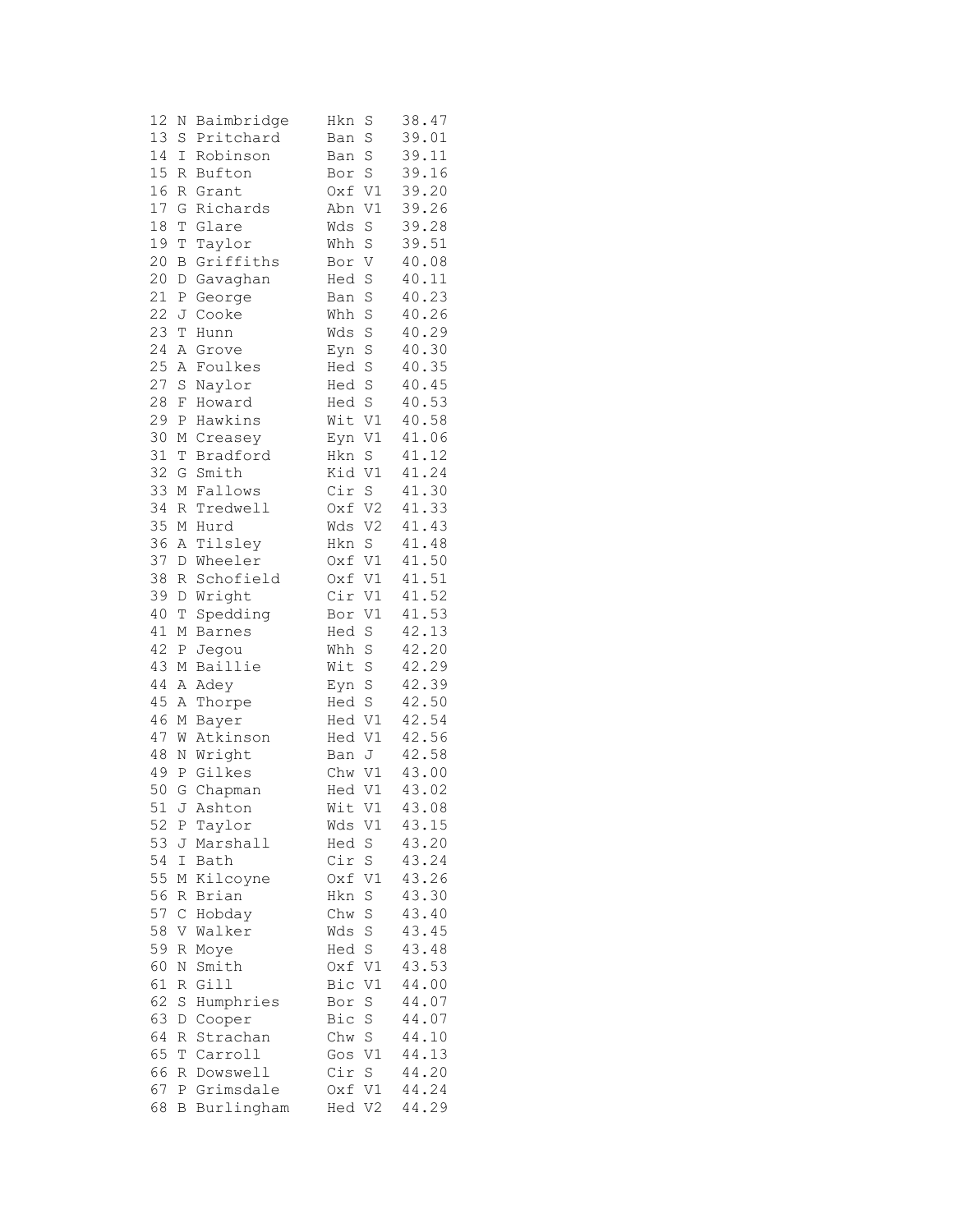| 69     | М            | Shipway        | Wds    | V <sub>2</sub>                    | 44.32 |
|--------|--------------|----------------|--------|-----------------------------------|-------|
| 70     | Η            | Nickau         | Hed    | S                                 | 44.41 |
| 71     | Α            | Branson        | Bor    | $\rm S$                           | 44.50 |
| 72     | $\mathsf{C}$ | MacKenzie      | Abn    | V1                                | 44.52 |
| 73     | T            | Greenland      | Abn    | V2                                | 44.58 |
| 74     | S            | McKenzie       | Bor    | V1                                | 45.02 |
| 75     | T            | Stevens        | Cir    | V1                                | 45.03 |
| 76     | R            | Ferris         | Cir    | $\mathtt{V1}$                     | 45.04 |
| 77     | G            | Mort           | Oup    | S                                 | 45.05 |
| 78     | $\rm N$      | Crutch         | Wds    | $\rm S$                           | 45.13 |
| 79     | Α            | Donaldson      | Wit V1 |                                   | 45.17 |
| 80     | Η            | Grundy         | Whh    | V1                                | 45.19 |
| $8\,1$ | G            | Smith          | Ban    | V2                                | 45.24 |
| 82     | М            | Amson          | Ban    | J                                 | 45.34 |
| 83     | N            | Braggins       | Ban    | V1                                | 45.35 |
| 84     | Α            | Lock           | Wit    | $\rm S$                           | 45.40 |
| 85     | D            | Adams          | Abn V1 |                                   | 45.45 |
| 86     | $\mathsf C$  | Mills          | Whh    | $\mathbf S$                       | 46.28 |
| 87     | $\rm F$      | Burtenshaw     | Hed V1 |                                   | 46.30 |
| 88     | G            | Hill           | Abn    | V1                                | 46.39 |
| 89     | V            | Archer         | Chw    | S                                 | 46.44 |
| 90     | G            | Legood         | Wit    | V1                                | 46.45 |
| 91     | Ρ            | Read           | Hed    | V1                                | 46.48 |
| 92     | N            | Ponting        | Whh S  |                                   | 47.02 |
| 93     | $\mathsf C$  | Nellins        | Hed V1 |                                   | 47.06 |
| 94     | W            | Brown          | Hed V3 |                                   | 47.14 |
| 95     | $\rm S$      | Buckland       | Hed S  |                                   | 47.22 |
| 96     | Ν            | Brown          | Kid V1 |                                   | 47.28 |
| 97     | $\mathsf C$  | O'Hare         | Cir V1 |                                   | 47.30 |
| 98     | D            | Candlin        | Wit    | V1                                | 47.36 |
| 99     | $\rm S$      | Taylor         | Eyn    | V1                                | 47.40 |
| 100    | R            | Blencowe       | Hkn    | $\mathbf S$                       | 47.48 |
| 101    | Κ            | Gleeson        | Kid    | V1                                | 47.52 |
| 102    | Α            | Dawkins        | Abn V1 |                                   | 47.58 |
| 103    | Α            | Whitlock       | Eyn    | $\mathtt{V1}$                     | 48.23 |
| 104    | $\mathbb T$  | Willson        | Cir    | $\rm S$                           | 48.29 |
| 105    |              | J Christopher  | Wds    | $\rm S$                           | 48.31 |
| 106    | G            | Walker         | Hed V1 |                                   | 48.31 |
| 107    | B            | Butler         | Chw    | V1                                | 48.44 |
|        |              | 108 E Robinson | Hed    | V2                                | 48.47 |
| 109    | R            | Collcutt       | Hed    | S                                 | 48.54 |
| 110    | Τ            | O'Keefe        | Oup    | V1                                | 48.58 |
| 111    | Α            | Loker          | Bor    | V1                                | 49.03 |
| 112    | W            | Bradford       | Hkn    | S                                 | 49.07 |
| 113    | J            | Stanners       | Chw    | V1                                | 49.10 |
| 114    | Μ            | Kale           | Wit    | V1                                | 49.12 |
| 115    | В            | McCleadle      | Wit    | S                                 | 49.20 |
| 116    | S            | Twinn          | Abn    | V1                                | 49.22 |
| 117    | R            | Woodley        | Bor    | S                                 | 49.24 |
| 118    | R            | Goddard        | Chw    | $S_{\scriptscriptstyle\parallel}$ | 49.41 |
| 119    | J            | Padbury        | Chw    | V2                                | 49.49 |
| 120    | J            | McGuigan       | Whh    | V1                                | 49.57 |
| 121    | Μ            | Glanville      | Eyn    | V1                                | 50.02 |
| 122    | J            | Roulstone      | Chw    | V1                                | 50.23 |
| 123    | Ρ            | Jennings       | Kid    | V2                                | 50.25 |
| 124    | S            | Caswell        | Kid    | V1                                | 50.27 |
| 125    | Α            | Duncan         | Abn    | V1                                | 50.33 |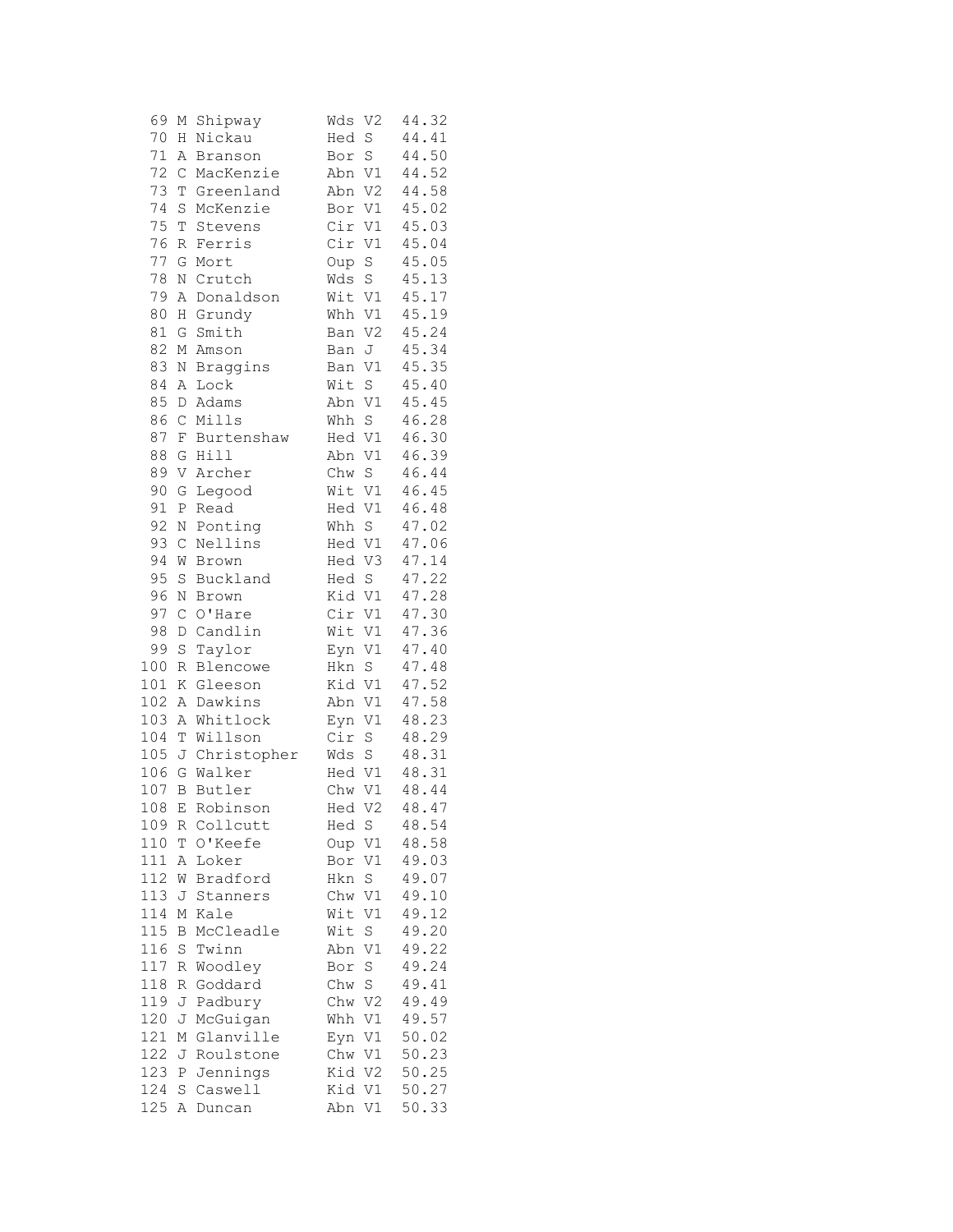| 126             | S | Perkin                           | Chw         | S               | 50.56 |
|-----------------|---|----------------------------------|-------------|-----------------|-------|
| 127             | R | Whitlock                         | Eyn         | J               | 51.04 |
| 128             | Ρ | Kyberd                           | Kid         | S               | 51.06 |
| 129             | В | Healey                           | Hkn         | V2              | 51.09 |
| 130             | Τ | Tomitsuka                        | Kid         | $\rm S$         | 51.16 |
| 131             | R | McDonald                         | Bor         | V2              | 51.20 |
| 132             | D | Howse                            | Bic         | V <sub>2</sub>  | 51.28 |
| 133             | Ρ | Ralph                            | Bic         | V1              | 51.29 |
| 134             | Ρ | Creasey                          | Eyn         | V <sub>2</sub>  | 51.33 |
| 135             | G | Taylor                           | Hed         | V1              | 51.36 |
| 136             | Α | Hedges                           | Cir         | S               | 51.48 |
| 137             | С | Sawyers                          | Abn         | V1              | 51.54 |
| 138             | J | Hinchcliffe                      | Abn         | V2              | 52.00 |
| 139             | D | Roberts                          | Wit         | V2              | 52.20 |
| 140             | W | Devonish                         | Bic         | V1              | 52.25 |
| 141             | Ν | Cherry                           | Eyn S       |                 | 52.39 |
| 142             | Ρ | Denney                           | Chw V1      |                 | 52.44 |
| 143             | J | Hanson                           | Oup         | S               | 52.48 |
| 144             | Α | Garner                           | Abn         | $\mathtt{V1}$   | 53.09 |
| 145             | Α | Roche                            | Hkn         | V2              | 53.52 |
| 146             | Ι | Hopkins                          | Abn         | V1              | 54.05 |
| 147             | J | Moore                            | Hed         | S               | 54.19 |
| 148             | N | Ν                                | Xxx         | Χ               | 54.46 |
| 149             | Κ | Baker                            | Eyn         | V1              | 55.13 |
| 150             | Κ | Villiers                         | Hed         | V <sub>2</sub>  | 55.29 |
| 151             | D | Creasey                          | Eyn         | $\mathbf S$     | 55.59 |
| 152             | D | Edelsten                         | Cir         | V <sub>2</sub>  | 56.17 |
| 153             | Ρ | <b>Bruce</b>                     | Hed         | $\rm S$         | 56.54 |
| 154             | S | McMinn                           | Hed S       |                 | 57.58 |
| 155             | Α | Millbank                         | Wit V2      |                 | 58.41 |
| 156             | J | McGowan                          | Kid         | V1              | 60.45 |
| 157             | Ρ | Munro                            | Bic         | S               | 62.12 |
| 158             | Ε | Sutton                           | Oup         | V2              | 67.04 |
|                 |   | Overall Junior Men               |             |                 |       |
|                 |   |                                  |             |                 |       |
|                 |   | 1 J Bowler                       | Hed         | 50              |       |
| 2               | N | Wright                           | Ban         | 112             |       |
| 3               | М | Amson                            | Ban         | 127             |       |
|                 |   | ----------<br>Overall Senior Men | . – – – – - | $--- - -$       |       |
|                 |   | D Walmsley                       | Bor         | 2               |       |
| 1<br>2          | S | Kimber                           | Oxf         | 4               |       |
| 3               | G | Harris                           | Hed         | 5               |       |
| 4               | E | Dixon                            | Ban         | 9               |       |
| 5               | J | Lennox                           | Hed         | 10 <sup>°</sup> | =     |
| 5               | М | Smith                            | Cir         | 10              | $=$   |
| 7               | Ρ | Wilson                           | Whh         | 15              |       |
| 8               | Ν | Baimbridge                       | Hkn         | 20              |       |
| 8               | S | Pritchard                        | Ban         | 20              | $=$   |
| 10              | J | Greaves                          | Wds         | 21              |       |
| 11              | I | Robinson                         | Ban         | 25              |       |
| 12 <sup>2</sup> | Т | Glare                            | Wds         | 34              |       |
| 13              | Α | Grove                            | Eyn         | 37              |       |
| 14              | D | Gavaghan                         | Hed         | 43              |       |
| 15 <sub>1</sub> | Т | Taylor                           | Whh         | 46              |       |
|                 |   |                                  |             |                 |       |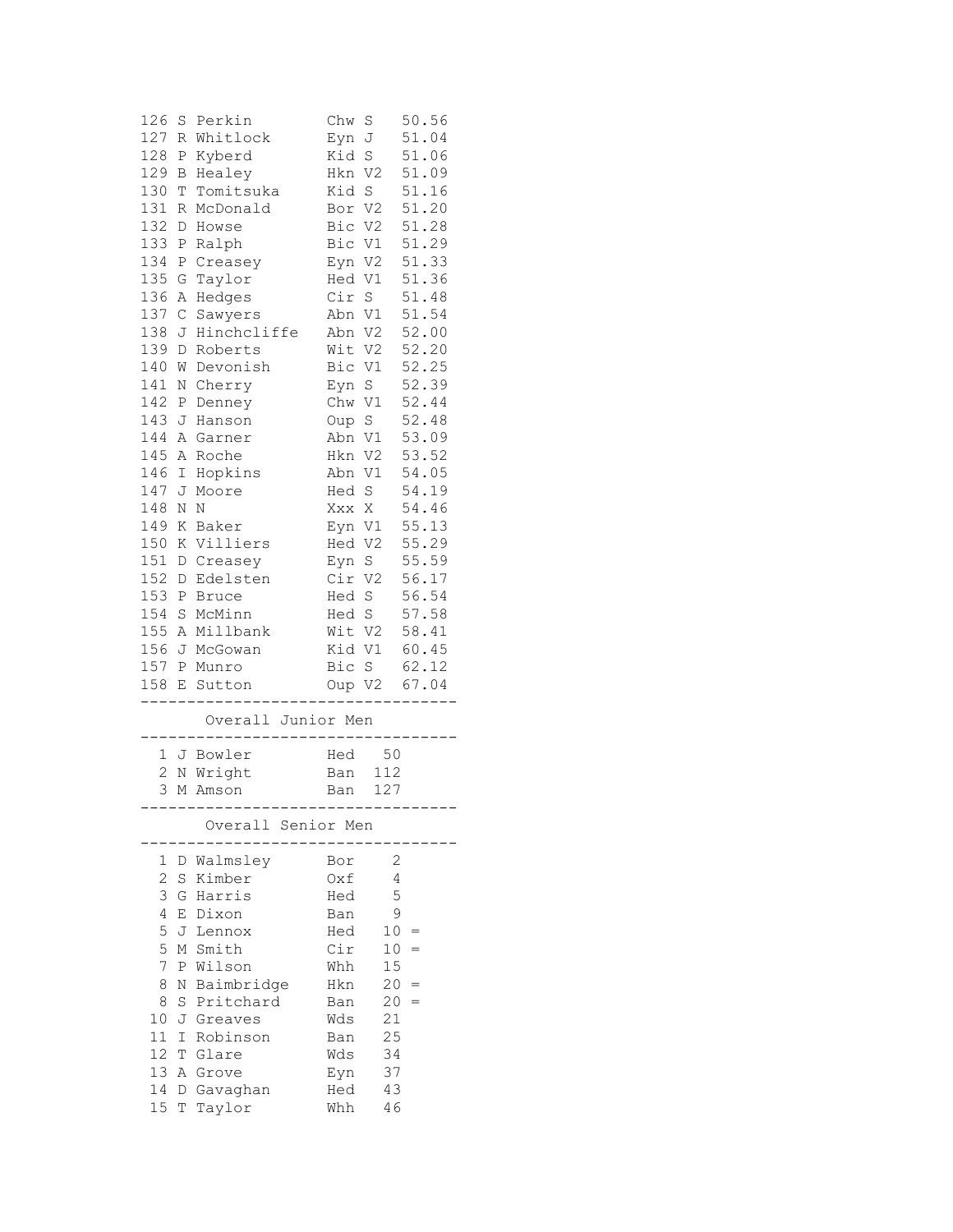| 16           | Т               | Hunn                       | Wds        | 48         |     |
|--------------|-----------------|----------------------------|------------|------------|-----|
| 17           |                 | R Bufton                   | Bor        | 55         |     |
| 18           |                 | S Naylor                   | Hed        | 57         |     |
|              |                 | 19 F Howard                | Hed        | 64         |     |
| 20           |                 | A Tilsley                  | Hkn        | 65         |     |
| 21           | $\mathbb{P}$    | George                     | Ban        | 66         |     |
|              |                 | 22 P Jegou                 | Whh        | 68         |     |
|              |                 | 23 C Roche                 | Ban        | 73         |     |
|              |                 | 24 J Moss                  | Kid        | 74         |     |
|              |                 | 25 M Baillie               | Wit        | 78         | $=$ |
|              |                 | 25 M Barnes                | Hed        | 78         | $=$ |
| 27           |                 | T Bradford                 | Hkn        | 80         |     |
| 28           |                 | M Fallows                  | Cir        | 82         |     |
| 29           |                 | A Adey                     | Eyn        | 90         |     |
| 30           |                 | R Moye                     | Hed        | 93         |     |
| 31           |                 | D Murfin                   | Whh        | 97         |     |
| 32           |                 | D Cooper                   | Bic        | 103        |     |
| 33           |                 | A Thorpe                   | Hed        | 104        |     |
| 34           | $R_{\parallel}$ | Strachan                   | Chw        | $105 =$    |     |
| 34           |                 | S Humphries                | Bor        | 105        | $=$ |
| 36           |                 | M Townsend                 | Wds        | 106        |     |
| 37<br>38     |                 | V Archer                   | Chw        | 119<br>127 |     |
|              |                 | J Marshall<br>39 R Brian   | Hed        |            |     |
|              |                 |                            | Hkn<br>Chw | 128        |     |
|              |                 | 40 C Hobday                | Cir        | 129        |     |
|              |                 | 41 D Cook<br>42 R Collcutt | Hed        | 146<br>154 |     |
|              |                 |                            |            | 156        |     |
| 44           |                 | 43 N Crutch                | Wds<br>Hed | 159        |     |
| 45           |                 | C Slator<br>H Nickau       | Hed        | 161        |     |
| 46           |                 | G Mort                     | Oup        | 163        |     |
| 47           |                 | C Mills                    | Whh        | 174        |     |
| 48           |                 | A Lock                     | Wit        | 176        |     |
| 49           |                 | C Hunt                     | Abn        | 185        |     |
| 50           |                 | J Christopher              | Wds        | 197        |     |
| 51           |                 | <b>B</b> Lacour            | Hed        | 204        |     |
| 52           |                 | R Blencowe                 | Hkn        | 211        |     |
| 53           |                 | <b>B</b> McCleadle         | Wit        | 215        |     |
| 54           |                 | D Hall                     | Gos        | 218        |     |
| 55 P         |                 | Kyberd                     | Kid        | 235        |     |
| 56           |                 | R Goddard                  | Chw        | 236        |     |
| 57           |                 | M Lenholm                  | Hed        | 242        |     |
| 58           |                 | T Willson                  | Cir        | 244        |     |
|              |                 | 59 S Perkin                | Chw        | 260        |     |
|              |                 | 60 A Hedges                | Cir        | 277        |     |
| 61           |                 | N Cherry                   | Eyn        | 283        |     |
| 62           |                 | J Hanson                   | Oup        | 290        |     |
|              |                 | 63 J Moore                 | Hed        | 302        |     |
|              |                 | 64 P Bruce                 | Hed        | 304        |     |
|              |                 | 65 S McMinn                | Hed        | 315        |     |
|              |                 | 66 M Burton                | Bor        | 325        |     |
|              |                 | 67 P Munro                 | Bic        | 343        |     |
|              |                 | Overall Vet 40 Men         |            |            |     |
| $\mathbf{1}$ |                 | D Green                    | Whh        | 14         |     |
| 2            |                 | R Grant                    | Oxf        | 29         |     |
|              |                 |                            |            |            |     |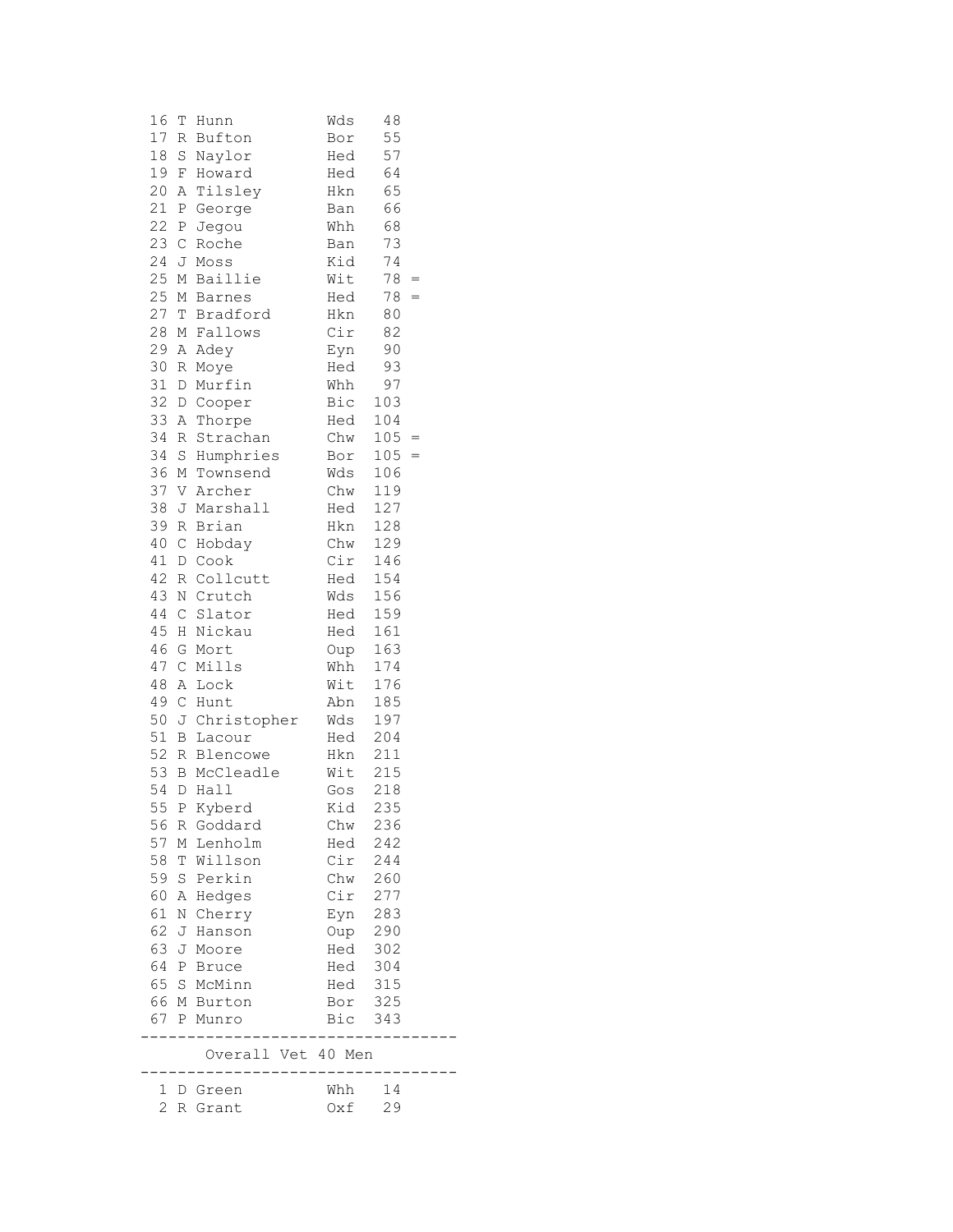| 3  | D            | Wheeler      | 0xf | 31         |  |
|----|--------------|--------------|-----|------------|--|
| 4  | G            | Richards     | Abn | 34         |  |
| 5  |              | J Griffiths  | Hed | 37         |  |
| 6  | G            | Smith        | Kid | 57         |  |
| 7  | М            | Creasey      | Eyn | 61<br>$=$  |  |
| 7  | P            | Hawkins      | Wit | 61<br>$=$  |  |
| 9  | R            | Schofield    | Oxf | 62         |  |
| 10 |              | S Williamson | Whh | 82         |  |
| 11 | T            | Spedding     | Bor | 88         |  |
| 12 | W            | Atkinson     | Hed | 95         |  |
| 13 | G            | Chapman      | Hed | 104<br>$=$ |  |
| 13 | $\, {\bf P}$ | Taylor       | Wds | 104<br>$=$ |  |
| 15 | М            | Bayer        | Hed | 105        |  |
| 16 | $\mathbb{P}$ | Gilkes       | Chw | 107        |  |
| 17 | P            | Grimsdale    | Oxf | 119        |  |
| 18 | J            | Ashton       | Wit | 122        |  |
| 19 | М            | Kilcoyne     | Oxf | 124<br>$=$ |  |
| 19 | N            | Smith        | Oxf | 124<br>$=$ |  |
| 21 | S            | McKenzie     | Bor | 127        |  |
| 22 | $\mathbb{C}$ | MacKenzie    | Abn | 132        |  |
| 23 | В            | Dudley       | Bic | 139        |  |
| 24 | $\mathbb T$  | Carroll      | Gos | 141        |  |
| 25 | R            | Ferris       | Cir | 156        |  |
| 26 | B            | Butler       | Chw | 160        |  |
| 27 | J            | Oliver       | Abn | 162        |  |
| 28 | Η            | Grundy       | Whh | 168        |  |
| 29 | N            | Brown        | Kid | 173        |  |
| 30 |              | R Gill       | Bic | 174        |  |
| 31 | $\mathsf C$  | Nellins      | Hed | 175        |  |
| 32 | F            | Burtenshaw   | Hed | 176        |  |
| 32 | Ν            | Braggins     | Ban | 176<br>$=$ |  |
| 34 | D            | Adams        | Abn | 181        |  |
| 35 | $\, {\bf P}$ | Read         | Hed | 186        |  |
| 36 | G            | Legood       | Wit | 198        |  |
| 37 |              | A Dawkins    | Abn | 204        |  |
| 38 |              | J Stanners   | Chw | 206        |  |
| 39 | $\mathbb{C}$ | O'Hare       | Cir | 207        |  |
| 40 | T            | O'Keefe      | Oup | 209        |  |
| 41 |              | S Taylor     | Eyn | 214        |  |
|    |              | 42 A Garner  | Abn | 221        |  |
| 43 | G            | Walker       | Hed | 222        |  |
| 43 | Κ            | Gleeson      | Kid | 222        |  |
| 45 |              | D Candlin    | Wit | 224        |  |
| 46 | J            | Greenhill    | Wds | 225        |  |
| 47 | $\mathbb D$  | Knight       | Bic | 226        |  |
| 48 | Α            | Loker        | Bor | 228        |  |
| 49 | М            | Kale         | Wit | 233        |  |
| 50 | J            | McGuigan     | Whh | 234        |  |
| 51 | S            | Twinn        | Abn | 243        |  |
| 52 | Α            | Whitlock     | Eyn | 246        |  |
| 53 | G            | Taylor       | Hed | 247        |  |
| 54 | М            | Glanville    | Eyn | 252        |  |
| 55 | Α            | Duncan       | Abn | 262        |  |
| 56 | J            | Roulstone    | Chw | 269        |  |
| 57 | W            | Devonish     | Bic | 284        |  |
| 58 | S            | Caswell      | Kid | 286        |  |
| 59 | D            | Nurse        | Hed | 290        |  |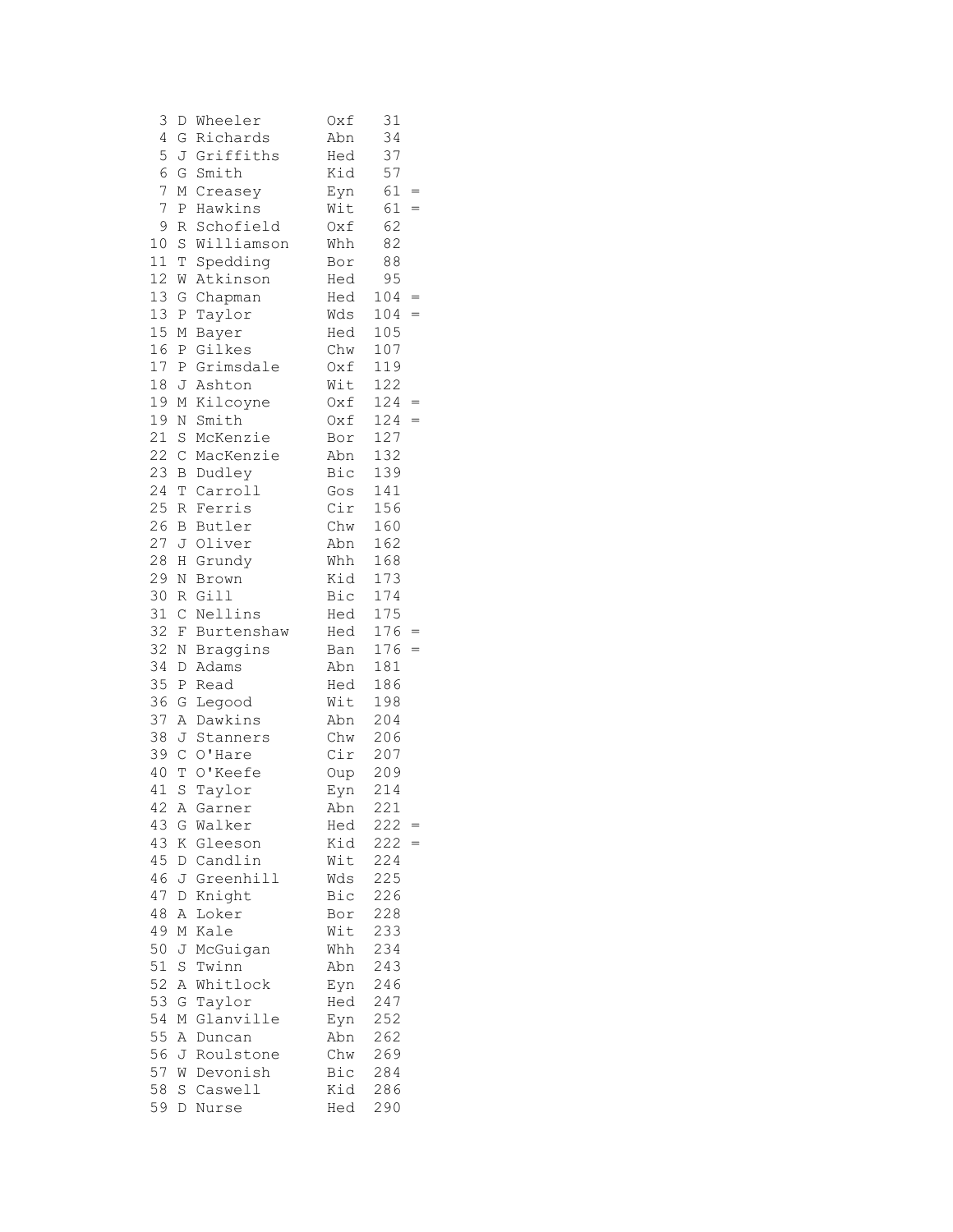| 60                                    |  | I Hopkins                      | Abn                | 298         |             |
|---------------------------------------|--|--------------------------------|--------------------|-------------|-------------|
|                                       |  | 61 P Ralph                     | Bic 299            |             |             |
|                                       |  | 62 B Hedges                    | Eyn 309            |             |             |
|                                       |  | 63 K Baker                     | Eyn 312            |             |             |
|                                       |  | 64 A Creasey                   | Eyn 326            |             |             |
|                                       |  | 65 R Filshie                   | Ban 350            |             |             |
|                                       |  | Overall Vet 50 Men             |                    |             |             |
|                                       |  | 1 J Exley                      | Oxf                | 23          |             |
| $\mathbf{2}$                          |  | M Hurd                         | Wds                | 53          |             |
| 3                                     |  | R Tredwell                     | Oxf                | 74          |             |
| 4                                     |  | G Smith                        | Ban 122            |             |             |
| 5                                     |  | M Rasgauski                    | Hed 134            |             |             |
| 6                                     |  | T Greenland                    | Abn 140            |             |             |
| 7                                     |  | M Shipway                      | Wds 147            |             |             |
| 8                                     |  | B Burlingham                   | Hed 152            |             |             |
| 9                                     |  | E Robinson                     | Hed 212            |             |             |
|                                       |  | 10 P Jennings                  | Kid                | 236         |             |
|                                       |  | 11 R Macdonald                 | Bor 240            |             |             |
| 12 <sub>1</sub>                       |  | D Howse                        |                    | Bic $267 =$ |             |
| 12J                                   |  | Hinchcliffe                    | Abn 267            |             |             |
|                                       |  | 14 P Creasey                   | Eyn 268            |             |             |
|                                       |  | 15 J Padbury                   | Chw 271            |             |             |
|                                       |  | 16 B Healey                    | Hkn                | 279         |             |
|                                       |  | 17 N Lambert                   | Bic 282            |             |             |
| 18                                    |  | D Roberts                      | Wit 284            |             |             |
|                                       |  | 19 B Page                      | Bic                | $285 =$     |             |
|                                       |  | 19 T Cullen                    | Kid<br>Hkn 293     | $285 =$     |             |
|                                       |  | 21 A Roche                     |                    |             |             |
|                                       |  | 22 K Villiers<br>23 A Millbank | Hed 304            |             |             |
|                                       |  | 24 E Sutton                    | Wit 312<br>Oup 325 |             |             |
|                                       |  | 25 P Hart                      | Chw 333            |             |             |
|                                       |  | 26 F Josephs                   | Hed                | 347         |             |
|                                       |  |                                |                    |             |             |
|                                       |  | Overall Vet 60 Men             |                    |             |             |
|                                       |  | 1 W Brown                      | Hed 197            |             |             |
| Oxford Mail Oxon XC League<br>Round 4 |  |                                |                    |             |             |
|                                       |  | Wittenham Clupms               |                    |             |             |
|                                       |  | Hosts: Abingdon Amblers        |                    |             |             |
|                                       |  | Sunday, 7 February 1999        |                    |             |             |
|                                       |  |                                |                    |             |             |
|                                       |  |                                |                    |             |             |
|                                       |  | Race 1 - U11 Boys              |                    |             |             |
|                                       |  | Round 4 - Wittenham Clumps     |                    |             |             |
|                                       |  |                                |                    |             |             |
|                                       |  | 1 J Hill                       | Bic MM 3.15        |             | Abn MM 3.13 |
|                                       |  | 2 N Flynn                      | Wit MM 3.31        |             |             |
|                                       |  | 3 D Ridley                     |                    |             |             |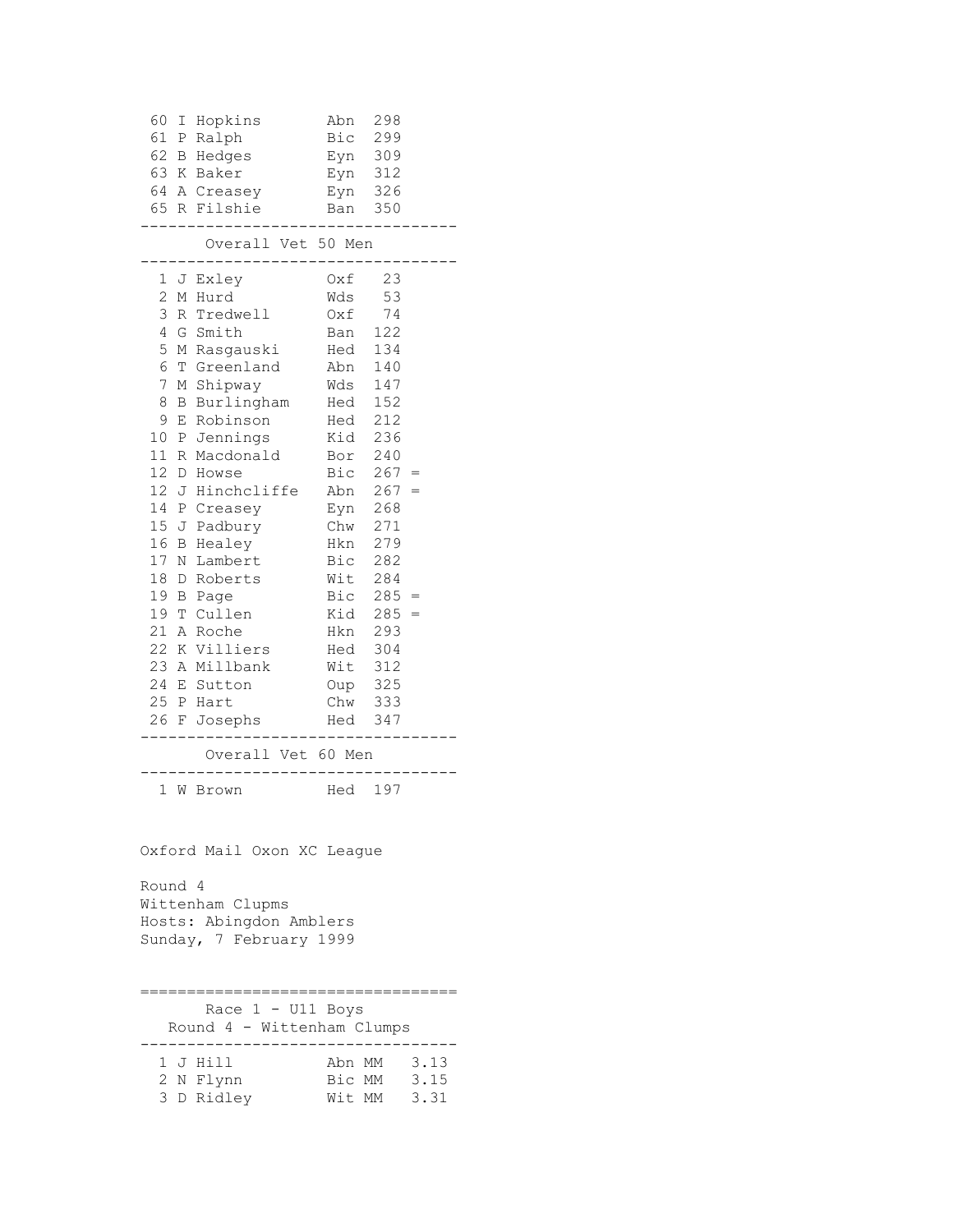| 4                   |              | I Timms                            | Ban MM           |        | 3.32         |
|---------------------|--------------|------------------------------------|------------------|--------|--------------|
| 5                   |              | A Woodruff                         | Abn MM           |        | 3.34         |
| 6                   |              | R Hill                             | Abn MM           |        | 3.36         |
| 7                   |              | J Thomas                           | Gos MM           |        | 3.41         |
| 8                   | D            | Luke                               | Oxf MM           |        | 3.47         |
| 9                   | D            | Harrison                           | Abn MM           |        | 3.49         |
| 10                  | S            | Harvey-Owen                        | Oxf MM           |        | 3.51         |
| 11                  |              | R Warkte-Dunbar                    | Abn MM           |        | 3.55         |
| 12 <sup>°</sup>     |              | I Castle                           | Oxf MM           |        | 3.56         |
| 13                  |              | T Wilkins                          | Abn MM           |        | 3.57         |
| 14                  |              | J Carter                           | Oxf MM           |        | 3.59         |
| 15 <sub>1</sub>     | R            | Newport                            | Oxf MM           |        | 4.00         |
| 16                  |              | J Grant                            | Oxf MM           |        | 4.01         |
|                     |              | 17 H Dawkins                       | Abn MM           |        | 4.02         |
| 18                  |              | A Miles                            | Wit MM           |        | 4.03         |
|                     |              | 19 M Walker                        | Oxf MM           |        | 4.04         |
|                     |              | 20 O England                       | Oxf MM           |        | 4.10         |
|                     |              | 21 R Poter                         | Bic MM           |        | 4.14         |
|                     |              | 22 M Smith                         | Gos MM           |        | 4.19         |
|                     |              | 23 M Callicott                     | Gos MM           |        | 4.23         |
|                     |              | 24 C Jessop                        | Abn MM           |        | 4.26         |
|                     |              | 25 P Tinson                        | Wit MM           |        | 4.36         |
|                     |              | 26 J Stevens                       | Cir MM           |        | 4.48         |
|                     |              | 27 M Hall                          |                  | Gos MM | 5.02         |
|                     |              | Overall U11 Boys                   |                  |        |              |
|                     |              | N Flynn                            | Bic              | 3      |              |
| 1<br>$\overline{c}$ | $\mathbb{I}$ | Timms                              | Ban              | 6      |              |
| 3                   |              | J Hill                             | Abn              | 8      |              |
| 4                   | D            | Ridley                             | Wit              | 14     |              |
| 5                   | S            | Harvey-Owen                        | Oxf              | 22     |              |
| 6                   | $\mathbb A$  | Woodruff                           | Abn              | 23     |              |
| 6                   |              | I Castle                           | Oxf              | 23     |              |
| 8                   |              | J Carter                           | Oxf              | 24     |              |
| 9                   |              | R Newport                          | Oxf              | 29     |              |
| 10                  |              | T Wilkins                          | Abn              | 30     |              |
| 11                  |              | J Grant                            | Oxf              | 39     |              |
| 12                  |              | H Dawkins                          | Abn              | 44     |              |
| 13                  | М            | Smith                              | Gos              | 46     |              |
| 14                  |              | O England                          | Oxf              | 47     |              |
|                     |              | 15 A Miles                         | Wit              | $48 =$ |              |
|                     |              | 15 R Warkte-Dunbar                 | Abn              | $48 =$ |              |
|                     |              | 17 C Jessop                        | Abn              | $53 =$ |              |
|                     |              | 17 M Walker                        | Oxf              | 53     | $=$          |
|                     |              | 19 P Tinson                        | Wit              | 67     |              |
|                     |              | 20 T Timms                         | Wit              | 73     |              |
|                     |              | 21 M Hall                          | Gos              | 78     |              |
|                     |              |                                    |                  |        |              |
|                     |              | :================================= |                  |        |              |
|                     |              | Race 2 - U11 Girls                 |                  |        |              |
|                     |              | Round 4 - Wittenham Clumps         |                  |        |              |
|                     |              |                                    |                  |        |              |
| 1                   |              | C Plateau                          | Rad MM           |        | 3.25         |
|                     |              |                                    |                  |        |              |
| 2<br>3              |              | N Galbraith<br>G Hood              | Rad MM<br>Oxf MM |        | 3.32<br>3.35 |

4 G French Oxf MM 3.41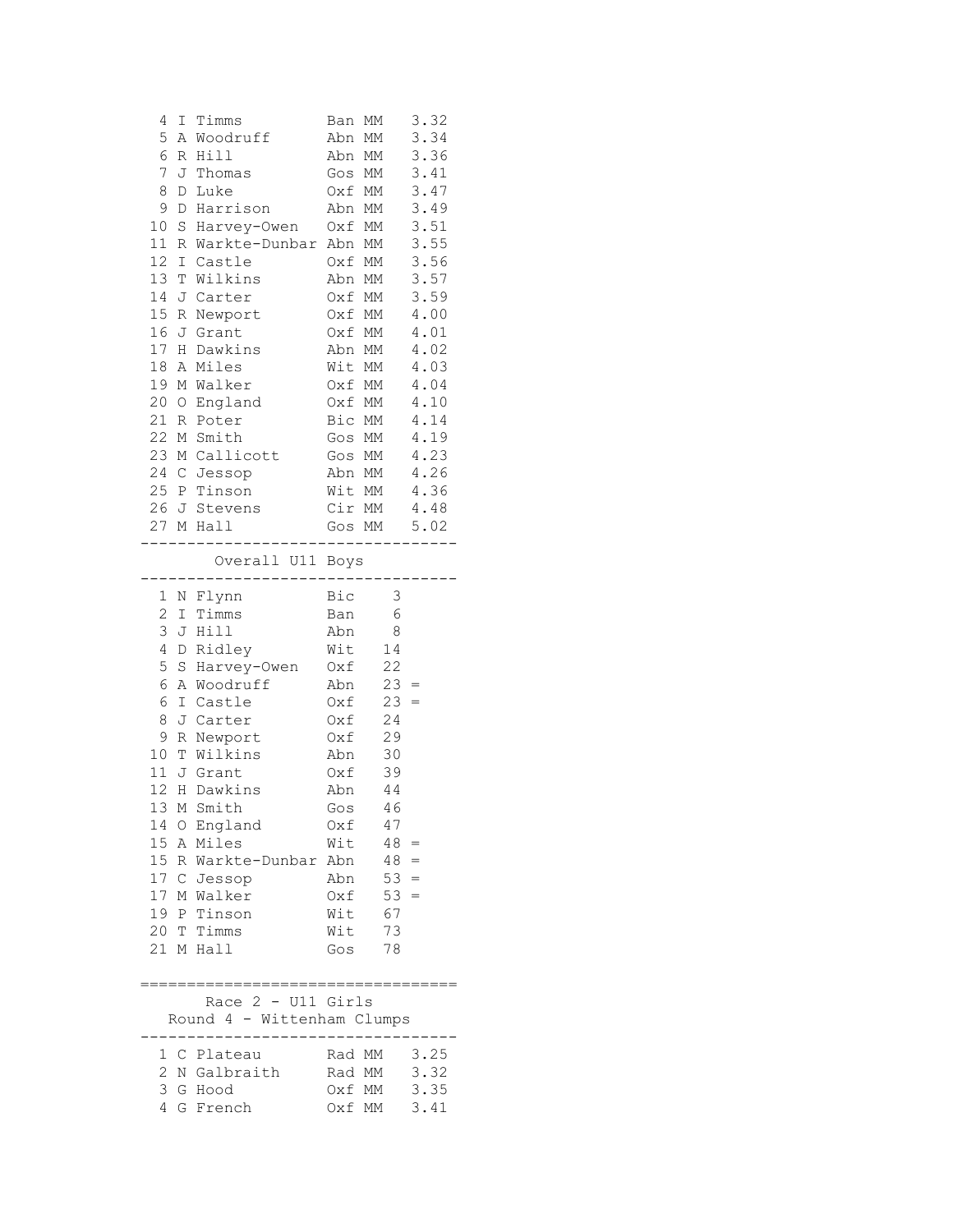| 5<br>6<br>7<br>Α<br>8<br>9<br>Η<br>10<br>Η<br>11<br>12 <sup>7</sup><br>Κ<br>13<br>$\rm S$<br>14<br>N<br>15<br>$\mathbb{C}$<br>16<br>17                       | K I.Daly<br>J England<br>Peacock<br>R McGill<br>Nixon<br>Luke<br>S Plateau<br>E.Daly<br>Daly<br>Knight<br>Jones<br>M Petts<br>R Gill                                                                                                                                           | Rad MM<br>Oxf MM<br>Ban MM<br>Bic MM<br>Wit MM<br>Oxf MM<br>Rad MM<br>Rad MM<br>Rad MM<br>Abn MM<br>Rad MM<br>Wit MM<br>Bic MM                                |                                                                                                                                                                                                     | 3.48<br>3.55<br>3.56<br>3.57<br>3.57<br>3.59<br>4.05<br>4.08<br>4.14<br>4.29<br>4.31<br>4.33<br>4.40 |
|--------------------------------------------------------------------------------------------------------------------------------------------------------------|--------------------------------------------------------------------------------------------------------------------------------------------------------------------------------------------------------------------------------------------------------------------------------|---------------------------------------------------------------------------------------------------------------------------------------------------------------|-----------------------------------------------------------------------------------------------------------------------------------------------------------------------------------------------------|------------------------------------------------------------------------------------------------------|
| 18<br>19<br>20<br>22                                                                                                                                         | K Tinson<br>D Devonish<br>E Lucas<br>21 V Richards<br>L Ball<br>23 L Potter<br>24 N Bazyikienicz Abn MM 6.13                                                                                                                                                                   | Wit MM<br>Bic MM<br>Rad MM<br>Abn MM<br>Bic MM<br>Bic MM                                                                                                      |                                                                                                                                                                                                     | 4.49<br>4.51<br>5.05<br>5.44<br>5.50<br>5.03                                                         |
|                                                                                                                                                              | Overall U11 Girls                                                                                                                                                                                                                                                              | ------------                                                                                                                                                  |                                                                                                                                                                                                     |                                                                                                      |
| 1<br>2<br>3<br>$\overline{4}$<br>5<br>6<br>$\boldsymbol{7}$<br>8<br>9<br>S<br>10<br>Η<br>11<br>Η<br>11<br>R<br>11<br>14<br>15<br>16<br>17<br>19 L Ball<br>21 | C Plateau<br>G Hood<br>N Galbraith<br>G French<br>K E.Daly<br>K I.Daly<br>A Peacock<br>J England<br>Plateau<br>Nixon<br>Luke<br>McGill<br>S Daly<br>K Tinson<br>M Petts<br>V Richards<br>17 A McGill<br>R Gill<br>19 D Devonish<br>L Potter<br>22 E Lucas<br>23 N Bazyikienicz | Rad<br>Oxf<br>Rad<br>Oxf<br>Rad<br>Rad<br>Ban<br>Oxf<br>Rad<br>Wit<br>Oxf<br>Bic<br>Rad<br>Wit<br>Wit<br>Abn<br>Bic<br>Bic<br>Bic<br>Bic<br>Bic<br>Rad<br>Abn | $\overline{\mathbf{3}}$<br>8<br>$\mathsf 9$<br>10<br>$11\,$<br>16<br>19<br>22<br>25<br>28<br>$39 =$<br>$39 =$<br>$39 =$<br>48<br>51<br>52<br>$53 =$<br>$53 =$<br>$58 =$<br>$58 =$<br>59<br>61<br>73 |                                                                                                      |
| Race 3 - U13 Boys<br>Round 4 - Wittenham Clumps<br>Team Results                                                                                              |                                                                                                                                                                                                                                                                                |                                                                                                                                                               |                                                                                                                                                                                                     |                                                                                                      |
| 1<br>2<br>3<br>4                                                                                                                                             | Abingdon<br>Abingdon<br>White Horse<br>Oxford City<br>5 Witney                                                                                                                                                                                                                 | 12<br>24<br>В<br>25<br>30<br>32                                                                                                                               |                                                                                                                                                                                                     |                                                                                                      |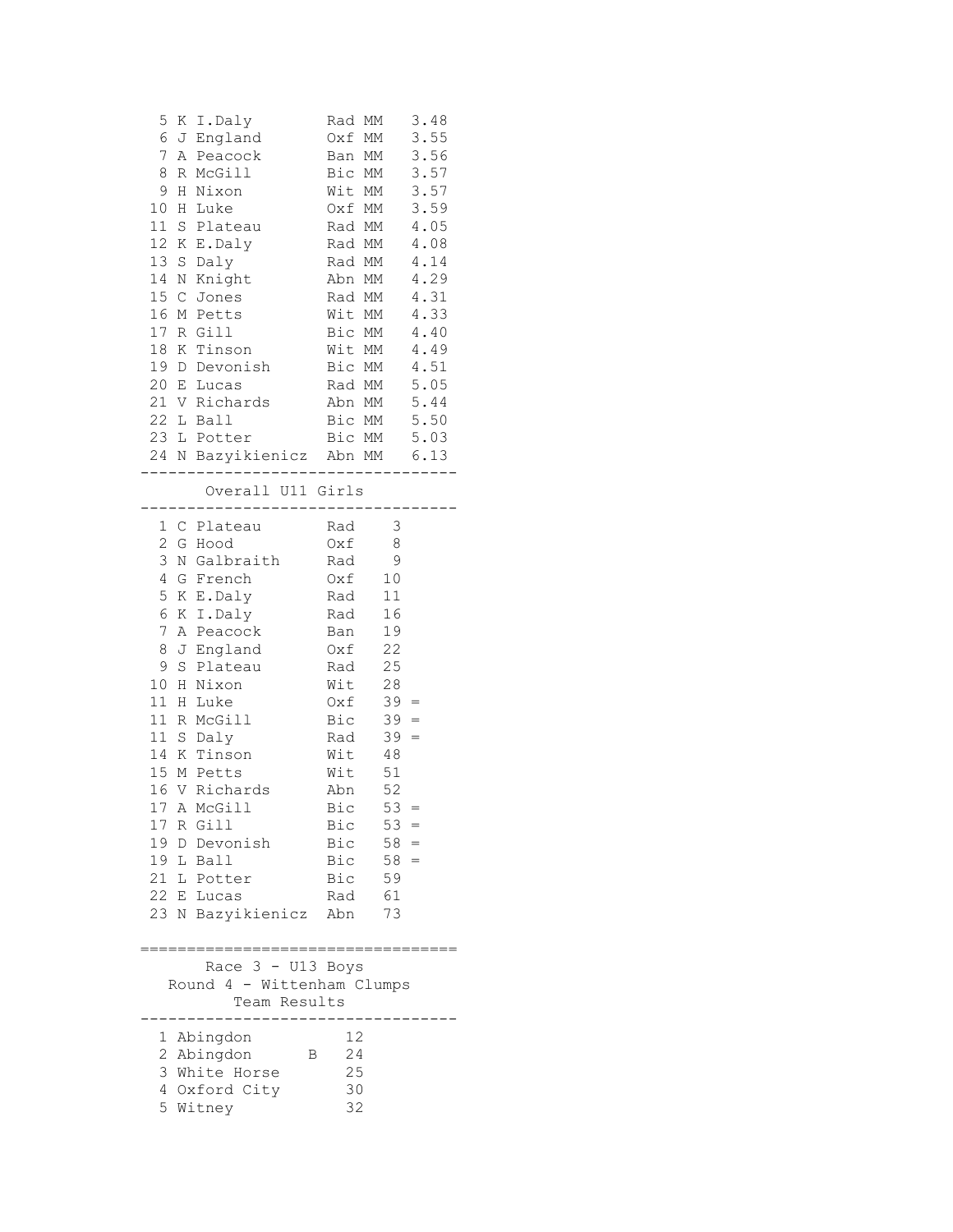---------------------------------- Overall Standings ---------------------------------- 1 Abingdon 53 2 Abingdon B 102 3 Witney 144 ================================== Race 3 - U13 Boys Round 4 - Wittenham Clumps Individual Results ---------------------------------- 1 C Gillespie Whh U13 9.33 2 P Castle Oxf U13 9.50 3 B Galbraith Abn U13 9.56 4 T Couling Abn U13 10.04 5 B Fisher Abn U13 10.18 6 M Woodruff Abn U13 10.26 7 M Jessop Abn U13 10.31 8 E Hickman Wit U13 10.39 9 G Petts Wit U13 10.41 10 A Briscoe Whh U13 10.46 11 M Neal Abn U13 11.03 12 A Carrol Gos U13 12.24 13 J Martin Oxf U13 12.34 14 L Maselkowski Whh U13 12.40 ---------------------------------- Overall U13 Boys ---------------------------------- 1 C Gillespie Whh 3 2 P Castle Oxf 6 3 B Galbraith Abn 14 4 B Fisher 4 B Fisher Abn 15 =<br>4 T Couling Abn 15 =<br>6 M Woodruff Abn 16 6 M Woodruff 7 M Jessop Abn 20 8 G Petts Mit 26<br>
9 A Briscoe Mhh 30 9 A Briscoe Mhh 30<br>0 E Hickman Mit 31 10 E Hickman Wit 11 J Martin Oxf 34 12 A Carrol Gos 36 13 L Maselkowski Whh 43 ================================== Race  $4 - U13/U15$  Girls Round 4 - Wittenham Clumps Team Results ---------------------------------- 1 Radley Ladies 12 2 Oxford City 23 3 Abingdon 37 4 Oxford City B 43 5 Radley Ladies B 46 6 Banbury 62 7 Abingdon B 68 8 Radley Ladies C 78 ----------------------------------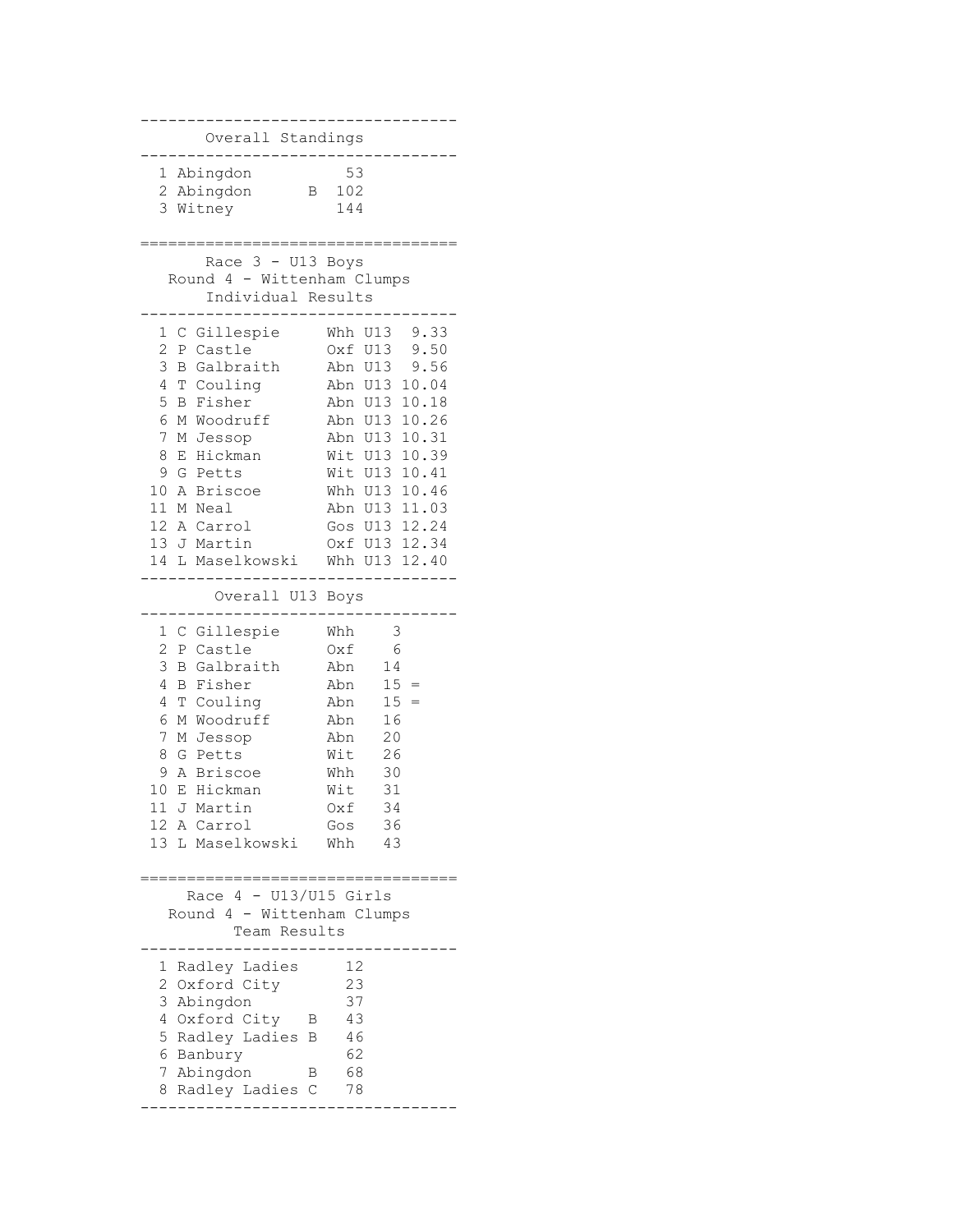Overall Standings

| 1              |        | Radley Ladies                                          | 66         |                       |
|----------------|--------|--------------------------------------------------------|------------|-----------------------|
| $\overline{c}$ |        | Oxford City                                            | 79         |                       |
| 3              |        | Abingdon                                               | 136        |                       |
| 4<br>5         |        | Radley Ladies<br>Β                                     | 193        |                       |
|                |        | Oxford City<br>В<br>6 Banbury                          | 194        |                       |
| 7              |        | Abingdon<br>В                                          | 249<br>284 |                       |
|                |        |                                                        |            |                       |
|                |        | ;==========================                            |            |                       |
|                |        | Race $4 - U13/U15$ Girls<br>Round 4 - Wittenham Clumps |            |                       |
|                |        | Individual Results                                     |            |                       |
|                |        |                                                        |            |                       |
| 1              | J      | Rhodes                                                 | Whh        | U13 9.55              |
| 2              | E      | Gottwald                                               | Abn        | U15<br>10.11          |
| 3              | J      | Smith                                                  |            | Rad U15<br>10.13      |
| 4              | Η      | Thorne                                                 |            | 10.18<br>Rad U13      |
| 5              | S      | Molyneux                                               |            | 10.29<br>Rad U13      |
| 6              | М      | Williams                                               |            | Oxf U13<br>10.34      |
| 7              | Ν      | Candlin                                                |            | 11.49<br>Oxf U15      |
| 8<br>9         | М      | Pamk                                                   | Gos<br>Wit | 11.06<br>U15<br>11.15 |
| 10             | Ε<br>Η | Ridley<br>England                                      | Oxf        | U13<br>11.27<br>U13   |
| 11             | Ρ      | Sprinz                                                 | 0xf        | U13<br>11.28          |
| 12             | L      | Peacock                                                | Ban        | 11.36<br>U13          |
| 13             | Ν      | Plateau                                                | Rad        | 11.39<br>U15          |
| 14             | G      | Hood                                                   | 0xf        | U13<br>11.40          |
| 15             | Κ      | Parfitt                                                | Abn        | 11.41<br>U15          |
| 16             | L      | Bourne                                                 |            | 11.42<br>Rad U13      |
| 17             | J      | Roberts                                                | Rad        | 11.59<br>U13          |
| 18             | T      | Martin                                                 | 0xf        | 12.08<br>U13          |
| 19             |        | Kayleigh                                               | Ban        | U13<br>12.13          |
| 20             | J      | Hambleton                                              | Abn        | U13<br>12.14          |
| 21             | C      | Parfitt                                                | Abn        | 12.21<br>U13          |
| 22             | V      | Riley                                                  |            | Rad U15<br>12.21      |
| 23             | С      | Duncan                                                 | Abn        | 13.00<br>U15          |
| 24             | R      | Thomas                                                 | Abn        | 13.11<br>U13          |
| 25             | Т      | Denning                                                | Rad        | 13.37<br>U15          |
| 26             |        | H Carter                                               |            | Oxf U13 13.40         |
| 27 N           |        | Ν                                                      |            | Xxx U15 15.16         |
| 28 S           |        | Taylor                                                 |            | Cir U13 16.03         |
|                |        | 29 S Bazylkiewicz                                      |            | Abn U13 16.44         |
| 30 E           |        | Munroe                                                 |            | Bic U15 23.21         |
|                |        | Overall U13 Girls                                      |            |                       |
|                |        | 1 J Rhodes                                             | Whh        | 4                     |
| 2              |        | H Thorne                                               | Rad        | 13                    |
| 3              | М      | Williams                                               | Oxf        | 15                    |
| 4              | H      | England                                                | Oxf        | 19                    |
| 5              | S      | Molyneux                                               | Rad        | 20                    |
| 6              |        | P Sprinz                                               | Oxf        | 29                    |
| 7              | L      | Peacock                                                | Ban        | 31                    |
| 8              |        | E Ridley                                               | Wit        | 34                    |
| 9              | G      | Hood                                                   | Oxf        | 42                    |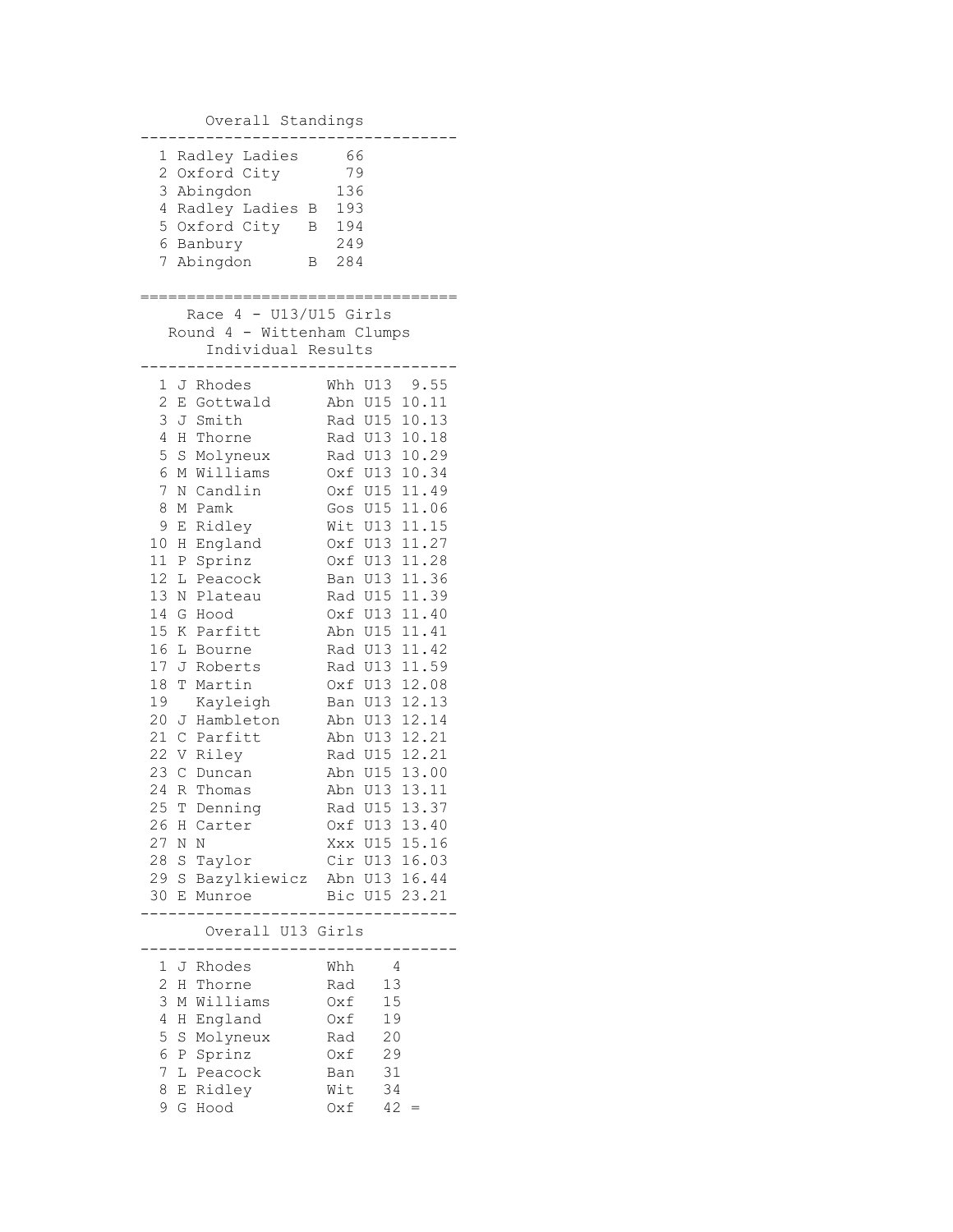```
 9 T Martin Oxf 42 =
 11 L Bourne Rad 46
11 Bourne<br>12 J Roberts Rad 53<br>13 C Parfitt Abn 59
13 C Parfitt Abn 59
14 K Filshie Ban 60
15 H Carter Oxf 67 =
15 S Chantal Bic 67 =17 S Taylor Cir 85
18 S Bazylkiewicz Abn 86
----------------------------------
     Overall U15 Girls
----------------------------------
 1 E Gottwald Abn 5
2 J Smith Rad 9
 3 F Rhodes Whh 24
 4 K Parfitt Abn 37
 5 N Plateau Rad 38
 6 C Duncan Abn 56
  7 V Riley Rad 62
  8 E Munroe Bic 90
=====================================
    Race 5 - U15/U17 Boys
   Round 4 - Wittenham Clumps
    Team Results
----------------------------------
 1 Abingdon 26 = 1 Oxford City 26 = 21 Oxford City
 1 Witney 26 =
 4 Bicester 27 =
 4 White Horse 27 =
 6 Banbury 46
----------------------------------
      Overall Standings
----------------------------------
  1 Abingdon 80
  2 Witney 114
==================================
    Race 5 - U15/U17 Boys
   Round 4 - Wittenham Clumps
      Individual Results
----------------------------------
 1 T Penfold Whh U15 17.49
 2 A Flynn Bic U17 18.11
 3 I Duncan Abn U17 18.29
 4 M Ashton Wit U15 18.35
 5 P Jeffrey Oxf U17 19.08
 6 L Thornhill Abn U17 19.48
 7 T Church Oxf U15 20.11
 8 D Prickett Bic U17 20.22
 9 J Richards Whh U15 20.40
 10 C Miles Wit U15 20.48
 11 L Thomas Gos U15 21.14
 12 L Haines Wit U15 22.14
 13 J Gage Ban U15 22.18
 14 D Bellinger Oxf U15 22.29
```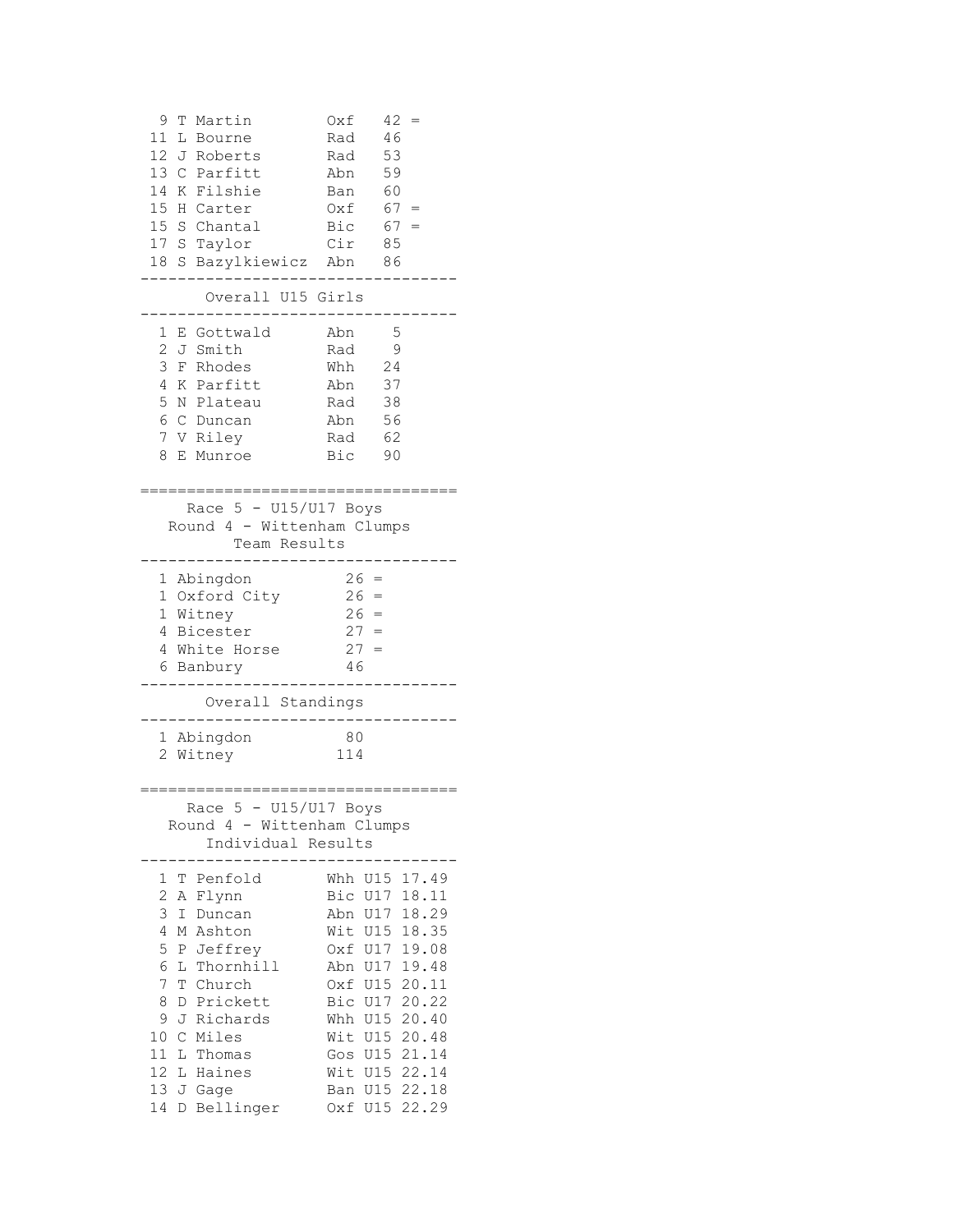| A Smith<br>15<br>16 T Wright                                                                                                                                                                                                                                                                                                                                       | Wit U15 23.49<br>Ban U15 25.13                                                                                                                                                                  |
|--------------------------------------------------------------------------------------------------------------------------------------------------------------------------------------------------------------------------------------------------------------------------------------------------------------------------------------------------------------------|-------------------------------------------------------------------------------------------------------------------------------------------------------------------------------------------------|
| Overall U15                                                                                                                                                                                                                                                                                                                                                        | Boys                                                                                                                                                                                            |
| 1<br>Penfold<br>Т<br>2<br>M Ashton<br>3<br>L Thomas<br>4<br>C Miles<br>5<br>J Gage<br>6<br>D Bellinger<br>7<br>A Smith<br>8<br>T Wright                                                                                                                                                                                                                            | Whh<br>7<br>Wit<br>13<br>27<br>Gos<br>32<br>Wit<br>38<br>Ban<br>Oxf<br>39<br>Wit<br>- 46<br>50<br>Ban                                                                                           |
| Overall U17 Boys                                                                                                                                                                                                                                                                                                                                                   |                                                                                                                                                                                                 |
| 1<br>A Flynn<br>2<br>I Duncan<br>3<br>P Jeffrey<br>L Thornhill<br>4<br>5<br>D Prickett                                                                                                                                                                                                                                                                             | Bic<br>5<br>Abn<br>6<br>Oxf<br>10<br>16<br>Abn<br>Bic<br>21                                                                                                                                     |
| Race 6 - Women<br>Round 4 - Wittenham Clumps<br>Team Results                                                                                                                                                                                                                                                                                                       |                                                                                                                                                                                                 |
| Headington<br>1<br>$\mathbf{2}$<br>Witney<br>3<br>Headington<br>4<br>Headington<br>5 Cherwell<br>6<br>Headington<br>7<br>Abingdon<br>7<br>Cirencester<br>White Horse<br>9<br>10 Oxf Uni Press<br>11 Radley Ladies<br>12<br>Bicester<br>12<br>Bourton<br>14<br>Oxford City<br>15<br>Headington<br>16<br>Eynsham<br>17<br>Abingdon<br>18<br>Witney<br>Abingdon<br>19 | 12<br>23<br>34<br>Β<br>$\mathsf C$<br>49<br>68<br>69<br>D<br>$73 =$<br>73<br>$=$<br>78<br>79<br>98<br>115<br>$=$<br>115<br>118<br>124<br>Ε<br>130<br>133<br>Β<br>139<br>Β<br>$\mathsf C$<br>164 |
| Overall Standings                                                                                                                                                                                                                                                                                                                                                  |                                                                                                                                                                                                 |
| 1<br>Headington<br>$\overline{c}$<br>Headington<br>3<br>Witney<br>4<br>Cirencester<br>5                                                                                                                                                                                                                                                                            | 65<br>174<br>Β<br>178<br>185<br>192                                                                                                                                                             |
| White Horse<br>6<br>Cherwell<br>7<br>Headington<br>Abingdon<br>8                                                                                                                                                                                                                                                                                                   | 264<br>286<br>С<br>370                                                                                                                                                                          |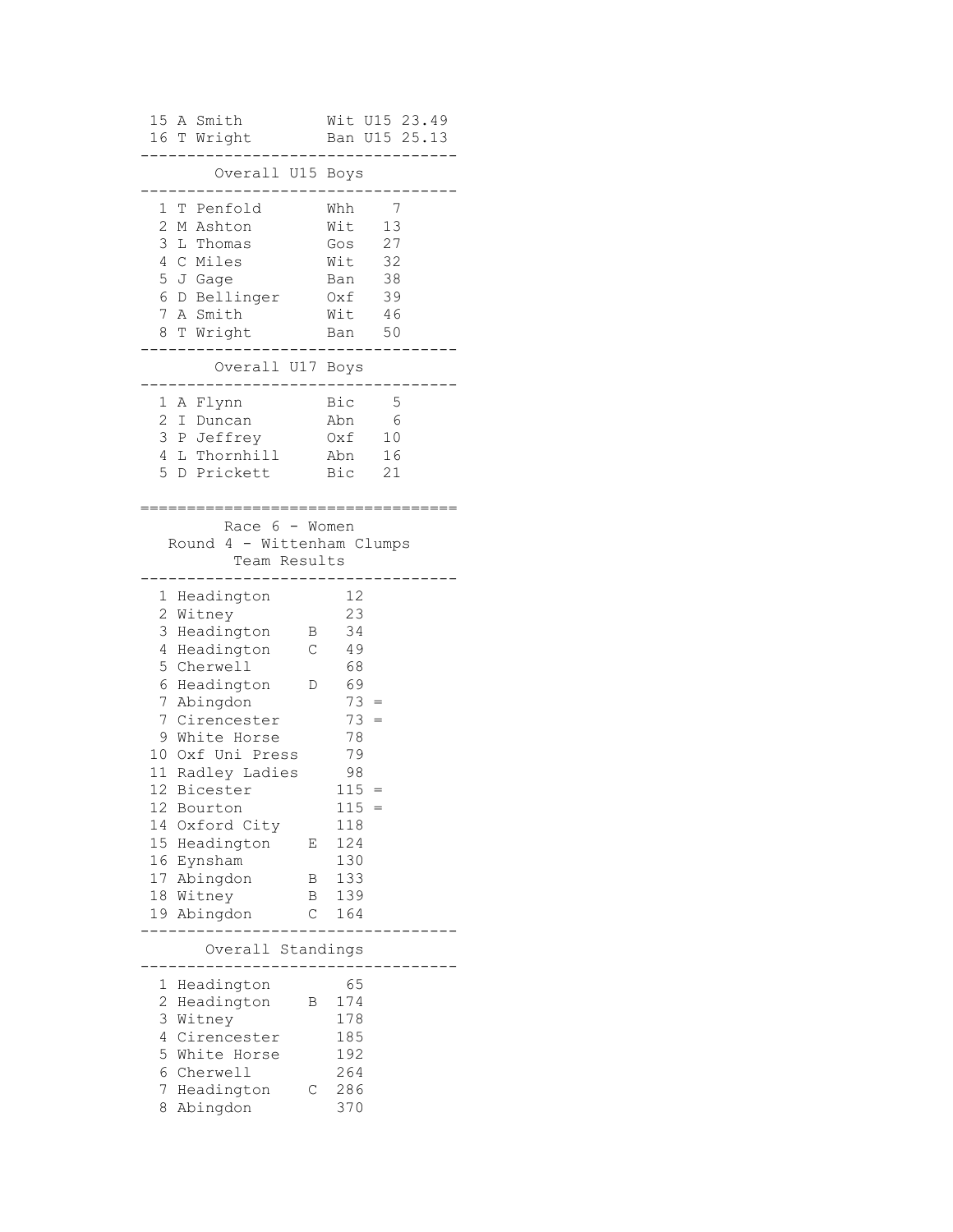|             |                                                  | 9 Oxf Uni Press 380<br>10 Headington D 403<br>11 Bicester | 507                          |                |  |  |
|-------------|--------------------------------------------------|-----------------------------------------------------------|------------------------------|----------------|--|--|
|             | Race $6 -$ Women                                 |                                                           |                              |                |  |  |
|             | Round 4 - Wittenham Clumps<br>Individual Results |                                                           |                              |                |  |  |
|             |                                                  | 1 G Dean                                                  | Rad V2 20.13                 |                |  |  |
|             |                                                  | 2 J Craft                                                 | Hed S                        | 20.17          |  |  |
|             |                                                  | 3 A Hirst (Keen)                                          | Hed S                        | 20.20          |  |  |
|             |                                                  | 4 F Briscoe                                               | Whh U17 20.34                |                |  |  |
|             |                                                  | 5 S Pitts                                                 | Wit V1 20.42                 |                |  |  |
| 6           |                                                  | S Stockdale                                               | Oup S 20.55                  |                |  |  |
| $7^{\circ}$ |                                                  | S Rendell                                                 | Hed S 21.18                  |                |  |  |
| 8           |                                                  | K Mazzucca<br>9 J Choulerton Hed S 21.46                  | Wit S 21.29                  |                |  |  |
|             |                                                  | 10 J Ashton                                               |                              |                |  |  |
|             |                                                  | 11 M O'Mahaw                                              | Wit V1 21.52                 |                |  |  |
|             |                                                  | 12 K Whitmore                                             | Cir S 22.09                  |                |  |  |
|             |                                                  | 13 M Mik                                                  | $Hed S$ 22.28<br>Hed S       | 22.28          |  |  |
|             |                                                  | 14 K Shaw                                                 | Chw V1 22.53                 |                |  |  |
|             |                                                  | 15 M Harrison                                             | Hed S 23.04                  |                |  |  |
|             |                                                  | 16 S Howard                                               | Hed S 23.12                  |                |  |  |
|             |                                                  | 17 S Bailey                                               | Whh V2 23.15                 |                |  |  |
|             |                                                  | 18 A Richmond                                             | Hed J 23.25                  |                |  |  |
|             |                                                  | 19 A Coldrick                                             | Bor V1 23.39                 |                |  |  |
|             |                                                  | 20 J Campbell                                             | Hed S 24.12                  |                |  |  |
|             |                                                  | 21 A Hogan                                                | Chw V1 24.18<br>Abn V2 24.21 |                |  |  |
|             |                                                  | 22 H O'Shea                                               | $Red S 24.26$                |                |  |  |
|             |                                                  | 23 L Motiuk                                               | Abn V1 24.36                 |                |  |  |
| 24          |                                                  | M Richards                                                | Cir V3 24.38                 |                |  |  |
| 26          |                                                  | 25 M Campbell<br>L Palmer                                 | Hed V1 24.40                 |                |  |  |
|             |                                                  | 27 R Kent                                                 | Abn V1 24.41                 |                |  |  |
|             |                                                  | 28 G Hueter                                               | Oxf V1 25.05                 |                |  |  |
|             |                                                  | 29 S Cook                                                 | Bic V1 25.08                 |                |  |  |
| 30          |                                                  | S Nash                                                    | Oup S                        | 25.16          |  |  |
| 31          |                                                  | J Pinnock                                                 | Eyn V1                       | 25.21          |  |  |
|             |                                                  | 32 A Curson                                               | Bic S                        | 25.25          |  |  |
| 33          |                                                  | D Guttridge                                               | Chw S                        | 25.28          |  |  |
| 34          |                                                  | R Thomas                                                  | Wit V2                       | 25.39          |  |  |
| 35          |                                                  | H Higgs                                                   | Hed V1                       | 25.43          |  |  |
| 36          |                                                  | W Wilson                                                  | Abn V2                       | 26.06          |  |  |
| 37          |                                                  | R Fulford                                                 | Cir V2                       | 26.10          |  |  |
| 38          |                                                  | L Waller                                                  | Chw S                        | 26.18          |  |  |
| 39<br>40    |                                                  | L Spedding<br>F Harris                                    | Bor V1<br>Rad S              | 26.22<br>26.23 |  |  |
| 41          |                                                  | S O'Dell                                                  | Oxf S                        | 26.23          |  |  |
| 42          |                                                  | A Bhambra                                                 | Eyn S                        | 26.33          |  |  |
| 43          |                                                  | G Early                                                   | Oup S                        | 26.41          |  |  |
| 44          |                                                  | J Meredith                                                | Hed V1                       | 26.52          |  |  |
| 45          |                                                  | G Partridge                                               | Hed V3                       | 26.58          |  |  |
| 46          |                                                  | S Smith                                                   | Ban V2                       | 27.23          |  |  |
| 47          | Ρ                                                | Adams                                                     | Abn V1                       | 28.09          |  |  |
| 48          |                                                  | M Tinson                                                  | Wit V3                       | 28.14          |  |  |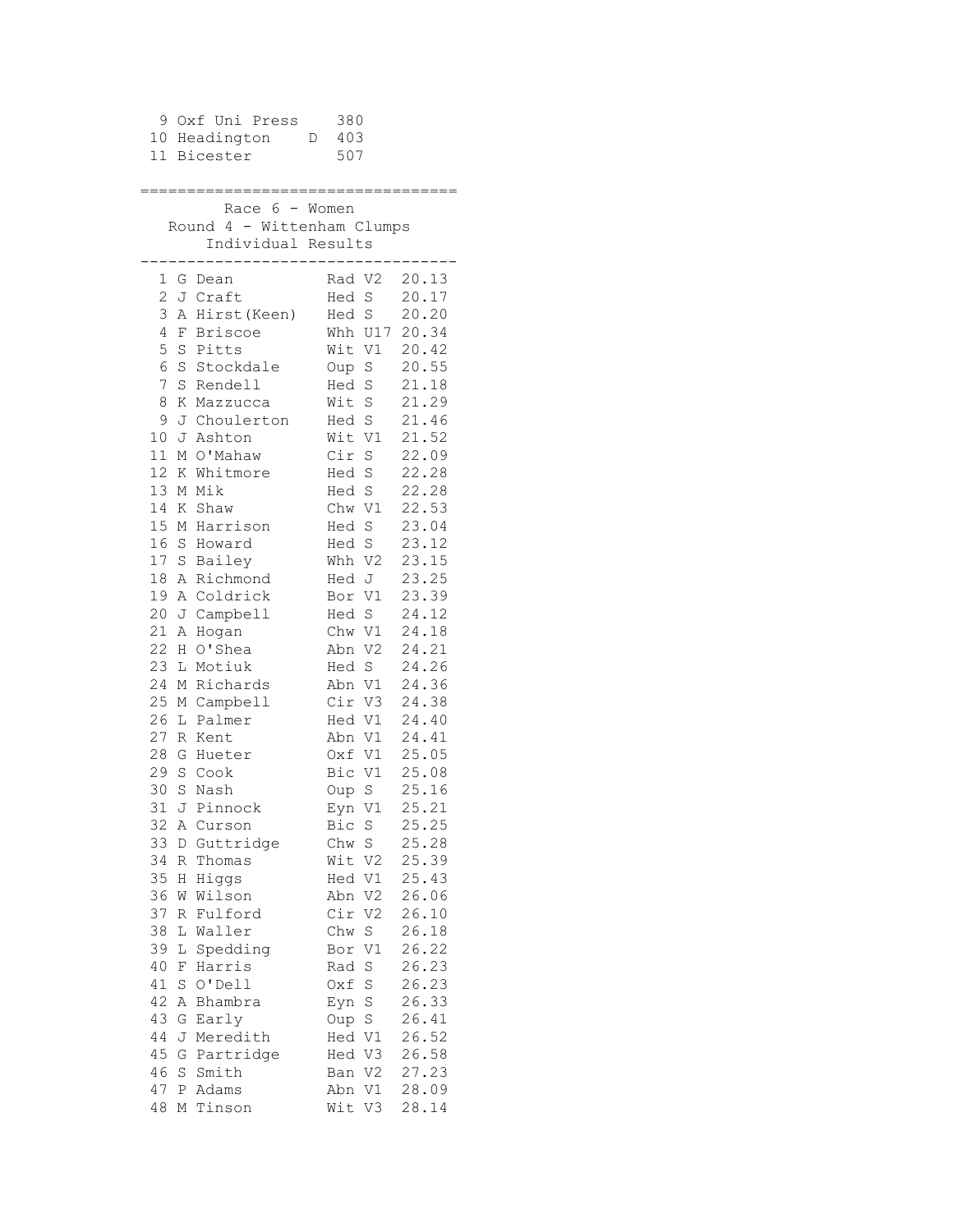| 49<br>50<br>Ν<br>51 C<br>52 K<br>53<br>54 C | W O'Dell<br>Blatchford<br>O'Keefe<br>Pulford<br>P Smith<br>Munroe<br>55 T Powell-Jones Abn S 37.10<br>56 S Metha<br>Overall U17 Women | Oxf V1<br>Abn V2<br>Oxf V1<br>Abn S<br>Oup S 39.17<br>. |                | 28.21<br>30.15<br>31.39<br>32.48<br>Hed V2 33.07<br>Bic U17 35.25 |
|---------------------------------------------|---------------------------------------------------------------------------------------------------------------------------------------|---------------------------------------------------------|----------------|-------------------------------------------------------------------|
|                                             | . _ _ _ _ _ _ _ _ _ _ _ _ _ _ _ _ _ _                                                                                                 |                                                         |                |                                                                   |
|                                             | 1 F Briscoe<br>2 C Munroe<br>-------------                                                                                            | Whh 17<br>Bic 156<br>. _ _ _ _ _ _ _                    |                |                                                                   |
|                                             | Overall Junior Women<br>---------------------                                                                                         |                                                         |                |                                                                   |
|                                             | 1 A Richmond                                                                                                                          | Hed 63                                                  |                |                                                                   |
|                                             | Overall Senior Women                                                                                                                  |                                                         |                |                                                                   |
| $\mathbf{1}$                                | A Hirst (Keen) Hed                                                                                                                    |                                                         | $\overline{7}$ |                                                                   |
| 2                                           | J Craft                                                                                                                               | Hed                                                     | $\overline{8}$ |                                                                   |
| 3                                           | L Godding                                                                                                                             | Whh                                                     | 15             |                                                                   |
| 4                                           | S Stockdale                                                                                                                           | Oup                                                     | 18             |                                                                   |
| 5                                           | S Rendell                                                                                                                             | Hed 24                                                  |                |                                                                   |
| 6                                           | J Choulerton Hed 28                                                                                                                   |                                                         |                |                                                                   |
| 7                                           | M Harrison Hed                                                                                                                        |                                                         | 33             |                                                                   |
| 8                                           | K Whitmore Hed                                                                                                                        |                                                         | 39             |                                                                   |
| 9                                           | S Howard                                                                                                                              | Hed<br>Hed                                              | 46             |                                                                   |
| 10<br>11                                    | M Mik<br>L Motiuk                                                                                                                     | Hed                                                     | 51<br>74       |                                                                   |
|                                             | 12 D Guttridge                                                                                                                        | $Chw$ 79                                                |                |                                                                   |
|                                             | 13 A Curson                                                                                                                           | Bic $100 =$                                             |                |                                                                   |
| 13 S                                        | Nash                                                                                                                                  | $Oup 100 =$                                             |                |                                                                   |
|                                             | 15 L Waller                                                                                                                           | Chw 106                                                 |                |                                                                   |
| 16                                          | F Harris                                                                                                                              | Rad 107                                                 |                |                                                                   |
|                                             | 17 G Early                                                                                                                            | Oup 115                                                 |                |                                                                   |
| 18                                          | K Pulford                                                                                                                             | Abn                                                     | 150            |                                                                   |
| $-$ -<br>---                                | 19 T Powell-Jones Abn<br>. _ _ _ _ _ _ _ _ _ _ _ _ _                                                                                  | .                                                       | 180<br>.       |                                                                   |
|                                             | Overall Vet 35 Women                                                                                                                  |                                                         |                |                                                                   |
| 1                                           | J Ashton                                                                                                                              | Wit                                                     | 39             |                                                                   |
| 1                                           | K Shaw                                                                                                                                | Chw                                                     | 39             |                                                                   |
| 3                                           | A Coldrick                                                                                                                            | Bor                                                     | 44             |                                                                   |
| 4                                           | A Hogan                                                                                                                               | Chw                                                     | 55             |                                                                   |
| 5                                           | G Hueter                                                                                                                              | Oxf                                                     | 58             |                                                                   |
| 6                                           | K Miles                                                                                                                               | Whh                                                     | 65             |                                                                   |
| 7<br>8                                      | L Palmer<br>M Richards                                                                                                                | Hed<br>Abn                                              | 73<br>94       |                                                                   |
| 9                                           | S Cook                                                                                                                                | Bic                                                     | 101            |                                                                   |
| 10                                          | J Pinnock                                                                                                                             | Eyn                                                     | 107            |                                                                   |
| 11                                          | H Higgs                                                                                                                               | Hed                                                     | 120            |                                                                   |
| 12<br>J                                     | Meredith                                                                                                                              | Hed                                                     | 123            |                                                                   |
|                                             | 13 P Adams                                                                                                                            | Abn                                                     | 132            |                                                                   |
| 14                                          | P Read                                                                                                                                | Hed                                                     | 154            |                                                                   |
|                                             |                                                                                                                                       |                                                         |                |                                                                   |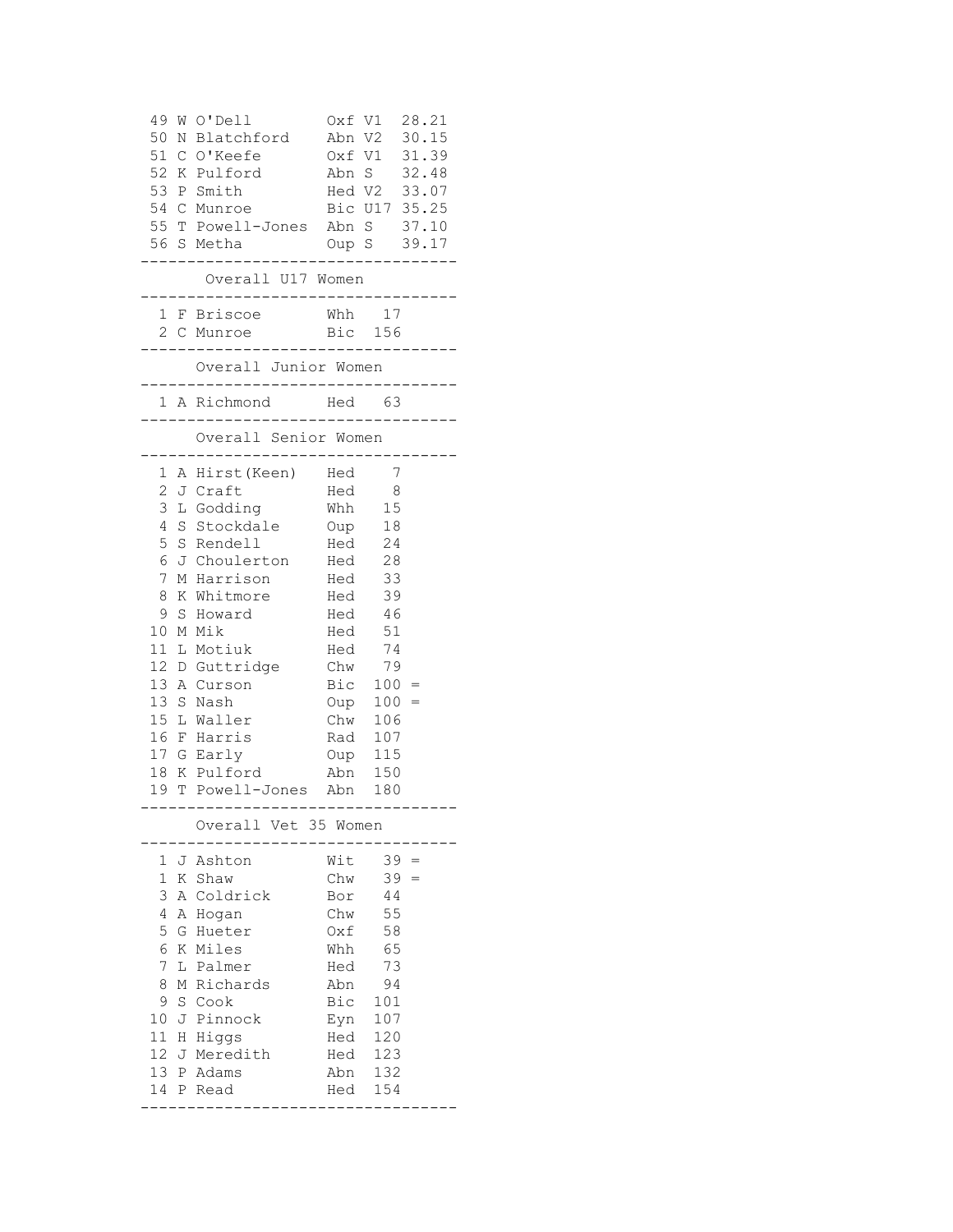Overall Vet 45 Women ---------------------------------- 1 G Dean Rad 7<br>
2 H O'Shea Abn 56<br>
3 S Bailey Whh 66 2 H O'Shea 3 S Bailey 4 R Thomas Wit 87 5 R Fulford Cir 98 6 S Smith Ban 117<br>7 M McIver Hed 131 7 M McIver 8 N Blatchford Abn 142 9 P Smith Hed 162 ---------------------------------- Overall Vet 55 Women ---------------------------------- 1 M Campbell Cir 73 2 G Partridge Hed 121 3 M Tinson Wit 133 ================================== Race 7 - Men Round 4 - Wittenham Clumps Team Results First Division ---------------------------------- 1 Headington 2 Banbury 163 3 White Horse 224<br>4 Oxford City 255 4 Oxford City 5 Woodstock 332 6 Witney 430<br>7 Abingdon 635<br>8 Bicester 7 Abingdon 8 Bicester ---------------------------------- Second Division ---------------------------------- 1 Headington B 308 2 Bourton 314 3 Hook Norton 523 4 Headington C 539 5 Cherwell 547 6 Kidlington 602 7 Eynsham 633 8 Cirencester 667 9 Headington D 754 10 Banbury B 920 11 Oxf Uni Press 973 12 Abingdon B 993 13 Headington E 1025 14 Kidlington B 1103 ---------------------------------- Overall Standings First Division ---------------------------------- 1 Headington 488 2 Oxford City 721 3 White Horse 923 4 Banbury 948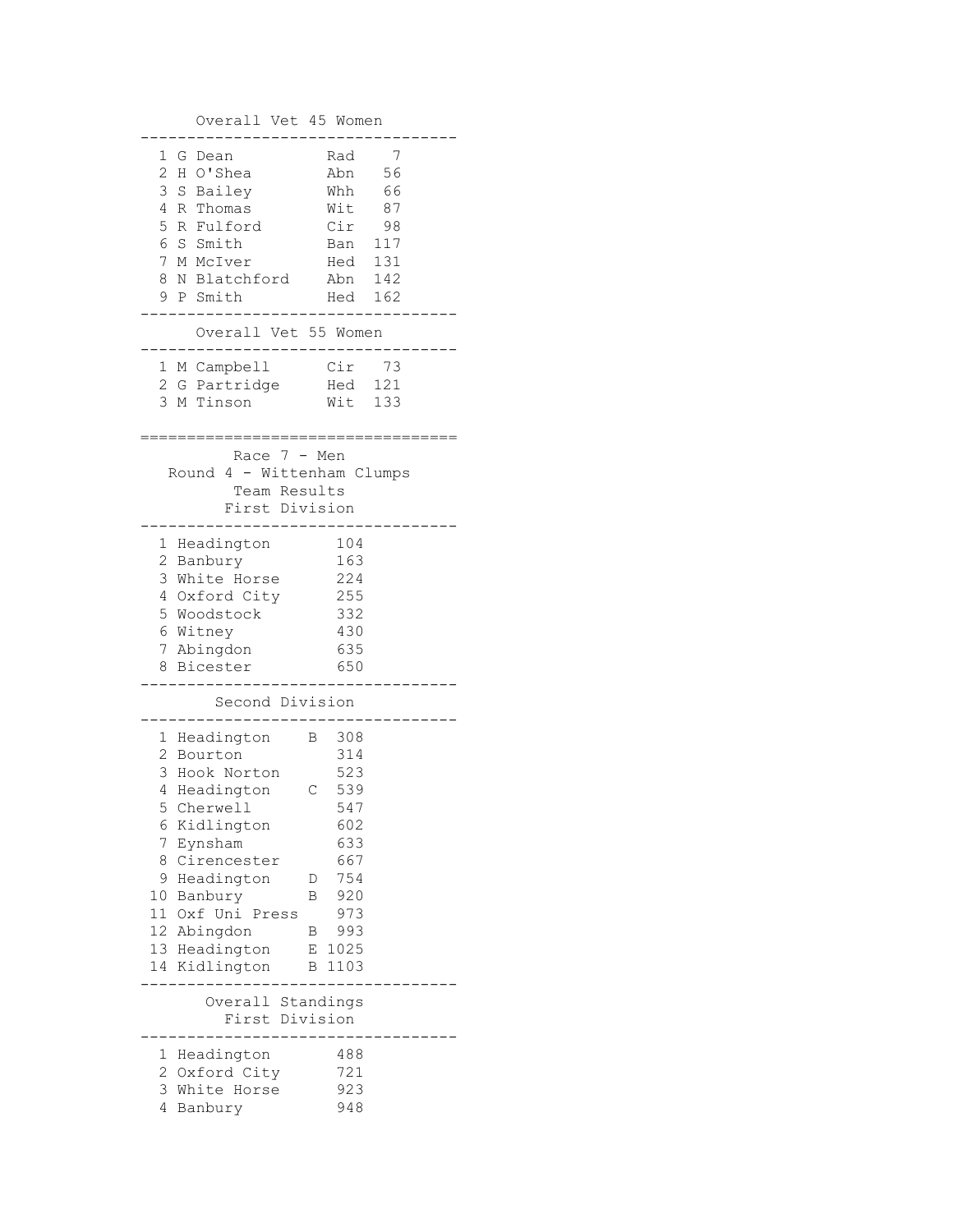| 5                                                                                                                                                                                                     | Woodstock<br>6 Witney<br>7 Abingdon<br>8 Bicester                                                                                                                                                                                                                                                                                                                                                                                                                                     | 1095<br>2105<br>2246<br>2778                                                                                                                                                                                                                                                                                                                                                                                                  |                                                                                                                                                                                                                                                                                              |
|-------------------------------------------------------------------------------------------------------------------------------------------------------------------------------------------------------|---------------------------------------------------------------------------------------------------------------------------------------------------------------------------------------------------------------------------------------------------------------------------------------------------------------------------------------------------------------------------------------------------------------------------------------------------------------------------------------|-------------------------------------------------------------------------------------------------------------------------------------------------------------------------------------------------------------------------------------------------------------------------------------------------------------------------------------------------------------------------------------------------------------------------------|----------------------------------------------------------------------------------------------------------------------------------------------------------------------------------------------------------------------------------------------------------------------------------------------|
|                                                                                                                                                                                                       | Second Division                                                                                                                                                                                                                                                                                                                                                                                                                                                                       |                                                                                                                                                                                                                                                                                                                                                                                                                               |                                                                                                                                                                                                                                                                                              |
| 1<br>2<br>3<br>4<br>5<br>6<br>7<br>10                                                                                                                                                                 | Headington<br>Bourton<br>Cirencester<br>Headington<br>Cherwell<br>Hook Norton<br>Eynsham<br>8 Kidlington<br>9 Headington<br>Abingdon                                                                                                                                                                                                                                                                                                                                                  | 1312<br>В<br>1425<br>2110<br>C 2209<br>2226<br>2317<br>2631<br>2640<br>D 3109<br>B 4149                                                                                                                                                                                                                                                                                                                                       |                                                                                                                                                                                                                                                                                              |
|                                                                                                                                                                                                       | Race $7 - Men$<br>Round 4 - Wittenham Clumps<br>Individual Results                                                                                                                                                                                                                                                                                                                                                                                                                    |                                                                                                                                                                                                                                                                                                                                                                                                                               |                                                                                                                                                                                                                                                                                              |
| 1<br>2<br>J<br>3<br>4<br>5<br>6<br>7<br>8<br>9<br>10<br>11<br>12 <sup>7</sup><br>13<br>14<br>15<br>16<br>17<br>18<br>19<br>20<br>21<br>22<br>23<br>24<br>25<br>26<br>27<br>28<br>29<br>30<br>31<br>32 | G Harris<br>Pritchard<br>D Walmsley<br>S Pritchard<br>E Dixon<br>M Smith<br>J<br>Lennox<br>Wilson<br>Ρ<br>Hughes<br>Т<br>Ι<br>Robinson<br>D Wheeler<br>J McCarthy<br>J Bowler<br>N Baimbridge<br>R Grant<br>S<br>Andrew<br>Bufton<br>R<br>Τ<br>Glare<br>D<br>Green<br>S<br>Cherel<br>Tilsley<br>Α<br>Ι<br>MacDougall<br>Schofield<br>R<br>Α<br>Grove<br>George<br>Ρ<br>Richards<br>G<br>Τ<br>Taylor<br>Dell<br>G<br>D<br>Gavaghan<br>$\mathsf C$<br>Birch<br>J<br>Moss<br>S<br>Naylor | Hed<br>S<br>S<br>Hed<br>$\rm S$<br>Bor<br>S<br>Ban<br>S<br>Ban<br>Cir<br>S<br>S<br>Hed<br>S<br>Whh<br>V1<br>Whh<br>S<br>Ban<br>Oxf V1<br>Wit S<br>Hed J<br>Hkn S<br>V1<br>0xf<br>S<br>Ban<br>Bor<br>S<br>$\rm S$<br>Wds<br>V1<br>Whh<br>S<br>Hed<br>S<br>Hkn<br>$\rm S$<br>Bor<br>Oxf V1<br>$\rm S$<br>Eyn<br>S<br>Ban<br>Abn<br>V1<br>Whh<br>S<br>Wds<br>S<br>S<br>Hed<br>$\rm S$<br>Oxf<br>Kid<br>$\rm S$<br>$\rm S$<br>Hed | 28.38<br>28.43<br>29.08<br>29.46<br>29.48<br>29.49<br>29.55<br>30.16<br>30.18<br>30.49<br>31.01<br>31.04<br>31.11<br>31.13<br>31.25<br>31.30<br>31.34<br>31.37<br>31.42<br>31.48<br>31.50<br>31.51<br>32.06<br>32.10<br>32.17<br>32.18<br>32.22<br>32.28<br>32.31<br>32.38<br>32.45<br>32.48 |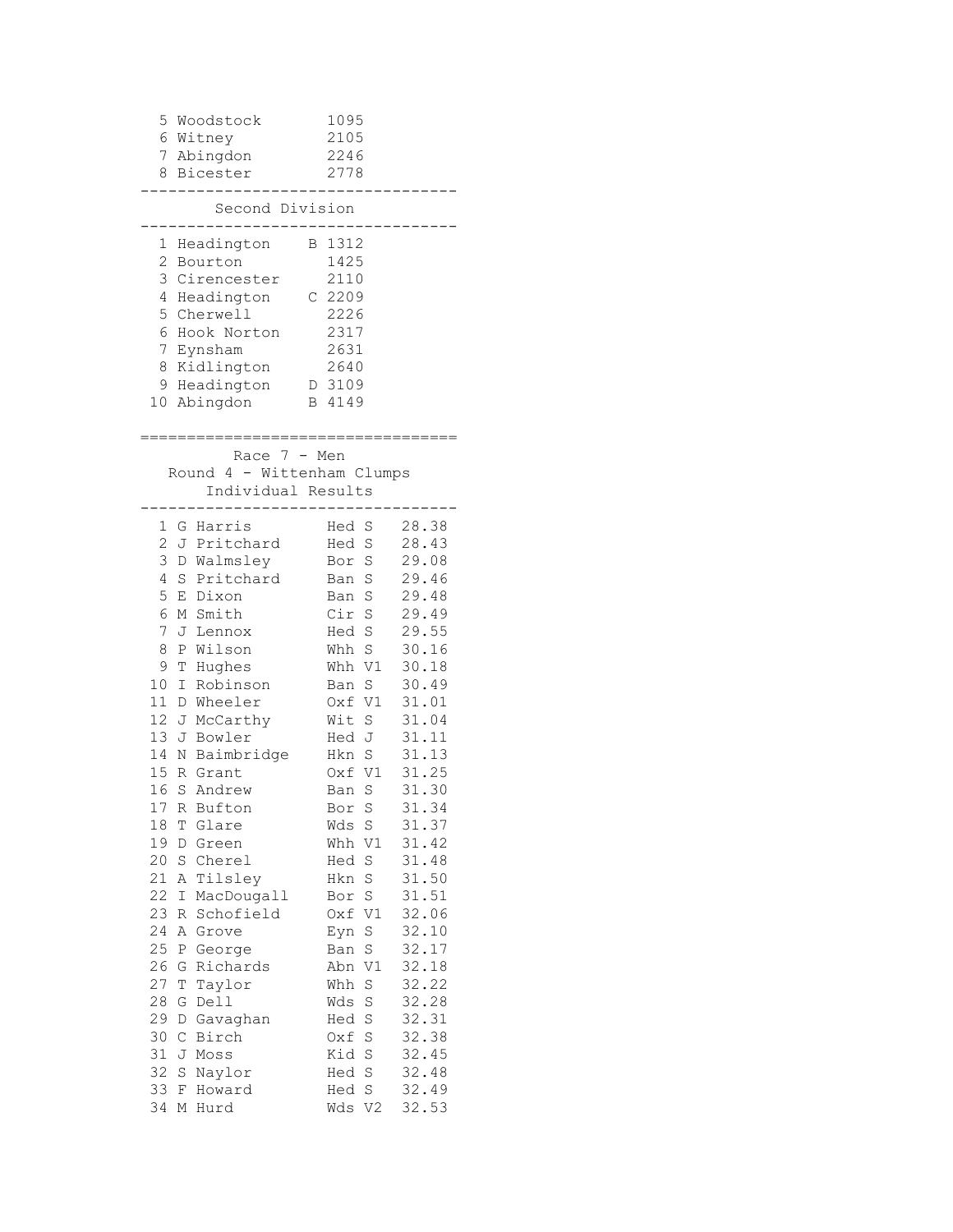| 35 | G           | Tucker      | Chw    | S              | 33.07 |
|----|-------------|-------------|--------|----------------|-------|
| 36 | Α           | Foulkes     | Hed    | $\mathtt{V1}$  | 33.09 |
| 37 | Α           | Adey        | Eyn    | $\rm S$        | 33.12 |
| 38 | Ν           | Wright      | Ban    | J              | 33.13 |
| 39 | М           | Baillie     | Wit    | S              | 33.14 |
| 40 | М           | Barnes      | Hed    | $\rm S$        | 33.17 |
| 41 | T           | Hunn        | Wds    | $\mathbf S$    | 33.18 |
| 42 | М           | Bayer       | Hed    | V1             | 33.19 |
| 43 | М           | Creasey     | Eyn    | V1             | 33.25 |
| 44 | Ρ           | Storey      | Hed    | $\rm S$        | 33.28 |
| 45 | G           | Smith       | Kid    | $\mathtt{V1}$  | 33.34 |
| 46 | Α           | Lock        | Wit    | S              | 33.37 |
| 47 | Κ           | Ferris      | Cir    | $\mathtt{V1}$  | 33.39 |
| 48 | В           | Green       | Oxf V1 |                | 33.40 |
| 49 | $\mathbb T$ | Spedding    | Bor V1 |                | 33.41 |
| 50 | Α           | Thorpe      | Hed S  |                | 33.48 |
| 51 | Ρ           | Smith       | Whh    | S              | 33.49 |
| 52 | J           | Ashton      | Wit    | $\mathtt{V1}$  | 33.56 |
| 53 | $\rm S$     | Wheeler     | Bor    | $\rm S$        | 33.57 |
| 54 | $\mathsf C$ | James       | Whh    | S              | 34.04 |
| 55 | Ρ           | Gilkes      | Chw    | V1             | 34.08 |
| 56 | М           | Townsend    | Wds    | $\rm S$        | 34.12 |
| 56 | Ρ           | Jegou       | Whh    | S              | 34.10 |
| 57 | T           | Bradford    | Hkn    | $\rm S$        | 34.13 |
| 59 | D           | Cooper      | Bic    | $\rm S$        | 34.14 |
| 60 | $\rm S$     | Humphries   | Bor    | $\rm S$        | 34.23 |
| 61 | R           | Tredwell    | Oxf    | V <sub>2</sub> | 34.30 |
| 62 | Ρ           | Sabin       | Chw    | $\rm S$        | 34.32 |
| 63 | Α           | Brown       | Hed    | $\rm S$        | 34.34 |
| 64 | J           | Marshall    | Hed    | $\rm S$        | 34.37 |
| 65 | G           | Smith       | Ban    | V <sub>2</sub> | 34.42 |
| 66 | R           | Brian       | Hkn    | $\mathbf S$    | 34.46 |
| 67 | Ν           | Smith       | Oxf    | V1             | 34.54 |
| 68 | Ρ           | Taylor      | Wds    | V1             | 35.03 |
| 69 | T           | Greenland   | Abn    | V <sub>2</sub> | 35.07 |
| 70 | W           | Atkinson    | Hed    | V1             | 35.08 |
| 71 | Ρ           | Coy         | Ban V1 |                | 35.09 |
| 72 | В           | Butler      | Chw    | V1             | 35.11 |
| 73 | М           | Amson       | Ban    | J              | 35.12 |
| 74 |             | M Rasgauski | Hed    | V <sub>2</sub> | 35.23 |
| 75 | Τ           | Carroll     | Gos    | V1             | 35.25 |
| 76 | R           | Ferris      | Cir    | V1             | 35.29 |
| 77 | G           | Chapman     | Hed    | V1             | 35.32 |
| 78 | В           | Dudley      | Bic    | V1             | 35.37 |
| 79 | Η           | Grundy      | Whh    | $\rm V1$       | 35.42 |
| 80 | Α           | Dawson      | Bic    | S              | 35.48 |
| 81 | $\rm S$     | Minter      | Bic    | $\rm S$        | 35.53 |
| 82 | В           | Lacour      | Hed    | S              | 35.56 |
| 83 | Η           | Nickau      | Hed    | S              | 35.59 |
| 84 | J           | Stanners    | Chw    | $\mathtt{V}1$  | 36.03 |
| 85 | N           | Brown       | Kid    | V1             | 36.08 |
| 86 | Μ           | Kilcoyne    | Oxf    | V1             | 36.12 |
| 87 | М           | Shipway     | Wds    | V <sub>2</sub> | 36.13 |
| 88 | Α           | Donaldson   | Wit    | V1             | 36.14 |
| 89 | В           | Burlingham  | Hed    | V <sub>2</sub> | 36.18 |
| 90 | G           | Mort        | Oup    | $\rm S$        | 36.30 |
| 91 | $\mathsf C$ | Nellins     | Hed    | V1             | 36.32 |
|    |             |             |        |                |       |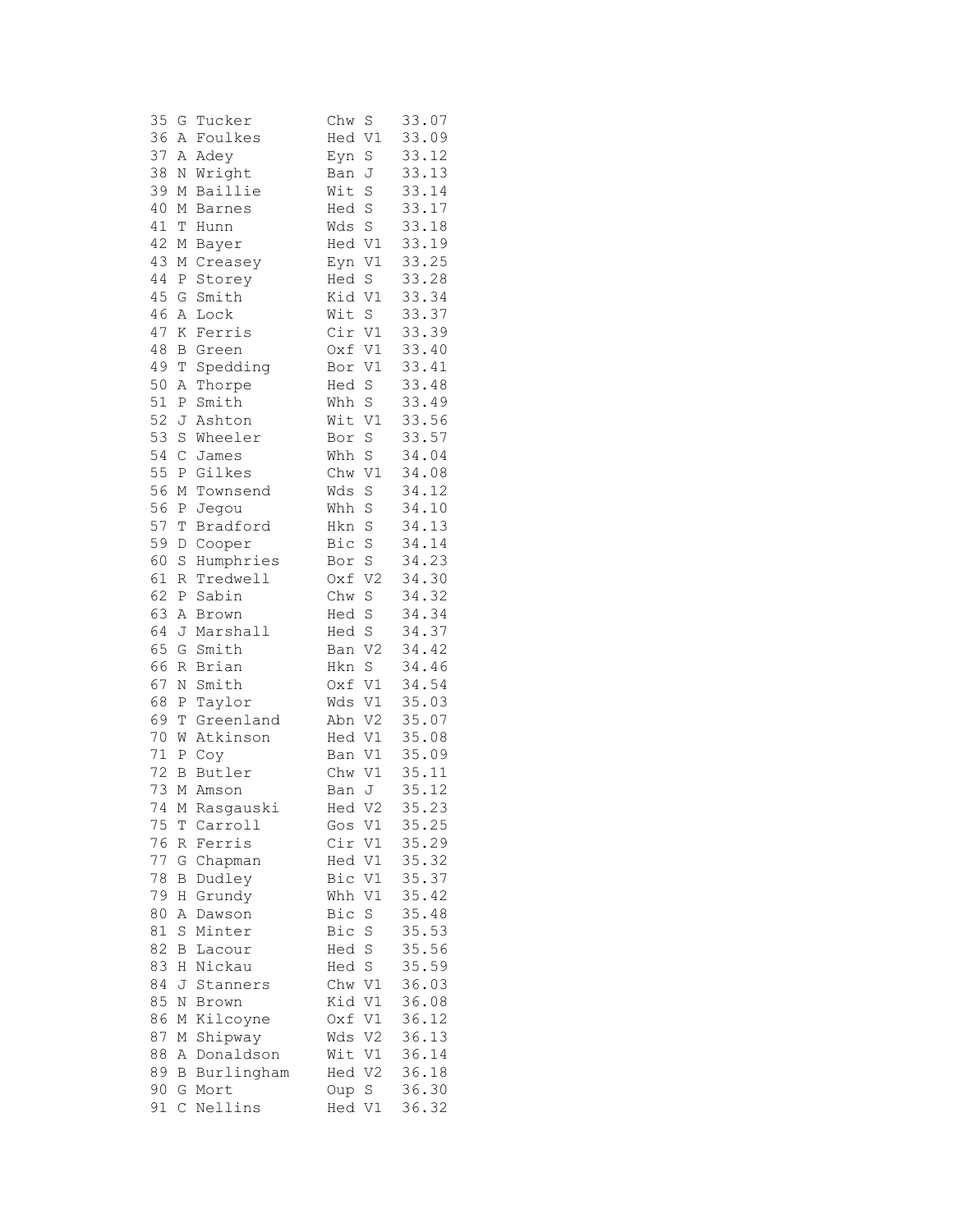| 92  | В            | Moore       | Wit<br>S           | 36.36 |
|-----|--------------|-------------|--------------------|-------|
| 93  | Ρ            | Kyberd      | Kid<br>S           | 36.41 |
| 94  | $\mathsf C$  | Mills       | Whh<br>S           | 36.44 |
| 95  | Ν            | Rutter      | Abn<br>$\rm S$     | 36.48 |
| 96  | B            | Nash        | Bic J              | 36.52 |
| 97  | F            | Burtenshaw  | V1<br>Hed          | 36.54 |
| 98  | $\mathsf C$  | Hunt        | $\rm S$<br>Abn     | 36.57 |
| 99  | Ν            | Braggins    | Ban V1             | 36.58 |
| 100 | T            | Stevens     | Cir V1             | 37.11 |
| 101 | В            | McCleadle   | $\mathbf S$<br>Wit | 37.13 |
| 102 | $\mathbb D$  | Adams       | Abn V1             | 37.13 |
| 103 | R            | Langton     | Oxf V2             | 37.26 |
| 104 | E            | Robinson    | Hed V2             | 37.32 |
| 105 | $\mathsf C$  | O'Hare      | Cir V1             | 37.34 |
| 106 | $\mathbb D$  | Candlin     | Wit<br>V1          | 37.40 |
| 107 | Κ            | Gleeson     | Kid V1             | 37.42 |
| 108 | D            | Jollife     | Kid<br>S           | 37.44 |
| 109 | T            | Witts       | Hed V1             | 37.55 |
| 110 | Α            | Loker       | V1<br>Bor          | 37.56 |
| 111 | $\mathbb R$  | Blencowe    | S<br>Hkn           | 38.03 |
| 112 | B            | Price       | V3<br>Hkn          | 38.10 |
| 113 | J            | Christopher | Wds<br>$\rm S$     | 38.25 |
| 114 | R            | Collcutt    | Hed S              | 38.32 |
| 115 |              | O'Keefe     |                    |       |
|     | $\mathbb T$  |             | Oup<br>V1          | 38.44 |
| 116 | $\rm S$      | Taylor      | Eyn<br>V1          | 38.52 |
| 117 | G            | Walker      | Hed V1             | 38.57 |
| 118 | J            | Shaw        | Chw V1             | 39.00 |
| 119 | Α            | Pope        | Abn V1             | 39.06 |
| 120 | $\mathbb D$  | Hall        | S<br>Gos           | 39.17 |
| 121 | Ρ            | Fox         | Chw S              | 39.25 |
| 122 | G            | Taylor      | Hed V1             | 39.31 |
| 123 | W            | Brown       | Hed V3             | 39.36 |
| 124 | J            | Hanson      | $\mathbf S$<br>Oup | 39.36 |
| 125 | $\rm N$      | Dolden      | Bic<br>S           | 39.38 |
| 126 | Α            | Duncan      | Abn<br>V1          | 39.39 |
| 127 | $\, {\tt A}$ | Dawkins     | V1<br>Abn          | 39.46 |
| 128 | $\mathsf C$  | Evans       | Chw V2             | 39.50 |
| 129 | A            | Garner      | V1<br>Abn          | 39.52 |
| 130 | R            | Woodley     | S<br>Bor           | 39.54 |
| 131 | N            | Lambert     | Bic V2             | 40.14 |
| 132 | Α            | Whitlock    | Eyn V1             | 40.14 |
| 133 | S            | Caswell     | Kid V1             | 40.15 |
| 134 | D            | Howse       | Bic V2             | 40.23 |
| 135 | R            | Macdonald   | Bor V2             | 40.27 |
| 136 | Ρ            | Jennings    | Kid V2             | 40.27 |
| 137 | $\rm S$      | Twinn       | V1<br>Abn          | 40.41 |
| 138 | S            | Smith       | S<br>Abn           | 40.46 |
| 139 | J            | Borer       | Oup V1             | 40.53 |
| 140 | Μ            | Glanville   | Eyn<br>V1          | 40.56 |
| 141 | Ρ            | Creasey     | V2<br>Eyn          | 40.58 |
| 142 | B            | Healey      | Hkn V2             | 41.02 |
| 143 | $\mathsf C$  | Sawyers     | Abn V1             | 41.04 |
| 144 | R            | Cox         | Hed V1             | 41.21 |
| 145 | Μ            | Yeats       | Hed S              | 41.28 |
| 146 | D            | Wise        | Bor V3             | 41.39 |
| 147 | R            | Whitlock    | Eyn J              | 41.43 |
| 148 | Т            | Langrish    | Kid V1             | 41.47 |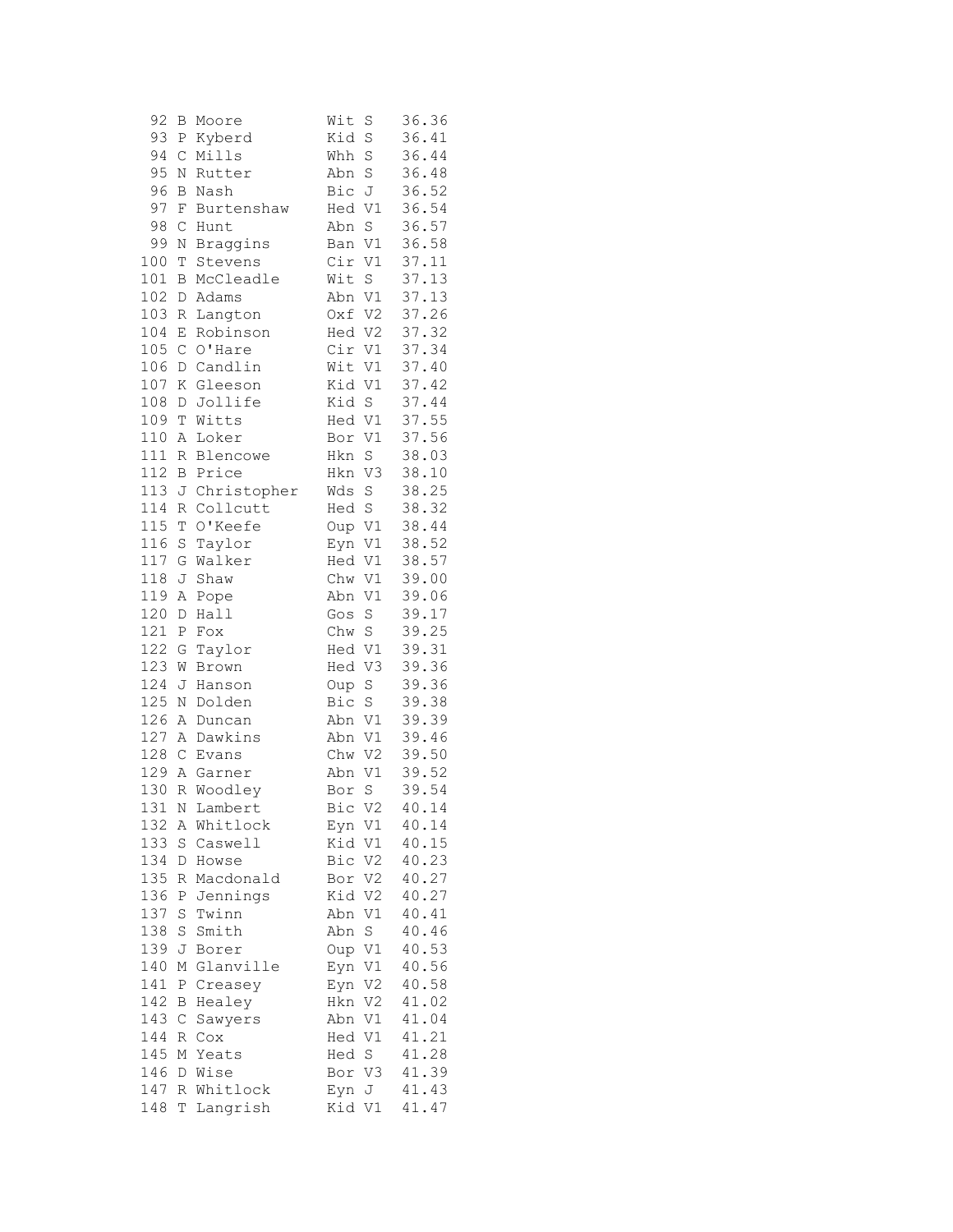| 149<br>150<br>151<br>152<br>153<br>154<br>155<br>156 | Ρ<br>М<br>D<br>J<br>B<br>Α | K Villiers<br>Read<br>Collins<br>Roberts<br>Moore<br>Page<br>Malin | Hed V2<br>Hed V1<br>Hed S<br>Bic V2<br>Abn S | Kid V2<br>Wit V2 | 42.04<br>42.05<br>42.09<br>42.13<br>42.16<br>42.29<br>42.29<br>42.44 |  |
|------------------------------------------------------|----------------------------|--------------------------------------------------------------------|----------------------------------------------|------------------|----------------------------------------------------------------------|--|
| 157                                                  | Α                          | Roche<br>R Goddard                                                 | Hkn V2<br>Chw S                              |                  | 42.57                                                                |  |
| 158                                                  | G                          | Norris                                                             | Kid V2                                       |                  | 43.27                                                                |  |
| 159                                                  | L                          | Stratford                                                          | Bic V2                                       |                  | 43.48                                                                |  |
| 160                                                  | N                          | Cherry                                                             | Eyn S                                        |                  | 44.02                                                                |  |
| 161                                                  | S                          | McMinn                                                             | Hed S                                        |                  | 44.11                                                                |  |
| 162                                                  | Μ                          | Turner                                                             | Hed S                                        |                  | 44.23                                                                |  |
| 163                                                  | D                          | Eddlstone                                                          | Cir V2                                       |                  | 45.03                                                                |  |
| 164                                                  | B                          | Read                                                               | Abn V2                                       |                  | 46.31                                                                |  |
| 165 J                                                |                            | Spooner                                                            | Oup V2                                       |                  | 46.49                                                                |  |
| 166                                                  | P                          | Hart                                                               | Chw V2                                       |                  | 47.33                                                                |  |
| 167 R                                                |                            | Filshie                                                            | Ban V1                                       |                  | 48.56                                                                |  |
|                                                      |                            | 168 P Roberts                                                      |                                              | Gos V2 53.38     |                                                                      |  |
|                                                      |                            | 169 D Jenkerson                                                    |                                              | Oxf V2           | 55.44                                                                |  |
|                                                      |                            | ---------------<br>Overall Junior Men<br>-----------------------   |                                              | -------------    |                                                                      |  |
|                                                      |                            | 1 J Bowler                                                         |                                              | Hed 63           |                                                                      |  |
|                                                      |                            | 2 N Wright                                                         | Ban                                          | 150              |                                                                      |  |
|                                                      |                            | 3 M Amson                                                          | Ban 200                                      |                  |                                                                      |  |
|                                                      |                            | ----------------------<br>Overall Senior Men                       |                                              |                  |                                                                      |  |
| 1                                                    |                            | D Walmsley                                                         | Bor                                          | 3                |                                                                      |  |
| $\mathbf{2}$                                         | G                          | Harris                                                             | Hed                                          | 6                |                                                                      |  |
| 3                                                    | $\rm S$                    | Kimber                                                             | Oxf                                          | 8                |                                                                      |  |
| 4                                                    | Ε                          | Dixon                                                              | Ban                                          | 14               |                                                                      |  |
| 5                                                    | J                          | Lennox                                                             | Hed                                          | 16               | $=$                                                                  |  |
| 5                                                    | М                          | Smith                                                              | Cir                                          | 16               | $=$                                                                  |  |
| 7                                                    |                            | P Wilson                                                           | Whh                                          | 23               |                                                                      |  |
| 8                                                    | S                          | Pritchard                                                          | Ban                                          | 24               |                                                                      |  |
| 9                                                    |                            | N Baimbridge                                                       | Hkn                                          | 33               |                                                                      |  |
|                                                      |                            | 10 I Robinson                                                      | Ban                                          | 35               |                                                                      |  |
| 11                                                   | Τ                          | Glare                                                              | Wds                                          | 52               |                                                                      |  |
| 12<br>13                                             | Α                          | Grove                                                              | Eyn                                          | 61<br>72         |                                                                      |  |
| 13                                                   | D<br>R                     | Gavaghan<br>Bufton                                                 | Hed<br>Bor                                   | 72               | $=$<br>$=$                                                           |  |
| 15                                                   | T                          | Taylor                                                             | Whh                                          | 73               |                                                                      |  |
| 16                                                   | T                          | Hunn                                                               | Wds                                          | 82               |                                                                      |  |
| 17                                                   | Α                          | Tilsley                                                            | Hkn                                          | 86               |                                                                      |  |
| 18                                                   | S                          | Naylor                                                             | Hed                                          | 89               |                                                                      |  |
| 19                                                   | Ρ                          | George                                                             | Ban                                          | 91               |                                                                      |  |
| 20                                                   | F                          | Howard                                                             | Hed                                          | 97               |                                                                      |  |
| 21                                                   | J                          | Moss                                                               | Kid                                          | 105              |                                                                      |  |
| 22                                                   | $\mathbb M$                | Baillie                                                            | Wit                                          | 117              |                                                                      |  |
| 23                                                   | М                          | <b>Barnes</b>                                                      | Hed                                          | 118              |                                                                      |  |
| 24                                                   | Ρ                          | Jegou                                                              | Whh                                          | 124              |                                                                      |  |
| 25                                                   | Α                          | Adey                                                               | Eyn                                          | 127              |                                                                      |  |
| 26                                                   | Т                          | Bradford                                                           | Hkn                                          | 137              |                                                                      |  |
| 27                                                   | М                          | Fallows                                                            | Cir                                          | 149              |                                                                      |  |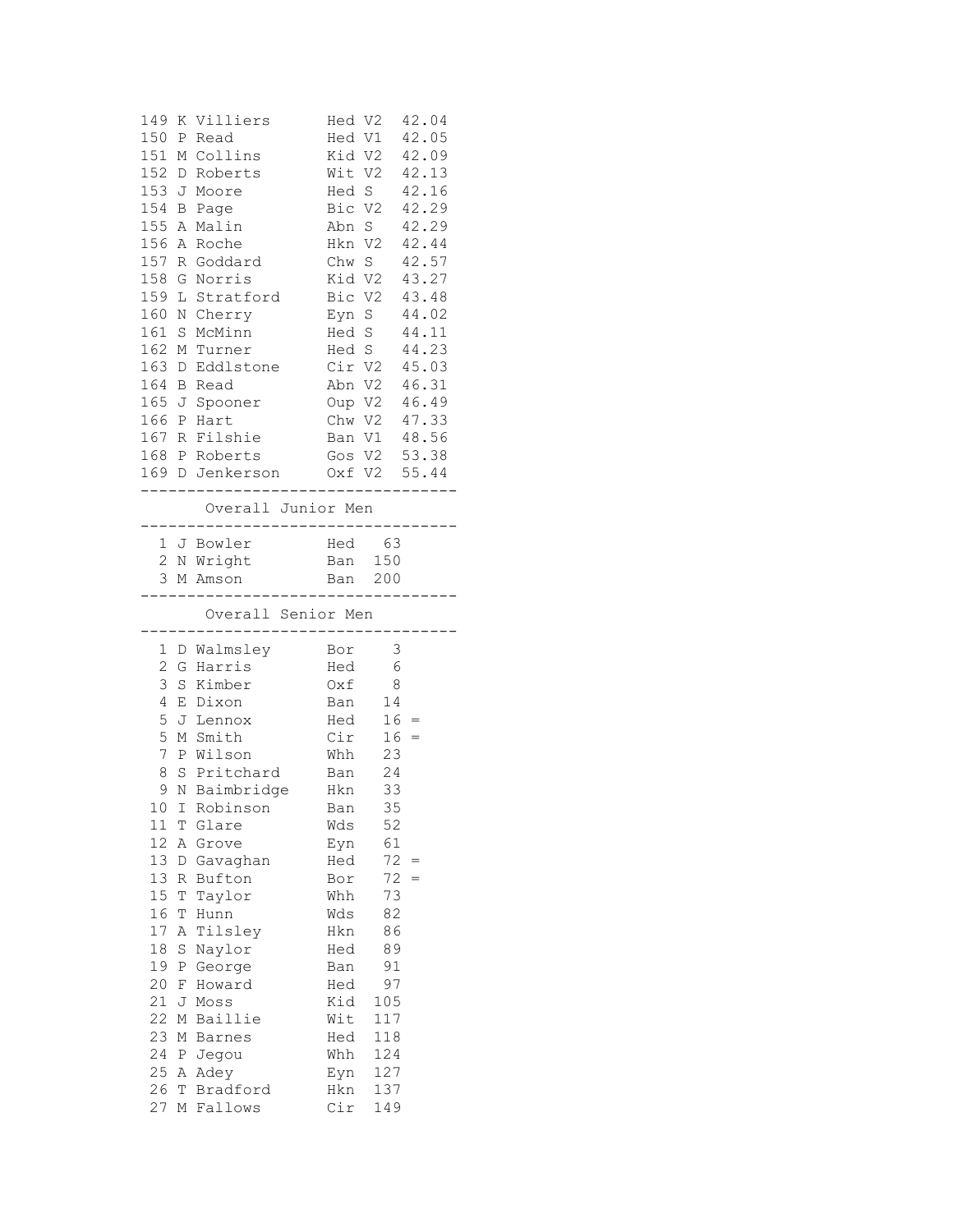| 28           |         | R Moye                                     | Hed                | 152        |     |  |
|--------------|---------|--------------------------------------------|--------------------|------------|-----|--|
| 29           |         | A Thorpe                                   | Hed                | 154        |     |  |
| 30           |         | D Cooper                                   | Bic                | $162 =$    |     |  |
| 30           | Μ       | Townsend                                   | $Wds$ 162 =        |            |     |  |
| 32           |         | S Humphries Bor 165                        |                    |            |     |  |
| 33           |         | J Marshall                                 | Hed                | 191        |     |  |
| 34           |         | R Brian                                    | Hkn 194            |            |     |  |
| 35           |         | R Strachan                                 |                    |            |     |  |
|              |         | 36 V Archer                                | Chw 196<br>Chw 208 |            |     |  |
| 37           |         | A Lock                                     | Wit 222            |            |     |  |
| 38           |         | H Nickau                                   | Hed 244            |            |     |  |
| 39           |         | G Mort                                     | Oup 253            |            |     |  |
| 40           |         | R Collcutt                                 | Hed 263            |            |     |  |
| 41           |         | C Mills                                    | Whh 268            |            |     |  |
| 42           |         | C Hunt                                     |                    |            |     |  |
| 43           |         |                                            | Abn 283            |            |     |  |
|              |         | B Lacour                                   | Hed 286            |            |     |  |
|              |         | 44 J Christopher Wds<br>45 B McCleadle Wit |                    | 310        |     |  |
|              |         |                                            |                    | 316        |     |  |
| 46           |         | R Blencowe                                 | Hkn                | 322        |     |  |
| 47           |         | P Kyberd                                   | Kid 328            |            |     |  |
| 48           | D       | Hall                                       | Gos 338            |            |     |  |
| 49           |         | R Goddard                                  | Chw 392            |            |     |  |
| 50           | J       | Hanson                                     | Oup 414            |            |     |  |
| 51           |         | N Cherry                                   | Eyn 443            |            |     |  |
|              |         | 52 J Moore                                 | Hed 455            |            |     |  |
|              |         | 53 S McMinn                                | Hed 476<br>Hed 478 |            |     |  |
|              |         | 54 P Bruce                                 |                    |            |     |  |
|              |         | -------------------------------            |                    |            |     |  |
|              |         |                                            |                    |            |     |  |
|              |         | Overall Vet 40 Men                         |                    |            |     |  |
|              |         |                                            | ------------       |            |     |  |
|              |         | 1 D Green                                  | Whh                | 22         |     |  |
| $\mathbf{2}$ |         | D Wheeler                                  | $Oxf$ 42           |            |     |  |
| 3            |         | R Grant                                    | $Oxf$ 44           |            |     |  |
| 4            |         | G Richards                                 | Abn                | 55         |     |  |
| 5            |         | R Schofield                                |                    |            |     |  |
| 6            |         | G Smith                                    | 0xf 85<br>Kid 102  |            |     |  |
| 7            |         | M Creasey                                  | Eyn 104            |            |     |  |
| 8            |         | T Spedding                                 | Bor 137            |            |     |  |
| 9            |         | M Bayer                                    | Hed                | 147        |     |  |
|              |         | 10 W Atkinson                              | Hed                | 151        |     |  |
| 11           | Ρ       | Taylor                                     | Wds                | 159        |     |  |
| 12           | Ρ       | Gilkes                                     | Chw                | 162        |     |  |
| 13           | G       | Chapman                                    | Hed                | 170        |     |  |
| 14           | J       | Ashton                                     | Wit                | 174        |     |  |
| 15           | N       | Smith                                      | Oxf                | 191        |     |  |
| 16           | Ρ       | Grimsdale                                  | Oxf                | 192        |     |  |
| 17           | Μ       | Kilcoyne                                   | Oxf                | 210        |     |  |
| 18           | Т       | Carroll                                    | Gos                | 216        |     |  |
| 19           | В       | Dudley                                     | Bic                | 217        |     |  |
| 20           | С       | MacKenzie                                  | Abn                |            |     |  |
|              | В       | Butler                                     |                    | 219        |     |  |
| 21           |         |                                            | Chw                | 232        | $=$ |  |
| 21           | R       | Ferris                                     | Cir                | 232        |     |  |
| 23           | Η       | Grundy                                     | Whh                | 247        |     |  |
| 24           | $\rm N$ | Brown                                      | Kid                | 258        |     |  |
| 25           | С       | Nellins                                    | Hed                | 266        |     |  |
| 26<br>27     | F<br>Ν  | Burtenshaw<br>Braggins                     | Hed<br>Ban         | 273<br>275 |     |  |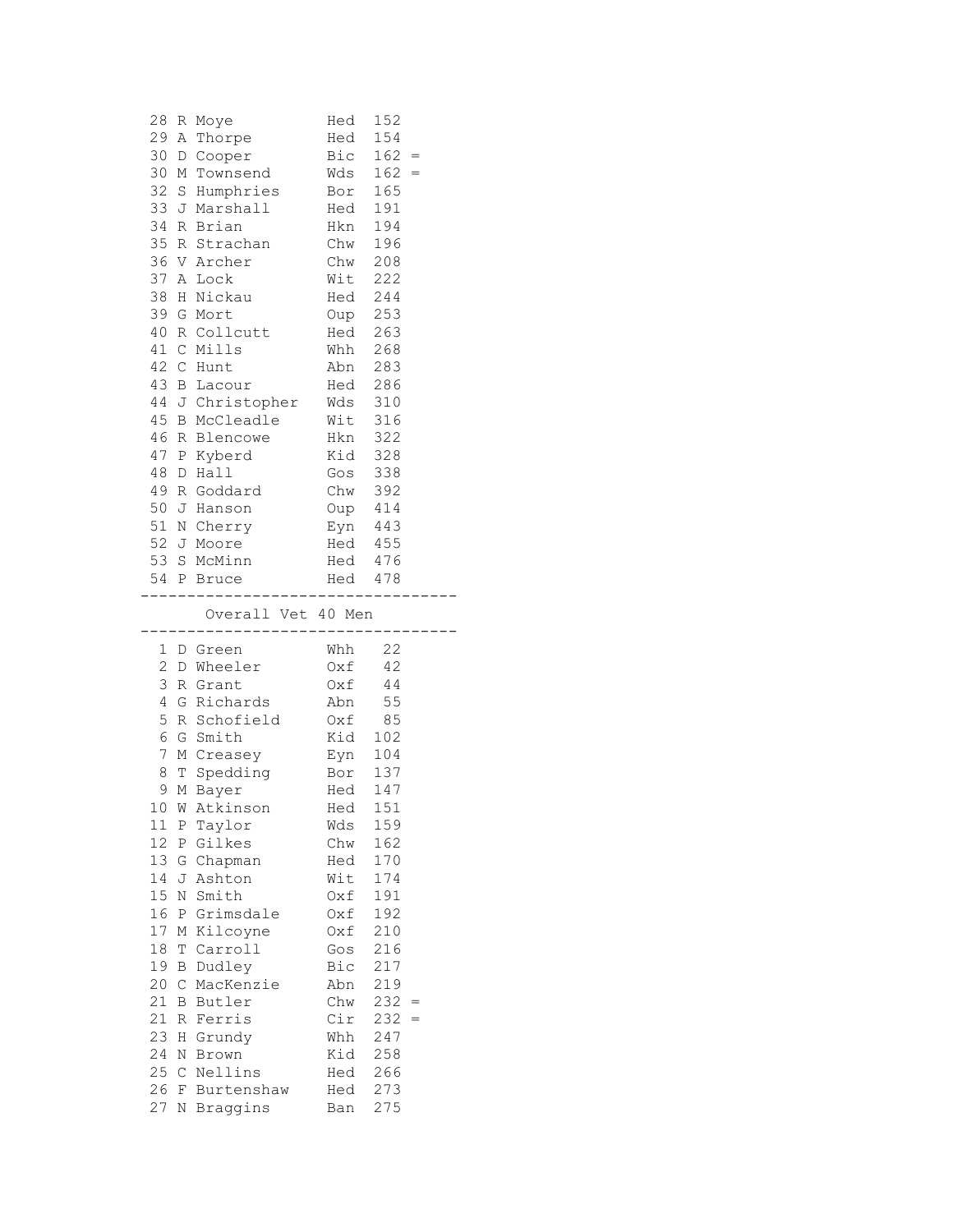| 28<br>33 T<br>34<br>35<br>38<br>42 G                                                        | $\mathbb{A}$ | D Adams<br>29 J Stanners<br>30 C O'Hare<br>31 G Legood<br>32 P Read<br>O'Keefe<br>Dawkins<br>K Gleeson<br>36 D Candlin<br>36 S Taylor<br>A Loker<br>39 G Walker<br>40 A Garner<br>41 M Kale<br>Taylor<br>43 A Whitlock<br>44 S Twinn<br>45 A Duncan<br>46 M Glanville<br>47 S Caswell<br>48 W Devonish<br>49 I Hopkins<br>50 R Filshie | Abn<br>Chw<br>$Cir$ 312<br>Wit 313<br>Hed 319<br>Oup<br>Abn<br>Kid<br>Wit<br>Eyn<br>Bor<br>Hed<br>Abn 350<br>Wit<br>Hed<br>Eyn<br>Eyn 378<br>Abn 380<br>Abn 388<br>Eyn 392<br>Kid 419<br>Bic 444<br>Abn 460<br>Ban 517 | 283<br>290<br>324<br>326<br>329<br>330<br>330<br>338<br>339<br>368<br>369<br>378 | $=$<br>$=$ |
|---------------------------------------------------------------------------------------------|--------------|----------------------------------------------------------------------------------------------------------------------------------------------------------------------------------------------------------------------------------------------------------------------------------------------------------------------------------------|------------------------------------------------------------------------------------------------------------------------------------------------------------------------------------------------------------------------|----------------------------------------------------------------------------------|------------|
|                                                                                             |              | Overall Vet 50 Men<br>.                                                                                                                                                                                                                                                                                                                |                                                                                                                                                                                                                        |                                                                                  |            |
| $\mathbf{2}$<br>3<br>$\overline{4}$<br>5<br>6<br>7<br>8<br>9<br>11 <sup>1</sup><br>13<br>14 | E<br>P       | 1 J Exley<br>M Hurd<br>R Tredwell<br>G Smith<br>M Rasgauski<br>T Greenland<br>M Shipway<br>B Burlingham<br>Robinson<br>10 P Jennings<br>R Macdonald<br>12 D Howse<br>Creasey                                                                                                                                                           | $Oxf$ 38<br>Wds 87<br>Oxf 132<br>Ban<br>Hed 208<br>Abn 209<br>Wds 234<br>Hed 241<br>$\begin{array}{cc}\n\text{Head} & \text{316} \\ \text{Head} & \text{316}\n\end{array}$<br>Kid<br>Bor<br>Bic 401<br>Eyn             | 187<br>372<br>375<br>409                                                         |            |
| 15 <sub>1</sub><br>17 D                                                                     |              | N Lambert<br>J Hinchcliffe<br>16 B Healey<br>Roberts<br>18 B Page<br>19 A Roche<br>20 K Villiers<br>21 P Hart<br>22 E Sutton<br>Overall Vet 60 Men                                                                                                                                                                                     | Bic<br>Abn<br>Hkn<br>Wit<br>Bic<br>Hkn<br>Hed 453<br>Chw 499<br>Oup 512                                                                                                                                                | 413<br>418<br>421<br>436<br>439<br>449                                           |            |

fOxford Mail Oxon XC League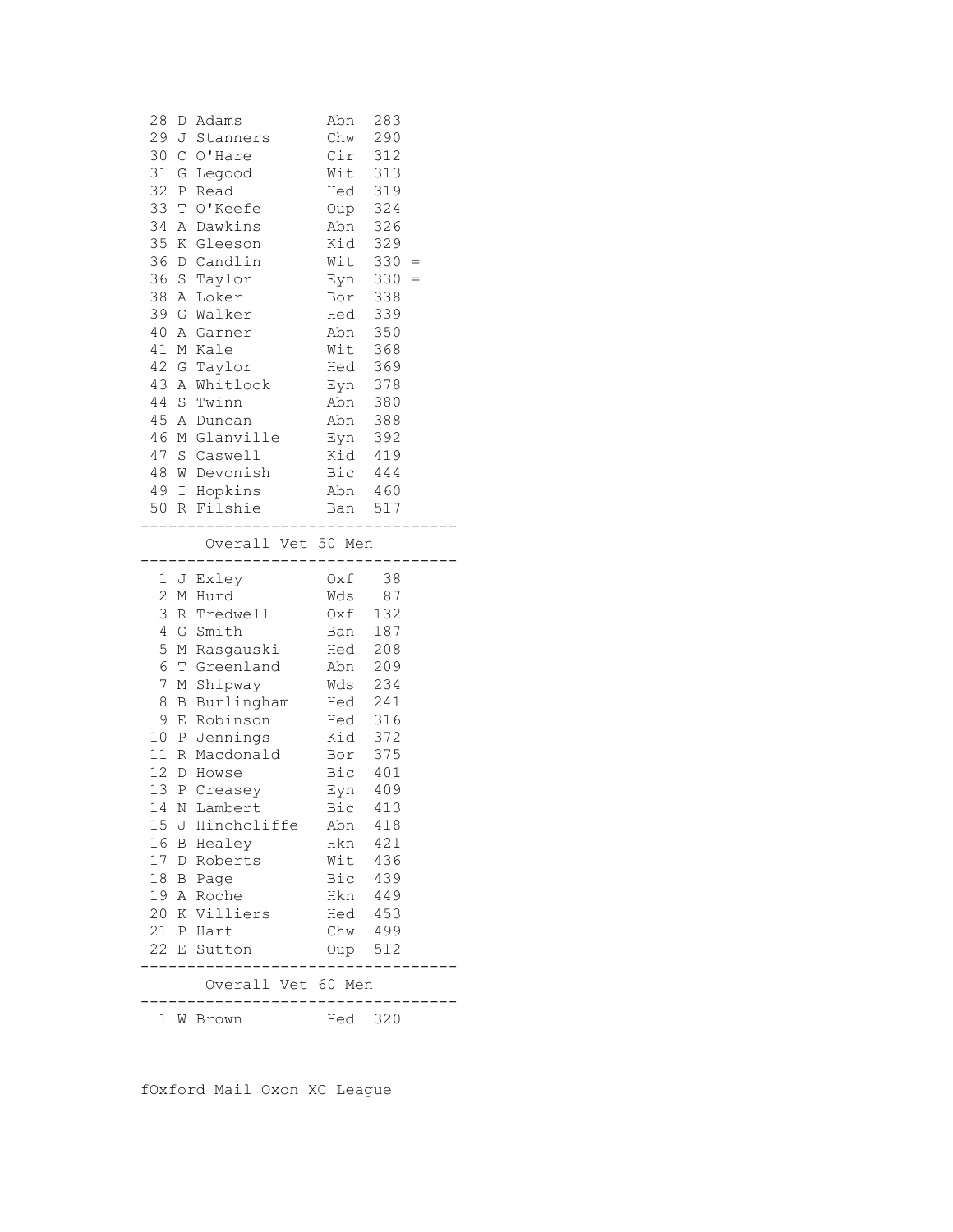```
Round 5
Drayton School, Banbury
Hosts: Banburry Harriers
Sunday, 7 March 1999
RESULTS and FINAL STANDINGS
Overall winners
Ladies 
   Allison Hirst and Judith Craft both from Headington with 9 points 
each
Mens
   Dennis Wamsley from Bourton with 6 points 
-----------------------------------------------------------------------
==================================
     Race 1 - U11 Boys
      Round 5 - Banbury
----------------------------------
 1 N Flynn Bic MM 6.06
 2 J Hill Abn MM 6.44
 3 I Timms Ban MM 6.48
 4 D Ridley Wit MM 6.50
 5 I Castle Oxf MM 6.51
 6 A Woodruff Abn MM 6.52
 7 R Hill Abn MM 6.52
  8 S Harvey-Owen Oxf MM 6.54
 9 D Luke Oxf MM 7.02
 10 A Miles Wit MM 7.03
 11 T Wilkins Abn MM 7.04
12 J Carter Oxf MM 7.05
                0xf MM 7.05
14 M Walker Oxf MM 7.12<br>15 R Warkte-Dunbar Abn MM 7.36
15 R Warkte-Dunbar Abn MM
16 R Poter Bic MM 8.01
17 P Tinson Wit MM 8.45
17 1 11115611 112 111 1115611<br>18 J Stevens Cir MM 9.23
----------------------------------
       Overall U11 Boys
----------------------------------
 1 N Flynn Bic 4
  2 I Timms Ban 9
  3 J Hill Abn 10
  4 D Ridley Wit 18
  5 I Castle Oxf 28
  6 A Woodruff Abn 29
  7 S Harvey-Owen Oxf 30
 8 J Carter Oxf 36
 9 T Wilkins Abn 41
 10 R Newport Oxf 44
11 J Grant 0xf 52
11 Schule Miles Wit 58
13 R Warkte-Dunbar Abn 63
```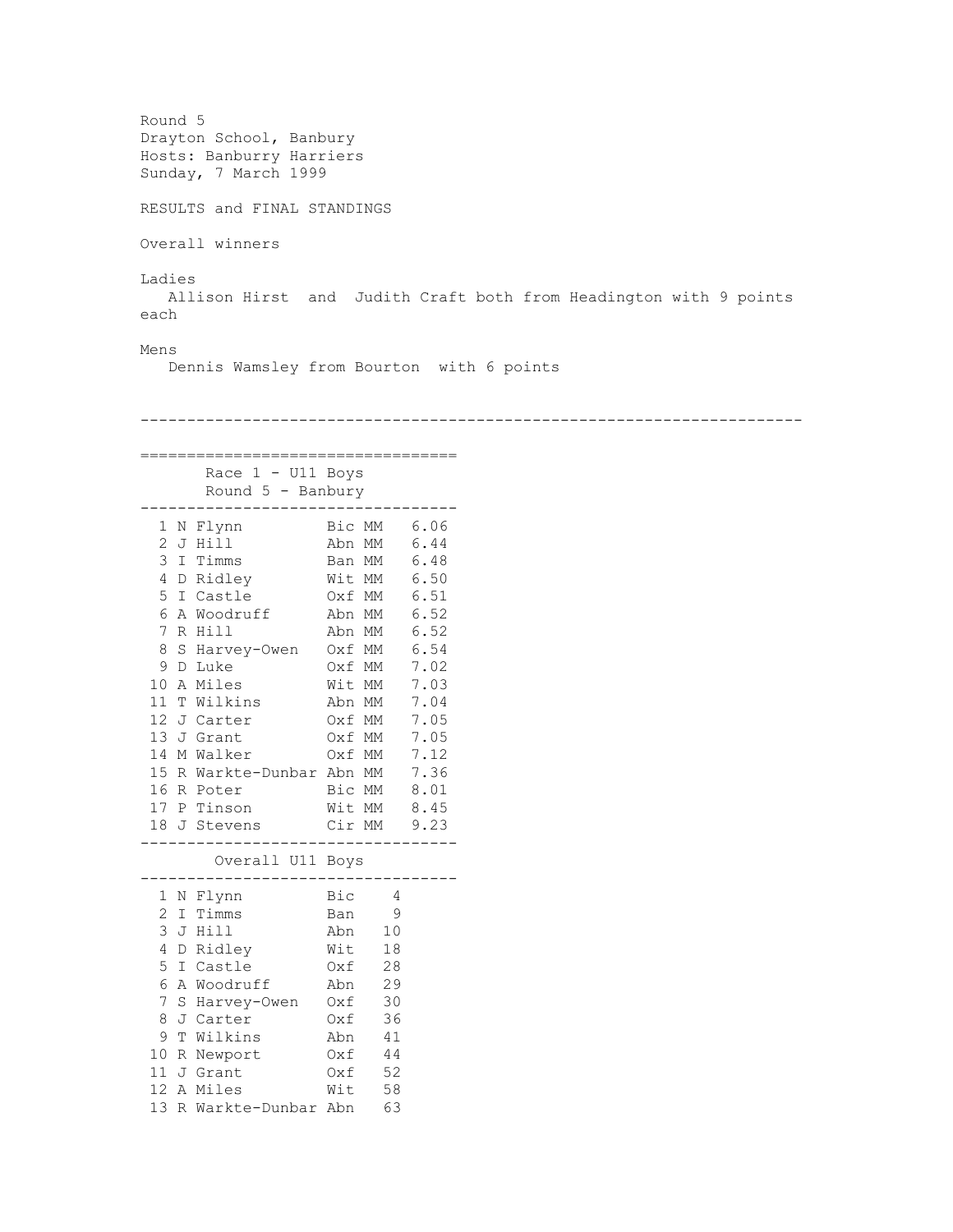|    |   | 14 M Walker                                              |                                      |        |  |
|----|---|----------------------------------------------------------|--------------------------------------|--------|--|
|    |   | 14 O England                                             | $0xf = 67 =$<br>$0xf = 67 =$         |        |  |
|    |   | 16 C Jessop                                              | Abn                                  | 77     |  |
|    |   | 17 P Tinson                                              | Wit 84                               |        |  |
|    |   |                                                          |                                      |        |  |
|    |   | -----------------------                                  |                                      |        |  |
|    |   | Race 2 - U11 Girls                                       |                                      |        |  |
|    |   | Round $5$ - Banbury<br>. _ _ _ _ _ _ _ _ _ _ _ _ _ _ _ _ |                                      |        |  |
|    |   |                                                          |                                      |        |  |
|    |   | 1 N Galbraith Rad MM 6.15<br>2 C Plateau                 |                                      |        |  |
|    |   | 3 G French                                               | Rad MM      6.25<br>Oxf MM      6.39 |        |  |
|    |   | 4 G Hood                                                 | Oxf MM 6.44                          |        |  |
|    |   | 5 K I.Daly Rad MM 7.08                                   |                                      |        |  |
|    |   | 6 H Luke                                                 | Oxf MM 7.21                          |        |  |
|    |   | 7 S Lewis                                                | Abn MM 7.24                          |        |  |
|    |   | 8 J England Oxf MM 7.32                                  |                                      |        |  |
|    |   | 9 S Wiley                                                |                                      |        |  |
|    |   | 10 A McGill                                              | Bic MM 7.34                          |        |  |
|    |   | 11 H Nixon                                               | Bic MM 7.36<br>Wit MM 7.44           |        |  |
|    |   |                                                          | $Whh$ MM $7.44$                      |        |  |
|    |   | 12 H Rhodes<br>13 S Daly                                 | Rad MM 8.06                          |        |  |
|    |   | 14 M Petts                                               | Wit MM 8.21                          |        |  |
|    |   | 15 D Devonish Bic MM 8.35                                |                                      |        |  |
|    |   | 16 R Gill                                                | Bic MM 8.36                          |        |  |
|    |   | 17 K Tinson                                              | Wit MM 8.43                          |        |  |
|    |   | 18 R McGill                                              | Bic MM 8.44                          |        |  |
|    |   | 19 E Lucas                                               |                                      |        |  |
|    |   | 20 L Potter                                              | Rad MM 9.02<br>Bic MM 9.18           |        |  |
|    |   | 21 V Richards Abn MM 9.54                                |                                      |        |  |
|    |   | 22 N Bazyikienicz Abn MM 10.00                           |                                      |        |  |
|    |   | -------------                                            | __________________                   |        |  |
|    |   | Overall U11 Girls                                        |                                      |        |  |
|    |   | 1 C Plateau                                              | Rad 4                                |        |  |
|    |   | 2 N Galbraith                                            | Rad 10                               |        |  |
| 3  |   | G Hood                                                   |                                      |        |  |
|    |   | 4 G French                                               | 0xf 11<br>0xf 13                     |        |  |
|    |   | 5 K I.Daly                                               | Rad 21                               |        |  |
|    |   | 6 K E.Daly                                               | Rad                                  | 23     |  |
| 7  |   | A Peacock                                                | Ban                                  | $30 =$ |  |
|    |   | J England                                                | Oxf                                  | $30 =$ |  |
| 7  |   |                                                          |                                      |        |  |
| 9  |   | S Plateau                                                | Rad                                  | 36     |  |
| 10 | H | Nixon                                                    | Wit                                  | 38     |  |
| 11 | Н | Luke                                                     | Oxf                                  | 45     |  |
| 12 | S | Daly                                                     | Rad                                  | 52     |  |
| 13 |   | A McGill                                                 | Bic                                  | 53     |  |
| 14 |   | K Tinson                                                 | Wit                                  | $65 =$ |  |
| 14 |   | M Petts                                                  | Wit                                  | $65 =$ |  |
| 16 |   | R McGill                                                 | Bic                                  | 68     |  |
| 17 |   | R Gill                                                   | Bic                                  | 69     |  |
| 18 |   | D Devonish                                               | Bic                                  | $73 =$ |  |
| 18 |   | V Richards                                               | Abn                                  | $73 =$ |  |
| 20 |   | L Potter                                                 | Bic                                  | 79     |  |
| 21 | Е | Lucas                                                    | Rad                                  | 80     |  |
| 22 |   | N Bazyikienicz                                           | Abn                                  | 95     |  |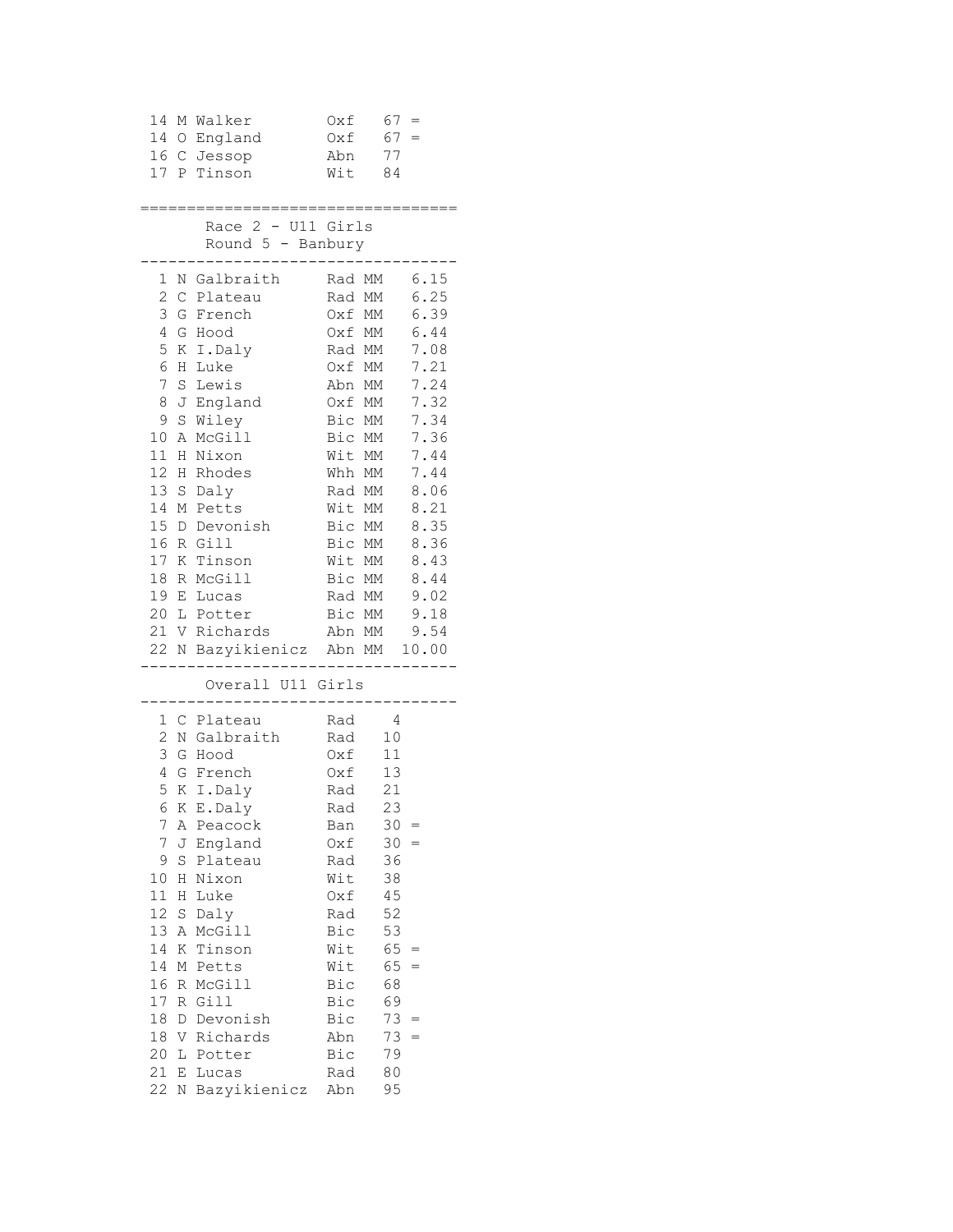```
==================================
     Race 3 - U13 Boys
     Round 5 - Banbury
        Team Results
----------------------------------
 1 Abingdon 10<br>20 <sup>10</sup> Vitney 10
 2 Witney
----------------------------------
      Overall Standings
----------------------------------
  1 Abingdon 63
  2 Witney 164
==================================
      Race 3 - U13 Boys
      Round 5 - Banbury
      Individual Results
----------------------------------
 1 C Gillespie Whh U13 13.40
 2 B Galbraith Abn U13 14.21
  3 M Woodruff Abn U13 14.29
 4 E Hickman Wit U13 14.45
 5 T Couling Abn U13 15.00
 6 G Petts Wit U13 15.40
 7 B Fisher Abn U13 16.55
 8 A Carrol Gos U13 19.15
  9 J Martin Oxf U13 20.45
----------------------------------
       Overall U13 Boys
----------------------------------
  1 C Gillespie Whh 4
 2 P Castle Oxf 8
  3 B Galbraith Abn 16
  4 M Woodruff Abn 19
  5 T Couling Abn 20
  6 B Fisher Abn 22
  7 M Jessop Abn 28
 8 G Petts Mit 32<br>9 E Hickman Mit 35
 9 E Hickman
10 J Martin Oxf 43
11 A Carrol Gos 44
==================================
    Race 4 - U13/U15 Girls
      Round 5 - Banbury
        Team Results
----------------------------------
  1 Radley Ladies 10
  2 Oxford City 20
  3 Abingdon 27
 4 White Horse 40
  5 Radley Ladies B 48
  6 Oxford City B 53
  7 Abingdon B 63
----------------------------------
     Overall Standings
----------------------------------
```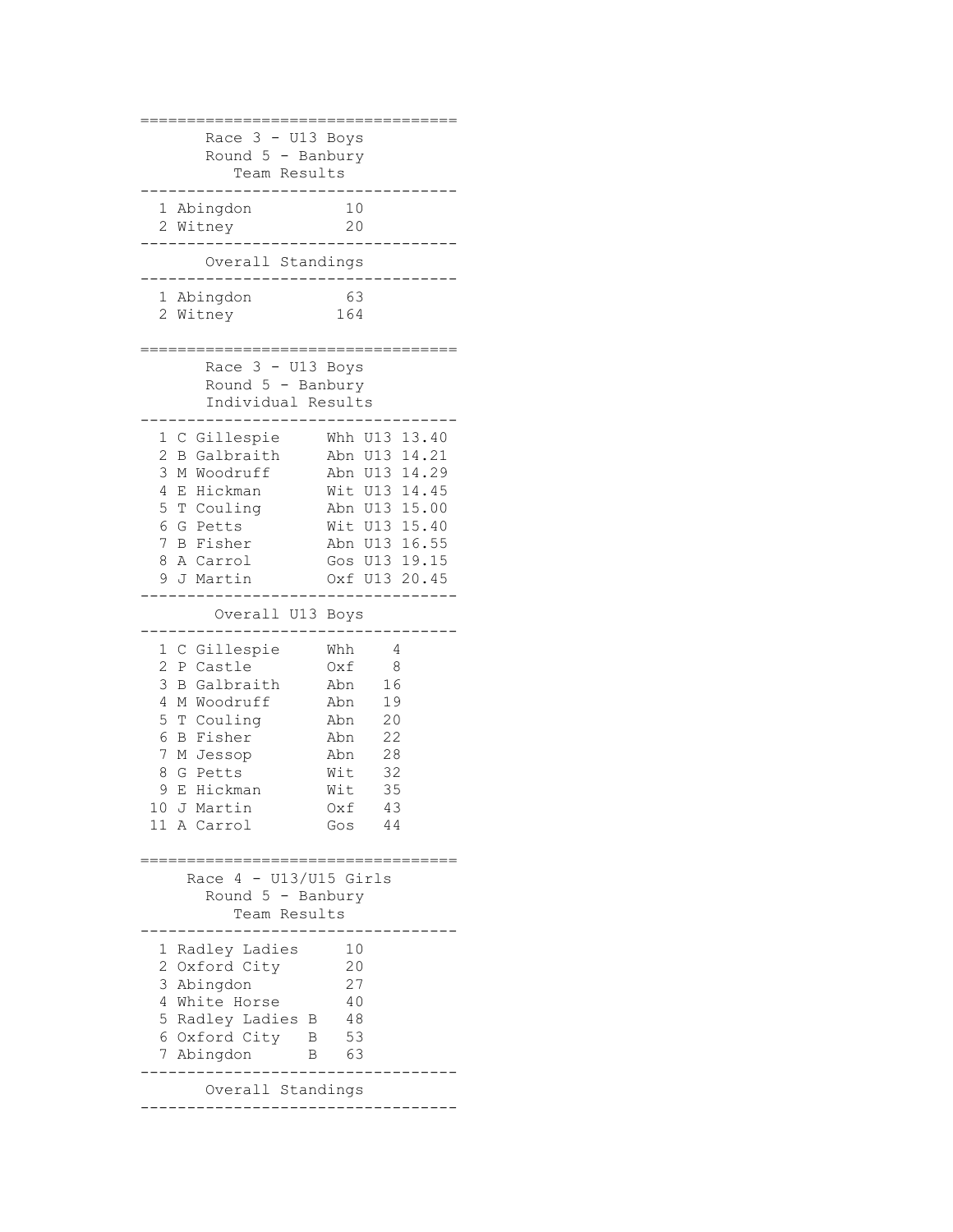|                                                                                                                | 1 Radley Ladies<br>2 Oxford City<br>3 Abingdon<br>4 Radley Ladies B 241<br>5 Oxford City B 247<br>6 Abingdon                                                                                                                                                                                                             | 76<br>99<br>163<br>B 347<br>================                                                                                                                                                                                                                                                                                                                                                                      |
|----------------------------------------------------------------------------------------------------------------|--------------------------------------------------------------------------------------------------------------------------------------------------------------------------------------------------------------------------------------------------------------------------------------------------------------------------|-------------------------------------------------------------------------------------------------------------------------------------------------------------------------------------------------------------------------------------------------------------------------------------------------------------------------------------------------------------------------------------------------------------------|
|                                                                                                                | Race $4 - U13/U15$ Girls<br>Round $5$ - Banbury<br>Individual Results                                                                                                                                                                                                                                                    | . _ _ _ _ _ _ _ _ _ _ _ _                                                                                                                                                                                                                                                                                                                                                                                         |
| 3<br>4<br>5<br>6<br>$7\phantom{.}$<br>8<br>9<br>12<br>13<br>14<br>16<br>18<br>19<br>20<br>21<br>22<br>23<br>24 | 1 J Smith<br>2 E Gottwald<br>H Thorne<br>M Williams<br>J Rhodes<br>S Molyneux<br>H England<br>F Rhodes<br>P Sprinz<br>10 E Ridley<br>11 G Hood<br>K Parfitt<br>R Thomas<br>K Filshie<br>15 L Bourne<br>J Roberts<br>17 V Riley<br>S Chantal<br>J Hambleton<br>H Carter<br>C Parfitt<br>T Martin<br>C Duncan<br>S Woodley | Rad U15 14.49<br>Abn U15 15.01<br>Rad U13 15.12<br>Oxf U13 15.22<br>Whh U13 15.27<br>Rad U13 15.46<br>Oxf U13 16.06<br>Whh U15 16.37<br>Oxf U13 17.00<br>Wit U13 17.05<br>Oxf U13 17.07<br>Abn U15 17.17<br>Abn U13 17.31<br>Ban U13 17.42<br>Rad U13 17.43<br>Rad U13 17.49<br>Rad U15 17.53<br>Bic U13 18.05<br>Abn U13 18.23<br>Oxf U13 18.31<br>Abn U13 18.32<br>Oxf U13 18.35<br>Abn U15 19.16<br>Bor U13 16 |
| 25<br>26                                                                                                       | S Taylor<br>S Bazylkiewicz Abn U13 25.09                                                                                                                                                                                                                                                                                 | Cir U13 24.58<br>__________                                                                                                                                                                                                                                                                                                                                                                                       |
|                                                                                                                | Overall U13 Girls                                                                                                                                                                                                                                                                                                        |                                                                                                                                                                                                                                                                                                                                                                                                                   |
| 1<br>2<br>3<br>4<br>4<br>6<br>$\overline{7}$<br>8<br>9<br>10<br>11<br>12<br>13<br>14<br>15<br>16               | J Rhodes<br>H Thorne<br>M Williams<br>England<br>Η<br>S Molyneux<br>P Sprinz<br>Ridley<br>Ε<br>Peacock<br>L<br>G<br>Hood<br>L Bourne<br>Τ<br>Martin<br>J<br>Roberts<br>K Filshie<br>C Parfitt<br>S Chantal<br>H Carter                                                                                                   | Whh<br>- 6<br>16<br>Rad<br>19<br>Oxf<br>$26 =$<br>Oxf<br>$26 =$<br>Rad<br>38<br>Oxf<br>Wit<br>44<br>46<br>Ban<br>53<br>Oxf<br>61<br>Rad<br>64<br>Oxf<br>69<br>Rad<br>74<br>Ban<br>Abn<br>80<br>85<br>Bic<br>Oxf<br>87                                                                                                                                                                                             |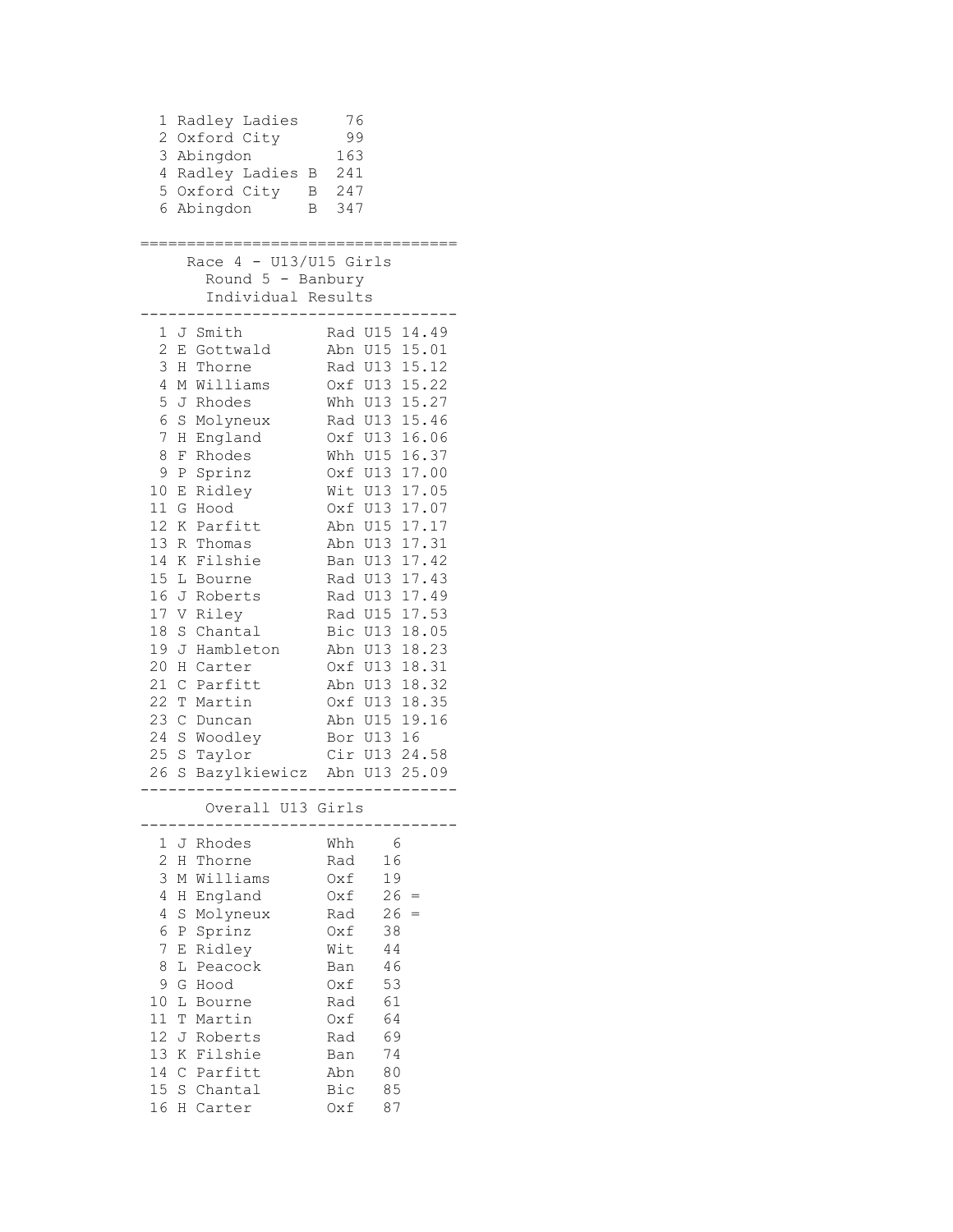| 17<br>S<br>Taylor<br>Bazylkiewicz Abn<br>18<br>S                                                                                             | Cir                                           | 110<br>112                      |                                |
|----------------------------------------------------------------------------------------------------------------------------------------------|-----------------------------------------------|---------------------------------|--------------------------------|
| Overall U15 Girls                                                                                                                            |                                               |                                 |                                |
| Gottwald<br>1<br>Ε<br>$\mathbf{2}$<br>Smith<br>J<br>3<br>Rhodes<br>F<br>4<br>K Parfitt<br>5<br>N Plateau<br>6<br>Duncan<br>C<br>V Riley<br>6 | Abn<br>Rad<br>Whh<br>Abn<br>Rad<br>Abn<br>Rad | 7<br>10<br>32<br>49<br>54<br>79 | $79 =$                         |
| $5 - U15/U17$ Boys<br>Race<br>Round $5$ - Banbury<br>Team Results                                                                            |                                               |                                 |                                |
| Witney<br>1                                                                                                                                  | 18                                            |                                 |                                |
| 2 Bicester                                                                                                                                   | 20<br>23                                      |                                 |                                |
| 3 Abingdon<br>4 Banbury                                                                                                                      | 38                                            |                                 |                                |
| Overall Standings                                                                                                                            |                                               |                                 |                                |
| Abingdon<br>1<br>2<br>Witney                                                                                                                 | 103<br>132                                    |                                 |                                |
|                                                                                                                                              |                                               |                                 |                                |
| Race 5 - U15/U17 Boys<br>Round $5$ - Banbury<br>Individual Results                                                                           |                                               |                                 |                                |
| 1                                                                                                                                            | Bic                                           | U17                             | 22.44                          |
| A Flynn<br>2<br>Duncan<br>Ι                                                                                                                  | Abn                                           | U17                             | 22.45                          |
| 3<br>M Ashton                                                                                                                                | Wit U15                                       |                                 | 23.07                          |
| 4<br>T Penfold                                                                                                                               |                                               |                                 | Whh U15 24.48                  |
| 5<br>D Prickett<br>6<br>$\mathcal{C}$<br>Miles                                                                                               | Wit U15                                       |                                 | Bic U17 24.58<br>25.47         |
| 7<br>М<br>Mitchell                                                                                                                           |                                               |                                 | Abn U17 26.45                  |
| 8<br>L<br>Thomas                                                                                                                             |                                               |                                 | Gos U15 27.57                  |
| 9<br>L<br>Haines                                                                                                                             |                                               |                                 | Wit U15 28.20                  |
| 10<br>D Bellinger<br>11<br>J Gage                                                                                                            |                                               |                                 | Oxf U15 28.25<br>Ban U15 28.59 |
| 12 <sub>1</sub><br>A Smith                                                                                                                   |                                               |                                 | Wit U15 31.34                  |
| 13<br>T Wright                                                                                                                               |                                               |                                 | Ban U15 32.09                  |
| Overall U15 Boys                                                                                                                             |                                               |                                 |                                |
| Penfold<br>1<br>Т                                                                                                                            | Whh                                           | 11                              |                                |
| $\overline{c}$<br>Ashton<br>Μ                                                                                                                | Wit                                           | 16                              |                                |
| 3<br>L<br>Thomas                                                                                                                             | Gos                                           | 35                              |                                |
| 4<br>C Miles                                                                                                                                 | Wit                                           | 38                              |                                |
| 5<br>D Bellinger<br>5<br>J Gage                                                                                                              | Oxf<br>Ban                                    |                                 | $49 =$<br>$49 =$               |
| 7<br>A Smith<br>8<br>T<br>Wright                                                                                                             | Wit<br>Ban                                    | 58<br>63                        |                                |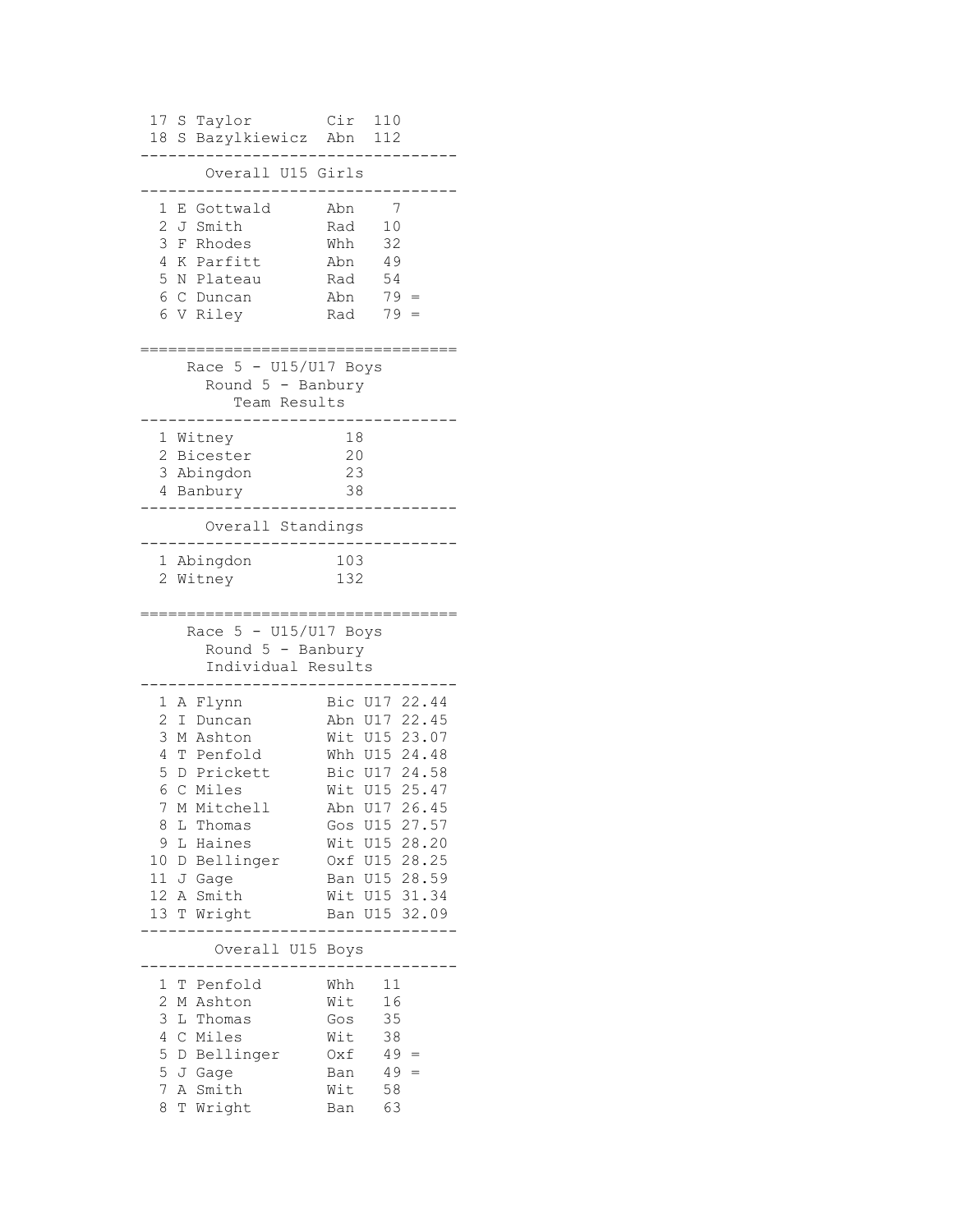| Overall U17 Boys                          |                             |
|-------------------------------------------|-----------------------------|
| 1<br>A Flynn                              | Bic<br>6                    |
| 2 I Duncan                                | 8<br>Abn                    |
| 3 L Thornhill                             | 23<br>Abn                   |
| 4<br>Prickett<br>D                        | Bic<br>26                   |
|                                           |                             |
| Race 6 - Women                            |                             |
| Round 5 - Banbury                         |                             |
| Team Results                              |                             |
| 1<br>Headington                           | 9                           |
| 2<br>Cirencester                          | 22                          |
| 3<br>Headington<br>В                      | 37                          |
| 4<br>White Horse                          | 44                          |
| 5<br>Witney                               | 48                          |
| 6<br>Headington<br>С                      | 49                          |
| 7<br>Cherwell                             | 57                          |
| 8<br>Abingdon                             | 73                          |
| 9<br>Bicester                             | 76                          |
| 10<br>Oxf Uni Press                       | 79                          |
| 11 Headington<br>D<br>12 Cirencester<br>Β | 100<br>103                  |
| 13 Cherwell<br>Β                          | 120                         |
| 14 Headington<br>Ε                        | 132                         |
| 15 Bourton                                | 133                         |
| 16 Abingdon<br>Β                          | 134                         |
| 17 Headington<br>F                        | 151                         |
| Overall Standings                         |                             |
|                                           |                             |
| Headington<br>1                           | 74                          |
| 2<br>Cirencester                          | 207                         |
| 3<br>Headington<br>В                      | 211                         |
| 4<br>Witney<br>5<br>White Horse           | 226<br>236                  |
| 6<br>Cherwell                             | 321                         |
| 7<br>Headington<br>С                      | 335                         |
| 8<br>Abingdon                             | 443                         |
| 9<br>Oxf Uni Press                        | 459                         |
| 10 Headington<br>D                        | 503                         |
| 11 Bicester                               | 583                         |
|                                           |                             |
| Race $6 -$ Women                          |                             |
| Round 5 - Banbury                         |                             |
| Individual Results                        |                             |
| J Craft<br>1                              | Hed S<br>25.21              |
| 2<br>A Hirst (Keen)                       | Hed S<br>25.26              |
| 3<br>Briscoe<br>F                         | 25.27<br>Whh U17            |
| 4<br>S<br>Pitts                           | 25.47<br>Wit V1             |
| 5<br>W<br>Jones                           | Cir S<br>26.00              |
| 6<br>S Rendell                            | $\mathbf S$<br>26.48<br>Hed |
| 7<br>S<br>Stockdale                       | 27.32<br>S<br>Oup           |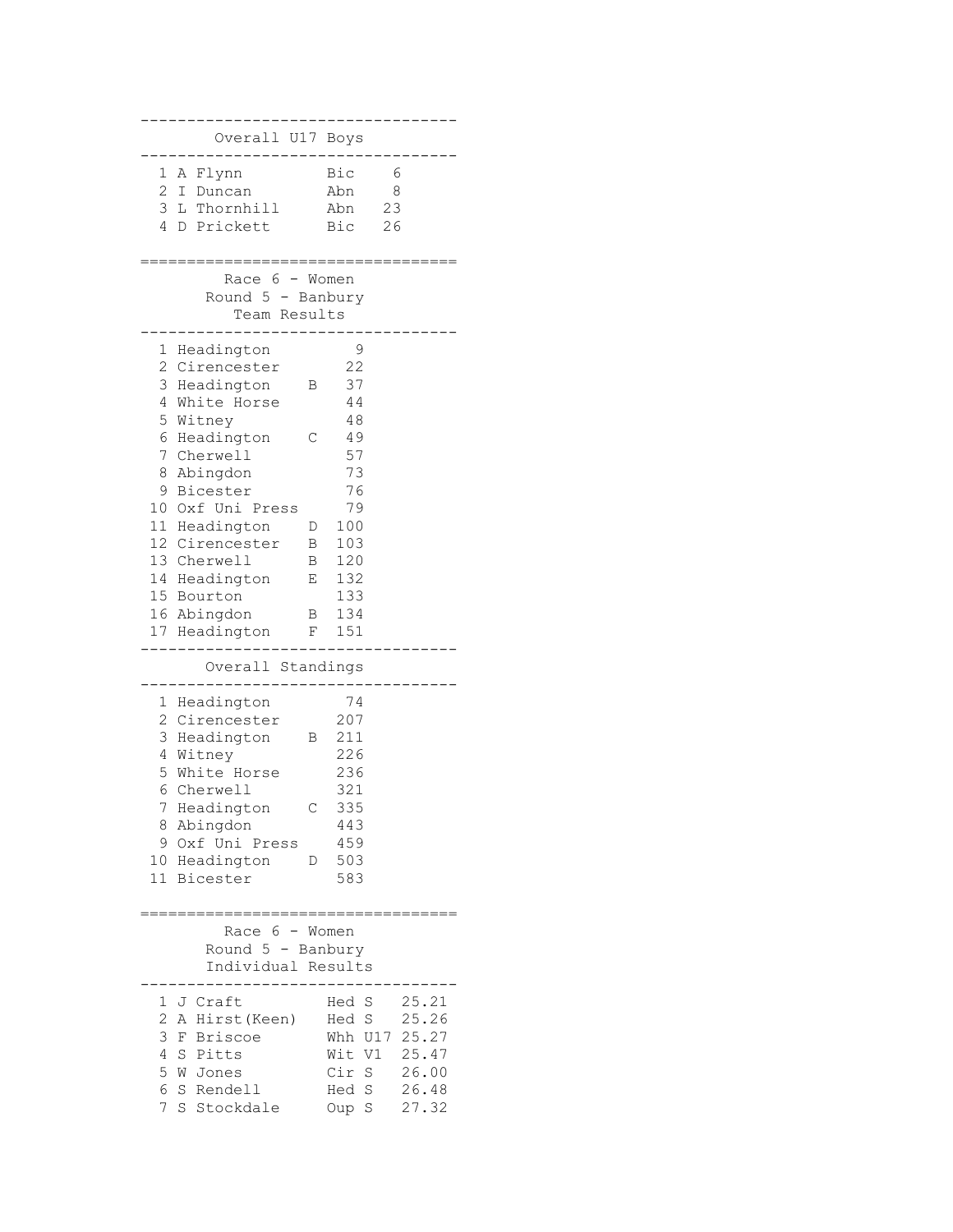| 8  | S           | Hodgson                                              | Cir    | S               | 27.40                       |
|----|-------------|------------------------------------------------------|--------|-----------------|-----------------------------|
| 9  | Μ           | O'Mahaw                                              | Cir    | S               | 27.49                       |
| 10 | J           | Choulerton                                           | Hed    | S               | 27.59                       |
| 11 | J           | Ashton                                               | Wit    | V1              | 28.07                       |
| 12 | Κ           | Shaw                                                 | Chw    | V1              | 28.39                       |
| 13 | Κ           | Whitmore                                             | Hed    | S               | 28.53                       |
| 14 | Α           | Richmond                                             | Hed J  |                 | 29.14                       |
| 15 | М           | Mik                                                  | Hed    | $\rm S$         | 29.24                       |
| 16 | S           | Howard                                               | Hed S  |                 | 29.27                       |
| 17 | $\rm S$     | Bailey                                               | Whh V2 |                 | 30.17                       |
| 18 | L           | Motiuk                                               | Hed    | S               | 30.25                       |
| 19 | Η           | O'Shea                                               | Abn V2 |                 | 30.40                       |
| 20 | Α           | Hogan                                                | Chw    | V1              | 30.42                       |
| 21 | Α           | Curson                                               | Bic S  |                 | 30.52                       |
| 22 | М           | Campbell                                             | Cir V3 |                 | 30.58                       |
| 23 | Μ           | Richards                                             | Abn    | V1              | 31.03                       |
| 24 | Κ           | Miles                                                | Whh    | V1              | 31.19                       |
| 25 | D           | Guttridge                                            | Chw    | S               | 31.38                       |
| 26 | $\mathbf S$ | Cook                                                 | Bic V1 |                 | 31.56                       |
| 27 | $\mathbb R$ | Fulford                                              | Cir V2 |                 | 32.01                       |
| 28 | L           | Palmer                                               | Hed    | V1              | 32.02                       |
| 29 | G           | Cross                                                | Bic    | S               | 32.06                       |
| 30 | S           | Nash                                                 | Oup S  |                 | 32.28                       |
| 31 | W           | Wilson                                               | Abn    | V <sub>2</sub>  | 32.41                       |
| 32 | F           | Hart                                                 | Chw    | $\mathbb S$     | 32.56                       |
| 33 | R           | Thomas                                               | Wit V2 |                 | 33.03                       |
| 34 | L           | Waller                                               | Chw S  |                 | 33.10                       |
| 35 | J           | Meredith                                             | Hed V1 |                 | 33.12                       |
| 36 | G           | Wilkie                                               | Bor V1 |                 | 33.15                       |
| 37 | Η           | Higgs                                                | Hed V1 |                 | 33.50                       |
| 38 | J           | Pinnock                                              | Eyn    | V1              | 34.00                       |
| 39 | G           | Partridge                                            | Hed    | V3              | 34.01                       |
| 40 | P           | Adams                                                | Abn    | V1              | 34.52                       |
| 41 | $\rm S$     | Smith                                                | Ban    | V2              | 35.32                       |
| 42 | G           | Early                                                | Oup    | $S_{\parallel}$ | 36.02                       |
| 43 | R           | McKenzie                                             | Bor    | S               | 37.55                       |
| 44 | М           | Tinson                                               | Wit V3 |                 | 37.00                       |
| 45 |             | N Blatchford                                         | Abn    | V <sub>2</sub>  | 37.53                       |
| 46 | $\mathbb R$ | MitnachtKraus Hed                                    |        | S               | 38.08                       |
|    |             | 47 M McIver                                          | Hed V2 |                 | 38.58                       |
|    |             | 48 T HannafordHill Hed S 40.39                       |        |                 |                             |
|    |             | 49 K Pulford                                         |        |                 | Abn S 41.50                 |
|    |             | 50 M Jones                                           |        |                 | Whh V3 42.22                |
|    |             | 51 P Read                                            |        |                 | Hed V1 48.32                |
|    |             | 52 P Smith                                           |        |                 |                             |
|    |             | 53 S Metha                                           |        |                 | Hed V2 49.25<br>Oup S 52.55 |
|    |             | Overall U17 Women                                    |        |                 |                             |
|    |             | . _ _ _ _ _ _ _ _ _ _ _<br>1 F Briscoe               |        | Whh 20          |                             |
|    |             | 2 C Munroe                                           |        | Bic 222         |                             |
|    |             |                                                      |        |                 |                             |
|    |             | Overall Junior Women<br>---------------------        |        |                 |                             |
|    |             | 1 A Richmond Hed 77<br>----------------------------- |        |                 |                             |
|    |             | Overall Senior Women                                 |        |                 |                             |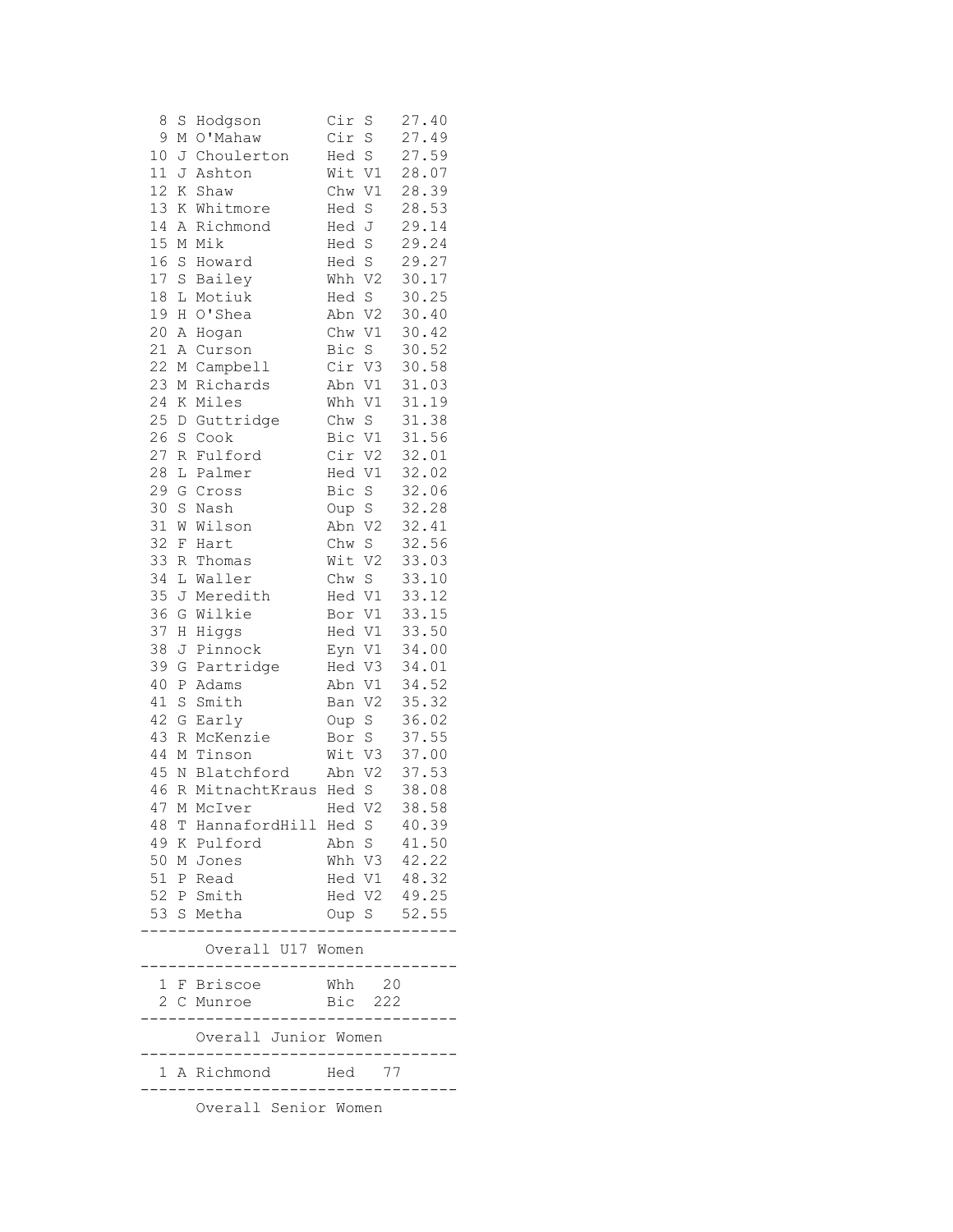|              |   | 1 A Hirst (Keen) Hed |                    | $9 =$ |     |  |
|--------------|---|----------------------|--------------------|-------|-----|--|
| $\mathbf 1$  |   |                      | Hed                | 9     | $=$ |  |
|              |   | J Craft              |                    |       |     |  |
| 3            | S | Stockdale            | Oup                | 25    |     |  |
| 4            |   | S Rendell            | Hed                | 30    |     |  |
| 5            |   | J Choulerton         | Hed                | 38    |     |  |
| 6            |   | K Whitmore           | Hed                | 52    |     |  |
| 7            | S | Howard               | Hed                | 62    |     |  |
| 8            |   | M Mik                | Hed                | 66    |     |  |
|              |   |                      |                    |       |     |  |
| 9            |   | L Motiuk             | Hed                | 92    |     |  |
|              |   | 10 D Guttridge       | Chw                | 104   |     |  |
|              |   | 11 A Curson          | Bic                | 121   |     |  |
| 12 S         |   | Nash                 | Oup                | 130   |     |  |
|              |   | 13 L Waller          | Chw 140            |       |     |  |
|              |   | 14 F Harris          | Rad 147            |       |     |  |
|              |   | 15 G Early           | Oup 157            |       |     |  |
|              |   | 16 K Pulford         | Abn                |       |     |  |
|              |   |                      |                    | 199   |     |  |
|              |   |                      |                    |       |     |  |
|              |   | Overall Vet 35 Women |                    |       |     |  |
|              |   |                      |                    |       |     |  |
|              |   | 1 J Ashton           | Wit                | 50    |     |  |
| 2            |   | K Shaw               | Chw                | 51    |     |  |
| 3            |   | A Hogan              | Chw                | 75    |     |  |
| 4            | K | Miles                | Whh                | 89    |     |  |
|              |   |                      |                    |       |     |  |
| 5            |   | L Palmer             | Hed                | 101   |     |  |
| 6            |   | M Richards           | Abn 117<br>Bic 127 | 117   |     |  |
| 7            |   | S Cook               |                    |       |     |  |
| 8            |   | J Pinnock            | $Eyn$ 145          |       |     |  |
| 9            |   | H Higgs              | Hed                | 157   |     |  |
| 10           | J | Meredith             | Hed                | 158   |     |  |
|              |   | 11 P Adams           | Abn                | 172   |     |  |
|              |   | 12 P Read            | Hed                | 205   |     |  |
|              |   |                      |                    |       |     |  |
|              |   | Overall Vet 45 Women |                    |       |     |  |
|              |   |                      |                    |       |     |  |
|              |   |                      |                    |       |     |  |
|              |   | 1 H O'Shea           | Abn                | 75    |     |  |
| 2            |   | S Bailey             | Whh                | 83    |     |  |
| 3            |   | R Thomas             | Wit                | 120   |     |  |
| 4            | R | Fulford              | Cir                | 125   |     |  |
|              |   | 5 S Smith            | Ban                | 158   |     |  |
| 6            | М | McIver               | Hed                | 178   |     |  |
| 7            | Ν | Blatchford           | Abn                | 187   |     |  |
|              |   |                      |                    |       |     |  |
| 8            | Ρ | Smith                | Hed                | 214   |     |  |
|              |   |                      |                    |       |     |  |
|              |   | Overall Vet 55 Women |                    |       |     |  |
|              |   |                      |                    |       |     |  |
| 1            |   | M Campbell           | Cir                | 95    |     |  |
| 2            | G | Partridge            | Hed                | 160   |     |  |
| 3            |   | M Tinson             | Wit                | 177   |     |  |
|              |   |                      |                    |       |     |  |
|              |   |                      |                    |       |     |  |
|              |   | Race 7 -             | Men                |       |     |  |
|              |   | Round 5 - Banbury    |                    |       |     |  |
|              |   |                      |                    |       |     |  |
|              |   | Team Results         |                    |       |     |  |
|              |   | First Division       |                    |       |     |  |
|              |   |                      |                    |       |     |  |
| $\mathbf{1}$ |   | Headington           | 93                 |       |     |  |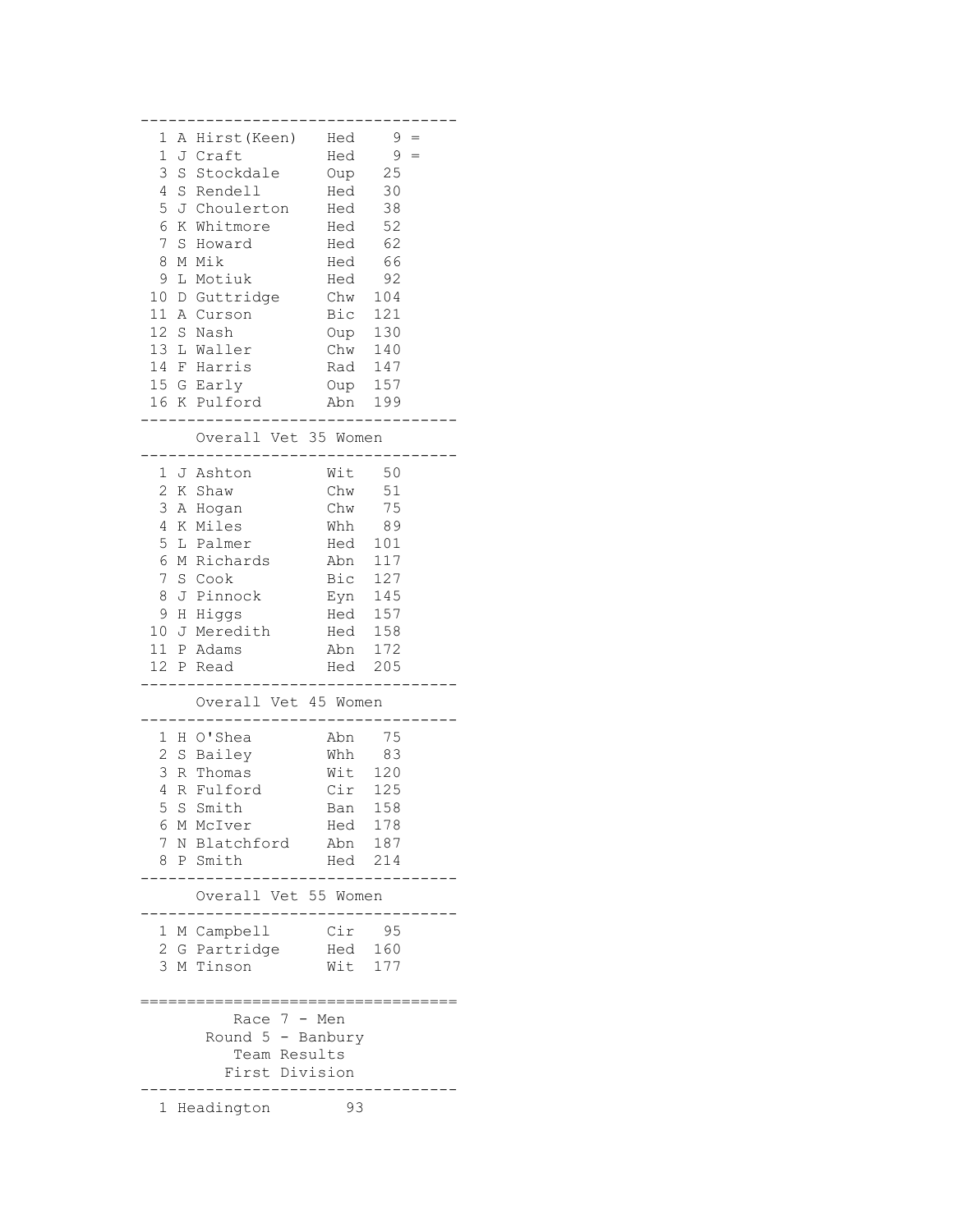| 2                                                     | Banbury<br>3 White Horse<br>4 Witney<br>5 Woodstock<br>6 Abingdon                                                                                                      | 124<br>252<br>324<br>364<br>429                                                                                                      |                                                                                                 |
|-------------------------------------------------------|------------------------------------------------------------------------------------------------------------------------------------------------------------------------|--------------------------------------------------------------------------------------------------------------------------------------|-------------------------------------------------------------------------------------------------|
|                                                       | Second Division                                                                                                                                                        |                                                                                                                                      |                                                                                                 |
| 1<br>2<br>3<br>4<br>5<br>6<br>7<br>8                  | Headington<br>Headington<br>Hook Norton<br>Cherwell<br>Headington<br>Kidlington<br>Eynsham<br>Bourton<br>9 Headington<br>10 Witney<br>11 Headington                    | 241<br>Β<br>C<br>359<br>466<br>497<br>521<br>D<br>564<br>647<br>743<br>752<br>Е<br>776<br>Β<br>872<br>F                              |                                                                                                 |
|                                                       | Overall Standings                                                                                                                                                      |                                                                                                                                      |                                                                                                 |
|                                                       |                                                                                                                                                                        | First Division                                                                                                                       |                                                                                                 |
|                                                       | 1 Headington<br>2 Banbury<br>3 White Horse<br>4 Woodstock<br>5 Witney<br>6 Abingdon                                                                                    | 581<br>1072<br>1175<br>1459<br>2429<br>2675                                                                                          |                                                                                                 |
|                                                       | Second Division                                                                                                                                                        |                                                                                                                                      |                                                                                                 |
| 2<br>3<br>4<br>5<br>6<br>7<br>8                       | 1 Headington<br>Bourton<br>Headington<br>Cherwell<br>Hook Norton<br>Kidlington<br>Eynsham<br>Headington                                                                | B 1553<br>2168<br>$C$ 2568<br>2723<br>2783<br>3204<br>3278<br>D 3630                                                                 |                                                                                                 |
|                                                       | 7<br>Race<br>Round 5<br><sup>-</sup>                                                                                                                                   | Men<br>$\overline{\phantom{a}}$<br>Banbury<br>Individual Results                                                                     |                                                                                                 |
| 1<br>2<br>3<br>4<br>5<br>6<br>7<br>8<br>9<br>10<br>11 | Harris<br>G<br>Dixon<br>Ε<br>Wilson<br>Ρ<br>J<br>Lennox<br>D<br>Green<br>J<br>Bowler<br>J<br>McCarthy<br>S<br>Pritchard<br>Ρ<br>George<br>Ν<br>Baimbridge<br>J<br>Moss | S<br>Hed<br>S<br>Ban<br>S<br>Whh<br>$\rm S$<br>Hed<br>Whh V1<br>Hed<br>J<br>Wit<br>S<br>S<br>Ban<br>S<br>Ban<br>S<br>Hkn<br>Kid<br>S | 34.16<br>34.30<br>35.08<br>35.33<br>35.54<br>36.02<br>36.13<br>36.42<br>36.48<br>37.06<br>37.20 |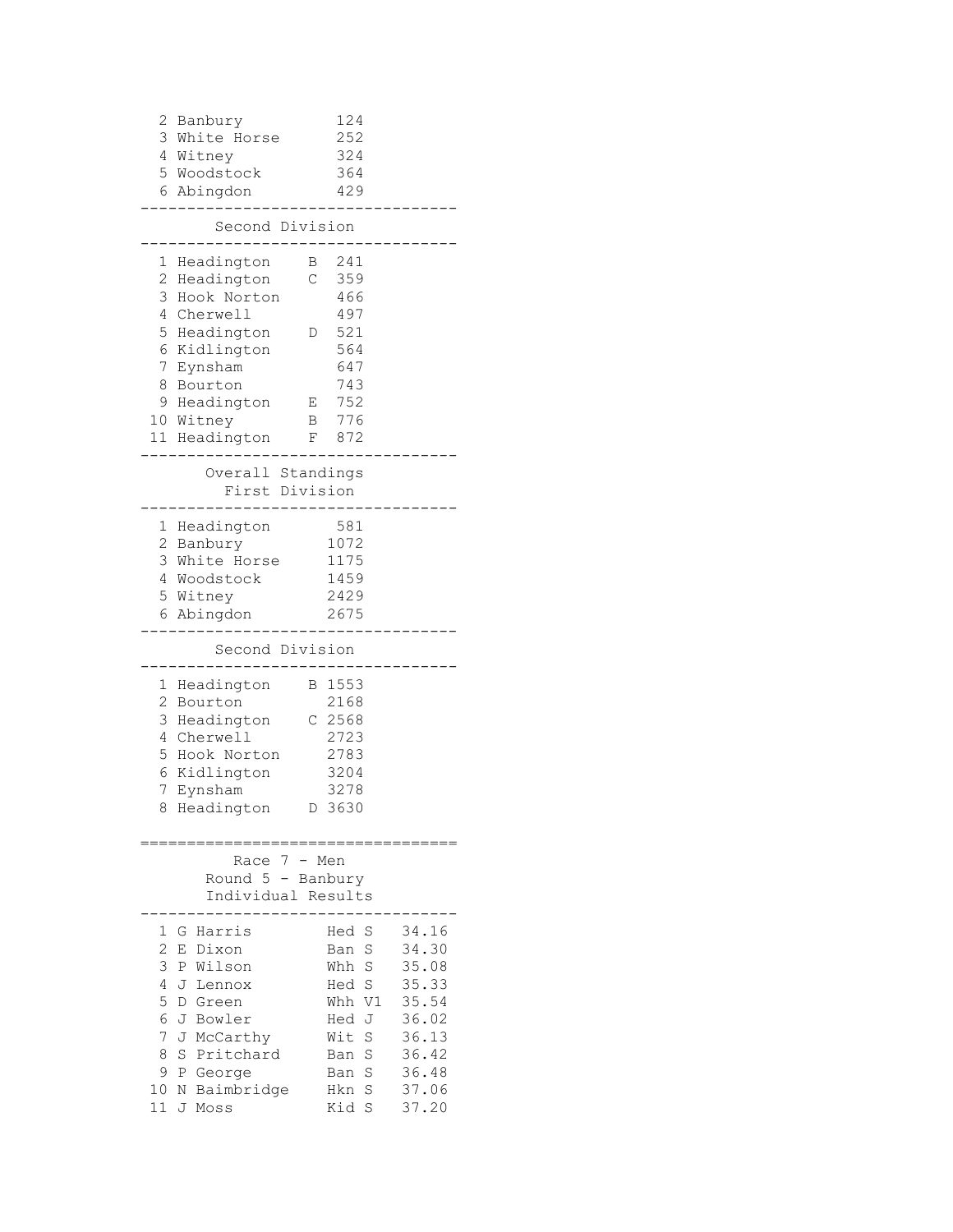| 12     | Ι                         | Robinson  | Ban    | S              | 37.31 |
|--------|---------------------------|-----------|--------|----------------|-------|
| 13     | Α                         | Tilsley   | Hkn    | $\rm S$        | 37.36 |
| 14     | S                         | Andrew    | Ban    | $\rm S$        | 37.46 |
| 15     | D                         | Wheeler   | Oxf    | V1             | 37.57 |
| 16     | G                         | Richards  | Abn    | V1             | 37.58 |
| $17\,$ | R                         | Thetford  | Hed    | $\rm S$        | 38.11 |
| 18     | Т                         | Hunn      | Wds    | S              | 38.17 |
| 19     | D                         | Gavaghan  | Hed    | $\rm S$        | 38.21 |
| 20     | R                         | Grant     | Oxf    | V1             | 38.24 |
| 21     | F                         | Howard    | Hed    | S              | 38.31 |
| 22     | G                         | Tucker    | Chw    | $\rm S$        | 38.50 |
| 23     | G                         | Smith     | Kid    | V1             | 38.55 |
| 24     | $\mathsf C$               | James     | Whh    | $\rm S$        | 39.01 |
| 25     | М                         | Barnes    | Hed    | S              | 39.07 |
| 26     | Т                         | Bradford  | Hkn    | S              | 39.10 |
| 27     | S                         | Naylor    | Hed    | S              | 39.12 |
| 28     |                           |           |        |                | 39.21 |
| 29     | Ν                         | Wright    | Ban    | J              |       |
|        | D                         | Robon     | Hed    | $\rm S$        | 39.24 |
| 30     | М                         | Townsend  | Wds    | $\rm S$        | 39.27 |
| 31     | М                         | Creasey   | Eyn    | $\mathtt{V1}$  | 39.32 |
| 32     | Ε                         | Kraus     | Hed    | $\rm S$        | 39.47 |
| 33     | Ρ                         | Hawkins   | Wit    | V1             | 39.52 |
| 34     | W                         | Atkinson  | Hed    | V1             | 39.55 |
| 35     | Α                         | Thorpe    | Hed    | $\mathbf S$    | 39.55 |
| 36     | Ρ                         | Gilkes    | Chw    | V1             | 39.58 |
| 37     | $\mathbb M$               | Baillie   | Wit    | $\mathbf S$    | 40.00 |
| 38     |                           | V Walker  | Wds    | $\rm S$        | 40.15 |
| 39     | Κ                         | Smith     | Whh S  |                | 40.16 |
| 40     | М                         | Bayer     | Hed V1 |                | 40.18 |
| 41     | Α                         | Adey      | Eyn    | $\mathbf S$    | 40.47 |
| 42     | Ρ                         | Taylor    | Wds    | V1             | 40.48 |
| 43     | R                         | Gill      | Bic    | V1             | 41.06 |
| 44     | J                         | Griffiths | Hed    | $\mathtt{V1}$  | 41.39 |
| 45     | J                         | Mueller   | Hed    | $\mathbf S$    | 41.42 |
| 46     | R                         | Moye      | Hed    | $\rm S$        | 41.45 |
| 47     | B                         | Lacour    | Hed    | $\rm S$        | 41.46 |
| 48     |                           | S Cherel  | Hed    | $\rm S$        | 41.47 |
| 49     | Т                         | Greenland | Abn    | V <sub>2</sub> | 41.49 |
| 50     | G                         | Mort      | Oup    | V1             | 41.52 |
| 51     |                           | P Coy     | Ban    | V1             | 41.54 |
| 52     | Β                         | Moore     | Wit    | $\,$ S         | 41.59 |
| 53     | Η                         | Grundy    | Whh    | V1             | 42.03 |
| 54     | Ρ                         | Jegou     | Whh    | S              | 42.11 |
| 55     | G                         | Chapman   | Hed    | V1             | 42.14 |
| 56     | J                         | Ashton    | Wit    | V1             | 42.19 |
| 57     | М                         | Kilcoyne  | Oxf    | V1             | 42.25 |
| 58     | Η                         | Nickau    | Hed    | $\rm S$        | 42.38 |
| 59     | М                         | Amson     | Ban    | J              | 42.41 |
| 60     | М                         | Rasgauski | Hed    | V2             | 42.51 |
| 61     | $\mathop{\rm M}\nolimits$ | Shipway   | Wds    | V <sub>2</sub> | 43.03 |
| 62     | Т                         | Witts     | Hed    | V1             | 43.13 |
| 63     | В                         | Butler    | Chw    | V1             | 43.25 |
| 64     | D                         | Candlin   | Wit    | V1             | 43.28 |
| 65     | М                         | Lenholm   | Hed    | $\rm S$        | 43.33 |
| 66     | Т                         | Stevens   | Cir V1 |                | 43.34 |
| 67     | А                         | Garner    | Abn    | V1             | 43.35 |
| 68     |                           |           | Abn    |                | 43.48 |
|        | D                         | Adams     |        | V1             |       |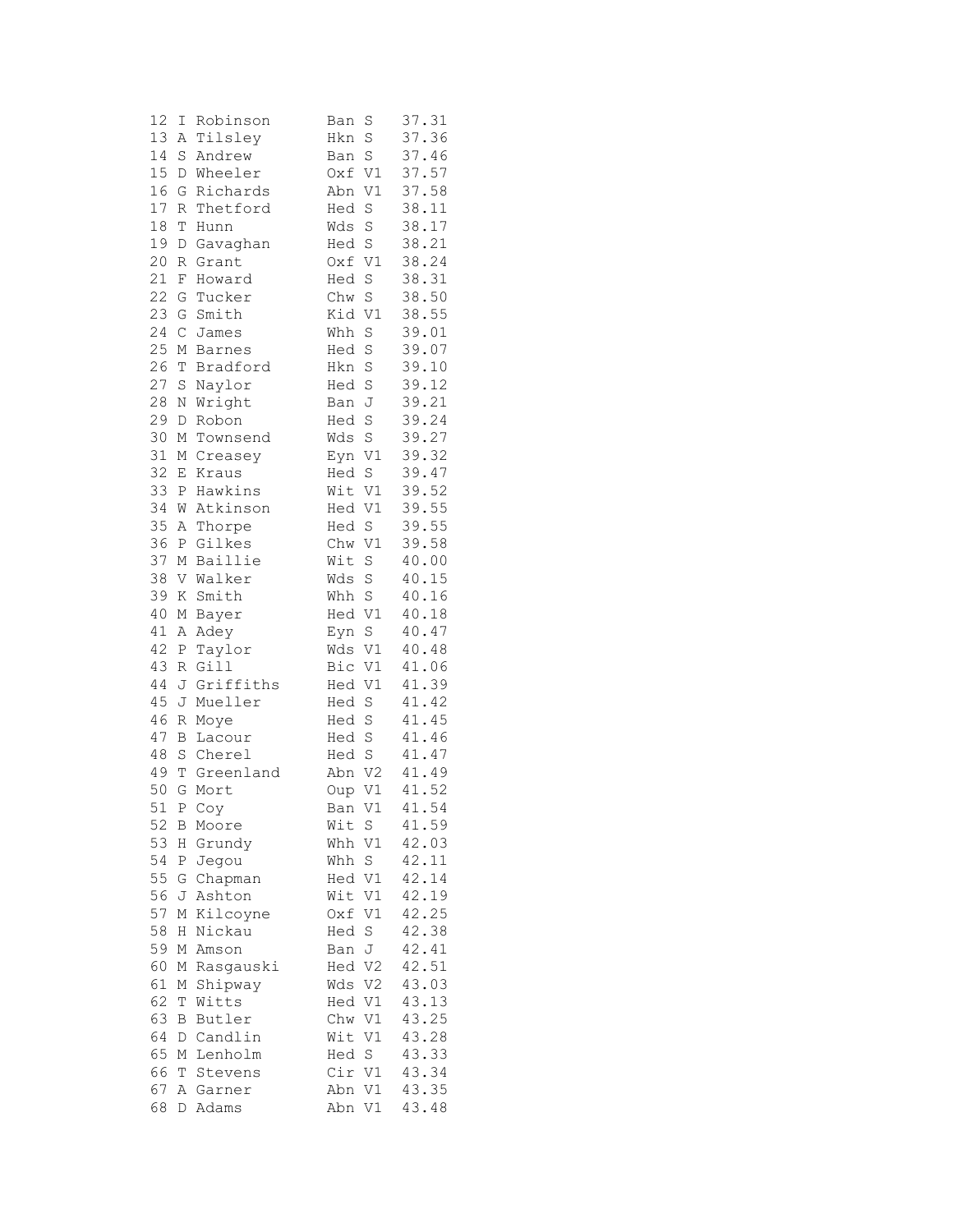| 69     | N             | Braggins     | V1<br>Ban             | 43.54 |
|--------|---------------|--------------|-----------------------|-------|
| 70     | J             | Worth        | S<br>Hed              | 44.00 |
| 71     | $\mathsf{C}$  | Hunt         | $\rm S$<br>Abn        | 44.02 |
| 72     | $\rm S$       | Wheeler      | S<br>Bor              | 44.11 |
| 73     | J             | Marshall     | S<br>Hed              | 44.21 |
| 74     | $\mathsf C$   | Mills        | S<br>Whh              | 44.23 |
| 75     | G             | Legood       | Wit<br>V1             | 44.31 |
| 76     | $\mathcal{C}$ | Nellins      | Hed V1                | 44.37 |
| 77     | R             | Blencowe     | $\rm S$<br>Hkn        | 44.38 |
| 78     | Α             | Duncan       | Abn V1                | 44.54 |
| 79     | Α             | Loker        | V1<br>Bor             | 45.03 |
| 80     | Α             | Pope         | Abn<br>V1             | 45.07 |
| $8\,1$ | Ν             | Crutch       | $\rm S$<br>Wds        | 45.11 |
| 82     | D             | Fortune      | Chw<br>$\mathtt{V1}$  | 45.20 |
| 83     | Κ             | Gleeson      | Kid<br>V1             | 45.32 |
| 84     | Ρ             | Read         | Hed V1                | 45.54 |
| 85     | B             | McCleadle    | Wit<br>S              | 46.33 |
| 86     | J             | Hanson       | S<br>Oup              | 46.36 |
| 87     | Α             | Whitlock     | Eyn V1                | 46.38 |
| 88     | Α             | Dawkins      | Abn<br>V1             | 46.42 |
| 89     | Ρ             | Jennings     | V <sub>2</sub><br>Kid | 46.47 |
| 90     | Ρ             | Fox          | Chw<br>$\rm S$        | 46.48 |
| 91     | R             | Collcutt     | Hed S                 | 46.49 |
| 92     | $\mathsf C$   | O'Hare       | Cir<br>V1             | 46.50 |
| 93     | D             | Hall         | S<br>Gos              | 46.57 |
| 94     | Т             | Thorne       | Wds<br>V <sub>2</sub> | 46.59 |
| 95     | М             | Kale         | V1<br>Wit             | 47.06 |
| 96     | $\mathbf S$   | Twinn        | Abn<br>V1             | 47.14 |
| 97     | G             | Walker       | $\mathtt{V1}$<br>Hed  | 47.24 |
| 98     | R             | Goddard      | S<br>Chw              | 47.44 |
| 99     | D             | Howse        | Bic<br>V2             | 47.57 |
| 100    | B             | Healey       | V2<br>Hkn             | 48.21 |
| 101    | R             | Woodley      | $\rm S$<br>Bor        | 48.28 |
| 102    | G             | Taylor       | Hed V1                | 48.35 |
| 103    | D             | Roberts      | Wit<br>V <sub>2</sub> | 49.02 |
| 104    | R             | Whitlock     | Eyn<br>J              | 49.26 |
| 105    | М             | Yeats        | Hed S                 | 49.29 |
| 106    | J             | Roulstone    | Chw V1                | 49.29 |
| 107    | $\rm S$       | Caswell      | Kid<br>V1             | 49.54 |
| 108    |               | R Cox        | Hed V1                | 50.04 |
| 109    | $\mathbb{P}$  | Thomas       | Wit V2                | 50.12 |
| 110    | L             | Grant        | Bor V1                | 50.14 |
| 111    | J             | Maxted       | Hed V1                | 50.19 |
| 112    | Α             | Roche        | Hkn V2                | 50.41 |
| 113    | S             | Cowls        | Hed S                 | 50.43 |
| 114    | L             | Parkes       | Chw V1                | 51.01 |
| 115    | J             | Hinchcliffe  | Abn V2                | 51.07 |
| 116    | S             | McMinn       | Hed S                 | 51.21 |
| 117    | R             | Strachan     | Chw S                 | 51.29 |
| 118    | Κ             | Villiers     | Hed V2                | 51.56 |
| 119    | J             | Moore        | Hed S                 | 52.09 |
| 120    | $\, {\bf P}$  | Hart         | Chw V2                | 53.30 |
| 121    | Α             | Sammons      | Wds V1                | 53.56 |
| 122    | L             | Stratford    | Bic V2                | 54.55 |
| 123    | G             | Norris       | Kid V2                | 55.32 |
| 124 M  |               | Turner       | Hed S                 | 56.33 |
|        |               | 125 M Burton | Bor S                 | 59.41 |
|        |               |              |                       |       |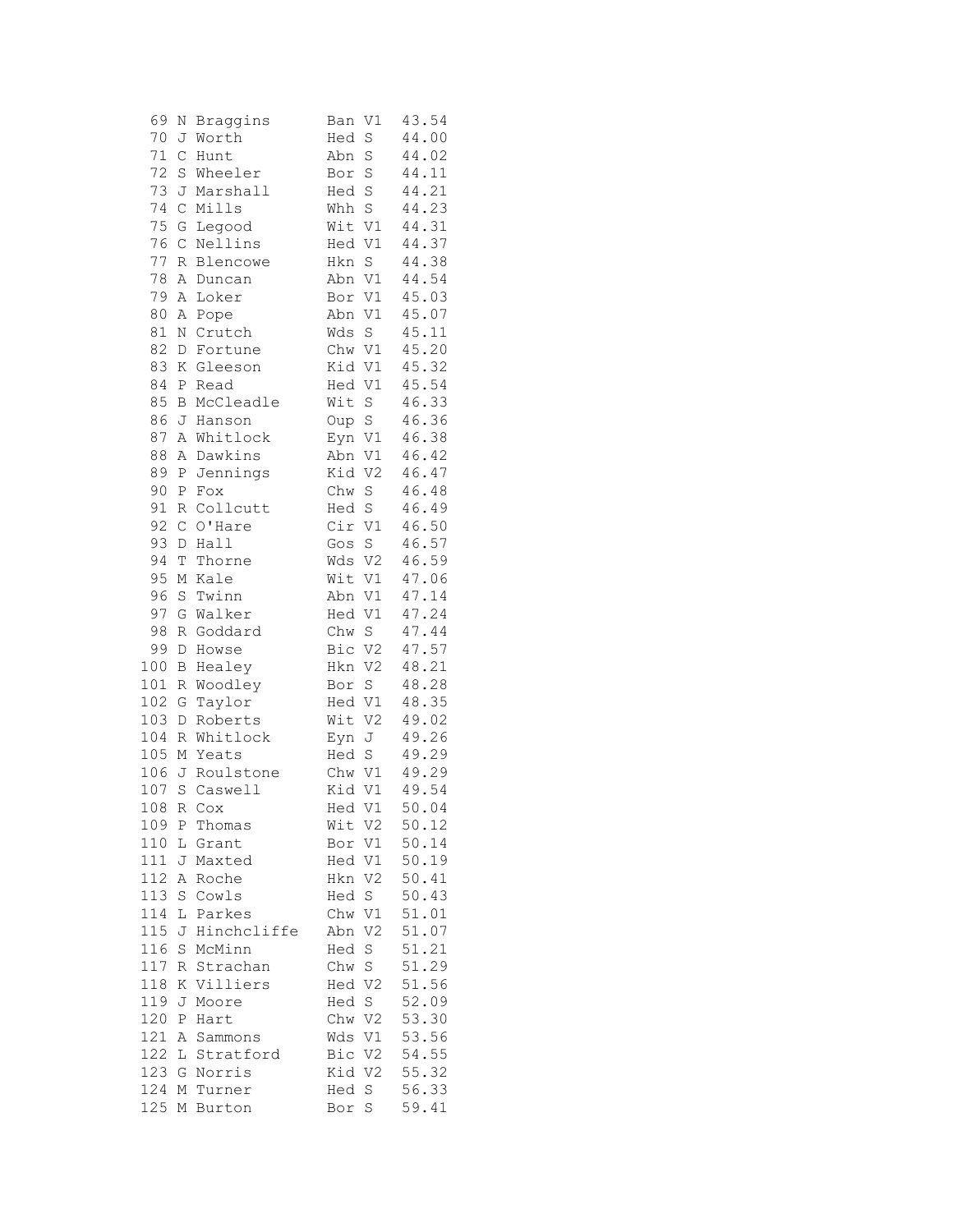|                                                                                                 |             | 126 R Filshie Ban V1 50.15<br>127 N Myers |     | Hed V2 55.13                                                |     |  |
|-------------------------------------------------------------------------------------------------|-------------|-------------------------------------------|-----|-------------------------------------------------------------|-----|--|
| . _ _ _ _ _ _ _ _ .<br>______________<br>Overall Junior Men<br>________________________________ |             |                                           |     |                                                             |     |  |
|                                                                                                 |             | 1 J Bowler                                |     | Hed 69                                                      |     |  |
|                                                                                                 |             | 2 N Wright Ban 178                        |     |                                                             |     |  |
|                                                                                                 |             | 3 M Amson                                 |     | Ban 259                                                     |     |  |
|                                                                                                 |             | Overall Senior Men<br>------------        |     | --------------                                              |     |  |
|                                                                                                 |             | 1 D Walmsley Bor                          |     | - 6                                                         |     |  |
|                                                                                                 |             | -<br>2 G Harris                           | Hed | $\overline{7}$                                              |     |  |
| 3                                                                                               |             | E Dixon                                   |     | Ban 16                                                      |     |  |
| 4                                                                                               |             | J Lennox                                  |     | Hed 20                                                      |     |  |
| 5                                                                                               |             | M Smith                                   |     | $Cir$ 24                                                    |     |  |
| 6                                                                                               |             | P Wilson                                  |     | Whh 26                                                      |     |  |
| 7                                                                                               |             | S Pritchard                               |     | Ban 32                                                      |     |  |
| 8                                                                                               |             | N Baimbridge Hkn 43                       |     |                                                             |     |  |
| 9                                                                                               |             | I Robinson Ban 47                         |     |                                                             |     |  |
| 10                                                                                              |             | T Glare                                   |     | $\begin{array}{cc}\n\text{Wds} & 76 \\ \hline\n\end{array}$ |     |  |
| 11                                                                                              |             | A Grove                                   |     |                                                             |     |  |
|                                                                                                 |             | 12 D Gavaghan                             |     | Eyn 85<br>Hed 91                                            |     |  |
| 13                                                                                              |             | A Tilsley                                 |     | Hkn 99                                                      |     |  |
| 14                                                                                              |             | P George                                  |     | Ban $100 =$                                                 |     |  |
| 14                                                                                              |             | T Hunn                                    |     | $Wds$ 100 =                                                 |     |  |
| 16                                                                                              |             | R Bufton                                  |     | Bor 114                                                     |     |  |
| 17                                                                                              |             | J Moss                                    |     | $Kid$ 116 =                                                 |     |  |
| 17 <sub>2</sub>                                                                                 |             | S Naylor                                  |     | $Head 116 =$                                                |     |  |
|                                                                                                 |             | 17 T Taylor                               |     | Whh $116 =$<br>Hed $118$                                    |     |  |
| 20                                                                                              |             | F Howard                                  | Hed | 118                                                         |     |  |
| 21                                                                                              |             | M Barnes                                  |     | $Hed$ 143                                                   |     |  |
| 22                                                                                              |             | M Baillie                                 |     | Wit 154                                                     |     |  |
| 23                                                                                              |             | T Bradford                                |     | Hkn 163                                                     |     |  |
| 24                                                                                              |             | A Adey                                    |     | Eyn 168                                                     |     |  |
|                                                                                                 |             | 25 P Jegou                                |     | Whh 178                                                     |     |  |
|                                                                                                 |             | 26 A Thorpe                               |     | Hed 189                                                     |     |  |
|                                                                                                 |             | 27 M Townsend                             |     | Wds 192                                                     |     |  |
|                                                                                                 |             | 28 R Moye                                 |     | Hed 198                                                     |     |  |
|                                                                                                 |             | 29 D Cooper                               | Bic | 225                                                         |     |  |
|                                                                                                 |             | 30 J Marshall                             | Hed | 264                                                         |     |  |
| 31                                                                                              |             | R Brian                                   | Hkn | 300                                                         |     |  |
| 32                                                                                              |             | H Nickau                                  | Hed | 302                                                         |     |  |
| 33                                                                                              |             | R Strachan                                | Chw | 313                                                         |     |  |
| 34                                                                                              |             | <b>B</b> Lacour                           | Hed | 333                                                         |     |  |
| 35                                                                                              |             | C Mills                                   | Whh | 342                                                         |     |  |
| 36                                                                                              | $\mathsf C$ | Hunt                                      | Abn | $354 =$                                                     |     |  |
| 36                                                                                              |             | R Collcutt                                | Hed | 354                                                         | $=$ |  |
| 38                                                                                              |             | R Blencowe                                | Hkn | 399                                                         |     |  |
| 39                                                                                              |             | <b>B</b> McCleadle                        | Wit | 401                                                         |     |  |
| 40                                                                                              | D           | Hall                                      | Gos | 431                                                         |     |  |
| 41                                                                                              |             | J Christopher                             | Wds | 439                                                         |     |  |
| 42                                                                                              |             | R Goddard                                 | Chw | 490                                                         |     |  |
| 43                                                                                              |             | J Hanson                                  | Oup | 500                                                         |     |  |
| 44                                                                                              |             | J Moore                                   | Hed | 574                                                         |     |  |
| 45                                                                                              | S           | McMinn                                    | Hed | 592                                                         |     |  |
| 46                                                                                              |             | N Cherry                                  | Eyn | 607                                                         |     |  |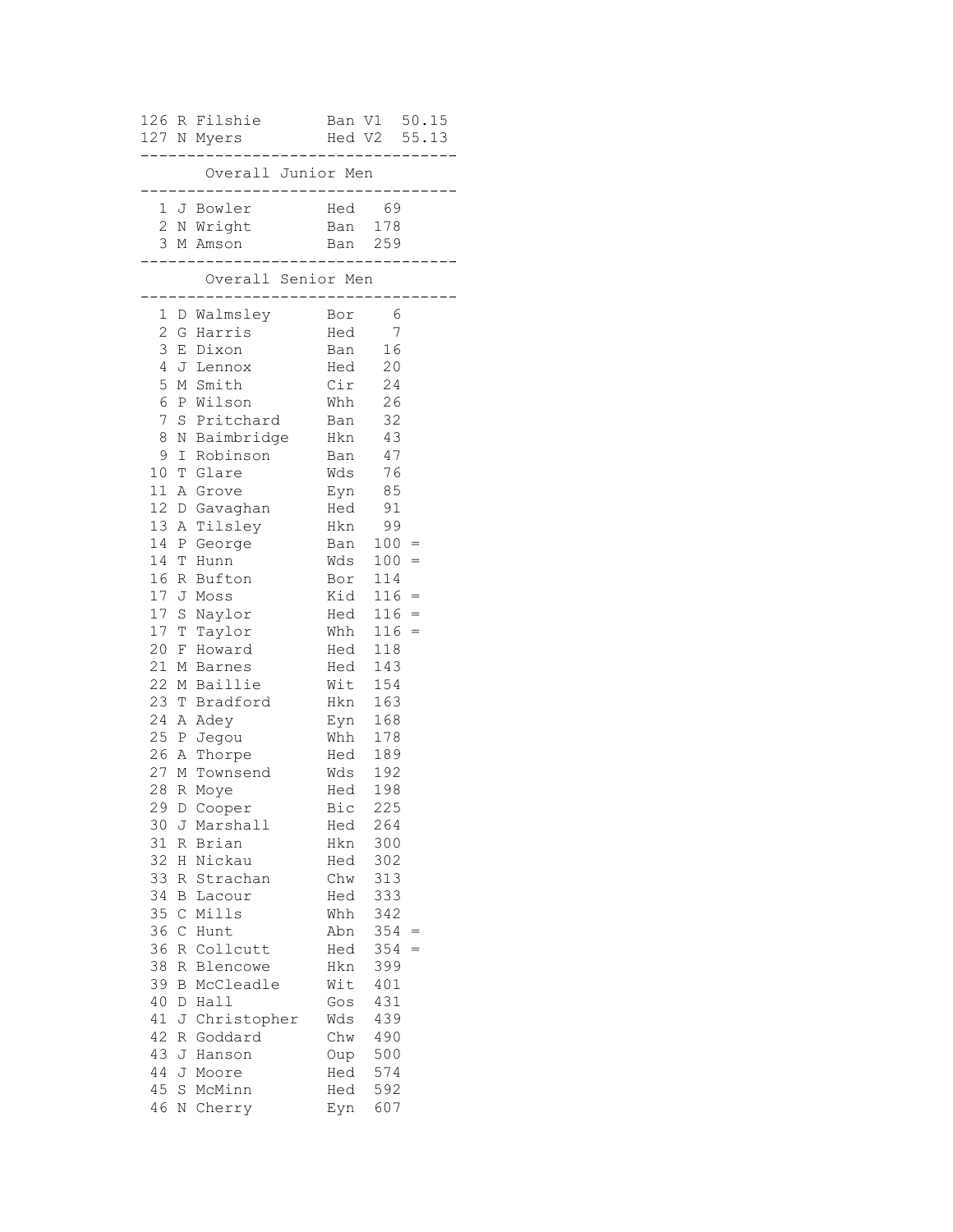|                |              | Overall Vet 40 Men  | . _ _ _ _ _ _ _ . |            |            |
|----------------|--------------|---------------------|-------------------|------------|------------|
| 1              |              | D Green             | Whh               | 27         |            |
|                |              | 2 D Wheeler         | Oxf               | 57         |            |
| 3              |              | R Grant             | Oxf               | 62         |            |
| 4              |              | G Richards          | Abn               | 71         |            |
| 5              |              | R Schofield         | Oxf<br>Kid<br>Eyn | 123        |            |
| 6              |              | G Smith             |                   | 125        |            |
| 7              |              | M Creasey           |                   | 135        |            |
| 8              | M            | Atkinson            | Hed               | 185        |            |
| 9              | М            | Bayer               | Hed               | 187        |            |
| $10$           | $\mathbb{P}$ | Gilkes              | Chw               | 198        |            |
|                |              | 11 P Taylor         | Wds               | 201        |            |
| 12 T           |              | Spedding            | Bor               | 210        |            |
|                |              | 13 G Chapman        | Hed               | 225        |            |
| 14 J           |              | Ashton              | Wit               | 230        |            |
|                |              | 15 N Smith          | Oxf               | 262        |            |
|                |              | 16 M Kilcoyne       | 0xf               | 267        |            |
| 17 B           |              | Butler              | Chw               | 295        |            |
|                |              | 18 H Grundy         | Whh               | 300        |            |
| 19 G           |              | Mort                | Oup               | 303        |            |
|                |              | 20 R Ferris         | Cir               | 333        |            |
| 21 C           |              | Nellins             | Hed               | 342        |            |
|                |              | 22 N Braggins       | Ban               | 344        |            |
| 23 D           |              | Adams<br>24 N Brown | Abn<br>Kid        | 351        |            |
|                |              | 25 G Legood         | Wit               | 356<br>388 |            |
| 26             |              | D Candlin           | Wit               | 394        |            |
| 27 F           |              | Burtenshaw          | Hed               | 403        |            |
| $27$ P         |              | Read                | Hed               | 403        | $=$<br>$=$ |
| 29 C           |              | O'Hare              | Cir               | 404        |            |
| 30             | K            | Gleeson             | Kid               | 412        |            |
| 31 A           |              | Dawkins             | Abn               | 414        |            |
|                |              | 32 A Garner         | Abn               | $417 =$    |            |
| 32 A           |              | Loker               | Bor               | $417 =$    |            |
|                |              | 34 G Walker         | Hed 436           |            |            |
|                |              | 35 M Kale           | Wit 463           |            |            |
|                |              | 36 A Whitlock       | Eyn 465           |            | $=$        |
| 36             |              | T O'Keefe           | Oup               | $465 =$    |            |
| 38             | Α            | Duncan              | Abn               | 466        |            |
| 39             | G            | Taylor              | Hed               | 471        |            |
| 40             |              | S Twinn             | Abn               | 476        |            |
| 41             |              | S Caswell           | Kid               | 526        |            |
| 42             |              | M Glanville         | Eyn               | 545        |            |
| 43             | R            | Filshie             | Ban               | 643        |            |
|                |              |                     |                   |            |            |
|                |              | Overall Vet 50 Men  |                   |            |            |
| 1              | Μ            | Hurd                | Wds               | 122        |            |
| $\overline{c}$ | R            | Tredwell            | Oxf               | 193        |            |
| 3              | T            | Greenland           | Abn               | 258        |            |
| 4              | G            | Smith               | Ban               | $268 =$    |            |
| 4              | М            | Rasgauski           | Hed               | 268        | $=$        |
| 6              | М            | Shipway             | Wds               | 295        |            |
| 7              | В            | Burlingham          | Hed               | 338        |            |
| 8              | Ρ            | Jennings            | Kid               | 461        |            |